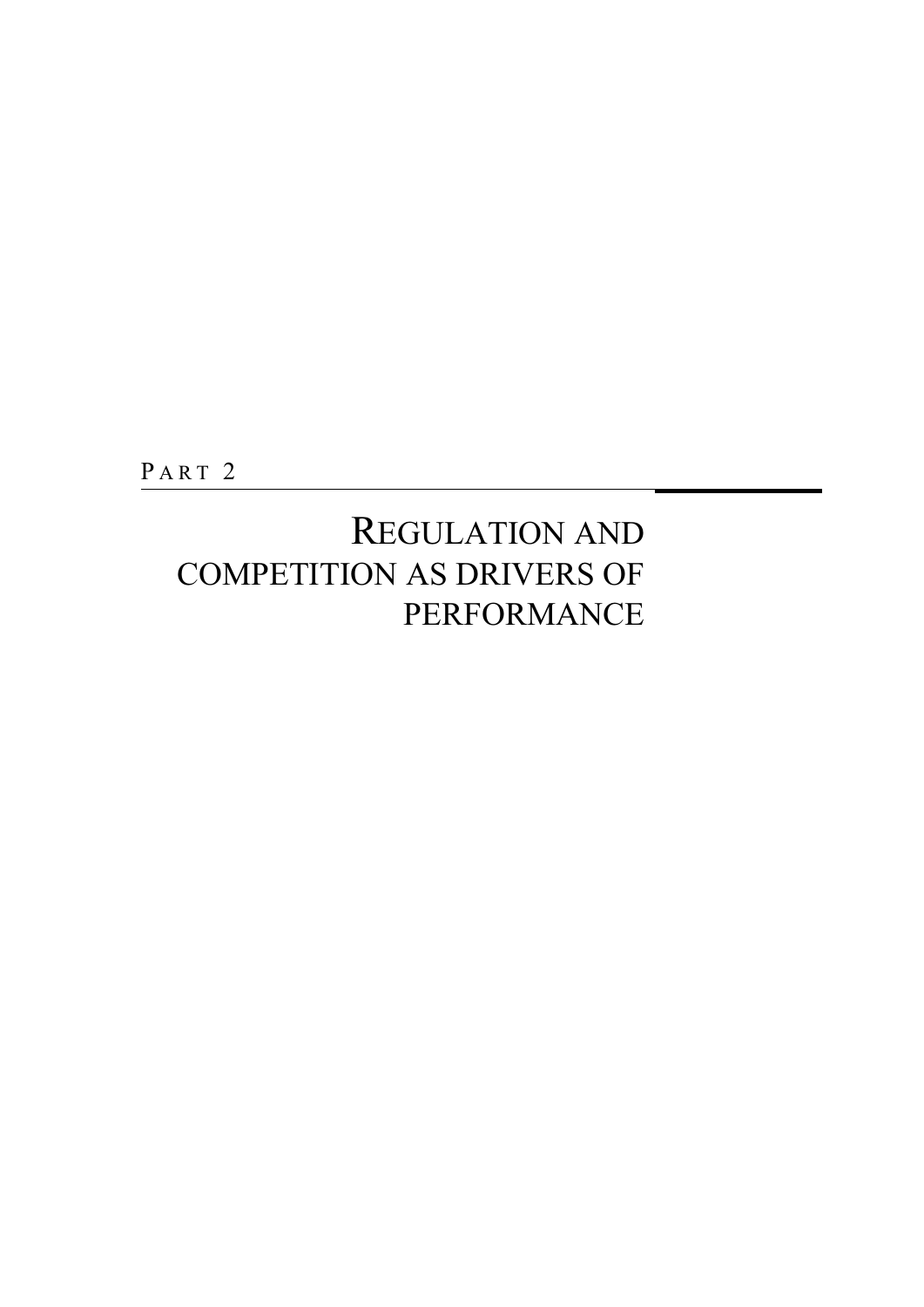*Regulation is essential to a well-functioning economy and society. However, designing and administering regulation to achieve its ends in a cost-effective way is challenging. The Commission has found that much existing regulation has given rise to undue costs by impeding competition and innovation, or imposing compliance burdens. The speeches in this section cover these issues, noting that a lasting remedy requires reforms not only to existing regulation, but also to the institutions and processes responsible for new regulation.* 



Cartoon by Nicholson from *The Australian*. www.nicholsoncartoons.com.au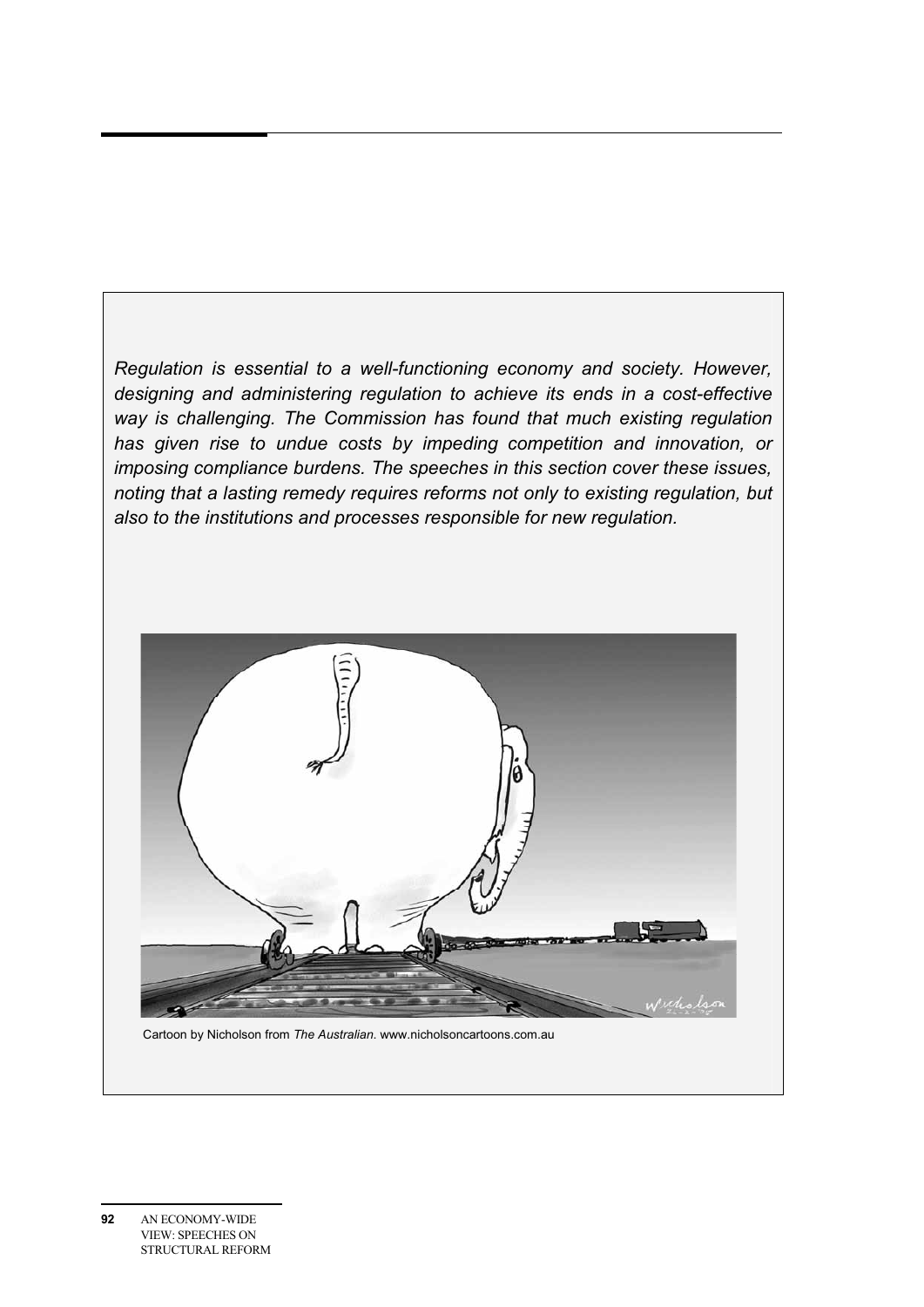# The good, the bad and the ugly: economic perspectives on regulation in Australia\*

Regulation has expanded greatly in developed economies in the post-World War II era — encompassing a much wider sphere of influence over the economy and society generally. In almost any aspect of our economy or society, a piece of paper somewhere will establish some degree of regulatory control.

This regulatory cornucopia is a mixed blessing. On the positive side, regulation serves a vital role in improving social, environmental and economic standards for Australians. By shaping incentives and influencing how people behave and interact, regulation can help societies deal with otherwise intractable problems. At their best, regulations create order, preserve norms and provide a basis for stable progress.

Unfortunately, regulations are rarely, if ever, at their best. Indeed, the community is increasingly sceptical about the benefits of some regulations and about the way in which they are designed and delivered. The American humorist, P.J. O'Rourke, captured the current attitude towards regulation when he quipped that the 'mystery of government is not how it works, but how to make it stop'. Early enthusiasts for regulation — often economists — were sanguine about their ability to design regulatory solutions to perceived economic and social problems. But even wellintentioned regulation can bring problems of its own. The costs associated with these have to be balanced against the potential benefits. Moreover, in some cases regulation is not even intended to further the public interest, being tailored to the needs of particular constituencies.

## **Administering and complying with regulation is costly**

 $\overline{a}$ 

Regulation is not free. Like any other activity, it uses scarce resources that have other uses. Indeed, there are many institutions and large numbers of government personnel whose main function is regulatory.

<sup>\*</sup> Address to the Conference of Economists' Business Symposium, Canberra, 2 October 2003. (Co-authored with Ralph Lattimore.)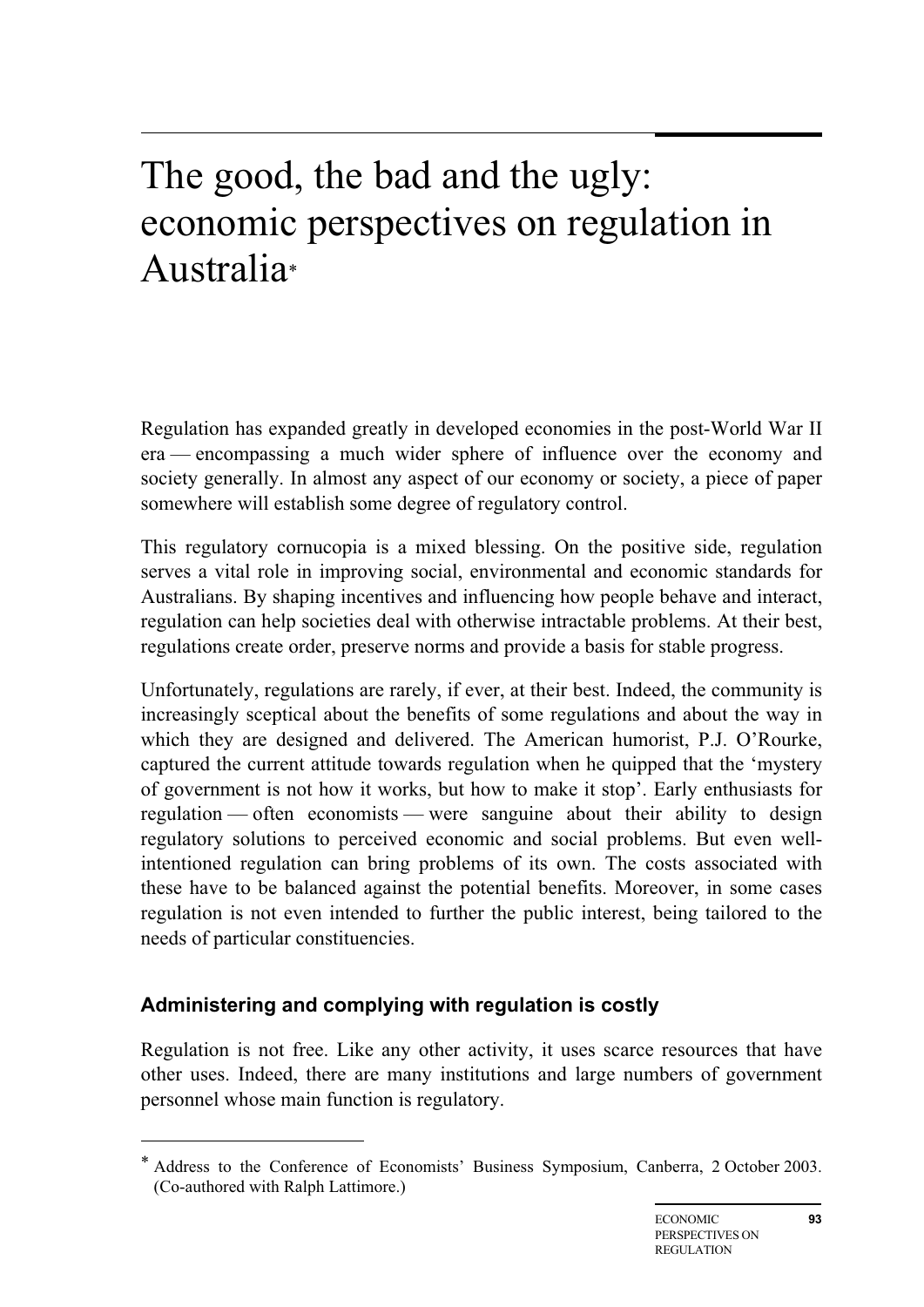At the federal level, government agencies with explicit regulatory functions alone employed around 30 000 staff and spent some \$4.5 billion in 2001-02. This ignores other government departments that have regulatory functions, not to mention ministerial councils and inter-governmental bodies (such as the National Transport Commission).

Only partial indicators of the volume of regulation associated with these bodies are available, but they suggest that not only has the number of new regulations been increasing, but there has also been a steady increase in the average *length* of legislation.

The Income Tax Assessment Act (ITAA) — often taken as a regulatory 'barometer' — has grown particularly rapidly since its inception. At nearly 7000 pages, the ITAA (the 1936 and 1997 statutes together) is now nearly 60 times longer than the paltry 120 pages that did the job when it was first introduced in 1936 notwithstanding admirable recent attempts at simplification. To take a fanciful turn, were this rate of growth to continue unabated, I am informed that by the end of this century the paper version of the Tax Act would amount to 830 billion pages; it would take over 3 million years of continuous reading to assimilate and weigh the equivalent of around 20 aircraft carriers!

The stock of other less 'visible' types of regulation has also increased over the last couple of decades. Unfortunately there is not (yet) a consolidated and comprehensive register of all subordinate instruments, but more than 7200 statutory rules and disallowable instruments were made in the past five years.

Thus far, I have only been talking about trends in Commonwealth legislation. Regulation by state, territory and local government often impacts more directly on the activities of firms and the community. Its growth may well be higher than at the Commonwealth level.

### *Compliance is burdensome*

The burgeoning of regulation and its increasing complexity are major irritants for the regulated. According to an OECD survey conducted in the late-1990s, around 80 per cent of Australian firms consider tax compliance burdens have increased, with the main reason being the added complexity of provisions (OECD 2001).

This is compounded by the inaccessible language that characterises much regulation. In a recent conference on regulation, Senator Coonan (2001) cited a delightful example — the *Nuts Unground Other Than Ground Nuts Order*: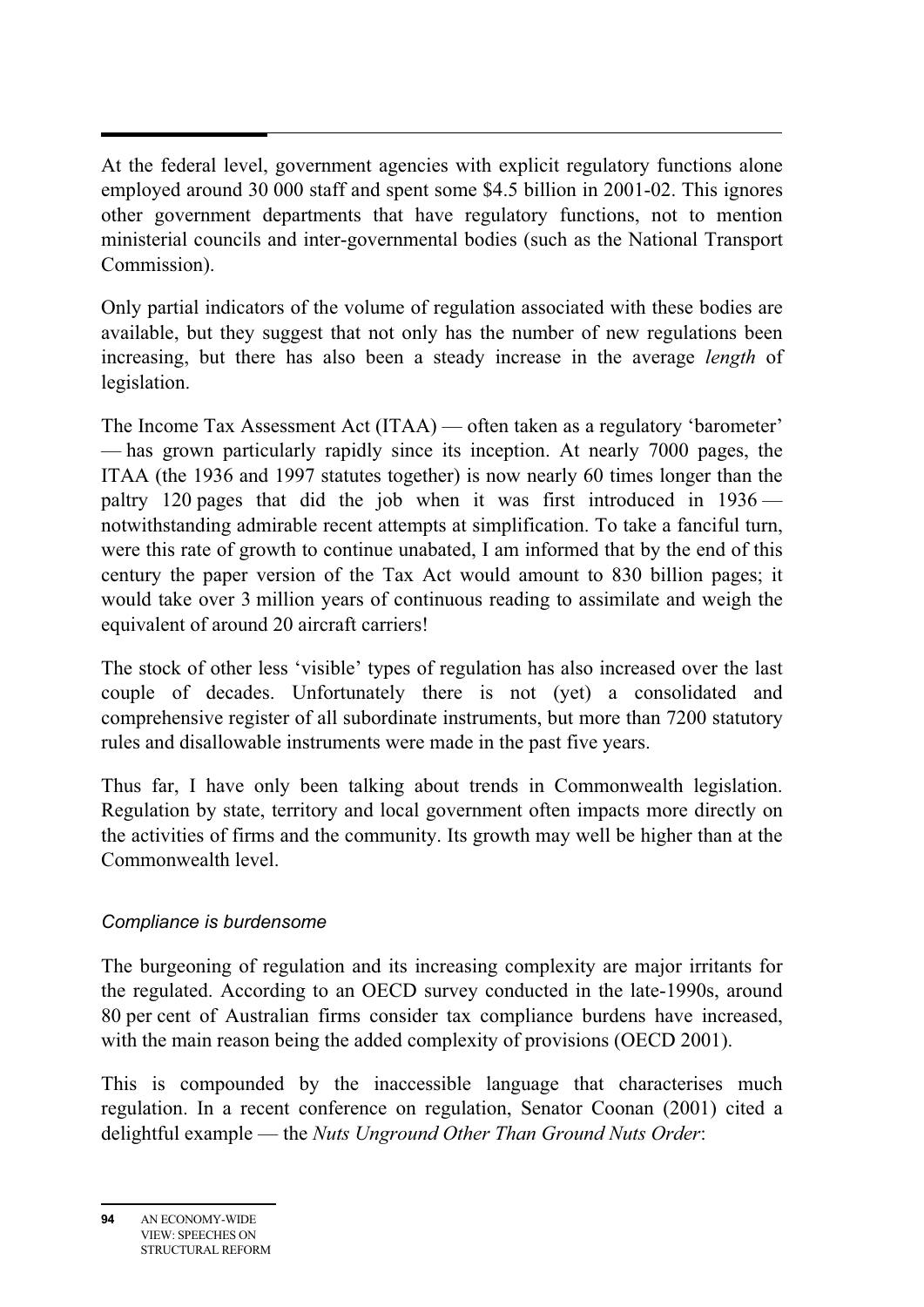In the Nuts (unground), (other than ground nuts) Order, the expression 'nuts' shall have reference to such nuts, other than ground nuts, as would but for this amending Order not qualify as nuts (unground) (other than ground nuts) by reason of their being nuts (unground).

Getting a good grasp of the overall magnitude of compliance burdens on business (let alone consumers) is difficult — being plagued by methodological problems and the absence of quality data. Nevertheless, the picture emerging from a range of studies suggests that the costs are large. For example, an assessment by Productivity Commission staff identified administrative regulatory compliance burdens of around \$11 billion on business in 1994-95. Around 85 per cent of this was borne by small and medium-seized enterprises (Lattimore et al. 1998).

A major recent international study suggests an even higher compliance burden associated with three major regulatory areas (taxation, employment, environment) of around \$17 billion in 1998 (OECD 2001).

While assessments of this kind sometimes exaggerate identified compliance burdens because of respondent bias, they are likely to *underestimate* the total compliance costs of regulations. For example, regulations not only create paperwork, they can also distort decisions about inputs, stifle entrepreneurship and innovation, divert managers from their core business, prolong decision making and reduce flexibility. One American analyst has suggested that paperwork-related compliance burdens amounted to only around one-third of the aggregate regulatory burden in the United States (Hopkins 1996). Were a similar multiplier to prevail in Australia, aggregate business compliance costs could amount to as much as 7 per cent of GDP.

Of course, these are *gross* costs, neglecting the associated benefits which motivated the regulations in the first place. But the point is that the costs of pursuing such benefits are not trifling and the dividends from better or fewer regulations could be large.

## **Collateral damage and 'friendly fire'**

Regulations often have unintended impacts. Sometimes these can actually undermine the goals of the regulator. There are many reasons for this, among which three stand out.

### *Substitution effects*

Regulations explicitly or implicitly alter prices, resulting in demand or supply effects that may frustrate the objectives of those regulations.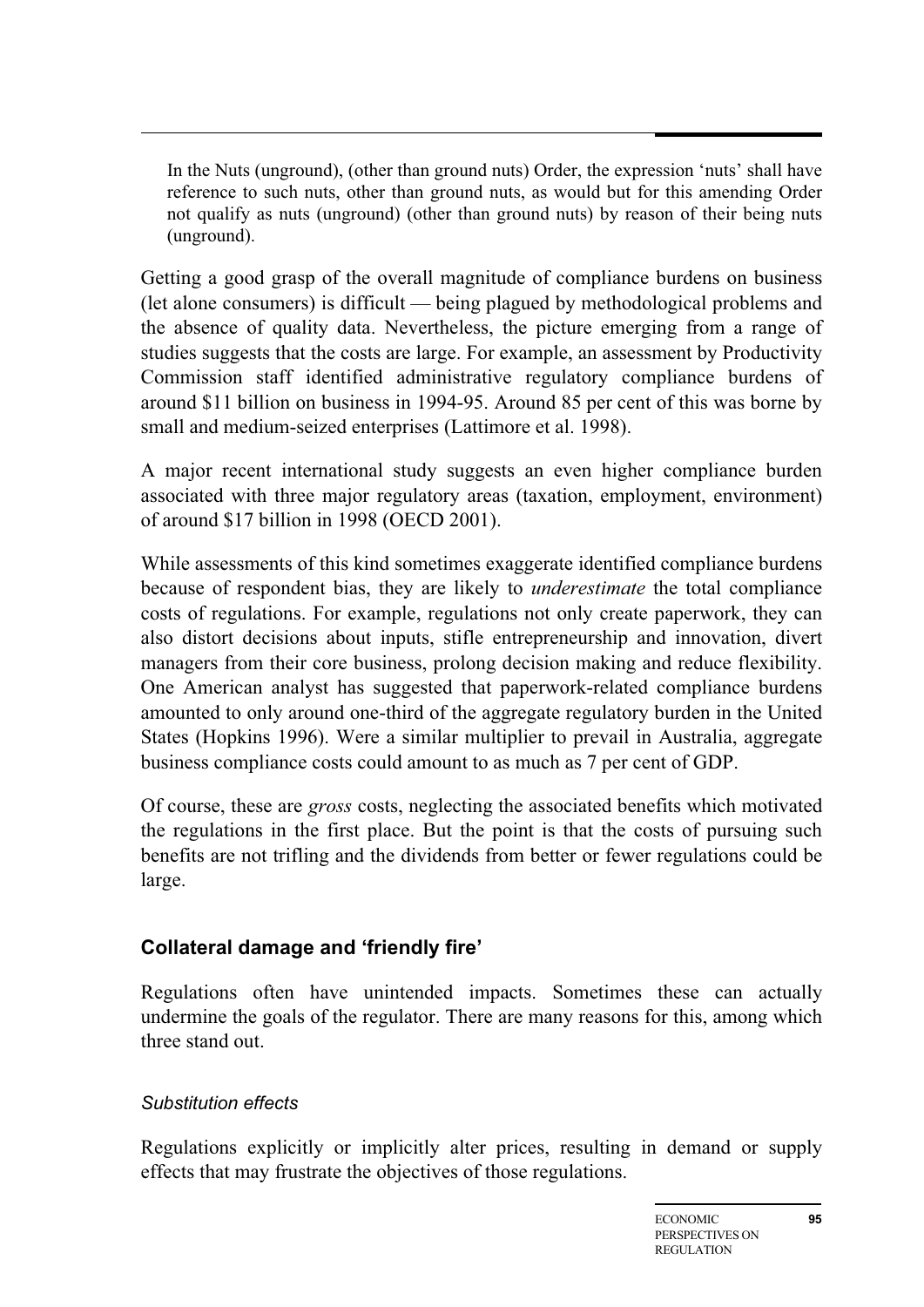- • On the *demand* side, regulations can fail if they do not take account of how people respond to regulatory-induced price rises. For instance, safety and risk abatement measures tend to drive up the costs and therefore prices of regulated products and services, which can divert demand to less safe alternatives.
- On the *supply* side, a cautionary tale is provided by the case of small-firm access to finance from banks. Prior to financial deregulation, an interest rate cap was imposed as a measure to assist small business. However, the cap made lending to small business less attractive to banks, given the relative risks involved. The result was reduced credit availability for those groups, undermining the goal of the measure.

In general, price restrictions of this overt kind are waning. A major exception is the regulation of infrastructure with network or natural monopoly characteristics. Telecommunications, energy, water and other infrastructure services are subject to price regulation. A number of these regimes have been reviewed by the Productivity Commission in recent years. While the Commission has found that regulation appears warranted, it has signalled a need for greater recognition of the tradeoff between cheap services today and inadequate services tomorrow.

An offshore case study that exemplifies the perils of regulatory frameworks paying insufficient attention to both the supply and the demand sides is the notorious Californian electricity crisis. It is now clear that this was the outcome of poorly coordinated and applied regulation, not deregulation, as some have maintained. Electricity wholesalers were playing 'pig in the middle' — squeezed by price caps at the retail end and high prices charged by generators whose capacity had been constrained by past regulatory initiatives. The financial insecurity of wholesalers eventually led to rolling blackouts and economic dislocation for the state. California has demonstrated that even sophisticated regulators could make errors that cumulatively led to unprecedented regulatory failure. Recent massive (if temporary) disruptions to electricity supply in North America and Europe also give one pause. Can we be sure that it could not happen here?

### *Overly prescriptive regulation*

Regulations are sometimes unduly prescriptive, setting down subsidiary rather than fundamental objectives as requirements, with the result that while the subsidiary requirement is met, the underlying purpose of the regulation may not. Take the case of that little Aussie icon, the platypus.

As is well known, the sale of any of Australia's native animals is prohibited, except on a government-to-government basis, presumably with the laudable objective of protecting our unique native species. Earth Sanctuaries Pty Ltd, a private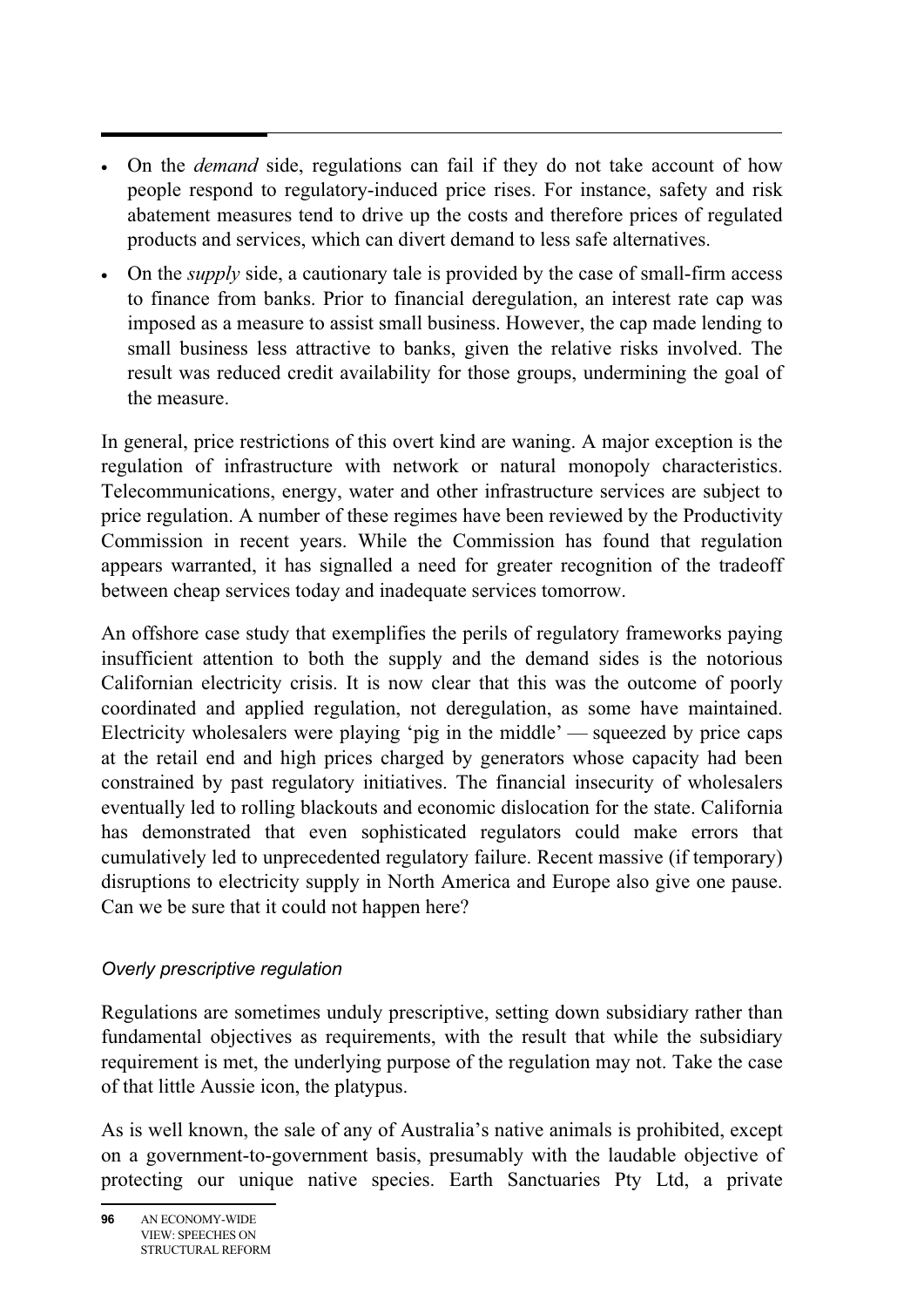conservation agency based in South Australia, has somehow managed to generate a surplus of platypuses — indeed, 40 above a sustainable population for the sanctuary. However, it cannot sell any of these platypuses due to the prohibition (offers well in excess of \$1 million per animal have been made). In the absence of sales, surplus animals will need to be culled. It is, therefore, literally possible to kill with good regulatory intentions.

Standards for consumer goods often provide detailed specifications about processes or ingredients rather than setting general performance levels, with the potential result that quality products are less accessible to consumers because of added production, delivery and retailing costs. To take an offshore example again, food standards in the European Union are quite particular about the curvature of cucumbers. Any cucumber with an arc greater than 10 mm per 10 cm of its length, though in all other respects of excellent quality, cannot be described as either an 'Extra' class or Class 1 cucumber (Commission Regulation 1677/88). Anyone caught so describing such a cucumber is subject to criminal prosecution.

Australia also has many questionable, if less imaginative, standards. For example, government regulation mandates a high definition standard for digital television (unlike other countries, which have settled for  $-$  still high quality  $-$  'standard definition' digital television). High definition should really be called 'ultra-high' definition, providing cinema quality pictures. However, it turns out that this cinema quality can really only be distinguished on large sets that are extremely expensive, and it requires high cost investments by content providers. The technology is so hungry for bandwidth that few of the innovative possibilities for digital television or greater competition between broadcasters will be feasible. As noted previously, for some regulations it is easier to see the private than the public interest.

#### *Dangerous 'cocktails'*

Another source of (potentially) unintended impacts can come from the regulatory equivalent to adverse drug interactions. Regulations generally come not in ones or even twos, but as 'cocktails' with interactions that are often unforseen.

For example, during the Productivity Commission's study of the Great Barrier Reef and related water catchment issues, some graziers expressed concern that drought relief assistance was reducing the incentive for some property managers to stock their properties conservatively so as to manage periods of climatic variability. Overstocking was in turn contributing to increased soil erosion and sediment discharges into rivers draining into the Great Barrier Reef lagoon (PC 2003d).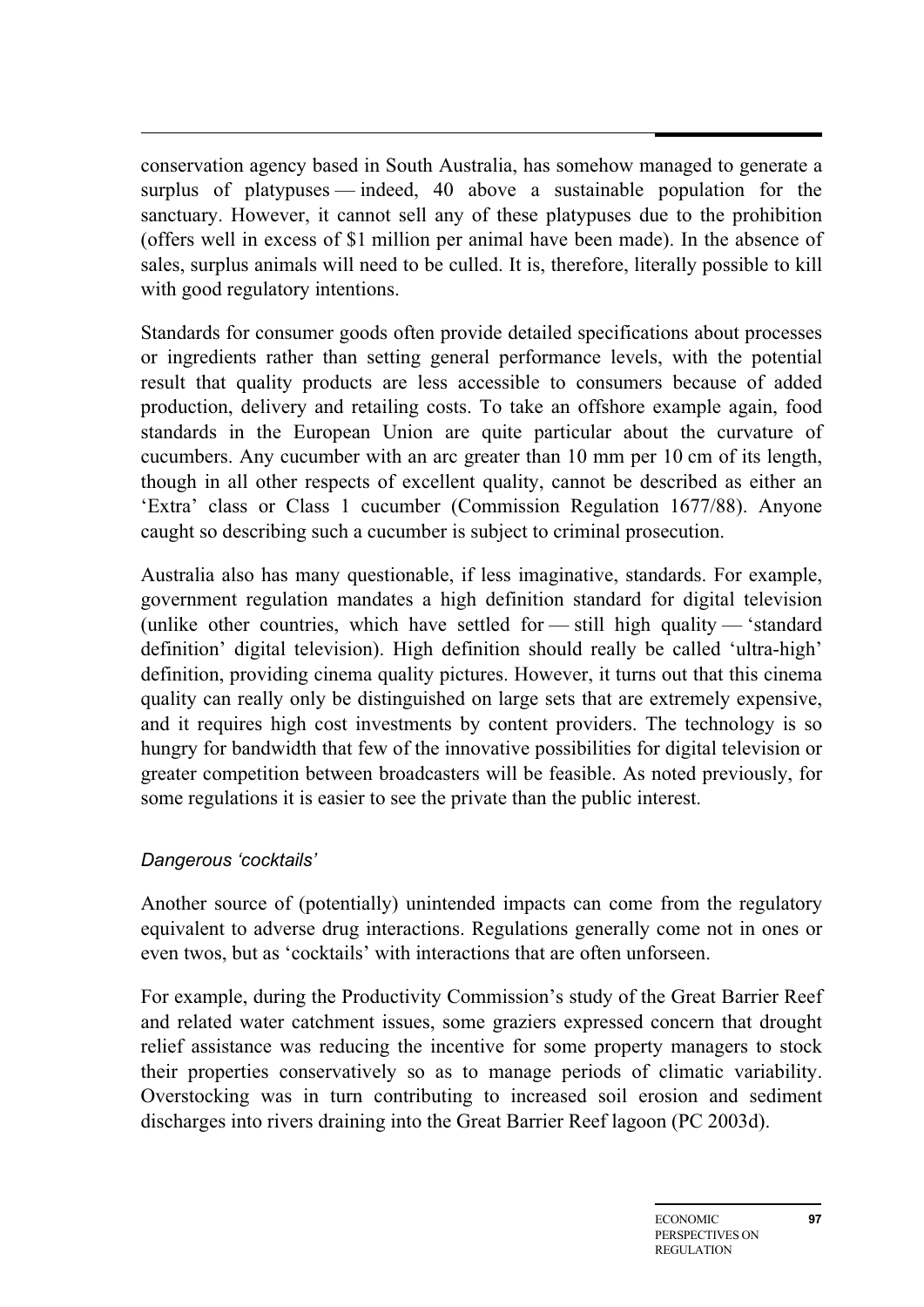Sometimes the interplay of different regulatory requirements just produces confusion — risking non-compliance or simply contempt for regulatory processes. For example, at one point there were three different requirements in New South Wales for the distance from a watercourse at which earthworks could be carried out.

## **The problem of regulatory overreach, or undue ambition**

Regulation is often seen as the obvious response to imperfections in the market. However, imperfections in the market are ubiquitous. They are a necessary, but far from sufficient, basis for regulation. In many cases, the costs and risks of regulation will outweigh the good intended from them — the best response to many imperfections will be to accept them as the lesser evil.

While the risks of overreach are apparent in many areas of regulation, one in which it has been particularly apparent from the Productivity Commission's recent inquiries is competition policy.

### *The seductiveness of controlling 'market power'*

There is a natural (and popular) tendency to urge greater regulatory control over perceived market power. Some manifestations of market power — of the endemic or obdurate kind that raises prices inefficiently and for long periods — are worth stamping on. But other forms of market power are less clearly appropriate targets.

Even the existence of natural monopoly need not mean that hardline price regulation is required to produce acceptable outcomes. For example, in the case of airports, there are factors at work that reduce the risk that their latent market power will be used to inefficiently constrain airline use of airports. In particular, airports have the ability to price air services flexibly so as to increase airport capacity utilisation. And the potential magnitude of non-aeronautical revenue (retailing, car parking) also means that they have incentives to moderate their pricing of aeronautical services so as not to reduce passenger throughput and undermine their total profitability.

The Commission accordingly recommended more light-handed regulation, involving a prices monitoring regime that carried with it the threat of more prescriptive pricing regulation if prices became excessive (PC 2002d). This recommendation was accepted by Government. In the short time since the regime has been operating it appears to have worked satisfactorily. Day-to-day regulatory involvement in investment decision making has been removed — offering scope for long-run improvement in services. Genuine commercial negotiations between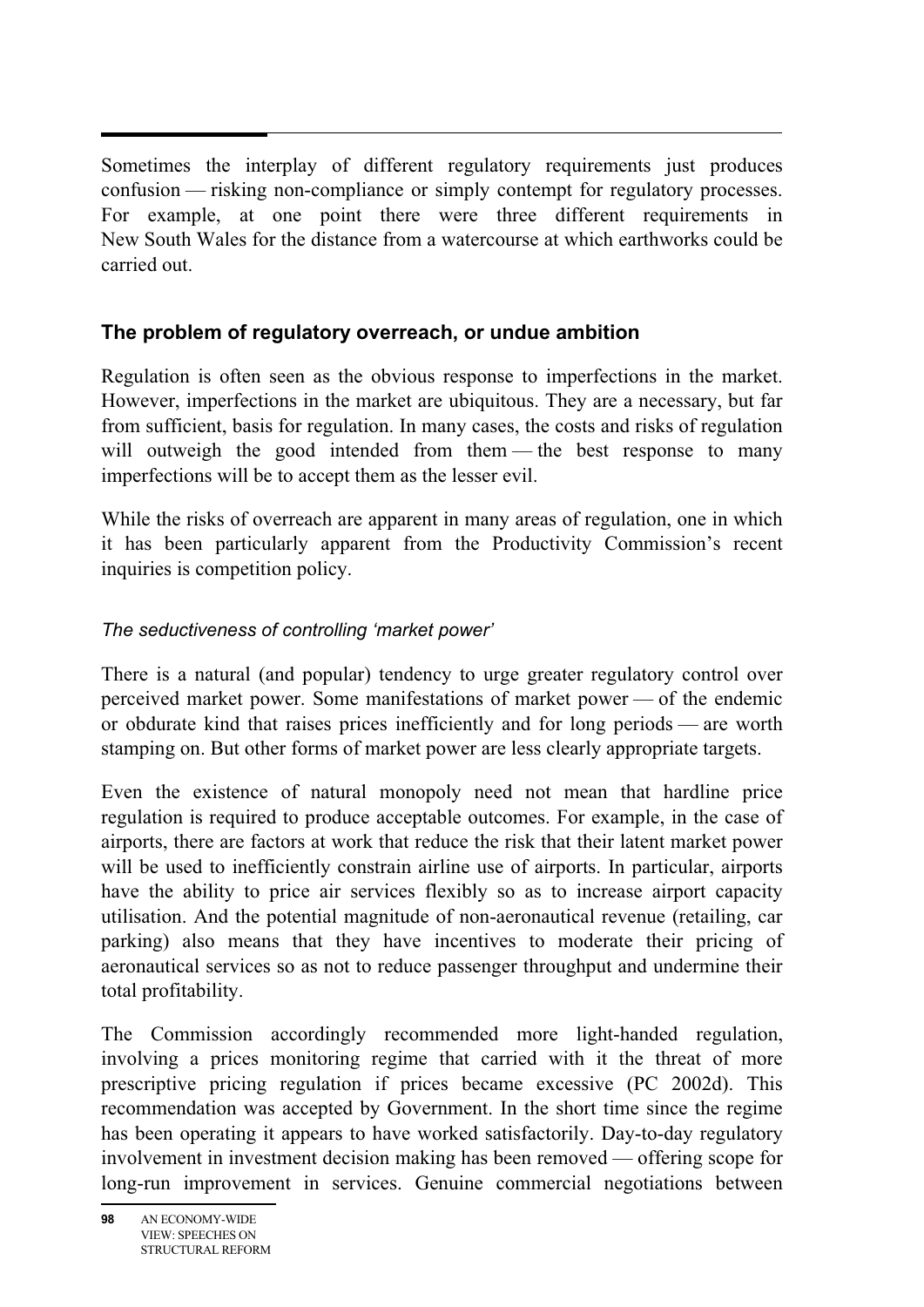airports and airlines are beginning. And initial price increases have reflected the efficient costs of supplying airport services.

This innovative approach is now in jeopardy. The National Competition Council has issued a draft recommendation for the declaration of airside services at Sydney Airport under the National Access Regime (NCC 2003). In the Commission's view, key parts of the assessment are unconvincing and require further consideration (PC 2003e). It seems unlikely that the regulation of access would bring any additional benefits, whereas the potential costs of reinstating what will inevitably amount to heavy-handed regulation have already been demonstrated.

### *How much help does David need against Goliath?*

Small business has an ambivalent relationship with regulation. On the one hand, as already discussed, small business bears the brunt of compliance burdens and is often (appropriately) sceptical of the need for government regulation. On the other hand, they often call for regulation that assists them and, in particular, protects them from larger businesses. While there are grounds for regulations in this area, such as the unconscionable conduct sections of the Trade Practices Act (TPA), some mooted changes to the TPA risk undermining broader economic policy objectives.

For example, in its submission to the Baird review (1999), the National Association of Retail Grocers of Australia argued that the domination of the retail grocery market by several chains undermined effective competition. It called for a cap of 25 per cent on the market share of any one retailer, with mandatory divestiture to achieve that aim. Such regulation would be unlikely to achieve its objective, but it would almost certainly have the effect of curtailing efficiencies of scale and scope in grocery retailing, to the detriment of consumers.

A problem with using trade practices legislation to shift the balance of power in arrangements between big and small parties is that it may encourage firms to seek regulators (and then courts) to arbitrate in the distribution of gains in bargaining arrangements where efficiency considerations are not at stake.

## **Regulatory culture and capture**

There is clearly a need for regulators to have some discretion, to enable them to respond flexibly depending on contexts. But the greater the discretion that statutes allow, the more that regulatory decisions will require judgment, which will inevitably be influenced by the governance arrangements and incentives facing the regulator. This raises the prospect of regulatory bias and 'capture'.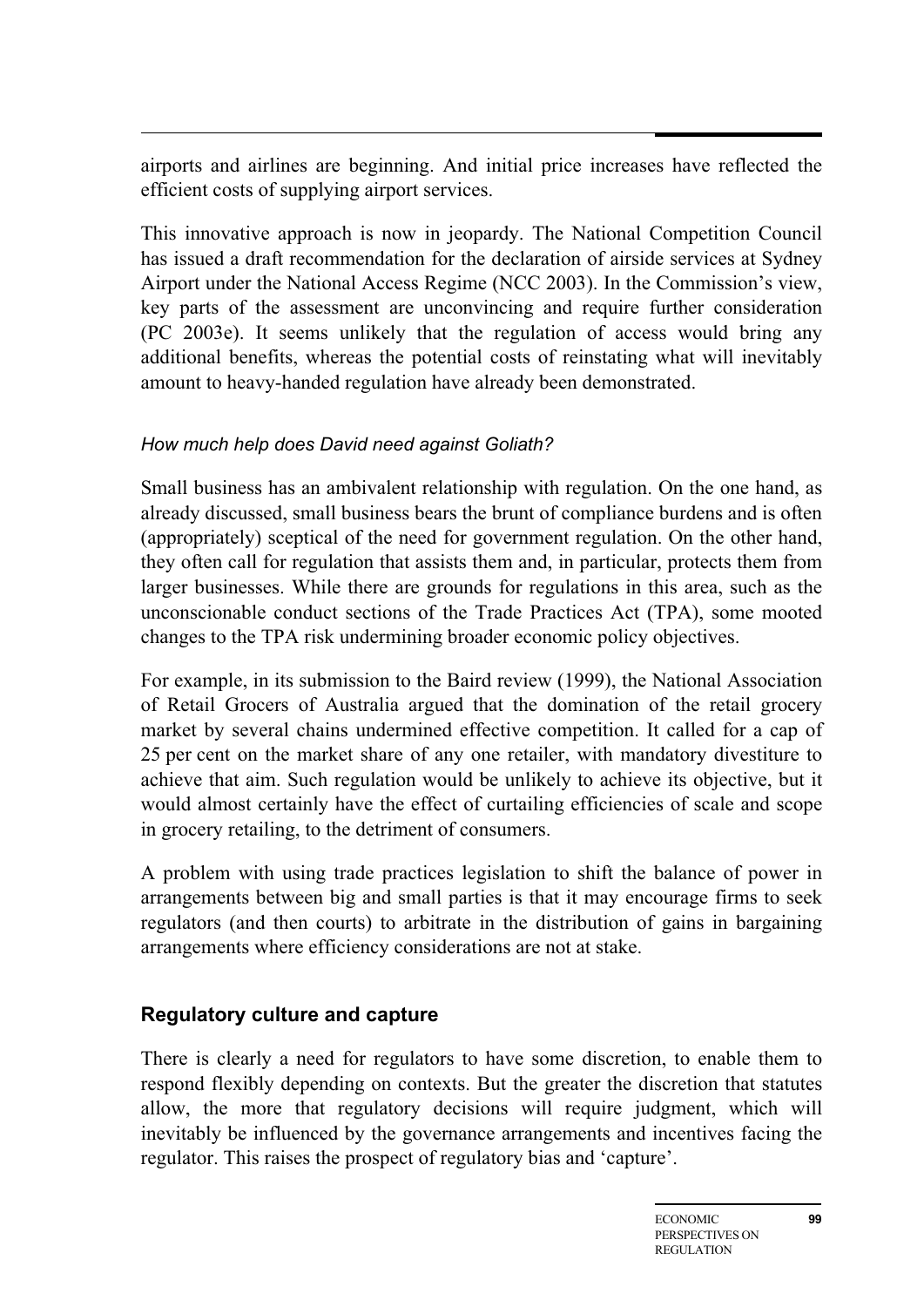Originally, capture was seen in relatively simplistic terms as a regulator getting 'too close' to the regulated. Economically self-interested regulatory capture of this blatant kind seems pretty rare today in Australia — especially given much better controls over the accountability, transparency and governance structures of regulatory authorities. But there are other forms of influence, which can distort decision making.

- *Government*. For example, a major concern of many participants in the Productivity Commission's inquiry into gambling, was that some of the agencies responsible for regulating gambling were not sufficiently independent of government and its budgetary imperatives — showing more concern for financial probity than consumer protection (PC 1999a).
- *Populism*. Everyone likes their work to be valued and regulators are no exception. However as is the case in competition regulation what is 'popular' may not always be what is right.
- *Technophiles*. Where regulators are required to endorse or develop standards, they can be captured by those who value technology or elegant technological solutions for their own sakes. The high-definition television debacle may partly reflect such technological exuberance.
- *Risk aversion*. Regulators face risks with asymmetric returns. It is rare that a regulator will be found deficient for overregulation, partly because the costs are not generally or immediately apparent, but will often face censure if a low adverse risk is realised (for example, death of a child on play equipment).
- *Precedent*. Regulators may be constrained by past decisions in which they have vested their reputation, and which firms have relied upon for key business decisions. This may be one impediment to more investment-friendly administration of competition rules in the infrastructure area (PC 2001b).

Even without such constraints and influences, regulators face a daunting task. It is expected that they should be SNARs — sensitive new age regulators — generally avoiding mistakes, being fair, informed, transparent, consultative, balancing interests, speedy, responsive and sensitive. When technology and market demands are changing rapidly — which is increasingly the case — the informational and decision making difficulties for regulators multiply. The reality is that it is impossible to meet all of these imperatives simultaneously. Any expectation of zero regulatory error is naive and indeed dangerous.

Administrative fallibility needs to be taken into account when assessing the costs and benefits of regulations, especially where symmetric errors have asymmetric welfare effects; and when a regulatory mistake does occur it does not necessarily signal a need for further regulations or increased powers.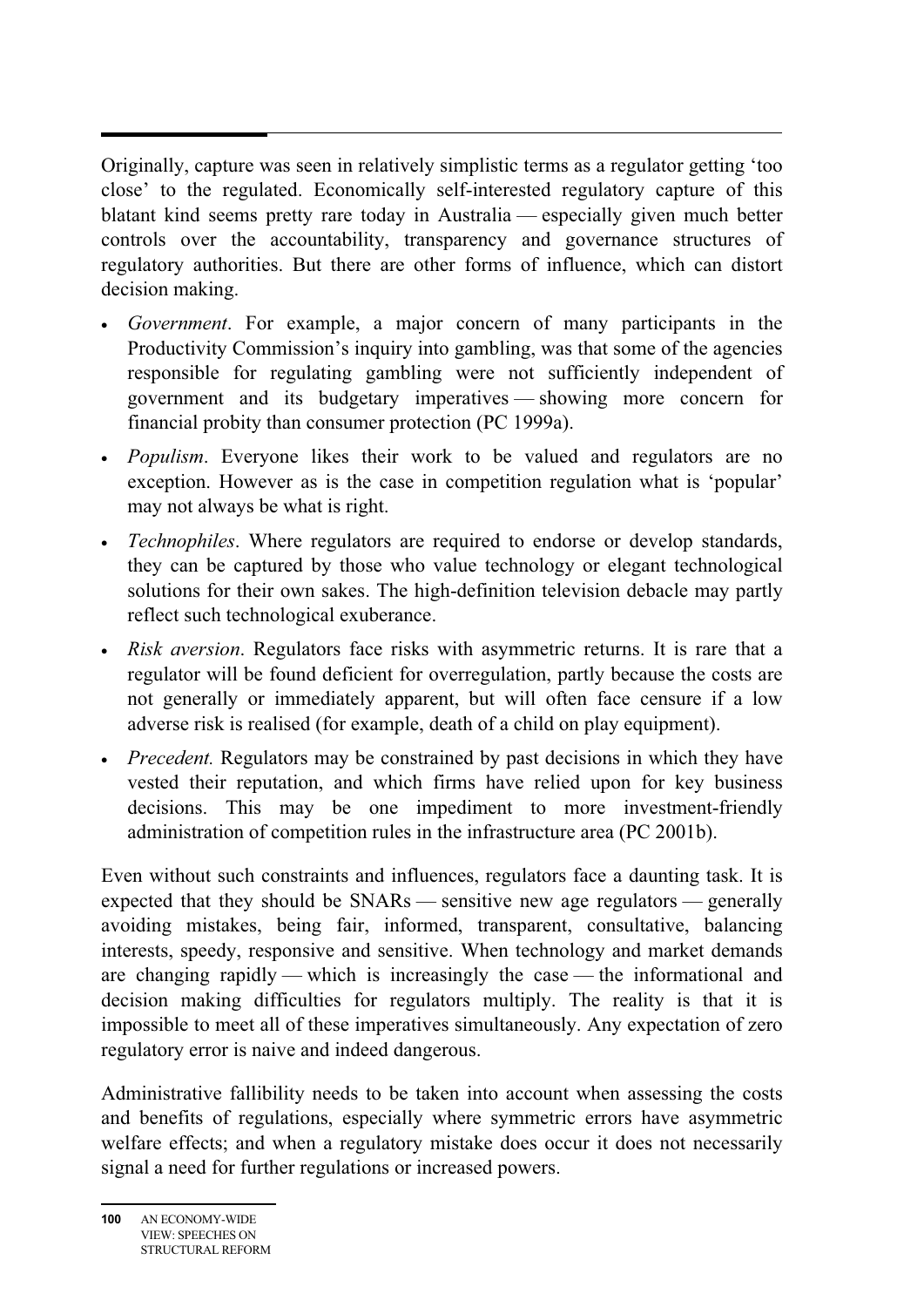## **So what is 'good' regulation?**

Defining what is good regulation is a starting point for doing better. To qualify, regulation needs to exhibit several characteristics (ORR 1998).

- *It must actually do good*. It must have a sound rationale and be shown to bring a net benefit to society, requiring costs as well as benefits to be brought into account.
- *It must be better* than any alternative regulation or policy tool, including no regulation.
- *It should contain the seeds of its own destruction*. If a regulation endures, that should be because it continues to pass stringent tests of its cost effectiveness.
- *It should state (ex ante) what it is going to do* and, as far as possible, establish verifiable performance criteria.
- *It should be clear and concise.* It should also be communicated effectively and be readily accessible to those affected by it.
- *It should be consistent* with other laws, agreements and international obligations.
- *It must be enforceable*. But it should embody incentives or disciplines no greater than are needed for reasonable enforcement, and involve adequate resources for the purpose.
- Finally, it needs to be *administered by accountable bodies* in a fair and consistent manner. Governance arrangements for regulators are clearly a big topic in their own right and currently under review at the Commonwealth level. Apart from the nature of reporting responsibilities (to a Minister or the Parliament) and the scope for judicial or administrative review, important features of good governance include clear statutory guidance, transparency of both process and judgement, and public accessibility.

## **Working** *with* **the market**

A major failing in past regulatory approaches was the assumption that if there was a market failure, then the appropriate mechanisms for dealing with it were 'command and control' approaches that were often highly prescriptive. The generally acknowledged goal now is to achieve desired regulatory outcomes at least cost. This has facilitated a wider array of regulatory approaches, including recognition of the flexibility and information-richness of market-based mechanisms.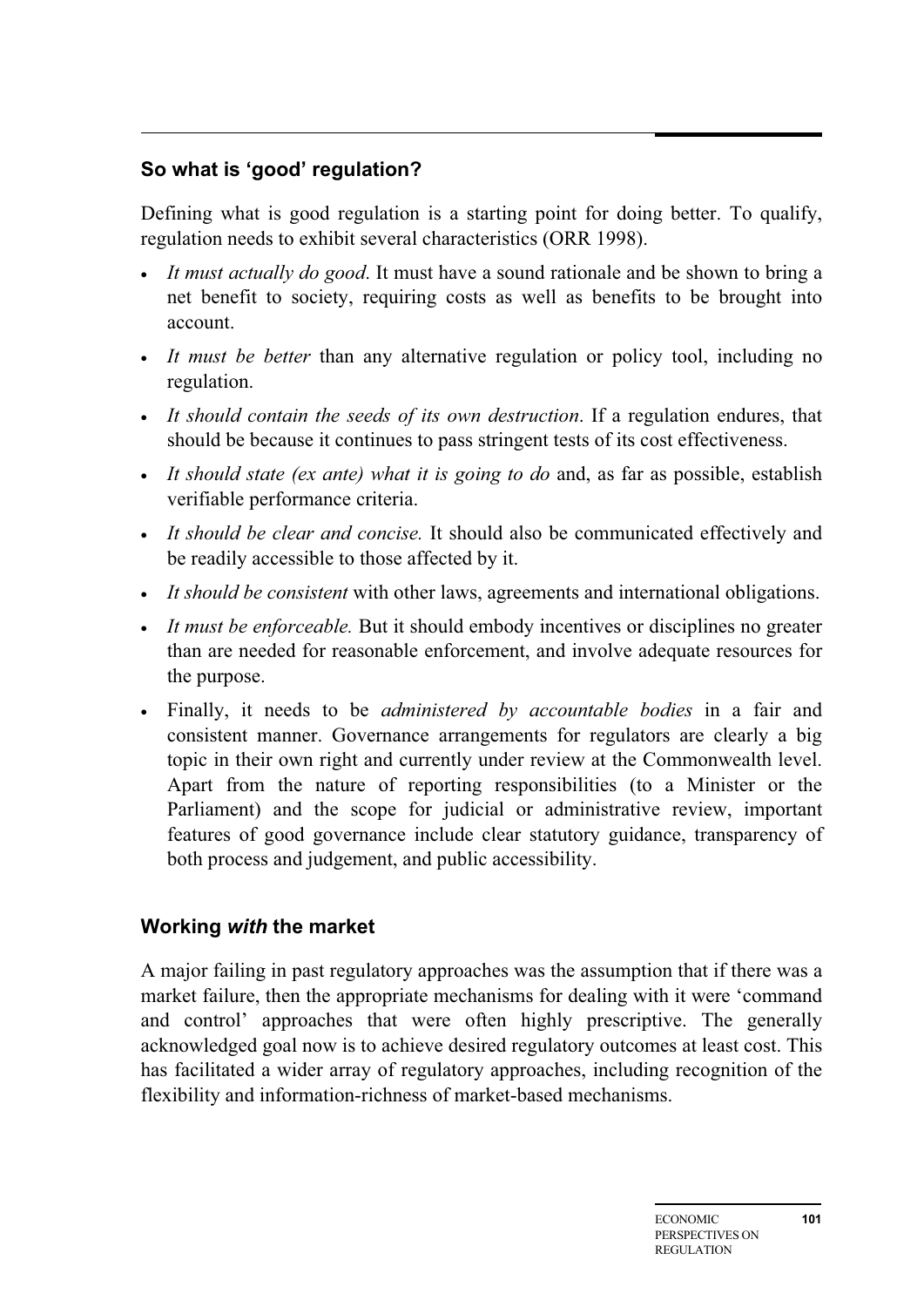## *Economic incentives*

Markets offer the potential for achieving regulatory objectives more efficiently than prescriptive regulations. For example, it is possible to make a reduction in some undesirable outcome (for example, pollution) a market good in itself, bringing to bear the inventiveness and cost consciousness that characterises market competition. Regulations of this kind can, among other things:

- allow for the fact that the costs and benefits of regulation vary across firms, as well as time (as in discharge trading)
- allow firms the freedom to determine what technology is used to achieve a given performance standard or target, thereby also placing few informational demands on regulators.

Australian examples are the use of tradeable emission permits to limit saline discharges into rivers, and a trial of competitive tendering as a cost-effective way of encouraging landholders to supply conservation of biodiversity on private land for profit (the Victorian Government's BushTender trial (PC 2002a)).

### *Self- and co-regulation*

Self-regulation has the virtue of allowing much greater freedom by an industry about the 'whats and hows' of regulation, including dispute resolution. It economises on administration costs to government and utilises specialist industry information more efficiently than command and control rules. Self-regulation is used widely (advertising, real estate, financial services, telecommunications, many professions, and funeral directors). It is not appropriate if compliance with performance standards cannot be readily verified, or if penalties are too weak relative to the costs of poor performance, or dispute resolution poor (ORR 1997). But where these criteria are met, self-regulation can be a cost-effective alternative to government intervention.

### **Good process is fundamental**

Many of the conceptual and practical underpinnings for better regulation are now established. But that is not enough. Bad regulation is tenacious because the governance arrangements for regulation making are still far from perfect.

The adoption of more stringent *ex ante* assessment processes by regulators, together with independent verification of their use, can make a significant difference — as in the Regulatory Impact Statements now required at the Commonwealth level.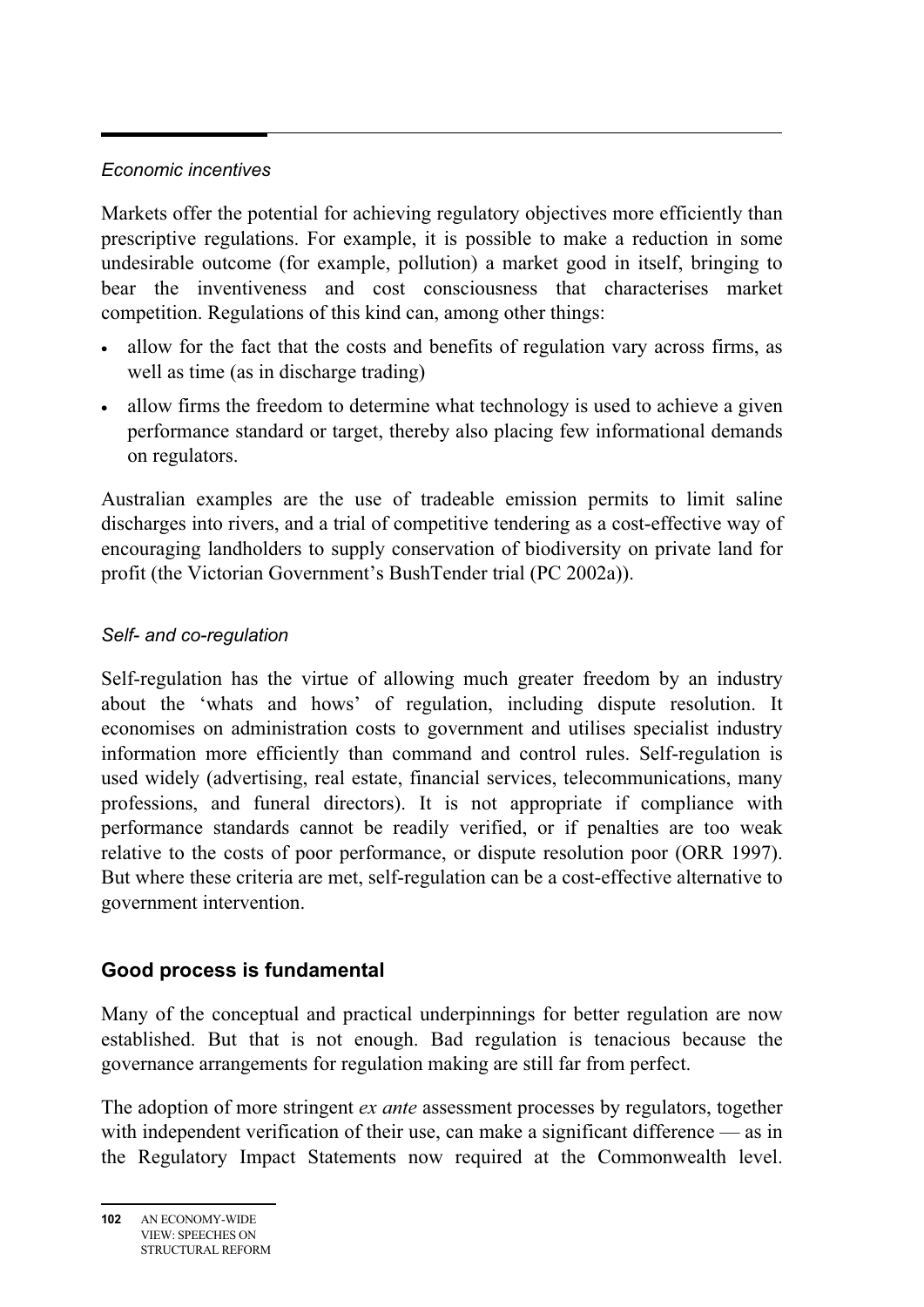Improved transparency and independent assessment can also help provide greater discipline on regulation making.

The fact of regulatory fallibility suggests that there should be appropriate checks and balances (including merit reviews) and clear statutory guidance to regulators to constrain potential biases. Regulators also need to consult much more widely about the potential effects of regulations (particularly compliance costs) and ensure that regulations are regularly tested for continued relevance and cost effectiveness.

Regulatory norms also need confronting. If nothing else, the risks and failures associated with the regulatory endeavour, of which I have only mentioned a few should cool the ardour of those for whom every problem has an apparent regulatory fix. Regulatory forbearance is likely to be the best option in situations in which market outcomes are only a little bit imperfect.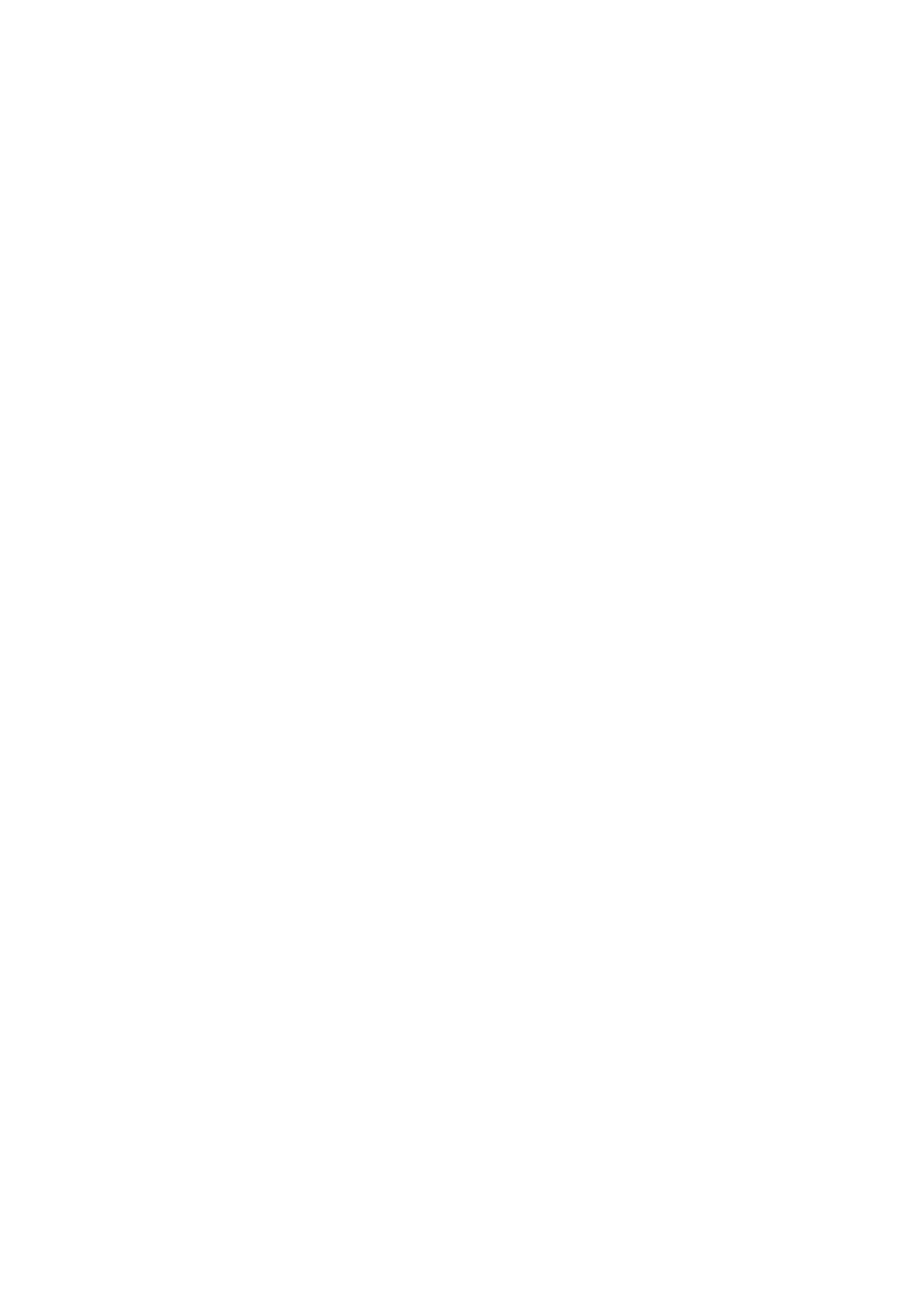## Reducing the regulatory burden: the way forward<sup>∗</sup>

The task assigned to the Regulation Taskforce by the Prime Minister and Treasurer in late-2005, was to identify and propose remedies for areas of Australian Government regulation that are 'unnecessarily burdensome, complex, redundant or duplicate regulations in other jurisdictions'. Behind this initiative were mounting concerns from business at the growth of regulation and its cumulative burdens.

Following wide-ranging consultations and analysis, the Taskforce became convinced that many of the concerns raised by business and other organisations were fully justified. Australia clearly could not function well without regulation. However, in the Taskforce's view, there is too much regulation and, in many cases, it imposes excessive and unnecessary costs on business. In so doing, it also imposes costs on the wider Australian community, through higher prices, less innovation and reduced choice.

The Taskforce identified a forward agenda comprising some 100 specific reforms to existing regulation and proposed that about another 50 areas of regulation be investigated in greater depth. In addition, we considered how the processes and institutions responsible for regulation could be improved to avoid the same problems simply re-emerging (Regulation Taskforce 2006).

However, a little perspective is in order. Regulation in Australia undoubtedly needs reform and it is important that this be given priority by our governments. But this country's regulatory regime, taken as a whole, is by no means a poor one by international standards. In part, that is a reflection on the state of regulation in other countries. For example, it is no surprise that a highly-regulated country like the Netherlands is at the vanguard of regulatory reform in Europe. And while Australia's federation brings with it some unnecessary and costly duplication and fragmentation, European countries have an arguably more onerous regulatory overlay emanating from Brussels. In the United States there are eight times as many

 $\overline{a}$ 

Inaugural Public Lecture, Monash Centre for Regulatory Studies, Melbourne, 17 May 2006. Gary Banks chaired the Regulation Taskforce, which issued its report *Rethinking Regulation* in January 2006.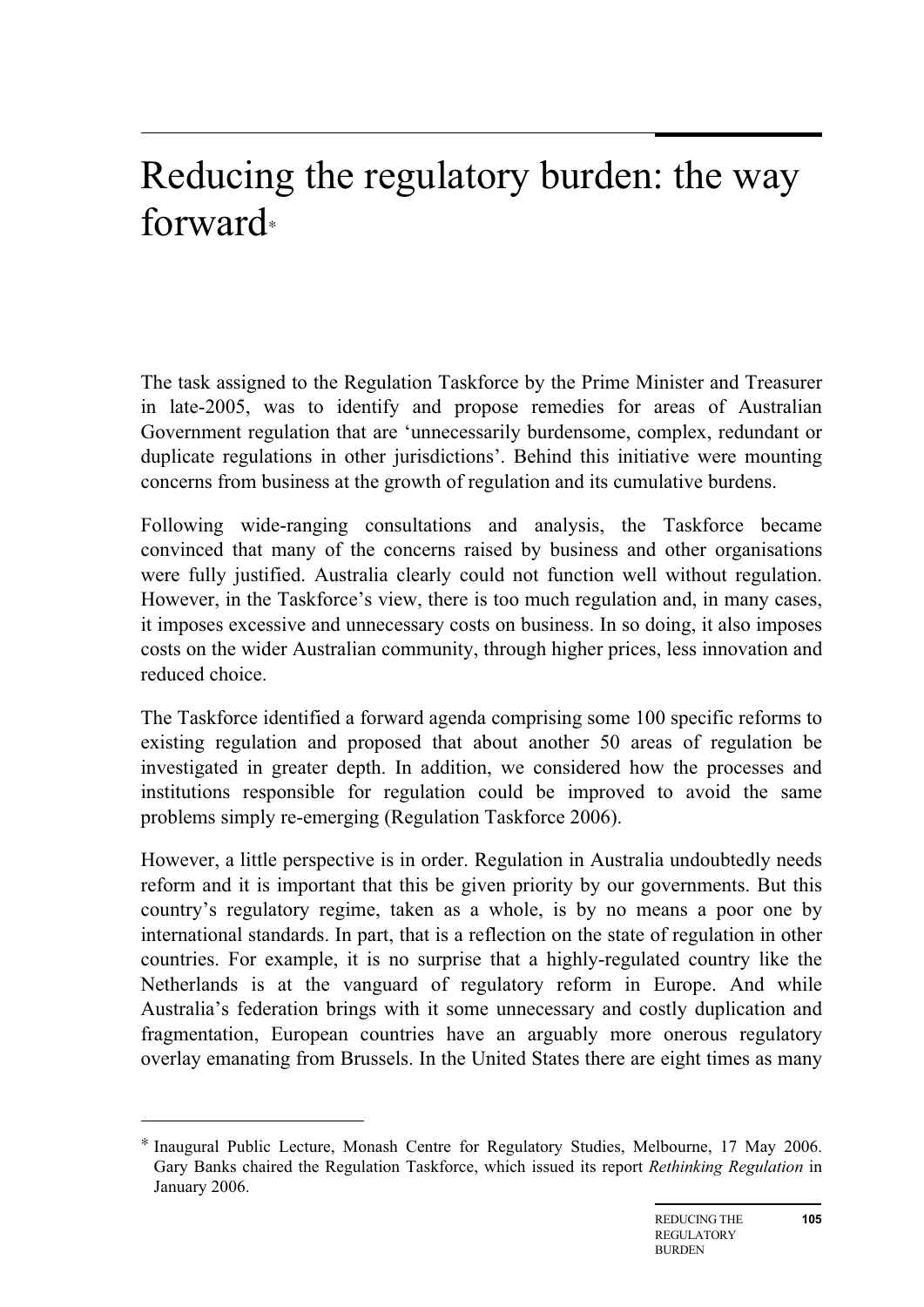state governments as we have, each exercising substantial independent regulatory powers. The regulatory morass in most developing countries is legion.

The second reason for our above-average performance internationally is that we have undergone considerable regulatory reform over the past couple of decades, directed at removing long-standing impediments to competition and structural efficiency (through trade liberalisation, the National Competition Policy and industrial relations reforms). According to the OECD, we now have the least market-restrictive regulatory environment among member countries. However, in undertaking reforms to reduce or remove the major distortions in our economy, we appear not to have paid sufficient attention to the growth of new regulation and, especially, the costs imposed via firm compliance.

The bottom line is that Australia cannot afford to take too much comfort from international comparisons. As a relatively small-scale, trade-dependent economy, lacking proximity to major markets, we need to do whatever we can to drive any unnecessary costs out of our economy. The fact that many other countries are now pursuing reform themselves only adds to this need.

Having made important progress in many policy areas, Australia risks undermining these gains through burgeoning regulatory imposts on business. It is important both for business and the wider community to introduce reforms that can provide relief on a sustainable basis.

## **Priority reforms to existing regulation**

The Taskforce went to some trouble to identify what we saw as the priorities among the 178 recommendations in our report, in terms of their likely impact on individual business and the number of businesses potentially affected. These covered a variety of areas of regulation. However, they shared some common themes in relation to compliance issues or burdens, and the actions needed to address them.

### *Reducing regulatory creep*

The most effective relief from regulatory burdens, of course, is not to be covered by regulation in the first place. We identified a number of regulations that appeared to catch more activity than warranted, or where the coverage of smaller businesses had become more extensive over time as the real value of thresholds had been eroded by inflation. Such 'regulatory creep' can have pervasive effects, particularly on small business.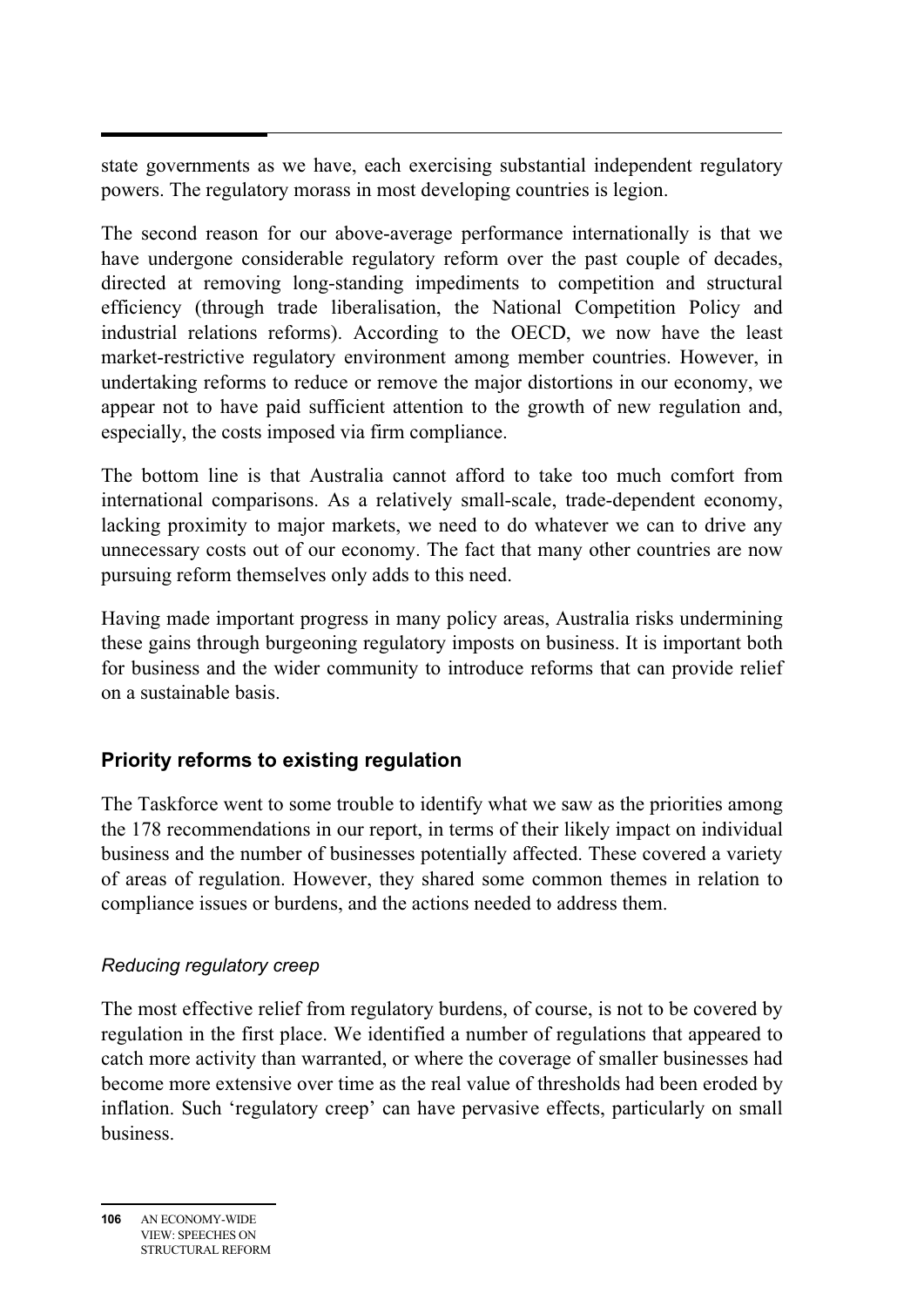## *Inter-jurisdictional overlaps and inconsistencies*

While the Taskforce identified some overlapping and inconsistent requirements between different areas of Australian Government regulation, the more vexed instances occur across jurisdictions. Of these, the undisputed priority is the need to implement nationally-consistent occupational health and safety standards, in particular by adopting a consistent definition of 'duty of care'.

### *Removing regulation that is redundant or not justified by policy intent*

The Taskforce identified only a few regulations that were clearly redundant — more regulations were assessed as not being justified by the policy intent behind them. Some of the reform priorities that we identified include pursuing identified reforms to native vegetation and biodiversity regulations, and further refining the regulation of financial services.

## *Reducing reporting and recording burdens*

The Taskforce was alerted to numerous areas of regulation where recording and reporting obligations on business were clearly excessive. Priority should be given to reforms that have the potential to reduce compliance burdens across a range of businesses. We found a number, but a key one is developing a 'whole-ofgovernment' business reporting standard to make it easier for businesses to submit information to multiple government agencies.

## *Aligning definitions and criteria*

There is a surprising degree of variation in definitional and operational reporting requirements across areas of regulation. Stand-outs for reform included the need to limit the use of 'uniquely Australian' variations from international standards in such areas as chemicals and plastics and therapeutic products.

Other common themes that emerged across different areas of regulation that explained excessive burdens on business included:

- specific regulations duplicating generic regulation: for example, the overlap of corporate governance requirements imposed by ASIC, the Australian Stock Exchange and APRA
- excessive prescription and micromanagement: for example, the prescriptive nature of the capital gains tax small business concessions in relation to controlling individuals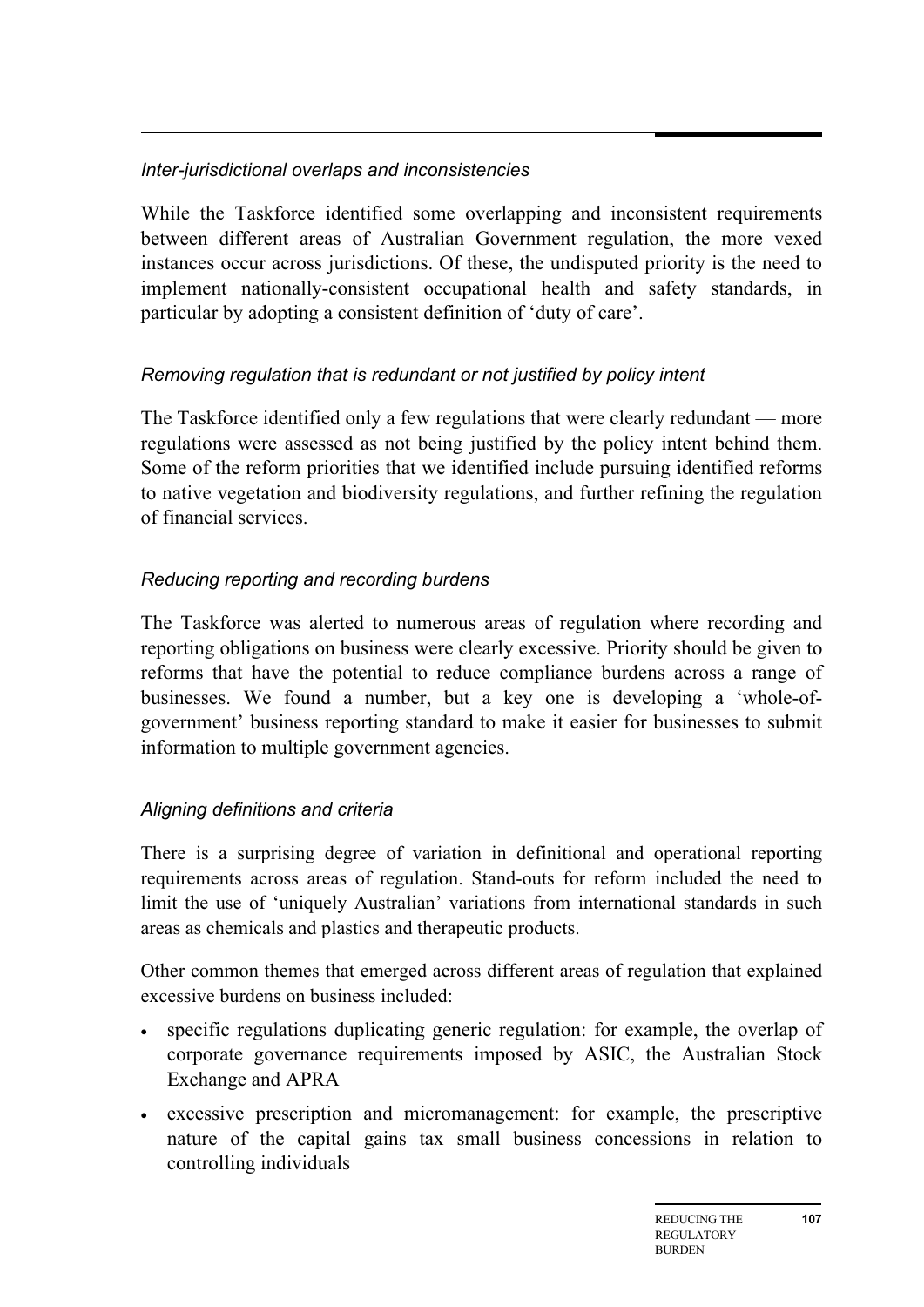- • blunt or poorly targeted regulation: for example, the Building Code of Australia being used to deliver standards beyond minimum effective standards, and non-compliance with reporting requirements resulting in ineligibility for school funding
- a lack of timeliness of regulatory decisions: for example, delays in securing short-term business migration visas.

### **Priorities for further review**

In the course of the review, the Taskforce identified many more regulatory problem areas than it could confidently make specific recommendations about. Of the reviews covering mainly Australian Government regulation, the identified priorities included superannuation tax provisions, directors' liability provisions under the Corporations Act and privacy laws.

Of the reviews involving Commonwealth-state overlaps, or focusing principally on state and territory regulation, priorities include:

- food regulation
- consumer protection policy and administration
- chemical and plastics regulations
- childcare accreditation and regulation
- energy efficiency standards for premises.

All of the inter-jurisdictional reviews should focus on options for achieving harmonisation, or at least greater consistency. They should also include consideration of the scope to rationalise the number of regulatory bodies involved. There would be value in COAG sponsoring the reviews, although in some cases the Australian Government could take the initiative in consultation with state and territory governments.

## **Moving forward**

When the Government announced that a taskforce would review business red tape, some business groups were understandably a little sceptical. 'What will another review achieve? Especially in 3 months?' Nevertheless, the cooperation and input received from business was substantial and of high quality. The Taskforce sought to do this extensive input justice in our report, and I believe the Government has been similarly motivated in its response thus far.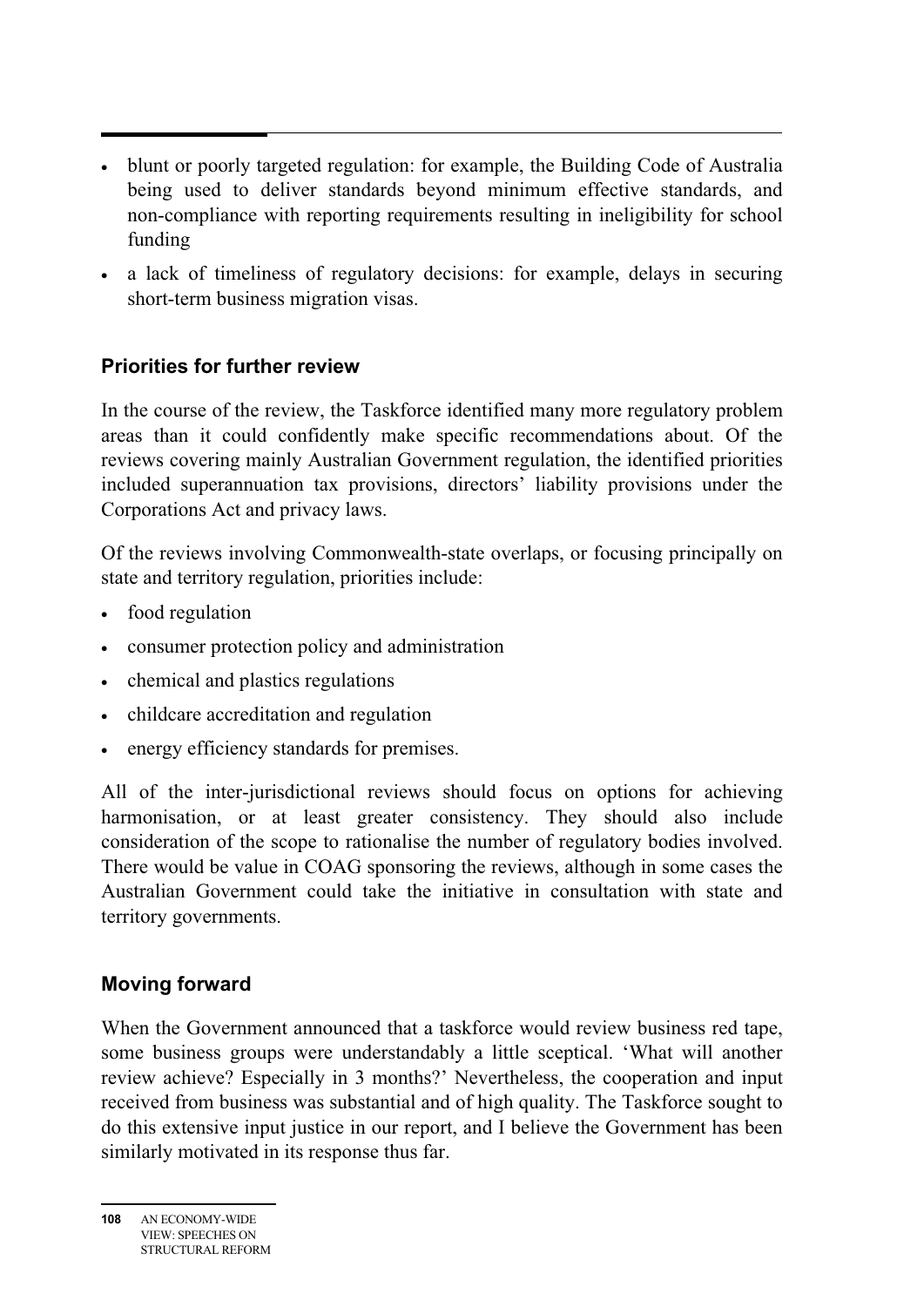As the Taskforce emphasised in concluding its report, the Government's response should demonstrate its commitment to the principles of good regulatory process. In particular, it should convey clearly that government will not take regulatory action (including in reaction to perceived 'crises') without careful assessment of all the options and only after appropriate consultation. It should also clarify in the public mind that regulation is not a panacea, and that it cannot seek to eliminate risk without exposing Australians to even greater threats to their wellbeing in the years ahead.

Finally, were these principles to be reflected in the approach of all Australian governments to their regulatory responsibilities, we are confident that this country could build on the successful reform efforts of the past, and better meet the undoubted challenges of the future.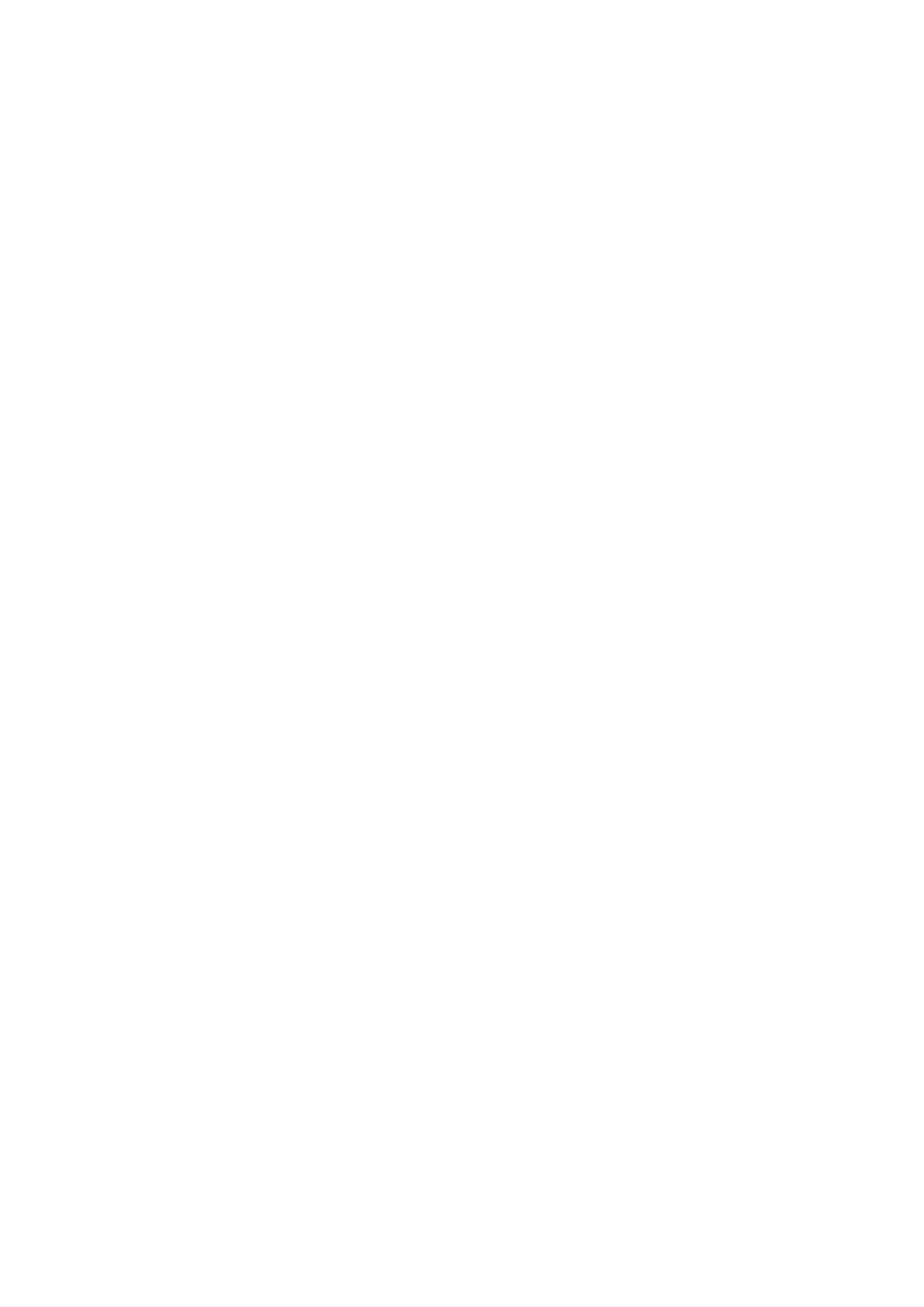## Regulation for Australia's federation in the  $21^{\text{st}}$  century∗

Prompted by a series of complaints by business groups about the growing regulatory burden, the Regulation Taskforce was established in late-2005. Its report confirmed that there are widespread problems with the volume and quality of regulation, the processes used for making, administering and enforcing it, and not least — the coherence of regulation across our nation's nine jurisdictions (Regulation Taskforce 2006).

In response, the Australian Government agreed to almost 90 per cent of the Taskforce's 178 recommendations. Some state governments have also commissioned 'red tape' reviews or announced reforms. Further, the Council of Australian Governments (COAG) has made broad commitments to address a number of regulatory problems, including those of a cross-jurisdictional nature, as part of the National Reform Agenda (NRA).

In this paper, I revisit the problems and solutions proposed by the Taskforce and others, take stock of the reforms agreed to date and consider what further actions may be needed.

## **Australia's regulatory problem**

The Taskforce's report identified a number of problems with Australia's regulatory environment. Regulation is growing apace (see figure 1) and, while regulation can be justified in many areas, its efficiency often leaves much to be desired. Furthermore, its cumulative compliance burden on business and the economy has escalated beyond what is justifiable. A major part of the problem lies in the way regulation is formulated and designed. Notwithstanding improvements in some areas, common faults include:

• unclear or questionable objectives

 $\overline{a}$ 

• failure to properly target the regulation at the source of the 'problem'

<sup>∗</sup> Opening presentation to the Melbourne Institute Economic and Social Outlook Conference, 'Making the Boom Pay: Securing the Next Generation of Prosperity', Melbourne, 2-3 November 2006. (Co-authored with Ian Monday and Tom Nankivell.)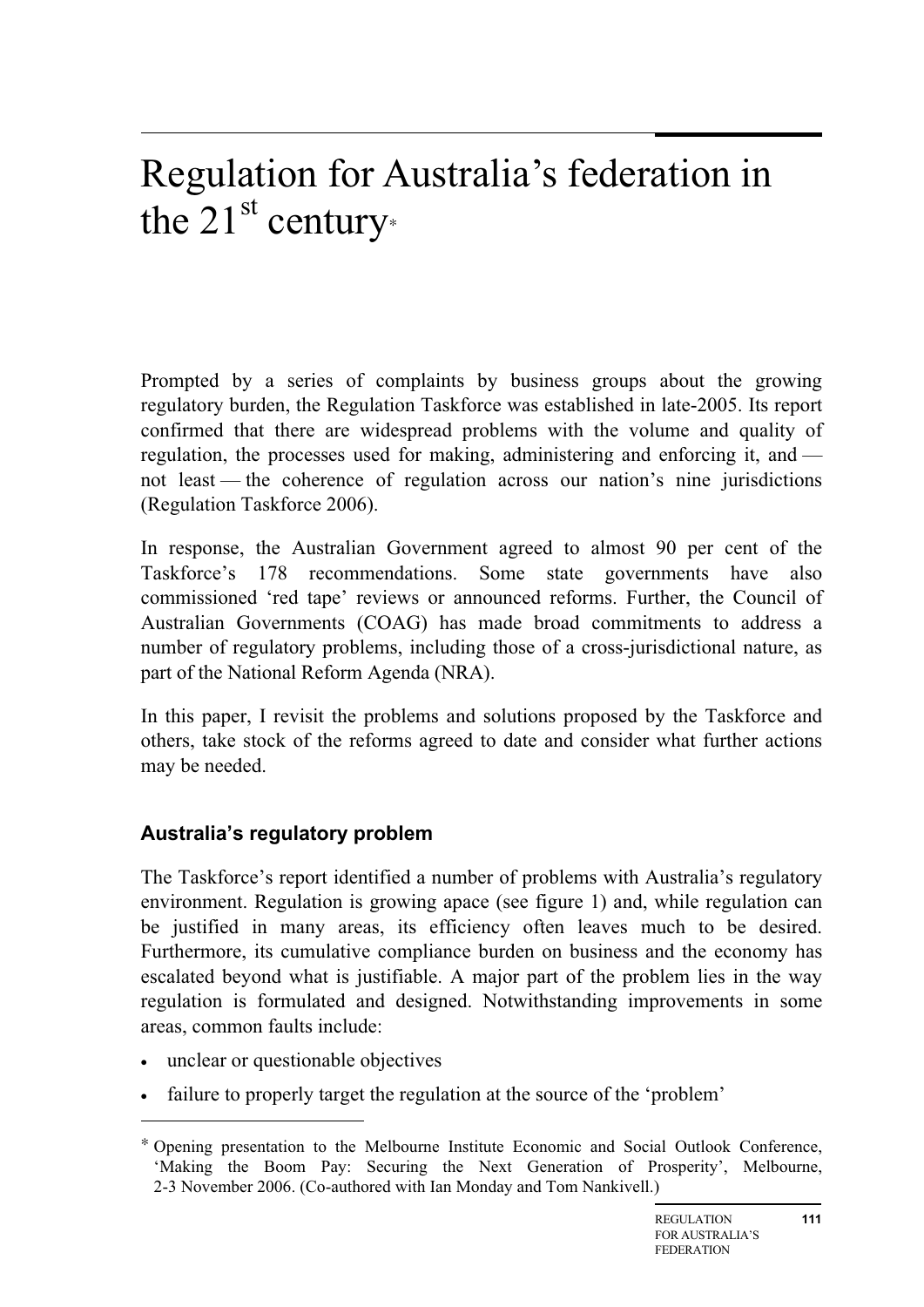- . • undue prescription and complexity
- overlap, duplication or inconsistency with other regulation, especially across jurisdictions
- excessive reporting or other paperwork requirements
- poorly expressed, and confusing use of terms
- unwarranted differentiation from international standards.

These problems are often exacerbated by the agencies charged with administering and enforcing regulation. There are many instances of regulators being unduly heavy-handed or legalistic; failing to use risk assessment when determining how stringently or widely to enforce a regulation; not adequately consulting or communicating with those being regulated, and leaving business uncertain about compliance requirements.

The Taskforce's findings have lent support to the conclusion emerging from successive Productivity Commission reviews in a variety of regulatory areas, that there are few regulations that could not be significantly improved. This is true within each of the jurisdictions in Australia's federation. However, the fact that we have multiple jurisdictions, while not without benefits, introduces further problems.





### *Nationally incoherent regulation*

One oft-noted example of the resultant costs and complexities occurs in rail — an area that the Commission examined as part of its inquiry into road and rail freight infrastructure pricing (PC 2006e). While the colonial hangover of different track gauges has now been largely addressed, it is still the case that Australia, with a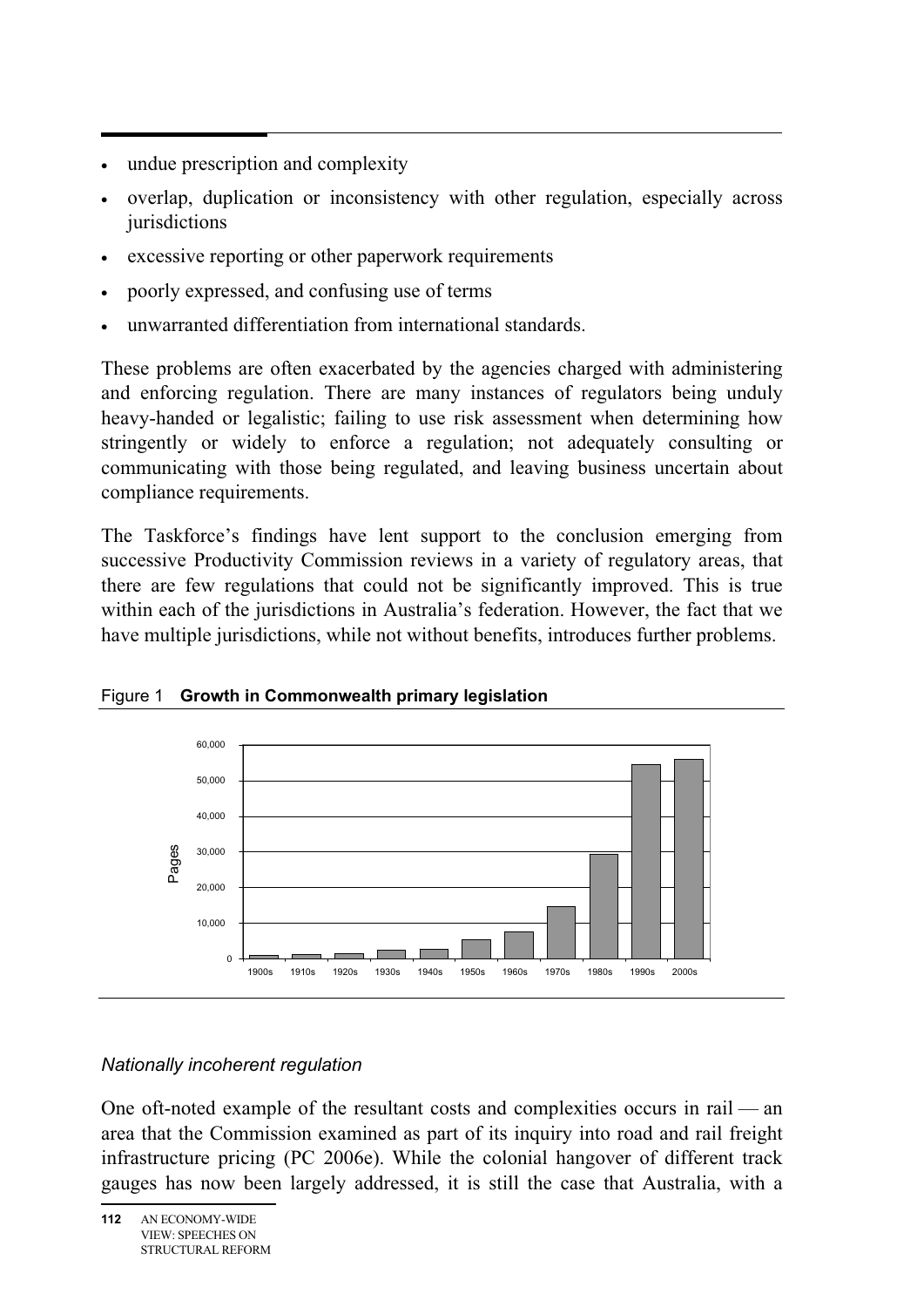population of 20 million, has seven rail-safety regulators administering nine pieces of legislation, whereas the 300 million citizens of the United States are able to make do with one. Further, an operator of an interstate train in Australia may also have to deal with up to six access regulators, three transport accident investigators, 15 pieces of legislation covering occupational health and safety of rail operations, and 75 pieces of legislation with powers over environmental management.

### *Economic activity is increasingly 'national'*

The Australian Constitution, in Section 51, gives the federal Parliament powers over a number of matters, including those considered in the 1890s to be important for the formation of a national market. They include quarantine, currency, bills of exchange, bankruptcy, copyright and corporations. There has been a trend towards the centralisation of functions over time — for example, in the area of income taxation and companies regulation — through High Court decisions in relation to Commonwealth and state powers, and negotiations and agreements reached between the governments themselves. However, in many areas, regulation remains first and foremost a state-government responsibility.

In the early decades of federation, the fact that other regulations differed between states was not greatly problematic for the conduct of business, given the limited geographic reach of economic activity at the time. However, technological advances in transport, communications, production processes and distribution systems over the last century have meant that the geographic scale of much economic activity has increased dramatically.

One century after federation, there are clearly advantages in workers and businesses in Australia being able to operate as seamlessly as possible across state borders. Unnecessary variations and inconsistencies in regulatory requirements between jurisdictions add to the costs and complexities of doing business. Further, the overlay of requirements from different levels of government can add complexity and cost to doing business even for workers and businesses operating entirely within the one state. This can translate into less choice and higher prices for consumers and business users, in addition to the cost to taxpayers associated with regulatory duplication and overlap.

#### *Imperatives for reform*

We face important challenges in the years ahead, not least the domestic pressures of an ageing population, and international competitive pressures from countries such as India and China. Australia is already at a disadvantage by dint of the tyranny of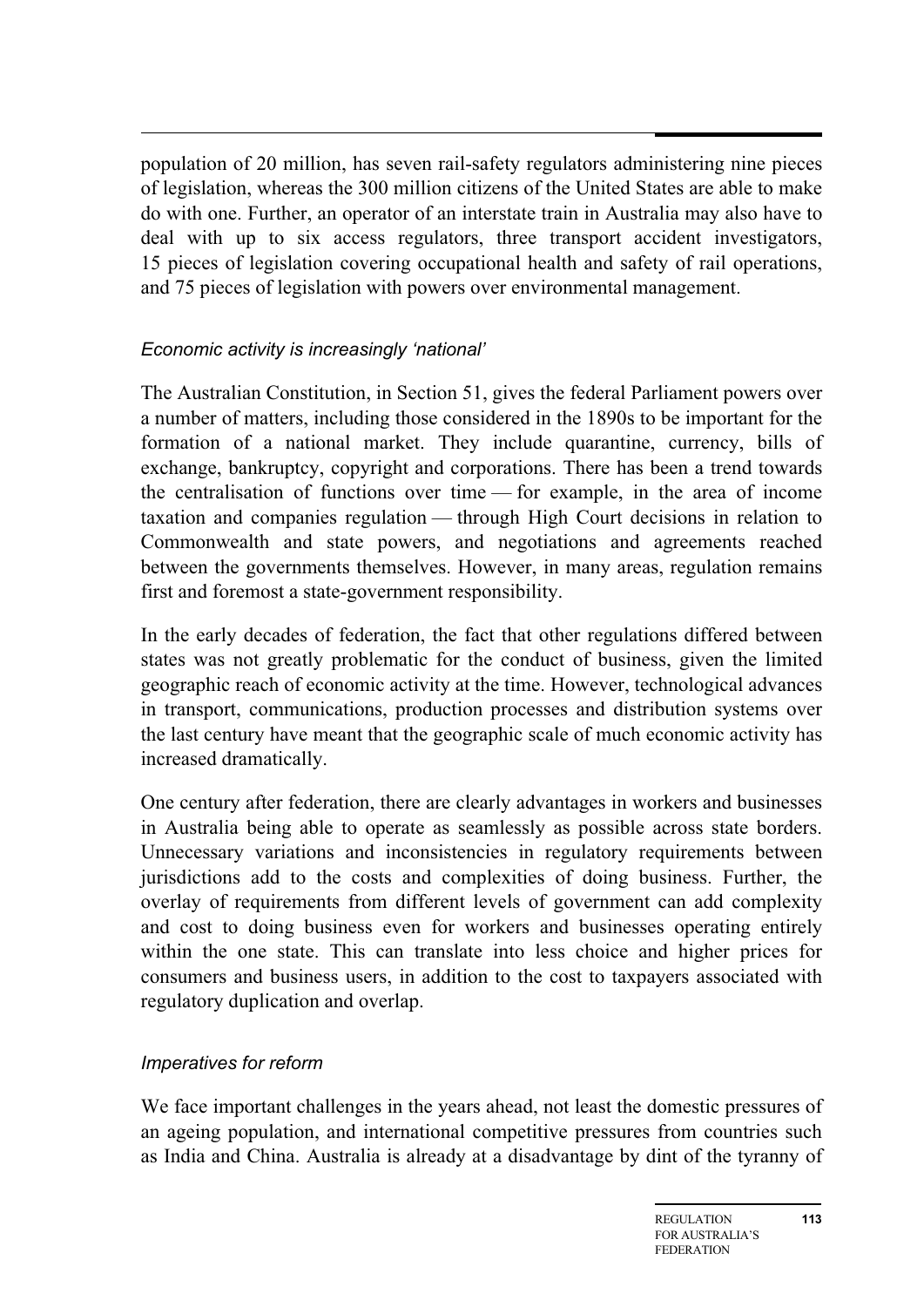distance. As globalisation proceeds, it makes increasingly less sense to maintain many regulations and bureaucratic structures designed for eight separate markets.

The potential benefits associated with regulatory reform are large. Analysis by the Productivity Commission, as part of its assessment of the potential gains achievable through the NRA, suggests that the cost of *unnecessary* regulatory compliance requirements alone could be as high as \$7 billion per annum, with a significantly higher cost in GDP forgone (PC 2006b). Added to such compliance burdens are the potentially much larger efficiency costs associated with regulatory impacts on decision making about production or investment, or constraints on firm innovation and responsiveness to changing market conditions.

In response to the Regulation Taskforce's report, the Australian Government announced a number of reforms to specific areas of regulation as well as strengthened processes to improve regulation making and enforcement generally. Some similar exercises have been undertaken by individual states. COAG has made a broad commitment to review and reform ten interjurisdictional 'hot-spot' areas. There has also been agreement to improve processes for regulation making.

### **Who should regulate what?**

In contrast to 100 years ago, when 'states rights' held supreme in public opinion, today there is a growing tendency to presume that all functions currently undertaken by state governments would be best centralised under the Australian Government.

It is thus worth recalling the potential advantages that federal arrangements offer their citizens, as compared with unitary states. Among other things, power in a federation is dispersed across multiple jurisdictions, encouraging more responsive and less autocratic government. The existence of multiple governments also creates opportunities for interjurisdictional competition and learning from different policy approaches and innovations. A state that over-regulates can lose business and people to other, less *dirigiste* states. Further, federations allow the provision of subnational goods and services to be attuned to the preferences of constituents in particular jurisdictions, while facilitating the provision of 'national' goods and services by a central government.

Thus, the question of which level of government should regulate which activities generally hinges on more than the transaction costs of running multiple regulatory regimes. Indeed, a number of criteria or considerations are relevant:

- the scale of the activity
- the extent to which actions in one jurisdiction impact on others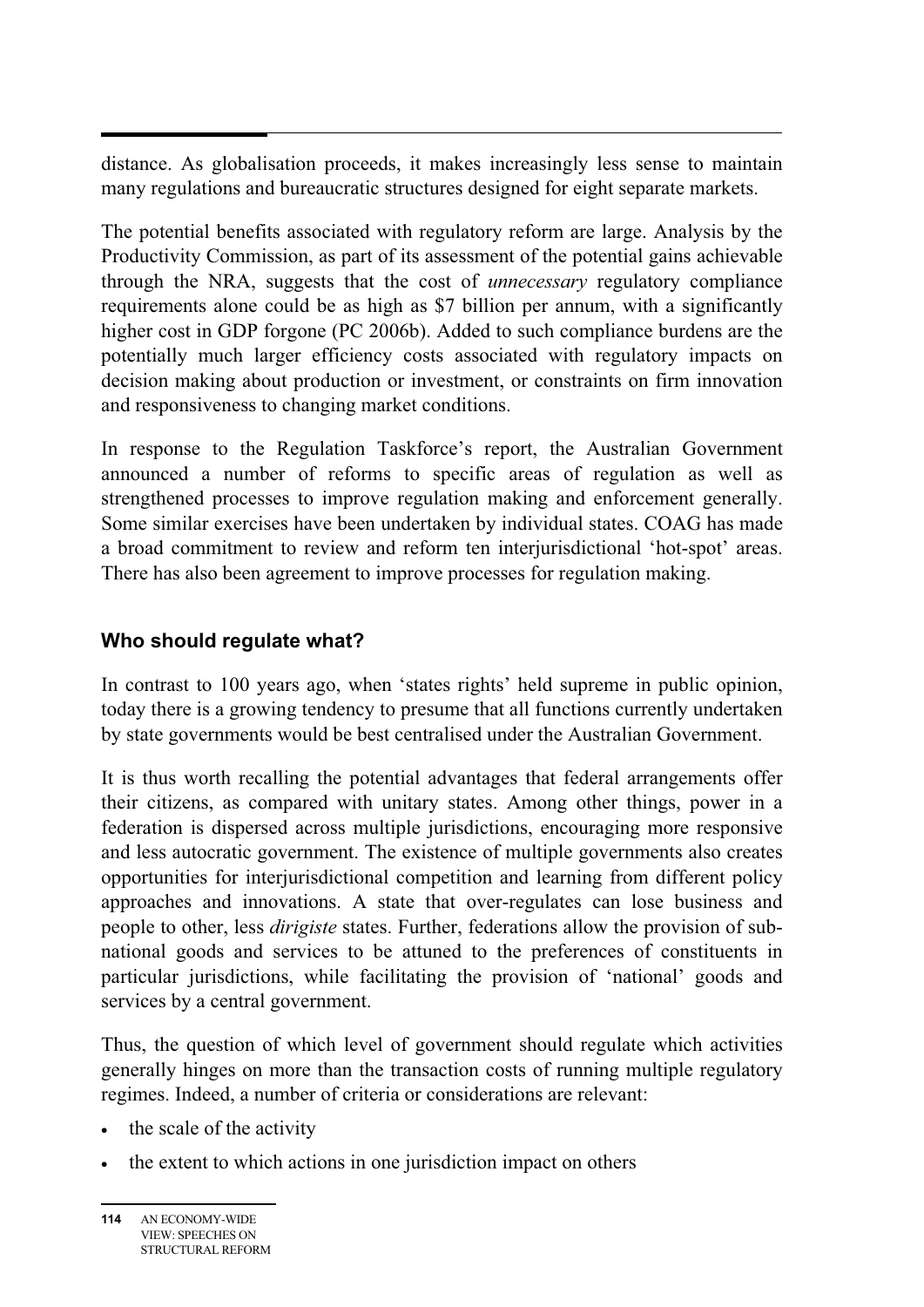- the degree of differentiation in circumstances or preferences across jurisdictions
- the ease and costs of administration
- the state of knowledge about the best regulatory approaches.

It follows that the question of which level of government is best placed to regulate in different areas is not always straightforward. A balancing of considerations will normally be required, and no one regulatory size will fit all.

Nevertheless, it seems clear that the case for national approaches is strengthening over time. The imperatives of forging an efficient national economy through national regulation are greater, as is the need to address spillovers across jurisdictions. Regional variations remain, but in some respects may be less pronounced than they were. And, in some cases, they can be accommodated by 'mixed' regimes which set high level principles in national regulation, while allowing significant devolution in regulatory interventions.

That said, the fact remains that the best regulatory solutions are not always evident, and national or centralised approaches allow no escape from uniformly bad regulatory outcomes. Regulatory variations will remain desirable in some areas, even where other criteria may favour national consistency. This makes it particularly important that the consequences of regulatory proposals with national coverage are carefully assessed at the outset, and that outcomes are periodically reviewed to identify any necessary adjustments.

## **Mechanisms for achieving national consistency in regulation**

There is an array of mechanisms through which governments can achieve more nationally consistent regulation, or at least reduce the effects of inconsistencies between jurisdictions. The mechanisms include centralised, decentralised and mixed approaches. Each has pros and cons, and their success in generating appropriate and nationally coherent regulation depends critically on how they are implemented and utilised in practice.

### *Transfer of powers to the Australian Government*

At one end of the spectrum, a national approach can be achieved through the transfer of regulatory responsibility from the states to the Australian Government. This can occur by the states simply 'referring' their powers to regulate in a particular area to the Australian Government. This approach, which guarantees uniformity, has been successfully followed in relation to corporations law. Following the 2006 High Court decision on the WorkChoices legislation, it would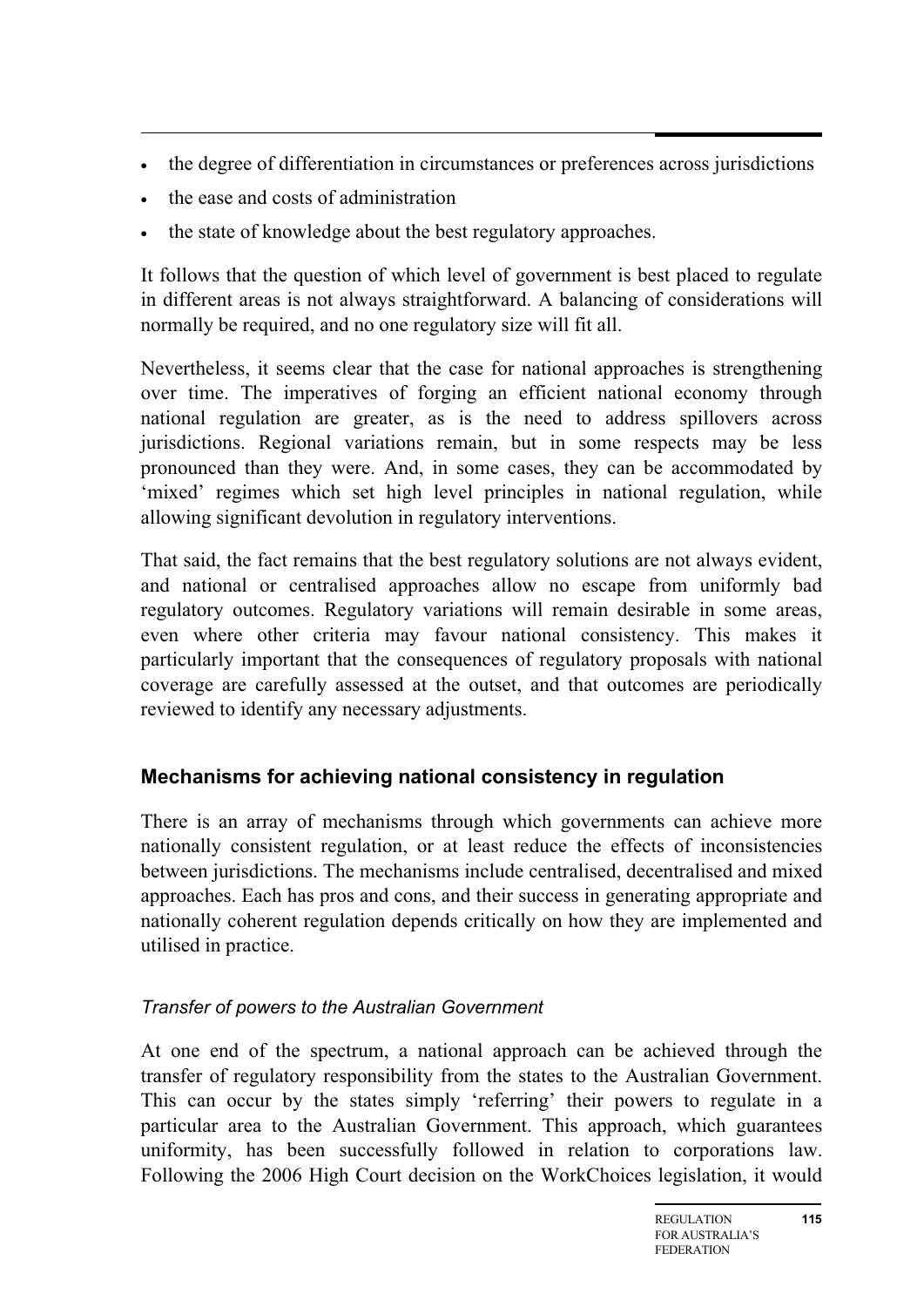now appear to be within the Australian Government's powers to assume responsibility for a number of areas previously understood to be the sole province of the states, thereby opening up a new avenue for attaining national uniformity.

### *Cooperative national standards*

Another model involves the creation of national regulation through joint Commonwealth-State Ministerial Councils. These bring together the relevant ministers from the Australian Government and the states and territories (and, in many cases, from New Zealand) to agree on particular standards, with the intention that these should then be embedded or referred to in each jurisdiction's legislation. Examples of such bodies include the National Resource Management Ministerial Council, the Australian Transport Council, the Ministerial Council on Consumer Affairs, and the Australian New Zealand Food Regulation Ministerial Council.

A significant body of 'national' regulation has been developed through such Ministerial Councils, as well as by national standard-setting bodies (such as the Australian Building Codes Board and the National Health and Safety Commission). A concern with this model, however, at least as it has been implemented to date, is that the regulation generated has not always been justified or well designed.

The approach to regulating access to nationally-significant infrastructure, adopted as part of the Hilmer reforms, represents another model for achieving nationally-consistent regulation. In this case, governments agreed to the development of a generic National Access Regime, which allowed individual states to develop their own regimes provided they were certified by the National Competition Council (NCC) as complying with nationally-agreed principles. In practice, in a number of areas of infrastructure, such as electricity and gas, industryspecific regimes were established. An important exception is rail, where state variations from the national model have not been certified and have proven problematic for the industry.

### *Mutual recognition*

At the other end of the spectrum is mutual recognition. Subject to certain exceptions, the Australian Mutual Recognition Agreement allows goods sold lawfully in one jurisdiction to be sold in any other, even though the goods may not comply with the regulatory standards in the other jurisdiction. Similar provisions apply to the registration of occupations.

The marvel of mutual recognition, at least in theory, is that it does not require the adoption of uniform or even consistent regulations in each jurisdiction; only that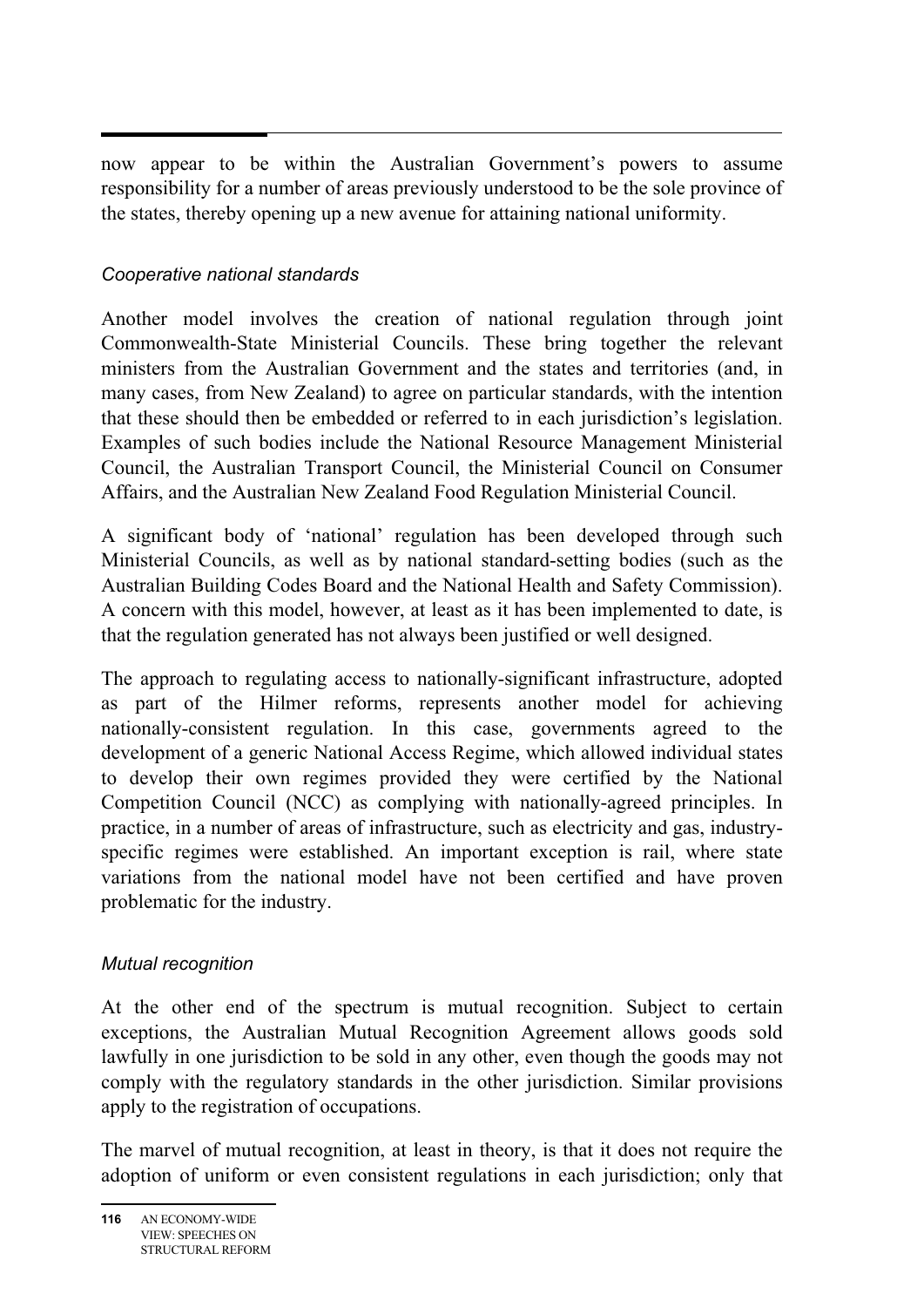jurisdictions agree to live with whatever differences exist. It can also be a force for jurisdictions with demonstrably uncompetitive regulatory features to bring them into line with other jurisdictions. There is some evidence of these benefits occurring in Australia, but also evidence to the contrary.

#### *Problem areas remain*

Notwithstanding these various mechanisms for achieving more nationally coherent regulatory outcomes, many problem areas remain. The different state-based occupational health and safety regimes are a particular sore point for business, and I have already mentioned the mess that is rail-safety regulation. The Regulation Taskforce also identified major problems of regulatory overlap or inconsistency between jurisdictions in relation to workers' compensation, childcare, consumer protection, chemicals and plastics, vocational education and training, privacy legislation, trade measurement, building, food, and environmental regulation.

In many such areas, the problems are well known and a blueprint for reform has been drawn up, but gaining agreement has proven difficult. For example, a 2004 Productivity Commission review into national frameworks for workers' compensation and occupational health and safety, identified clear net benefits in creating a national framework (PC 2004c), but this was not fully supported by the Government at the time. While there has been disagreement about the merits of a single regime, the Australian Government has set about creating an opt-in nationwide alternative to state regimes. Such 'vertical competition' will see the national approach become dominant only if it proves superior over time. The Commission saw this as a viable way forward for workers' compensation, and also raised it as a possible approach to advancing reform in the industrial relations domain as part of its review of National Competition Policy (NCP) reforms (PC 2005e).

Even where a national approach has been agreed to, adherence to national standards has been tenuous. Take the case of building standards. While the Inter-Governmental Agreement sensibly allows for 'local' variations, a Productivity Commission inquiry found that due to poor regulatory assessment, such variations were undermining a sound national building regulation system (PC 2004d).

## **Why do problems arise — and persist?**

There are several reasons as to why regulatory overlaps and inconsistencies continue to arise and persist, both within and between jurisdictions.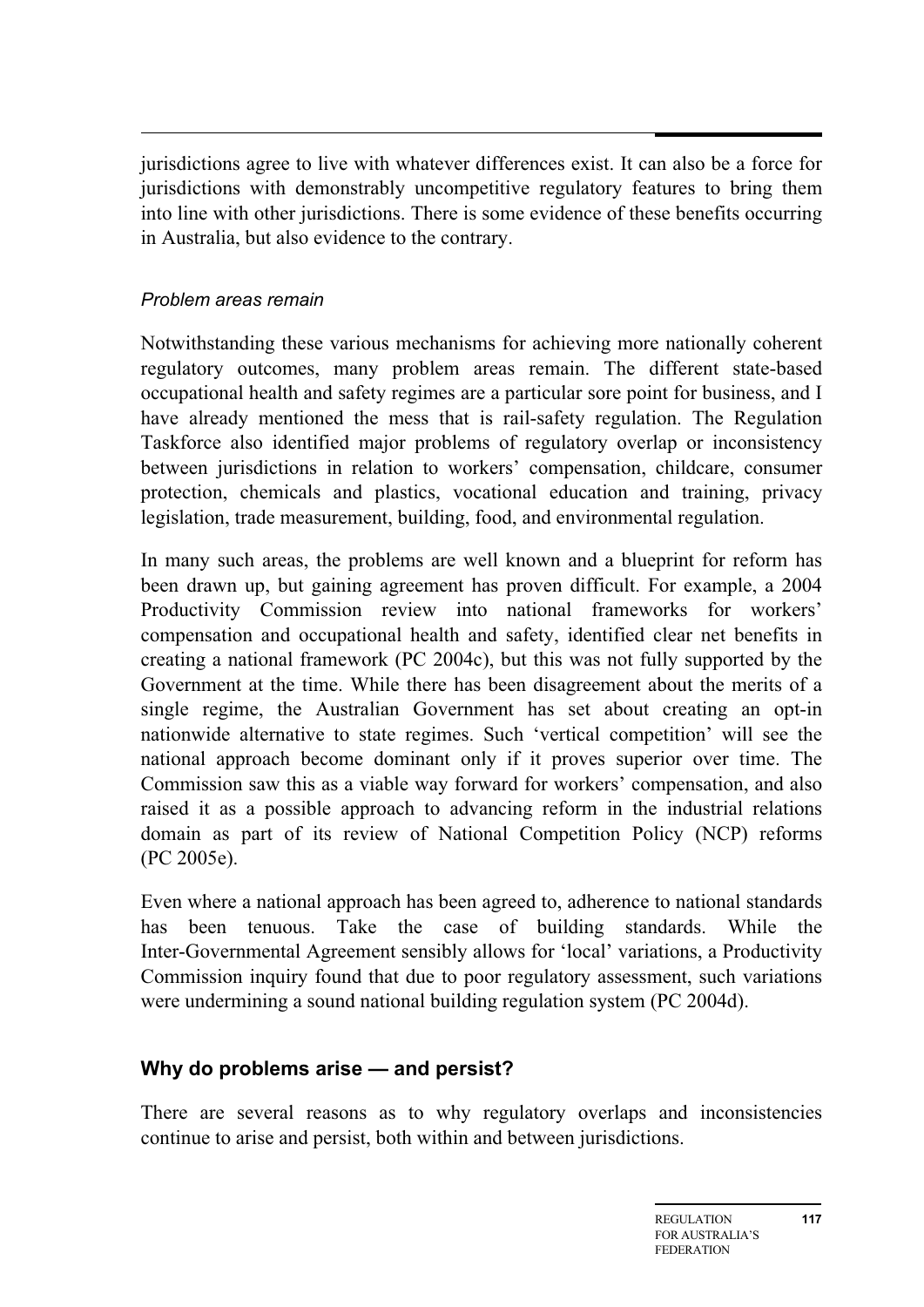The sheer growth in regulation in Australia over recent decades inevitably increases the risks of duplication, overlap and inconsistency. These trends are not confined to Australia: the regulatory regimes of many other advanced countries have experienced similar growth. There are, of course, many legitimate reasons for some of this growth. But perverse factors, including media scares, pressure group politics and excessive risk aversion within our more affluent society, are also to blame.

### *Some drivers of regulatory problems*

In these circumstances, there seems to be a tendency for policy makers and regulators to focus on new regulation, and less on whether existing regulation is sufficient (or is at least not inconsistent with the new regulation). Indeed, when faced with the crisis of the moment, 'doing something *new*' has obvious political attractions, even if it overlays existing measures partly directed at the same thing.

There is also more scope to 'get away with' regulatory overlaps and inconsistencies because many of the costs of regulation are diffuse and 'off-budget' — they are incurred by a multitude of businesses and individuals across the economy.

The risks of overlap and inconsistency are exacerbated where regulation is developed within individual portfolios or jurisdictions. In these cases, those inside a particular 'silo' are likely to be less aware of, or concerned about, outside regulation, or whether the regulations are consistent, or whether information/reporting requirements overlap with those of another portfolio or jurisdiction. For example, the natural inclination of officials in environmental or consumer agencies is to protect the environment or consumers, not minimise compliance costs to businesses, nor even maintain consistency with other jurisdictions.

Another growing source of overlap and duplication in certain areas of regulation is associated with the fiscal mismatch between the Australian Government and the states. Specifically, while the states and territories have had formal responsibility for areas like aged care, childcare and education, the Australian Government provides funding for these services. To ensure 'value for money', it has increasingly been overlaying existing state and territory regulation with its own quality accreditation mechanisms and reporting requirements.

### *Bad regulation 'sticks'*

While factors such as these may explain why deficiencies in regulation arise, they do not explain why they persist, even after their costs have been exposed and reforms recommended. For this we need to look for other explanations.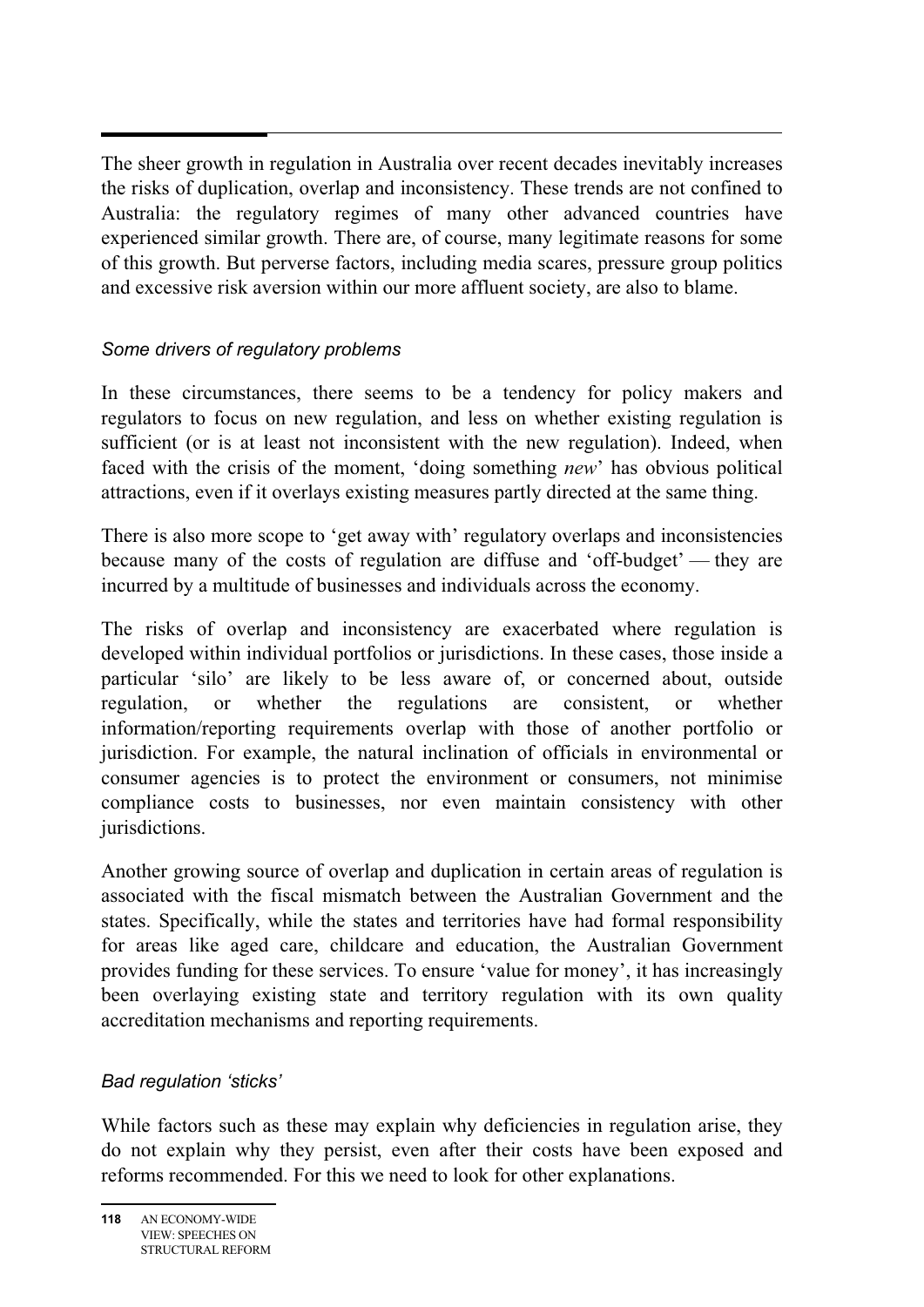Part of the story no doubt is that sometimes there are substantive disagreements about the virtues of the regulatory approaches adopted in different jurisdictions or of the merits of reform proposals. For example, in relation to occupational health and safety and workers' compensation arrangements, divergent views are held by different groups on how an employers' 'duty of care' should be applied and on the extent to which employers should be held liable for the costs of workplace injuries.

Part of the story might also be bureaucratic inertia. Even so, it was clear to the Regulation Taskforce that with three levels of government and as many as 1300 regulatory bodies Australia-wide (including more than 700 local councils), interjurisdictional rivalries, parochialism, turf protection and bureaucratic self-interest are often a bigger problem.

It is also perhaps inevitable that government ministers themselves will sometimes find it politically advantageous to act in ways that undermine cooperation and imperil intergovernmental reforms.

### **Four areas of focus for reform efforts**

We have recently seen an unprecedented coalescence of actions by governments seeking to reform Australia's regulatory regimes. Examples include the Australian Government's response to the recommendations of the Regulation Taskforce, and the regulatory reform stream recently endorsed by COAG as part of the NRA. However, history suggests that, after an initial flurry of activity, enthusiasm for regulatory reform can wane. Australia therefore needs additional reforms to secure sustainable solutions to the problems that bedevil the regulatory landscape. These will need to bring about lasting systemic or institutional improvements in the following areas:

- regulation-making processes within, and across, jurisdictions
- reviews of regulatory problem areas, including interjurisdictional overlaps and inconsistencies
- ensuring that regulations remain relevant and effective over time.

### *Better regulation-making processes within jurisdictions*

Poor regulatory outcomes are generally attributable to poor regulation-making processes. In seeking more coherent national regulation, a good place to start, therefore, is through reforms to the processes and institutions responsible for regulation *within* each jurisdiction.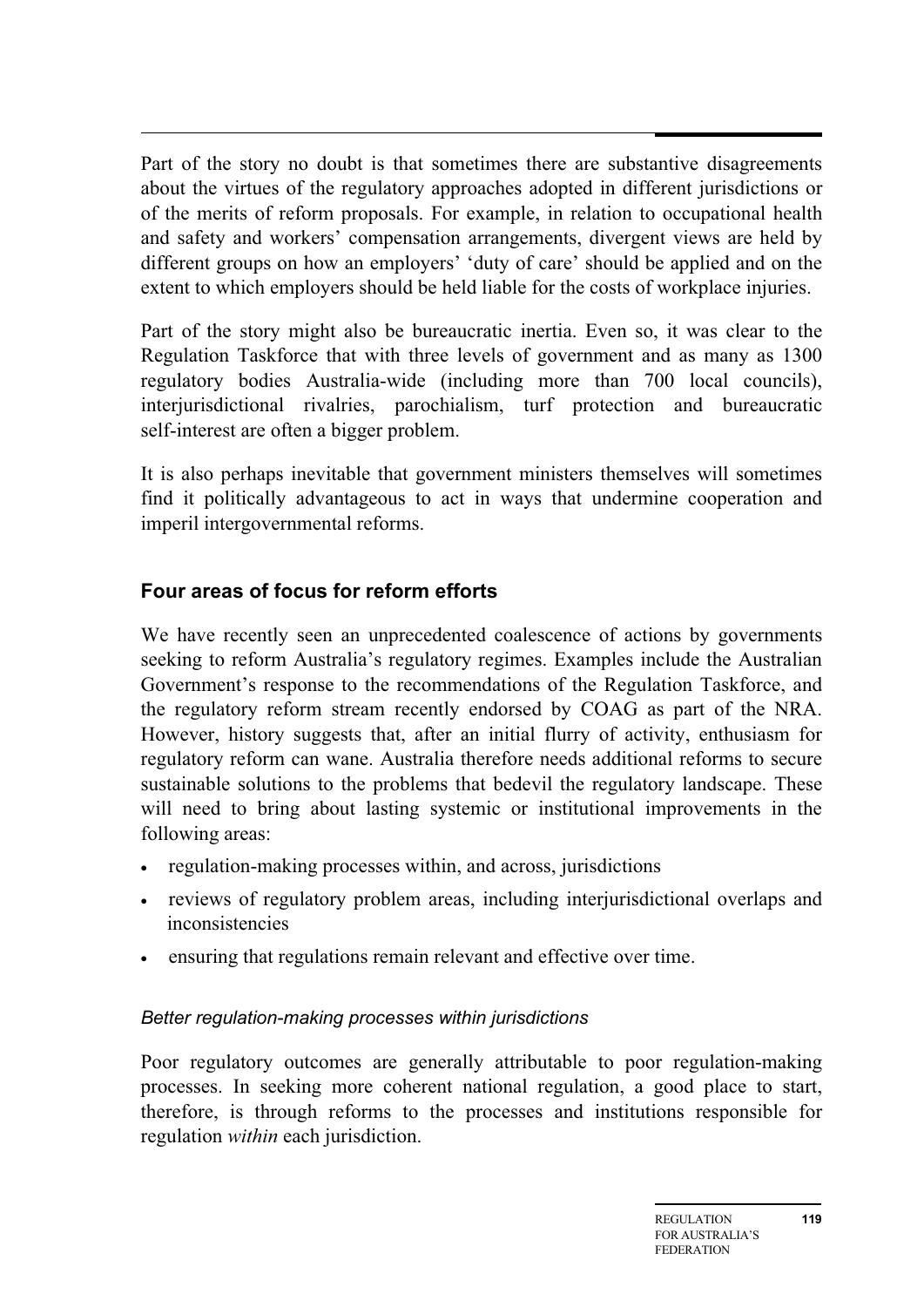The Regulation Taskforce found that a 'regulate first, ask questions later' culture was a root cause of many of the problems it identified. The Taskforce concluded that good process for developing and administering regulation requires the application of six principles, among which the key ones are already embedded in regulation impact statement requirements (Regulation Taskforce 2006).

COAG has agreed to a number of significant undertakings within the National Reform Agenda to achieve better regulation. On the basic need for better processes for *making* regulation, First Ministers agreed that their governments will:

… establish and maintain effective arrangements to maximise the efficiency of new and amended regulation and avoid unnecessary compliance costs and restrictions on competition.

It was agreed that, to achieve this, governments would improve the quality of regulation-impact analysis 'through the use, where appropriate, of cost-benefit analysis', undertaking better measurements of compliance costs and recognising cumulative burdens of regulation. Importantly, they also agreed that such analysis should consider whether existing regulatory regimes in other jurisdictions might 'offer a viable alternative'.

While this represents a considerable advance, a major omission is any reference to public consultation. Governments need to reach agreement on key principles relating to the nature and timing of consultation. This should include a requirement to consult early, when different approaches to intervention (including selfregulatory or non-regulatory options) are still open for consideration.

The greatest deficiency, however, is the in-principle nature of the COAG agreement and lack of specifics as to how its aspirations can be translated into actual practice. Indeed, most of the areas identified by COAG are already codified within the best-practice manuals of most governments. The real challenge is to implement and enforce them.

Drawing on the work of the Regulation Taskforce, the key to this is for COAG to agree to two further principles:

- that no regulatory proposal which has not met the best-practice requirements can proceed to Cabinet or other decision makers
- that assessments of the adequacy of compliance will be undertaken by a body with statutory independence from the Executive.

The Australian Government has implemented both of these requirements in its own processes, following recommendations of the Taskforce. While there is an escape clause for 'exceptional circumstances', its use is constrained by the need for the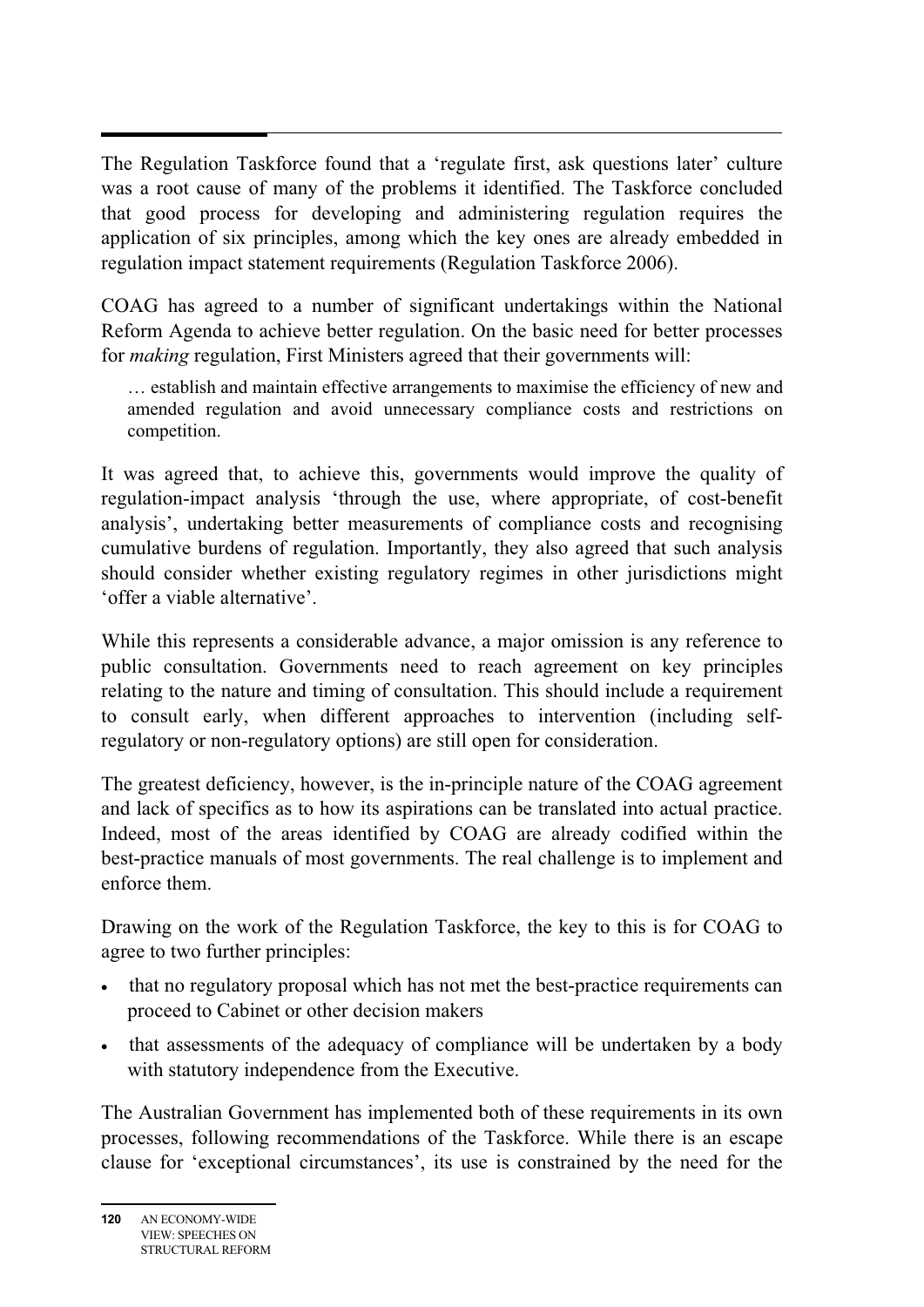Prime Minister's approval. In addition, a post-implementation review must be held within one to two years of the regulation being introduced. Extending these requirements to all governments could do much to align regulatory practice with good regulatory principles.

### *Better regulation making across jurisdictions*

Inculcating more rigorous processes for making regulations within jurisdictions would help ensure that any variations were justified by circumstances specific to different jurisdictions. It would also provide greater assurance that nation-wide application of the regulatory regime of any individual jurisdiction in specific areas would yield net benefits. Regulatory benchmarking across jurisdictions could also assist, and the Productivity Commission has been asked by COAG to develop a framework of indicators for this purpose.

As noted, the main forums for developing national regulation, outside COAG, are the 40 or so Ministerial Councils and several national standard-setting agencies. These bodies are required by COAG to follow the steps for a regulation-impact statement, with the Commonwealth's Office of Best Practice Regulation providing independent monitoring and reporting of compliance. The provisions include a requirement that draft regulation impact statements (RISs) be released for the purposes of public consultation — a stricter provision than applies within individual jurisdictions.

The proportion of the regulatory proposals from those national bodies that have adequately complied with the RIS requirements has averaged around 75 to 80 per cent in recent years. However, compliance has in some years been lowest for the more significant regulatory interventions. Moreover, even where RISs have been assessed as adequate by the ORR, the quality of analysis has generally not been high and too often decisions to regulate have preceded analysis of the issue or problem, or any real consideration of different options.

There is also scope to improve regulation-making across jurisdictions by implementing failsafe mechanisms to ensure that jurisdictional variations from national regulations are either legitimated by all parties or terminated. A model canvassed in a recent Commission report on consumer product safety involved a process whereby product bans unilaterally imposed by a given jurisdiction would automatically lapse after 120 days, unless the Ministerial Council agreed that the ban should apply across the nation, or that a mandatory standard relating to the product should be developed (PC 2006d).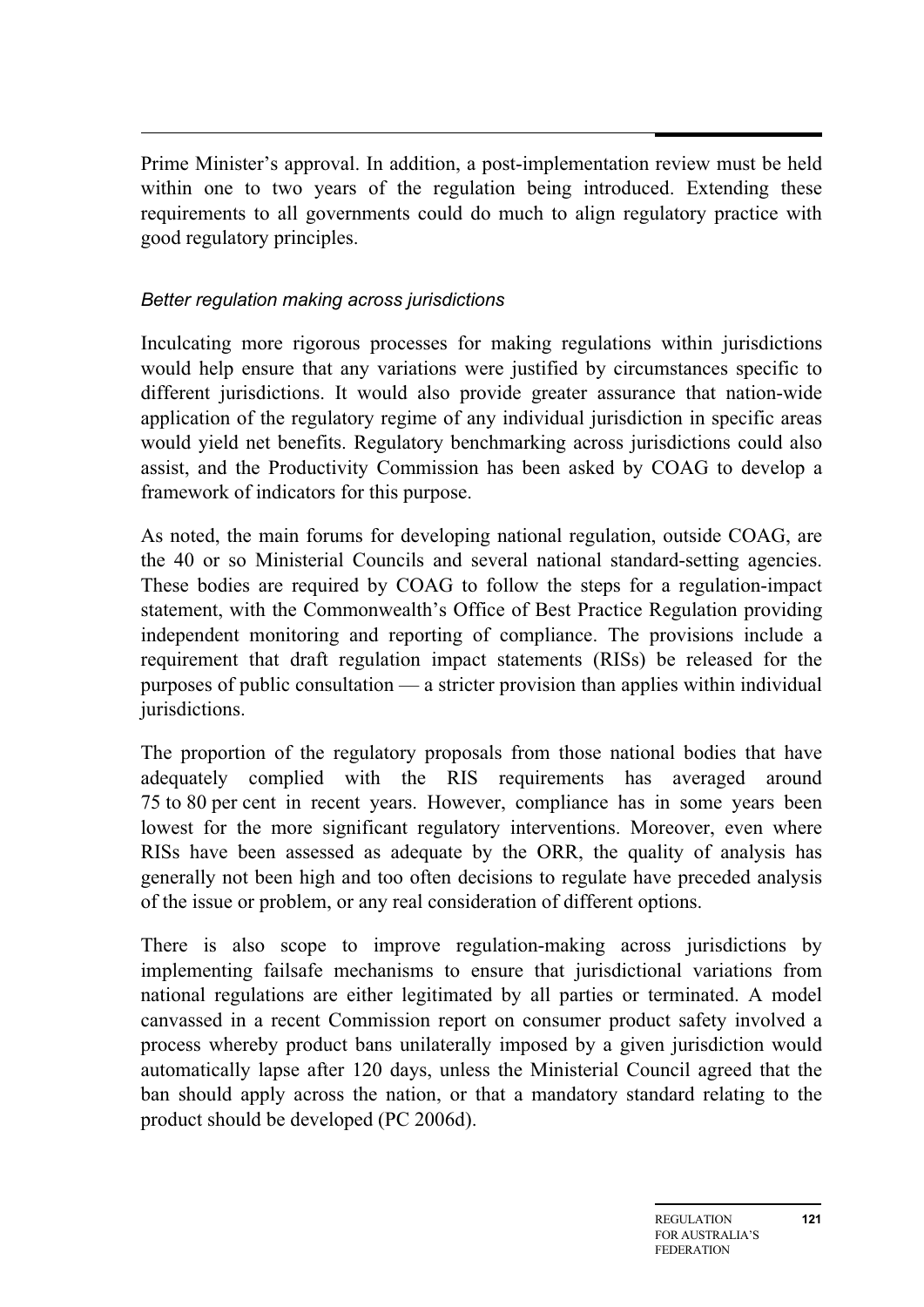As a means of not only reducing the costs of regulatory differences, but creating pressures on jurisdictions with less 'attractive' regulation to bring them into line, mutual recognition agreements have great appeal. As noted, however, in practice a number of difficulties with these arrangements have emerged which impair their ability to facilitate nationally consistent regulatory outcomes. Current arrangements contain a number of exemptions and, paradoxically, are narrower in scope than those applying in the European Union. Beyond this, their intent is being circumvented in some areas (PC 2003a).

### *Reviews of regulatory 'hot spots'*

Introducing better processes Australia-wide for assessing the need for regulation and testing the cost effectiveness of different approaches could make a difference to the flow of regulation in the future, but in itself cannot do much about the existing *stock*, which is where today's problems mainly reside.

This will require reviews and reform of regulation already in place. Previous reviews, focussing on anticompetitive regulation, were conducted across all jurisdictions as part of the NCP. In its NRA, COAG has agreed that there will be further rounds of reviews within and across jurisdictions directed at reducing business compliance burdens.

An important threshold issue in establishing reviews is to ensure that terms of references allow rationales to be re-examined and various options canvassed. In some areas it could be that no existing regime provides the best way forward. It is also important that such reviews are able to consider the scope to rationalise the number of regulators involved. It follows that in many areas such reviews will necessitate independence of the reviewer from the policy arms of governments (rather than, for example, being undertaken by officials within the relevant portfolio or Ministerial Council).

It is important that governments provide leadership in initiating and undertaking effective reviews, but it is just as important that they respond to them. Reviews have already been undertaken in a number of the hot-spot areas in recent years without much resulting action. It would seem appropriate for COAG to revisit the merits of the recommendations from such reviews, given the greater weight now being given by governments to the need to reduce regulatory inconsistencies and overlaps and the costs they impose.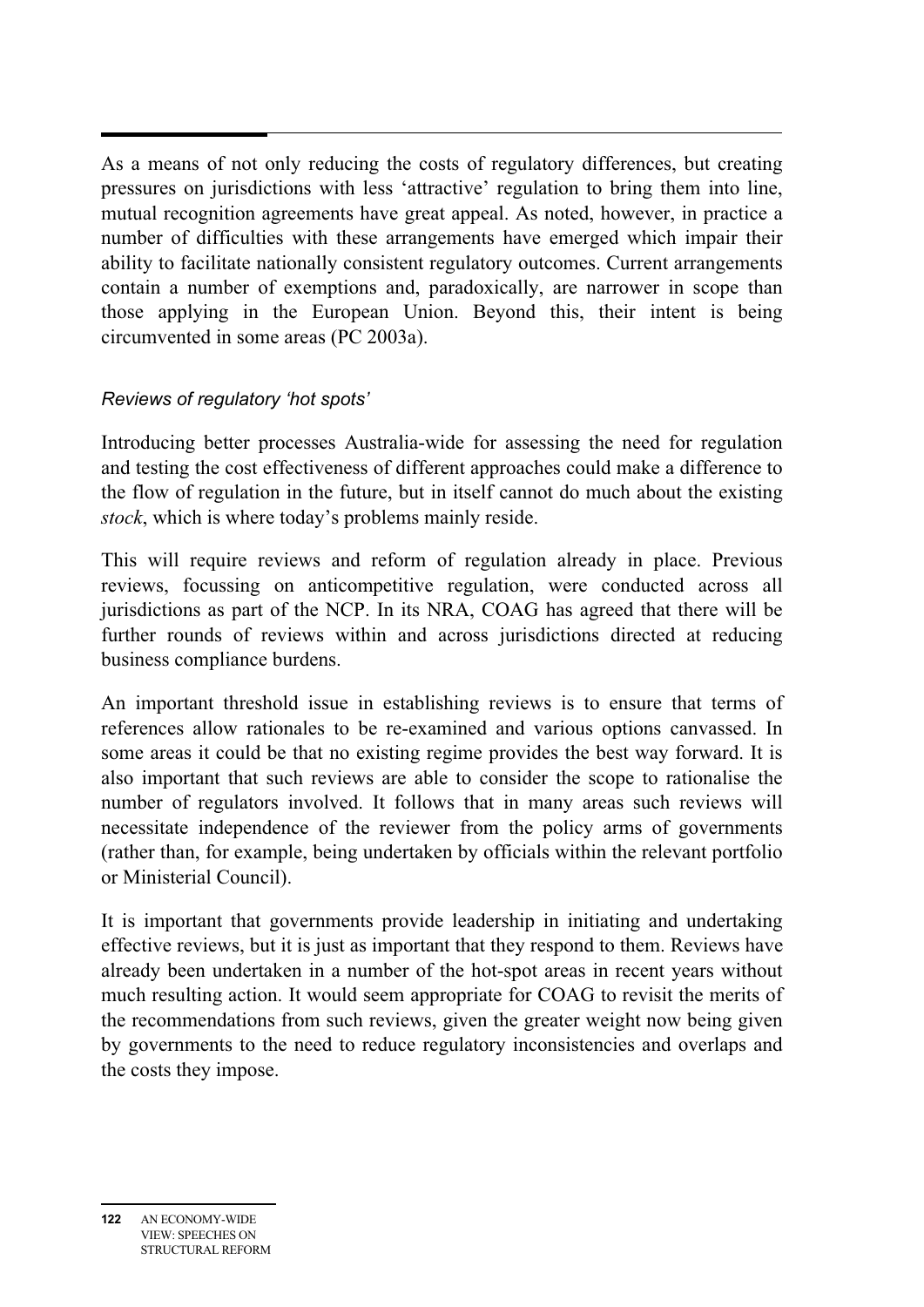## *Ensuring regulation remains appropriate over time*

Looking forward, even with best-practice processes for making regulation, ensuring that existing regulations remain relevant and effective over time is fundamentally important.

As observed in the Regulation Taskforce report, regulation in many areas raises complex conceptual and practical issues. As a result, there is often some uncertainty about the likely effectiveness of many regulations and considerable scope for unintended consequences.

Sunset provisions can be useful because, in the absence of appropriate actions (such as a built-in review) a regulation would automatically lapse. However, these provisions are unlikely to be appropriate for major primary legislation, such as that applying to the financial market or regulations supporting the tax and superannuation systems. For such regulation, alternative review mechanisms are needed.

The Regulation Taskforce saw a role for two types of reviews: early postimplementation reviews and periodic reviews at, say, five-yearly intervals. These in-built review mechanisms have been accepted by the Australian Government and should apply in all jurisdictions. If implemented they would provide a measure of confidence that the regulatory stock will remain 'fit for purpose' over time, regardless of whether there is sustained political interest in cutting red tape.

## **Summing up: regulatory governance for the 21<sup>st</sup> century**

The regulatory stream of COAG's NRA has made a promising start in addressing key problems in Australia's multiple regulatory regimes. However, to be confident of achieving the goal of a regulatory system that can meet the contemporary needs of Australia's national economy and society at least national cost, much more needs to be done to entrench good practice and ongoing reform. This essentially amounts to establishing nationally a new governance and reform framework for regulation. Actions in the following six areas are integral to its success.

First, the regulation-making framework at the jurisdictional level agreed to by COAG needs to be extended and strengthened to entrench best practice, including by requiring more effective consultation; tightening sanctions on non-compliance; and establishing best-practice governance principles for all regulatory bodies.

Second, there is a need to apply the (augmented) principles to Ministerial Councils and national standard-setting bodies, to enhance regulatory practice at the national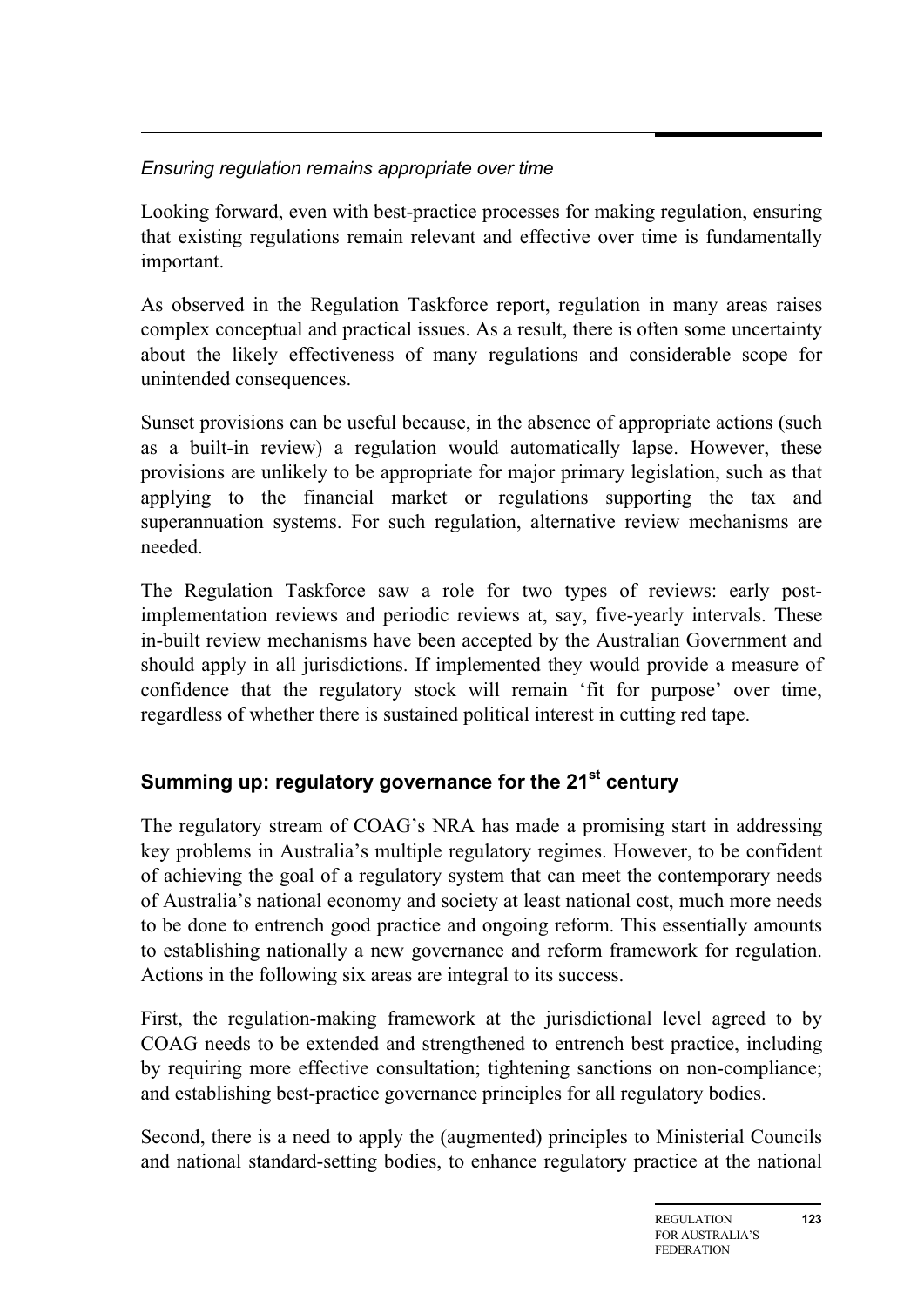level as well. Beyond this, there is scope to draw on other institutional arrangements to promote national consistency. In particular, governments need to adopt failsafe mechanisms to avoid unwarranted jurisdictional variations from agreed national standards. And mutual recognition arrangements need to be strengthened to enable that regime to realise more of its potential.

Third, reviews of the existing stock of regulation need to be progressed in a systematic and coordinated way. If not handled well, there is a danger that although reviews may proliferate, their average quality may not be high and little real reform may result.

Fourth, in-built mechanisms are needed to ensure that regulations remain relevant and effective over time. COAG should endorse stricter provisions for sunset clauses and post-implementation reviews.

Fifth, the funding arrangements under the NRA recognise a case for providing financial incentives to the states and territories to enable an appropriate sharing of the costs and benefits of reform. While many regulatory reforms will be clearly beneficial to the jurisdictions implementing them, reforms directed primarily at achieving national consistency may not yield benefits to individual jurisdictions commensurate with the national gains. In such circumstances, there may be a case for the Australian Government to provide financial incentives for jurisdictions to take a broader view.

Lastly, the effectiveness of the NRA, including its regulatory reform stream, will be enhanced if its governance arrangements include provision for the independent monitoring and assessment of progress in implementing agreed reforms. At this stage, COAG has agreed to establish an independent Reform Council to report to it on progress in implementing the NRA. For the Council to play an effective role, there will need to be robust accountability arrangements comprising concrete reform commitments and progress measures. This would also facilitate and complement any reform-related financial transfers.

This may all seem like a big ask, when considered in the context of our federal history. But promising foundations have been laid as part of the embryonic NRA. The secular challenges confronting Australia, as we move beyond the current 'boom' into this new century, provide a compelling case for completing the job.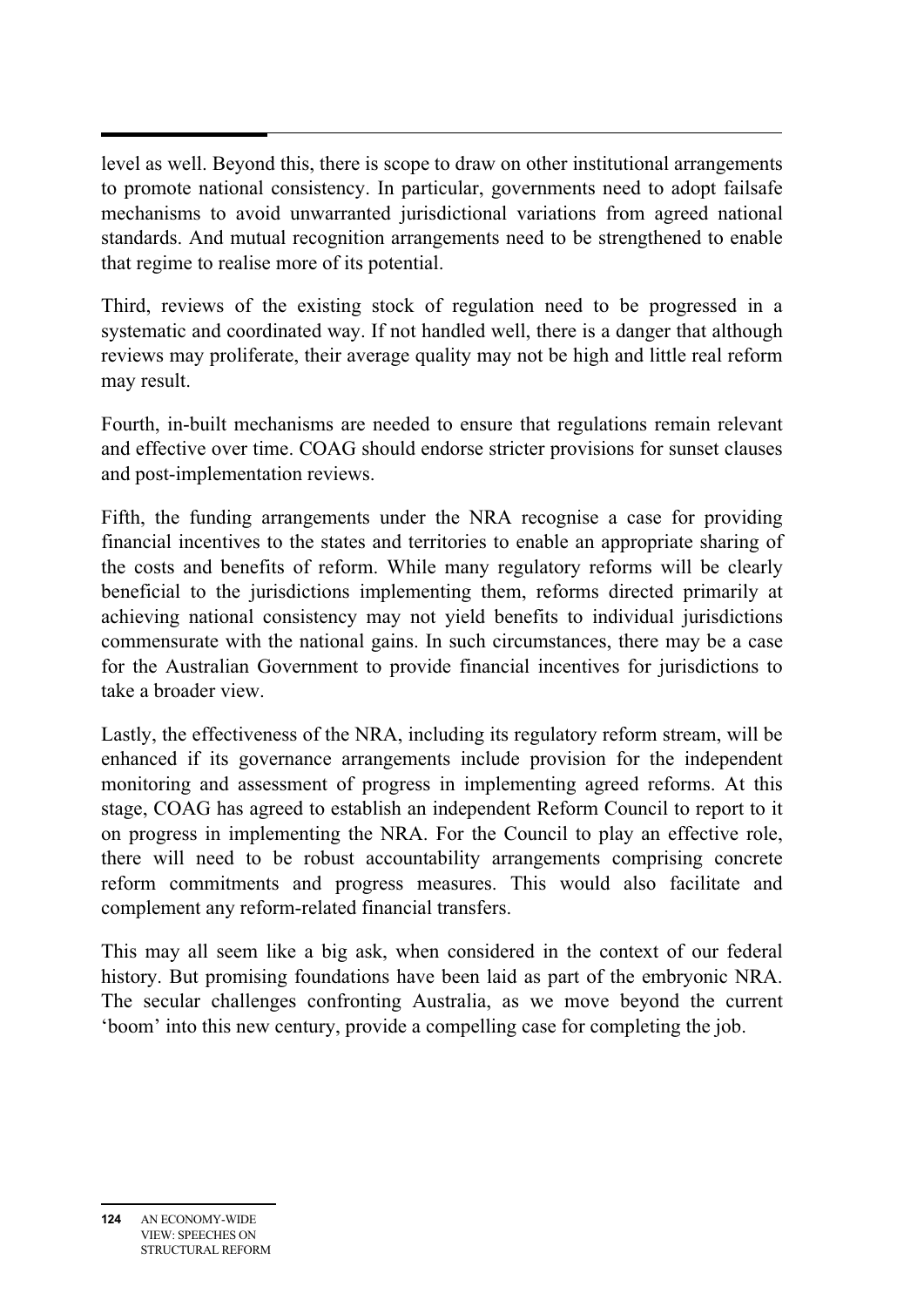## The 'baby and the bath water': avoiding mishaps in regulating infrastructure<sup>∗</sup>

Over the past decade and a half, Governments have radically transformed regulatory, governance and ownership arrangements for essential infrastructure services — such as telecommunications, water, energy and transport. Statutory monopolies have largely been swept away to be replaced by competition in infrastructure services. This has facilitated greater innovation and brought more efficient pricing of essential infrastructure. The gains to the community are big, as recent Productivity Commission reports have shown. This in turn reflects the inefficiency of previous arrangements and the fact that such infrastructure accounts for about one fifth of Australia's total capital stock and plays a pivotal role in producing services to business and directly to consumers.

This competitive transformation has involved the construction of an elaborate regulatory apparatus. Left unchecked, incumbents operating in previously legislated monopolies, or firms in markets characterised by natural monopoly, may wield enduring market power as a result of the large and (usually) irreversible investments — sunk costs — required by entrants. In seeking to maximise their profits, they may strive not only to be more efficient in their operations, but also to set prices above costs.

National Competition Policy sought to address this infrastructure problem by:

- enhancing competitive disciplines on government business enterprises through the application of competitive neutrality principles and structural reform of public monopolies
- establishing in each jurisdiction arrangements to oversee prices charged by utilities and other corporations with substantial monopoly power
- establishing rules to enable potential competitors to gain access to the services of significant monopoly infrastructure.

 $\overline{a}$ 

<sup>∗</sup> Presentation to the Independent Pricing and Regulatory Tribunal conference, 'Incentive Regulation at the Crossroads', Sydney, 5 July 2002. (Co-authored with Ralph Lattimore.)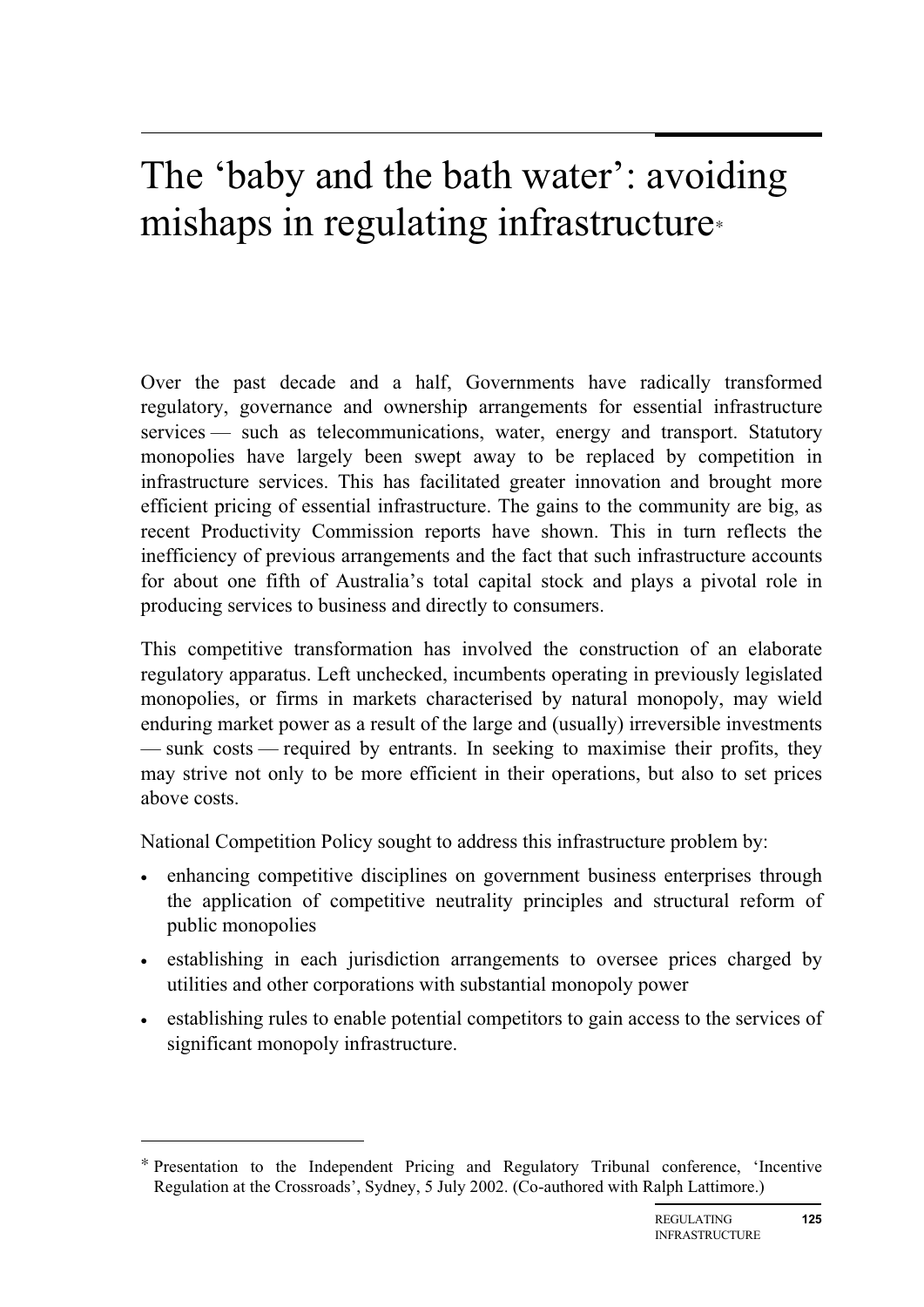There are also specific arrangements for sectors such as telecommunications, where the initial lack of competition and the fast pace of change meant that the Government was reluctant to rely on general trade practices law.

Given the 'experimental' nature of some of these reforms, and the potential for them to generate costs as well as benefits, it was envisaged at the outset that there would need to be independent reviews of the new regulatory arrangements after a few years. A recent suite of Productivity Commission inquiries — encompassing reviews of the National Access Regime, telecommunications competition regulation, airport services pricing, rail reform, harbour towage services and the Prices Surveillance Act — has provided the opportunity for an independent and public stocktake of key elements of the pro-competition regulation governing Australia's economic infrastructure (PC 1999d, 2001b, 2001c, 2001e, 2002b, 2002d).

The Commission has generally found that there are legitimate grounds for maintaining regulatory oversight of some form in the areas it analysed. However, the current regulatory framework is not free from flaws, risks and some important unresolved issues.

## **Competition is not an end in itself**

National Competition Policy and related policies were based on an understanding by all governments that, by and large, competition leads to stronger incentives for innovation, lower costs and improved service, and so eventually to higher incomes. It is broadly understood by regulators — as emphasised by Hilmer back in 1993 that competition itself is not the goal of competition regulation, but a means of achieving higher standards of living for Australians.

Even so, the notion of exposing former monopolies to competitive disciplines is so alluring, the political rhetoric so compelling and the statutes themselves so structured, that at times regulators may understandably give undue emphasis to competition and push the fundamental objective of efficiency into the background. In the context of infrastructure regulation, this poses several risks for regulators and to adjudicators of competition regimes.

## *'Perfect' competition would be costly*

First, and most importantly, the trigger for regulatory action must not just be a departure from some competitive ideal. Entry barriers and market power lie on a continuum, with some market structures and outcomes closer to those of perfect competition than others, but none attaining that theoretical abstraction. The costs of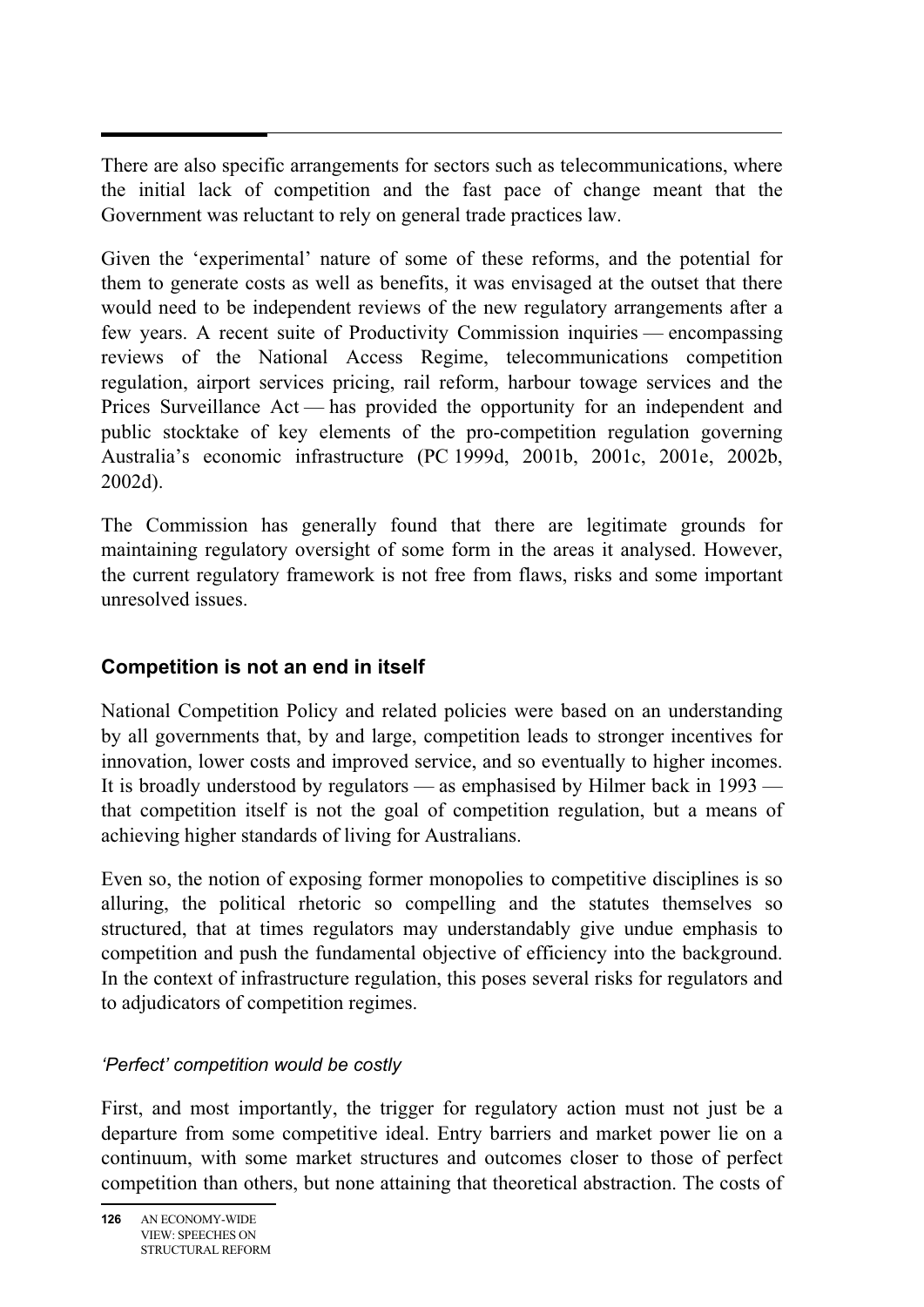a particular unconstrained market outcome depend on what alternative is realistically achievable. Given the compliance, administrative and other more significant costs of regulation, there is limited scope for beneficial policy interventions in markets that remain 'workably' competitive.

The more sophisticated regulators no doubt accept this. However, tolerance for imperfection in competition seems to be rather lower for infrastructure than for other sectors of the economy, despite the fact that the costs of regulatory error may well be higher — a point I'll get back to.

In its telecommunications inquiry, the Commission recommended that one way of reducing the risk of interventions in workably competitive markets was to set a stricter threshold for regulatory action (PC 2001e). We proposed that a necessary hurdle for declaring a service was an expectation that this would promote a *substantial* increase in competition, not just any increase.

Another dimension of 'workable' competition is how quickly any market power is likely to be eroded. Market power may be high, but short-lived, as new technologies compete with the old or as services converge. In telecommunications services, wireless local loops, new fibre optic networks and additional satellite services are increasingly threatening the dominance of incumbents reliant on copper lines. Competition can spring from surprising sources. When Alexander Bell patented the telephone in 1876 it was dismissed as a fleeting novelty. Western Union, the largest telegraph service of the time, decided not to buy the patent, and the rest, as they say, is history. In some countries, Internet and telecommunications services are now being provided through the electricity system — a new and unexpected source of competition to the conventional conduits for such services.

The point to emphasise is that the prospect of market power is what motivates firms to innovate and new firms to enter markets. Such transitory market power is not inimical to competition. Rather, it invites it. The patent system recognises this by statutorily protecting intellectual property from competitors — and the Trade Practices Act exempts access to these forms of property. However, the Act does not cover other aspects of innovation. A danger is that the pursuit of static competitive outcomes might choke the incentives for innovation. This is particularly relevant in those areas of infrastructure where technologies are evolving quickly, such as telecommunications.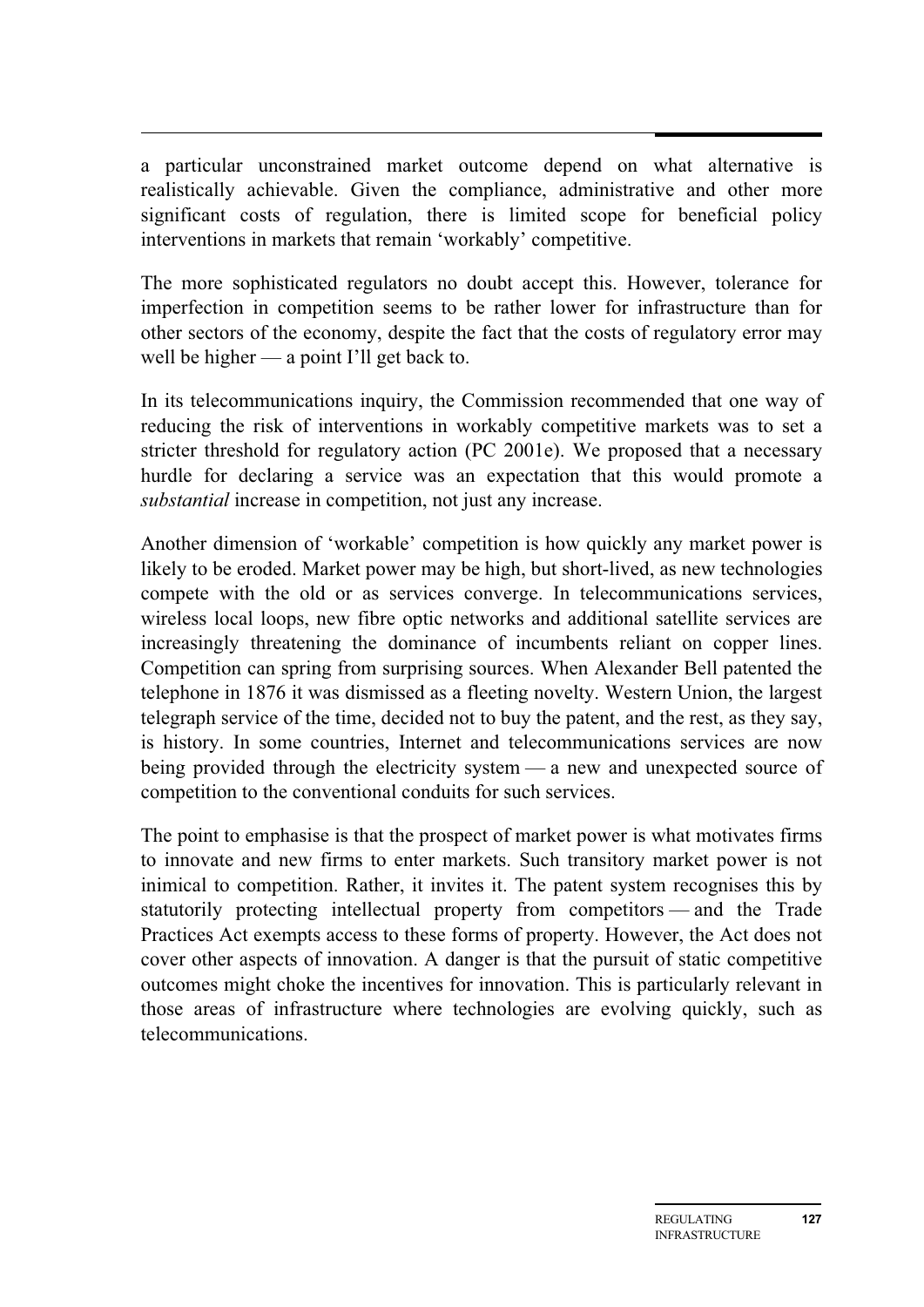## *The collective impact of substitution possibilities*

Second, the availability of substitutes limits the exercise of market power. For example, rail track providers may be sole suppliers but, for most freight or other services, they face intense competition from other transport modes, notably road.

A key issue in determining whether competition is adequate is not to get preoccupied with technological descriptions of markets or indeed in mechanically defining markets at all, but on testing the extent of competitive pressure on firms arising from the collective impact of a whole set of substitution possibilities.

An example that illustrates the drawbacks of a technologically-oriented approach to market definition is given by the declaration of analogue subscription pay TV services back in 1999. Among other reasons given for this decision, it was judged that videos were not a substitute for pay TV because they are less convenient to acquire, and that free-to-air TV was also not a substitute because it is paid for by advertisers rather than by subscription. But the fact that the form in which these services are provided differs from pay TV need not disqualify them as substitutes. Even if, individually, services are not *close* substitutes, collectively they may exert enough discipline to remove any significant scope for excess profits.

#### *Incomplete incentives to exploit market power*

Third, there will not always be an incentive or the scope to exploit market power, even where it appears to exist. Taking airports as an example, with more than four times as much operating profit earned from non-aeronautical activities such as retailing and car parking, the owners of the major airports have clear incentives to moderate their pricing of aeronautical services so as not to reduce passenger throughput and undermine total airport profitability. This has been recognised by Government in accepting the Productivity Commission's recommendations to adopt a more light handed approach to airport regulation (PC 2002d).

## *Countervailing power*

Fourth, any countervailing power of major users can also be a constraint on monopoly behaviour. Taking the example of airports again, attempts to exercise market power can be expected to be resisted by airlines, who have some commercial clout of their own (especially in dealing with smaller airports reliant on holiday markets).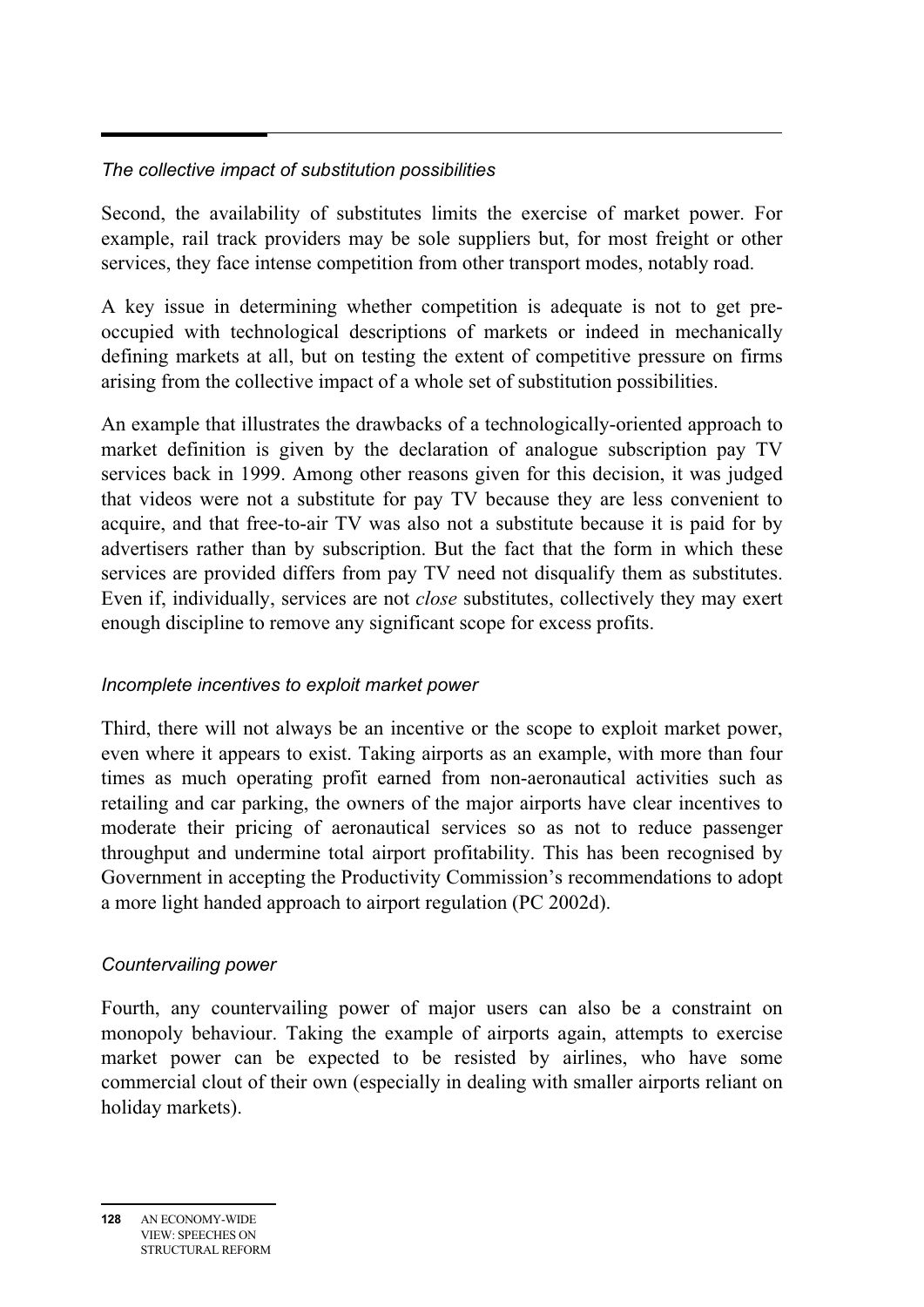## *Avoiding a numbers game*

Undue emphasis on competition may encourage a 'numbers game' in which competition is not measured primarily by entry barriers but by how many actual competitors there are. This risks:

- potentially inefficient entry in certain technologies
- the 'double marginalisation' problem, whereby multiple firms, each with monopoly power in a local market, charge even more inefficient prices to each other than would the arms of an integrated monopolist.

In short, regulators have a tough task in gauging and responding to potential market power. The complexities facing them cautions against assessing competition and market power in a static context, or one which does not account for market reactions to that power being exercised.

#### *Monopoly power may be used efficiently*

Even where monopoly power is exercised, it may not have significant negative impacts on efficiency. In particular, to the extent that monopolists can structure their price menus efficiently, so that prices are high for the inelastic segment of demand and low for the elastic segment, there may be little distortion in supply or consumption patterns.

For example, in the case of airports, there are numerous examples of airport price structures designed to promote or retain marginal users, including direct incentives designed to encourage additional flights and new entrant airlines.

Of course, there may be *distributional* consequences, but whether these warrant concern is not always straightforward. For example, the losers from higher than necessary airport charges would potentially be passengers paying higher fares and airline shareholders earning lower returns. But the diversity of share ownership in airlines and airports — directly or indirectly through large superannuation funds and the mix of foreigners and Australian residents amongst shareholders and passengers, mean that any distributional effects may be largely 'neutralised'.

Ironically, a possible victim of the regulatory response to market power has been to limit the scope for the very feature that reduced the adverse efficiency effects of that power in an unregulated setting — multi-part pricing at the access and retail level. Regulated access prices have generally been uniform and cost based. Where services use common fixed costs — which is a ubiquitous feature of infrastructure services — the regulator is forced to use arbitrary cost-allocation rules, instead of seeking to recover a greater portion of common fixed costs from inelastic demand.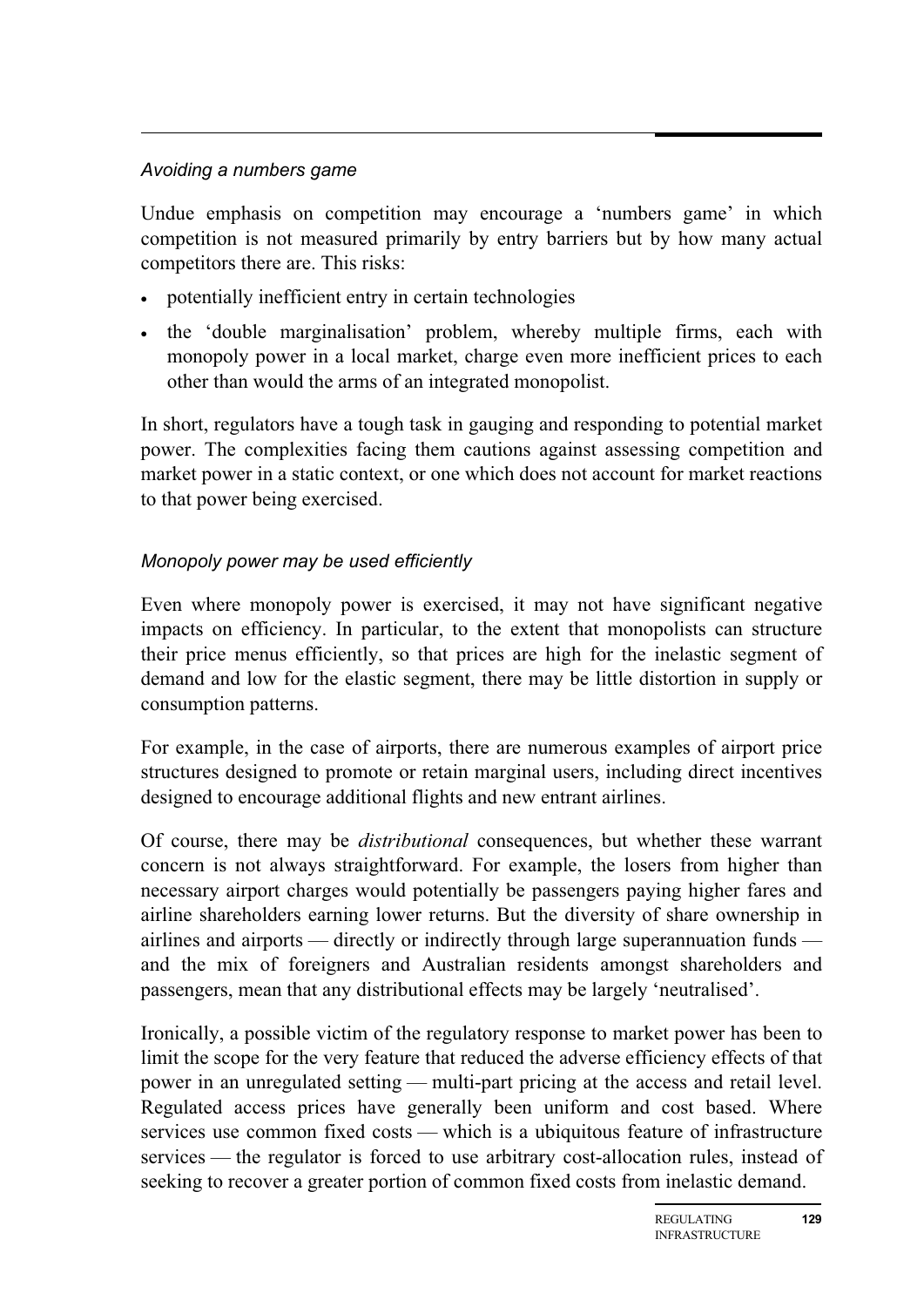## **Investment matters too**

Access and price regulation have the potential to improve efficiency where natural monopoly is a problem and/or markets are in transition. However, the regulatory challenge is to ensure that prices are set neither too high nor too low. There are dangers both ways. Given the legacy of government ownership and control of vertically-integrated monopolies, it is not surprising that much of the initial regulatory focus has been on reducing prices. This has been to the direct benefit of consumers and using industries and has led to market innovations and expanded choice.

However, the major risk associated with the regulation of essential infrastructure is that setting prices too low could deter new investment in the facilities themselves. At a conceptual level it is clear that access and price regulation involve a significant intrusion into the property rights of facility owners and can distort their investment behaviour. While available evidence of adverse impacts on past investment is largely anecdotal and difficult to verify, the potential risks of adverse consequences from regulatory action appear to be looming larger. Some of these are documented in the Commission's final report on the National Access Regime (PC 2001b).

There is a potential tension between the efficient use of existing facilities and incentives to build new ones. Once investments have been made, the actual costs of running transmission and distribution networks are relatively low. With capital effectively having no alternative uses, there is a theoretical case — at least from a short-term perspective — in setting prices to recover only marginal or operating costs. However, this would deny the firm the opportunity to recover its fixed costs. While the service might continue to be provided for the asset's economic life (though possibly with inadequate maintenance), such a pricing policy would destroy incentives for any replacement investment.

#### *The 'truncation problem'*

No firm, including existing facility owners, will commit to major new capital outlays without the expectation of profits commensurate with the commercial risks involved. Realised returns can be affected by unforseen delays and costs during the construction phase, unanticipated changes in market demand, uncertainty about how an untried technology will perform or the possible emergence of a superior competing technology. So even without regulatory risk, profitability cannot be assured. For investments that are particularly risky, or that have the expectation of only normal returns allowing for such risk, the potential for regulatory action to deter or even stop new investment is very real.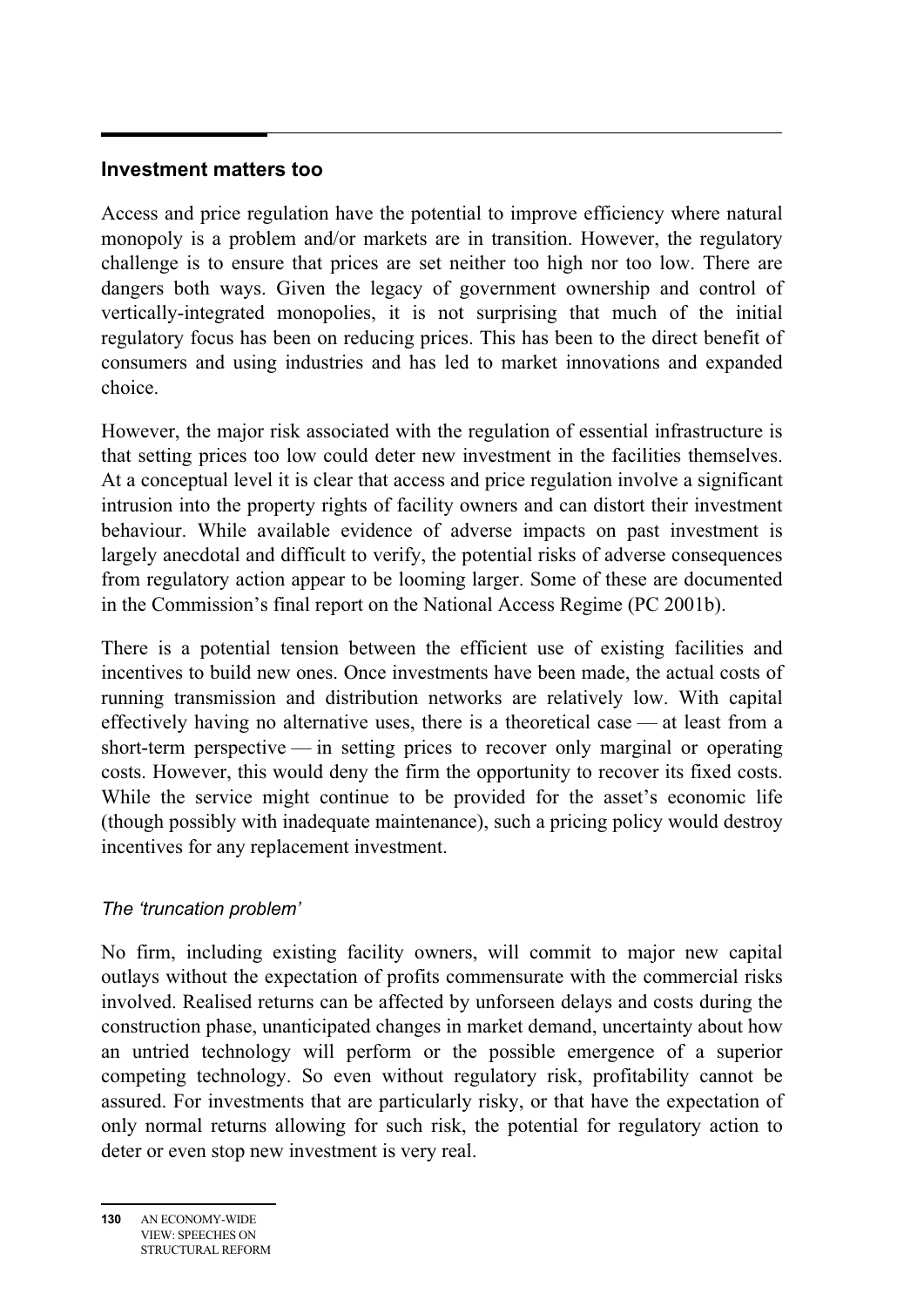Regulators may sometimes unwittingly appropriate what appear to be excess returns, but which are in fact the necessary upside of a risky investment. By contrast, regulators cannot compensate firms for any downsides. With an investment that is already in place, a regulator can engage in regulatory taking without threatening the existing service. But future investment incentives may be undermined. Indeed, an important function of a regulator is to provide signals to guide future investment.

An example from Melbourne University's Stephen King illustrates the problem. A cable TV provider is considering investing in a regional town. The investment costs \$51 million and, in the absence of access provisions, returns \$100 million if pay TV is very successful, \$60 million if it is moderately successful and only \$20 million if unsuccessful. Say the likelihood of each of these outcomes is 25 per cent, 50 per cent and 25 per cent respectively. In that case, the expected net return is \$9 million.

Now consider the situation whereby the facility is not immune from access and that the regulator would reign in any apparent excess profits by granting access to the facilities to rivals. The maximum potential return drops from \$100 million to \$60 million. The regulator sees this as a benign outcome because the provider would still get \$9 million if the venture were very successful. But because the regulator does not subsidise the less successful outcomes, the expected *ex ante* return from investing is now negative. By 'truncating' the potential returns from risky investments, an apparently benign regulatory policy can actually kill the incentive to invest in the first place.

In the case of access regulation, there may also be perverse incentives for investors to build smaller facilities than would be sociably desirable, so as to ensure that there is little spare capacity beyond their immediate requirements, thereby removing any threat that they would be required to grant access at prices they considered too low.

#### *Regulatory-induced service failure*

Another disadvantage of unduly low regulated prices is that the investment required to maintain, extend or replace existing infrastructure may be delayed. This can result in a deterioration in service through breakdowns, increasing congestion and, depending where price restraints are imposed, profit squeezes on intermediary suppliers. The effects of this may go unnoticed for some years, until a crisis point is reached.

The California energy crisis in 2000 provides an apt illustration. For some time, retail prices were low, reflecting retail price caps imposed by the regulator.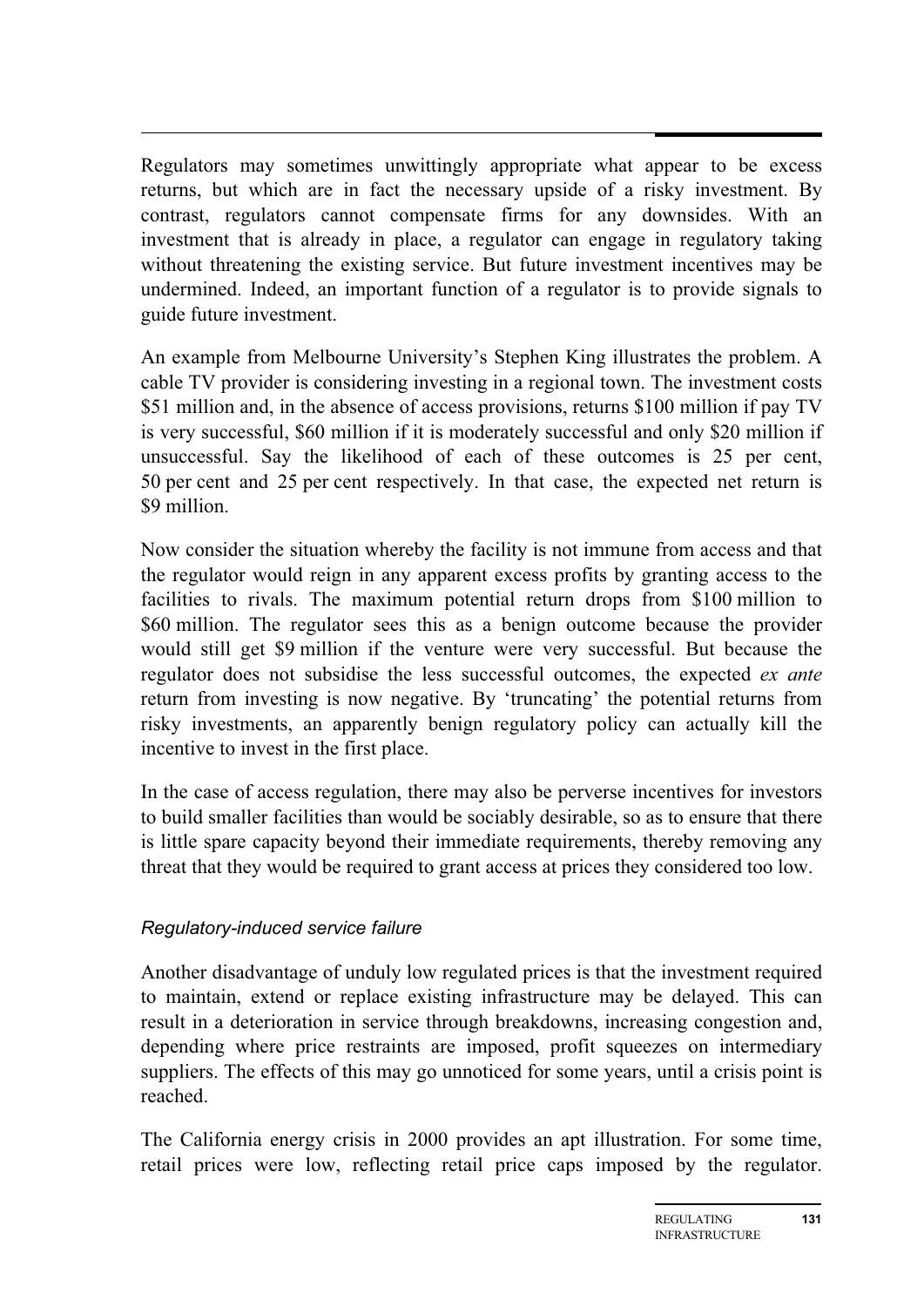However, in the summer of 2000, wholesale energy prices rose steeply as electricity generating capacity failed to keep up with soaring demand and higher energy prices. The supply problems mainly reflected the fact that no new generating capacity was built in the 1990s and few transmission lines were constructed. This stemmed from environmental requirements and an uncertain regulatory environment. The retail price caps meant that the wholesalers were unable to pass on their higher costs to customers, so that they made huge losses. This undermined the confidence of electricity generators to supply wholesalers when they might not get paid, which was a major factor leading to rolling black outs. Ultimately, the retail caps were not sustainable, and prices for consumers rose by 40 per cent in April 2001 and some by 80 per cent. The knock on effects to the broader Californian economy have been severe.

The Californian electricity crisis is sometimes attributed to deregulation. In fact, what it demonstrates is that the regulations that persist after breaking up monopolies have to be carefully designed and adapted as markets change. Otherwise consumers can be made worse off in the long run.

To motivate adequate investment, prices need to be *at least* sufficient to cover the long-run costs of facility operators, including an adequate return for the risk involved.

But prices should not be set so far above costs as to detract from the efficient use of services or to inhibit investment and innovation in related markets. This is a particular risk in markets such as new value-adding telecommunication services, where investors are already grappling with rapid and unpredictable technological change and demand for the platform service is sensitive to price. There is also the possibility that high regulated prices could lead to the inefficient duplication of facilities where users have no option but to build their own.

It follows that there needs to be a balance between the short-term gains for users and consumers in having low prices, and the long-term interests of those same users and consumers, which requires the efficient timing and scale of investment. The Commission considers that regulatory frameworks need to provide clearer signals about how this balance is best achieved.

#### **Regulatory measures must be 'workable'**

Notwithstanding the risks and complexities, the rationale for regulation *is* strong in many infrastructure areas. However, the choice of regulatory instrument and the processes used for declaring, arbitrating and otherwise managing a regulated regime then come to the fore. These can make or break the regulatory regime.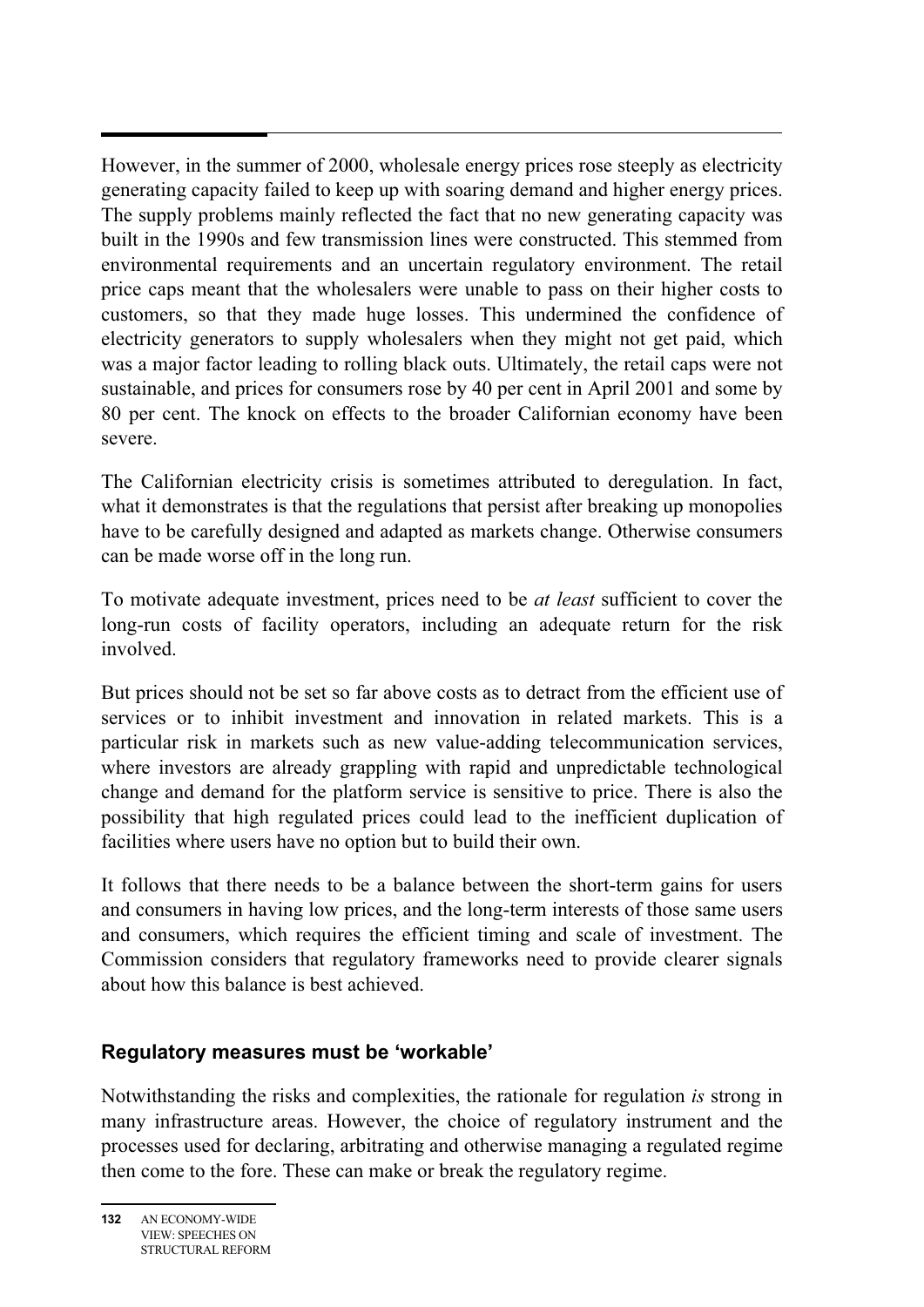For example, in its report on harbour towage services, the Commission found that the instrument used was ineffective (PC 2002b). The requirement for price notification under the Prices Surveillance Act had no impact on the (modest) market power present in those services. Probably the most effective constraint on market power is the potential for entry  $\frac{d}{dx}$  if, as they say, planes are capital with wings, then tugs are mobile floating capital. From a policy perspective, allowing port authorities the discretion to license towage operators through competitive tender 'for the market' was found to be a superior option for lowering prices while maintaining quality than price regulation.

For a given approach, the *details* of regulatory provisions can matter a great deal. For example, lack of clarity about price capping arrangements for airports promoted strategic behaviour by all parties. This led to increased compliance burdens and discouraged commercial negotiations.

And of course, the speed and ease with which the regulatory regime works can be critical. Access regulations have often proven to be cumbersome and slow. Even the telecommunications access regime, which was designed to be speedy to suit the pace of technological change in that sector, has taken years in some cases to reach preliminary determinations. For example, for the fundamental telecommunications access service (originating and terminating PSTN access services), the delay between the first notification of a dispute and the finalisation of the appeal is expected to be around five years. Changes have since been made to speed up the process.

A factor shaping these delays is the breadth of the regulatory regime. The longest lasting disputes in the telecommunications access regime have tended to be for services that are workably competitive and involve parties without much market power. The median delay to first resolution of a dispute involving Telstra as an access provider was around 300 days; it was 550 days for a dispute that did not involve Telstra at all. This is testimony to the wise decision by the Australian Competition and Consumer Commission (ACCC) to prioritise the cases that really matter, but it is also symptomatic of the willingness of parties to use the regulatory regime to press for commercial advantage in negotiations that should really be outside the scope of that regime. (Some of the disputes have been trivial, with one party claiming that in one dispute the ACCC arbitrated over a total sum in dispute between two carriers of \$12 per month.)

If nothing else, these points suggest that the more heavy-handed price or access regulations can involve some steep transaction costs, while not always being effective. Regulatory forbearance might avoid some of these. Or, where regulation is required, lighter-handed alternatives may have fewer downsides. For example, the prices monitoring regime proposed by the Commission for major airports, and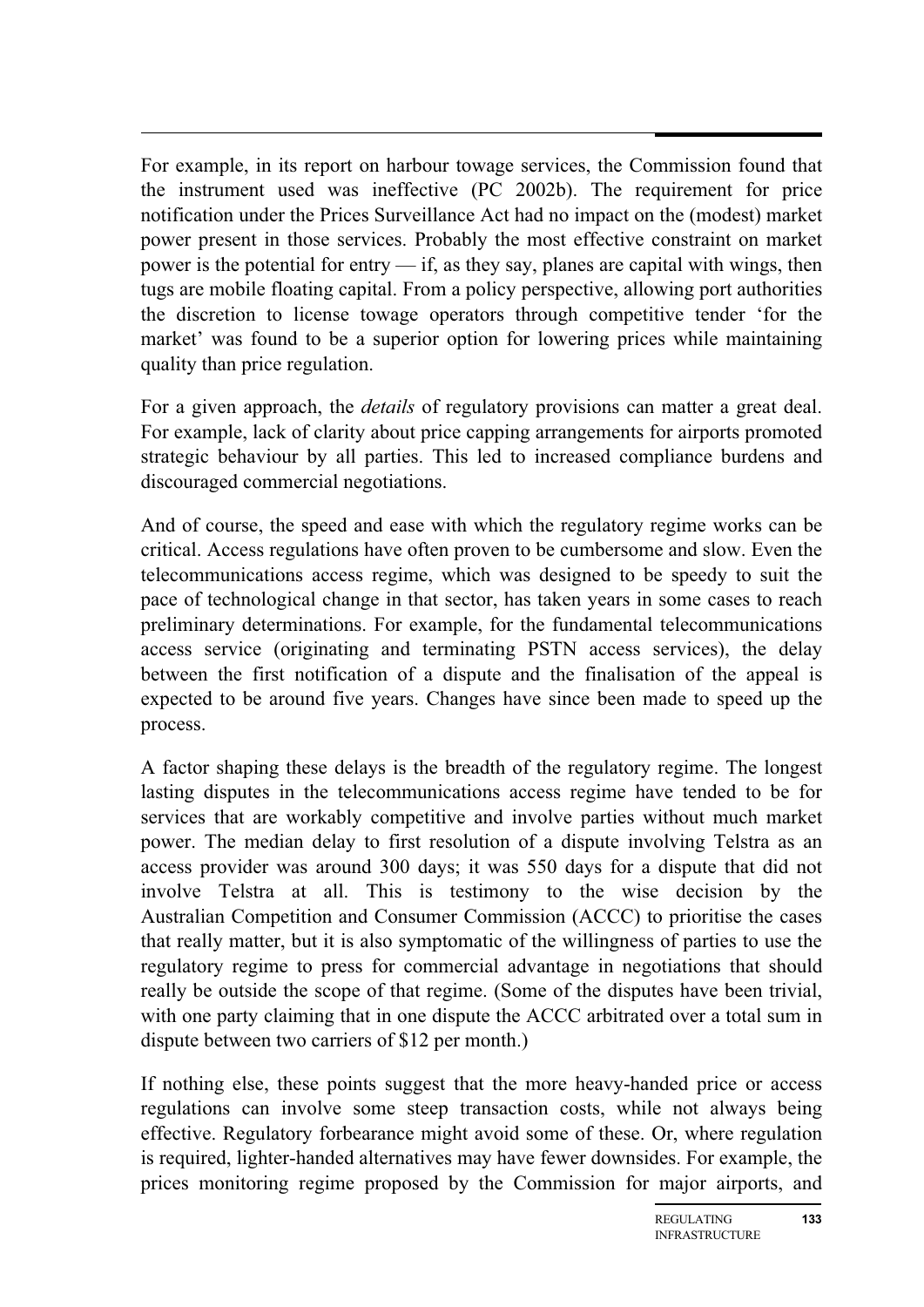effectively accepted by Government, provides some deterrence for abuse of market power, while allowing a lot of commercial latitude and sustained incentives for investment (PC 2002d). Similarly, the ACCC has appropriately not proposed stipulating prices for mobile telephone services.

#### **Regulators, too, are only human**

The expectations placed on the competition regulator are high. The regulator is required to find a reasonably implementable system for encouraging efficient competition; to avoid appropriating the returns that motivate investment, and prevent tangling everyone in a mire of complex directives and procedures in the process. Regulators must simultaneously hold at bay game-playing participants and meet public requirements for fairness and transparency.

The tasks regulators must perform require considerable information if they are to improve consistently on market outcomes. That information must largely come from incumbents, who are naturally reluctant to lay all the relevant information in the hands of regulators. When technology and market demands are changing rapidly — which is increasingly the case — the informational difficulties for regulators multiply.

Persistent methodological quandaries over such delphic issues as tilted or non-tilted depreciation, provisioning, common trenching costs, and fierce battles of the accounting acronyms — the DACs versus the DORCs — suggest we still face big uncertainties in some key areas that define the relevant asset bases and valuation.

Ultimately, a large element of judgment is unavoidable in deciding whether and how to intervene, and this raises the prospect of regulatory error.

The inevitability of error has special risks where long-lived investments in essential infrastructure are involved. The Californian energy crisis sent a chill through regulators around the world. Here was a situation in which a modern sophisticated regulatory authority had presided over, at least in hindsight, what appeared to be grave regulatory mistakes. This is sobering stuff and hopefully has done some good for the future.

## **Statutory guidance is fundamental**

Regulatory discretion cannot be eliminated, and indeed, some discretion is desirable. However, to reduce the risk of regulatory error, statutes need to be clear about three things: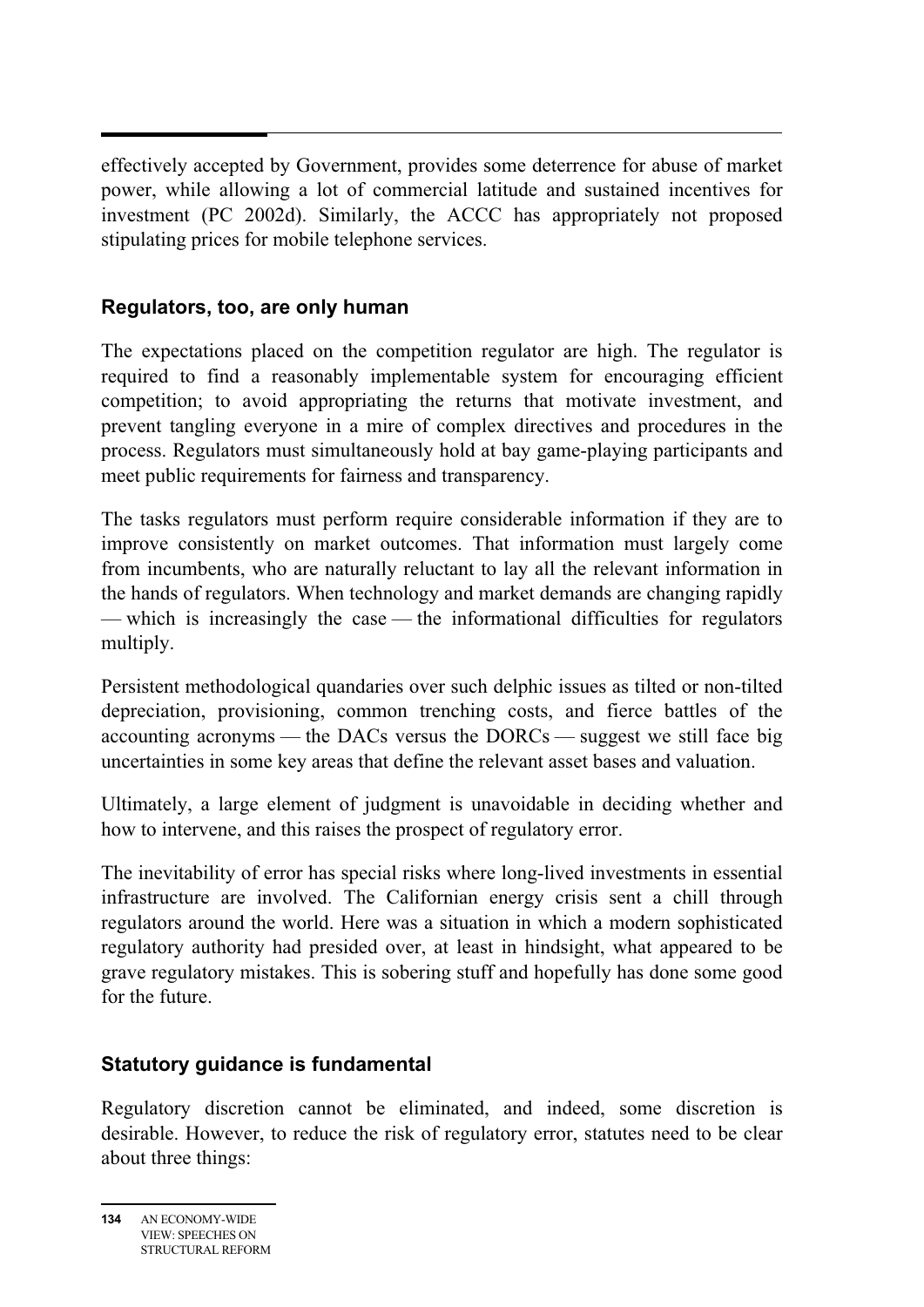- the objectives of regulation
- the behaviour at which intervention should be targeted
- the principles governing the type of intervention.

These basic requirements are not often met. For example, the Productivity Commission found that the National Access Regime was deficient in all three respects (PC 2001b). It proposed the inclusion of an objects clause and pricing principles in the national regime and a change to the regime's 'declaration' criteria to reduce the possibility that services will be subjected to access arrangements without the prospect of a significant economic payoff.

Given the manifold uncertainties and information difficulties, there are limits to what regulators can be expected to achieve. Rather than aiming for an ideal but unattainable outcome, the public policy goal should *be a set of regulatory arrangements that will improve efficiency through time, while minimising the scope for regulatory errors*. A framework is needed in which regulators are encouraged to intervene only when significant improvements in efficiency are in prospect and not to be too ambitious in fine tuning the prices they regulate.

A number of the Productivity Commission's general regulatory proposals, while they mainly apply to existing assets, would also help facilitate efficient investment in essential infrastructure services. However, the Commission has come to the view that special additional provisions will also be needed if new investment is not to suffer from an inherent regulatory tendency to truncate the up-side potential of a proposed investment, while allowing investors to bear all the downside risks illustrated by recent references by regulators to average rates of return earned by companies on the stock exchange, as if these were an appropriate benchmark for prospective investment.

The problem of regulatory truncation is an important policy issue, but determining the best approach to dealing with it is not at all straightforward. It should nevertheless become a priority for government consideration and the Commission's final report on the National Access Regime provides guidance on how governments might go about it (PC 2001b).

## **The need for balance**

In conclusion, the task of regulating monopoly infrastructure is complex and faces major informational obstacles. Much has been achieved over the past decade, however, and the community has realised substantial gains. On the basis of the Commission's detailed reviews of particular areas of infrastructure regulation,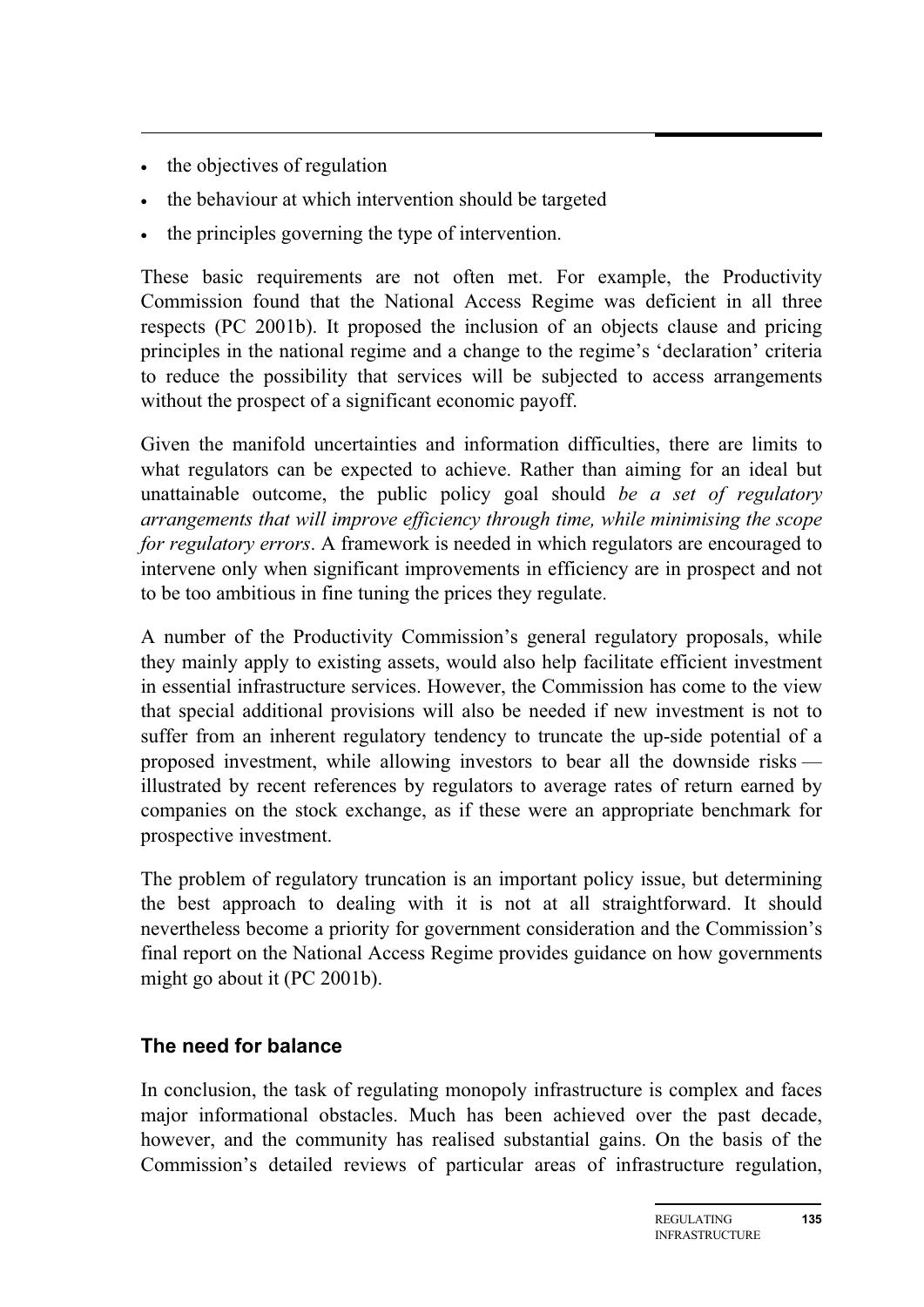further gains now hinge on making adjustments to the regulatory apparatus to minimise the risks for investment and to ensure that competition can discharge its rightful function of achieving more efficient outcomes for the long-term benefit of the community.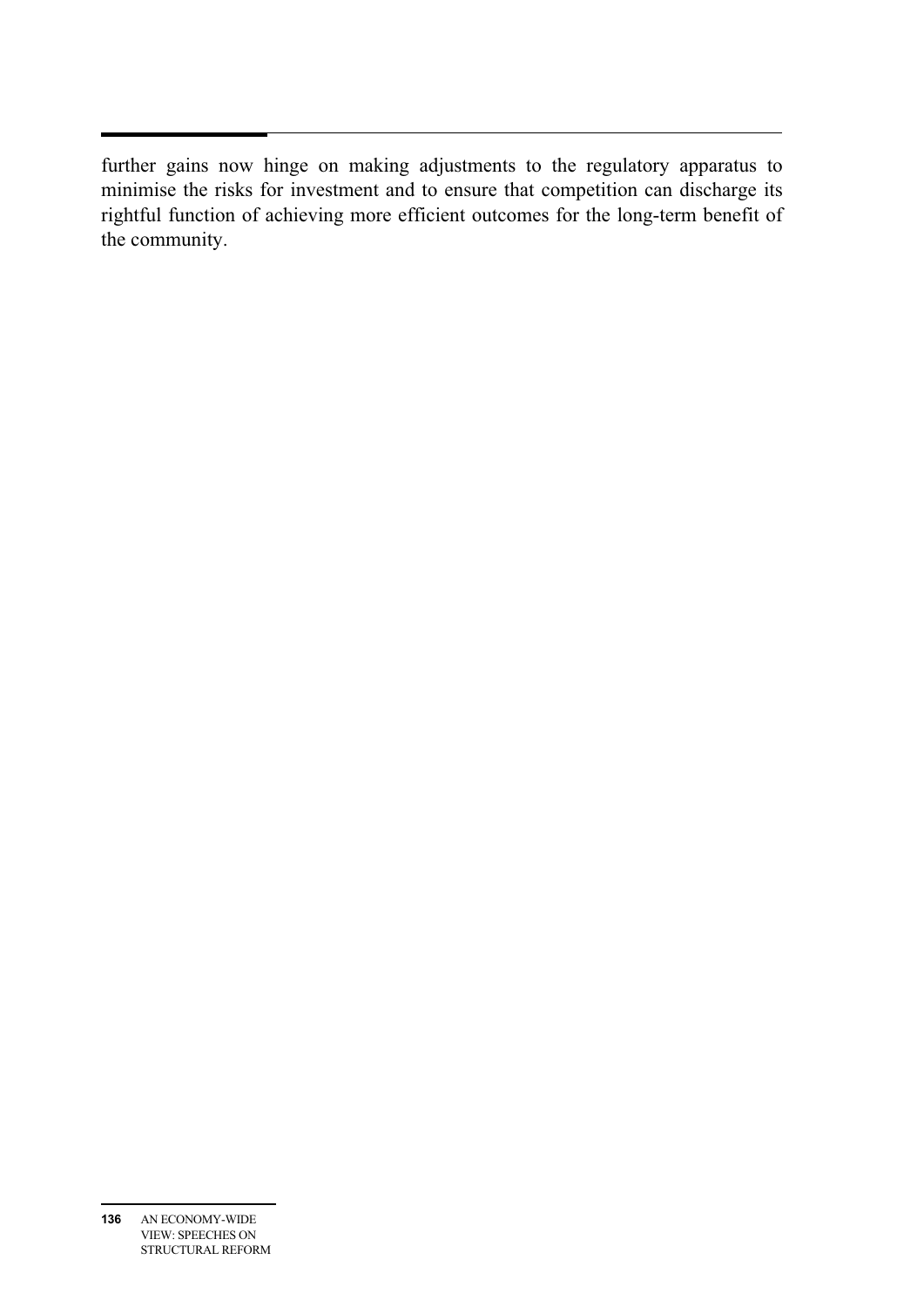# Competition and the public interest\*

A core principle of the National Competition Policy (NCP) is that governments should retain (or introduce) restrictions on competition only where they can demonstrate that the benefits to the community exceed the costs. The factors relevant to making such an assessment — which have come to be known as the 'public interest test' — are enshrined in Clause 1(3) of the Competition Principles Agreement. They include:

- government legislation and policies relating to ecologically sustainable development
- social welfare and equity considerations, including community service obligations
- government legislation and policies relating to matters such as occupational health and safety, industrial relations and access and equity
- economic and regional development, including employment and investment growth
- the interests of consumers generally or of a class of consumers
- the competitiveness of Australian businesses
- the efficient allocation of resources.

## **A radical initiative?**

 $\overline{a}$ 

A requirement for governments to demonstrate that their regulatory arrangements are in the interests of the community would at face value seem not only unexceptionable, but essential to democratic governance (abstracting for the moment from questions of implementation). And the policy's presumption in favour of competition can be seen as a logical extension of the approach taken in the *Trade Practices Act 1974*. The Act prohibits anticompetitive conduct by private corporations, but allows the Australian Competition and Consumer Commission (ACCC) to authorise some such conduct — including exclusive dealing or mergers

<sup>\*</sup> Presentation to the National Competition Council workshop, 'The Public Interest Test Under National Competition Policy', Melbourne, 12 July 2001.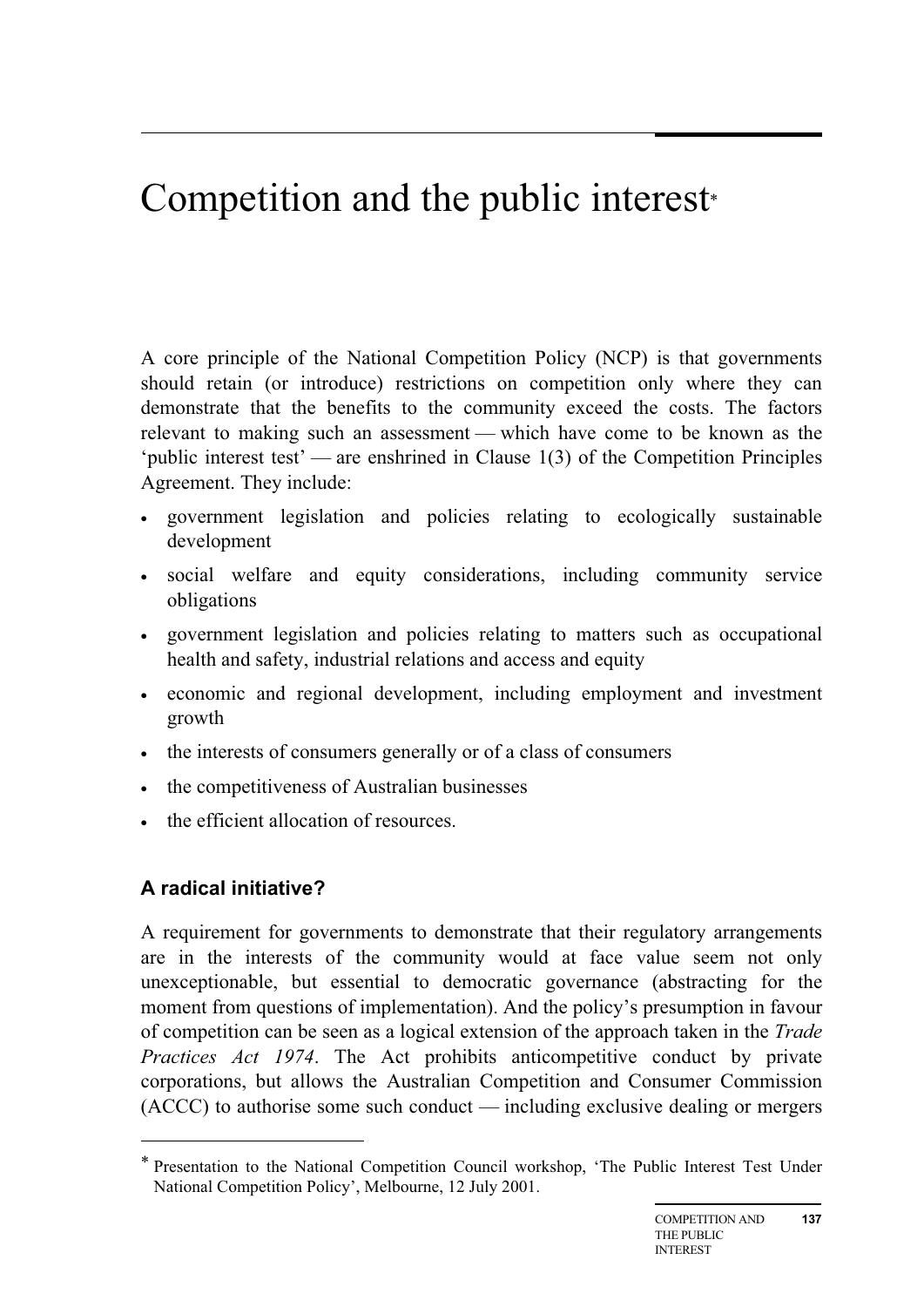that substantially lessen competition — if it can be shown to provide sufficient public benefit to exceed the anticompetitive detriment.

Nevertheless, the extension of this approach to government restrictions on competition has proven contentious. This is so for a number of reasons, which I shall explore. Not least is that it has essentially turned on its head a long-standing approach in this country to policy formulation and reform.

For one thing, many of the restrictions on competition that have been targeted under the NCP (and related reforms) got there in the first place because the wider effects on the community had not been adequately accounted for. Indeed in many cases the interests of particular groups were the dominant consideration.

Secondly, the NCP has reversed the traditional onus of proof in policy reform, whereby it has generally been up to the *proponents* of change to demonstrate that change will be worthwhile. As a general rule this principle has much to commend it. Change can be disruptive. People organise their lives and expectations around existing rules. They even find ways of minimising the impact of bad rules. Given the costs and uncertainties in changing established ways of doing things, it is not unreasonable to require a good case to be made for change.

Indeed, establishing a public interest case *for* policy reform has been the *modus operandi* of the Productivity Commission and its predecessors over many years. In coming to judgements about the merits of particular reform options to put before government, the Commission, as an independent statutory body, is required to have regard to a series of 'policy guidelines' in its Act. These reflect social and environmental as well as economic goals, and underpin the community-wide perspective that the Commission seeks to bring to all of its work. The Commission's statutory guidelines are not dissimilar to the provisions in Clause 1(3) of the Competition Principles Act or, for that matter, the factors considered as part of the ACCC's authorisation process.

In the case of competition policy reforms, governments have essentially taken the view that reversing the onus of proof is justified on the grounds that removing restrictions on competition *will* typically be in the public interest.

This was clearly the position advocated by the 1993 Hilmer report to COAG which formed the basis for the NCP. It observed:

Competition provides the spur for businesses to improve their performance, develop new products and respond to changing circumstances. Competition offers the promise of lower prices and improved choice for consumers and greater efficiency, higher economic growth and increased employment opportunities for the economy as a whole. (Independent Committee of Inquiry into Competition Policy in Australia 1993, p. 1)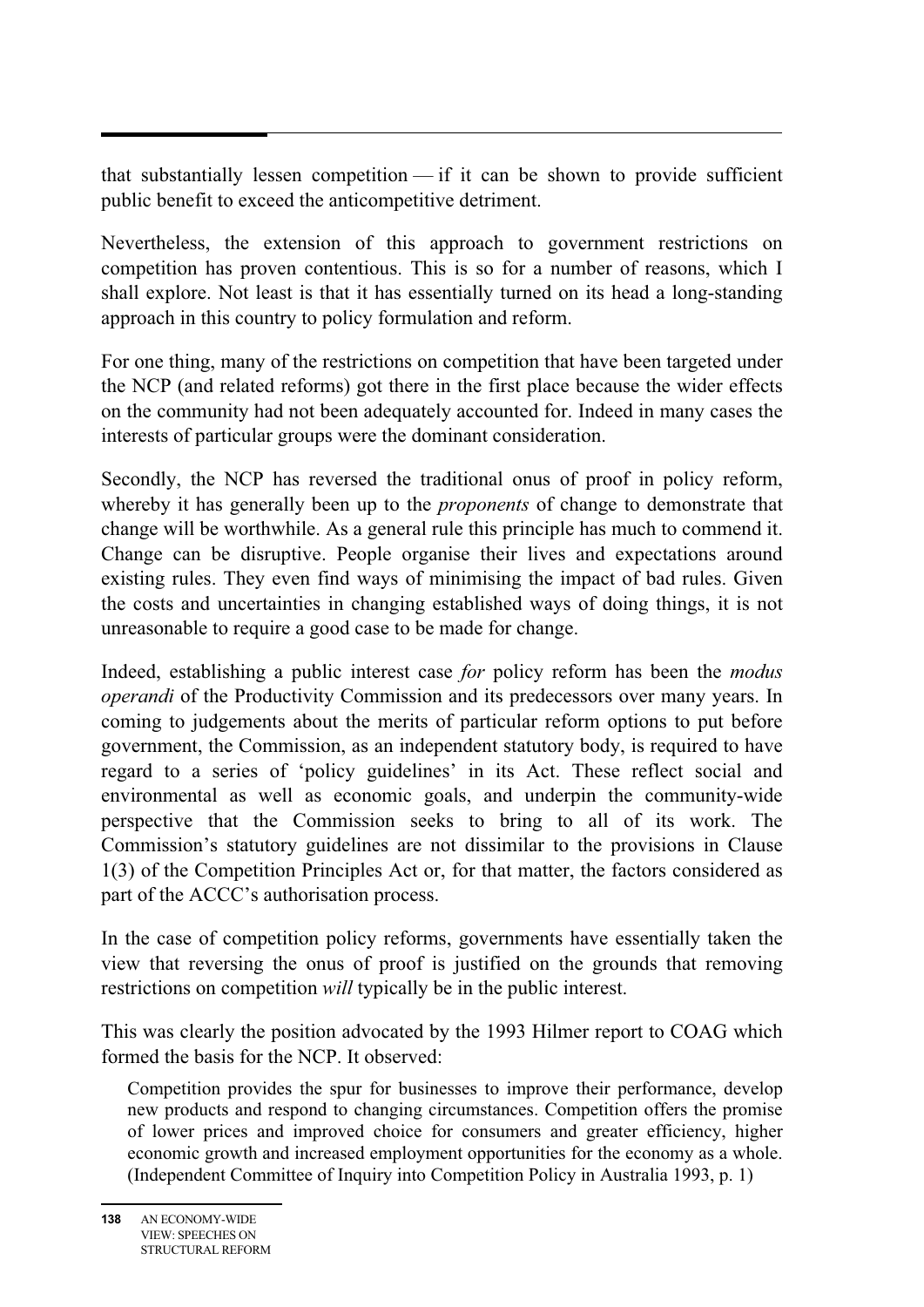# **The need for reform**

Indeed, the Hilmer review was initiated by governments in recognition of the costs stemming from the lack of competitive disciplines and incentives facing many government business enterprises, previously highlighted by a succession of state and national reviews (see, for example, IAC 1989b).

Government monopolies in the energy, transport and communications sectors were characterised by low productivity, poor service and high costs. As barriers to international trade and investment declined, it became evident that the poor performance of these domestic services was handicapping the competitiveness of Australian industries and, notwithstanding the cross-subsidisation of households, reducing the income of the Australian community.

In a report commissioned by COAG in 1995 to guide judgements about the tax revenue implications of the NCP, the Industry Commission estimated that identified pro-competitive reforms to public utilities and certain regulatory restrictions could eventually lift Australia's GDP by some \$23 billion — 5.5 per cent above what it would otherwise be (IC 1995).

Like all model-based constructs of complex economic relationships, the estimates could be no more than broadly indicative. They nevertheless were accepted as the basis for subsequent negotiation by the states and territories on the competition payments to be delivered by the Australian Government. They were also criticised by some observers as being too optimistic.

## **The productivity dividend**

In the event, as the OECD has concluded, the surge in Australia's aggregate productivity and output growth in the 1990s — one percentage point or more above the previous trend for at least six years — is broadly consistent with the Industry Commission's projections, notwithstanding that some reforms are yet to be fully implemented. Indeed, the surge in Australia's productivity performance is hard to explain by factors other than the microeconomic reforms of the 1980s and 1990s.

The fact that this productivity boom was sustained through the 1990s despite the collapse of key export markets in Asia, is itself hard to explain other than as a result of our economy's enhanced flexibility and adaptability. That Australia was one of only a few high-income countries to lift its performance in the 1990s, reinforces the point that the major explanation must lie in domestic influences.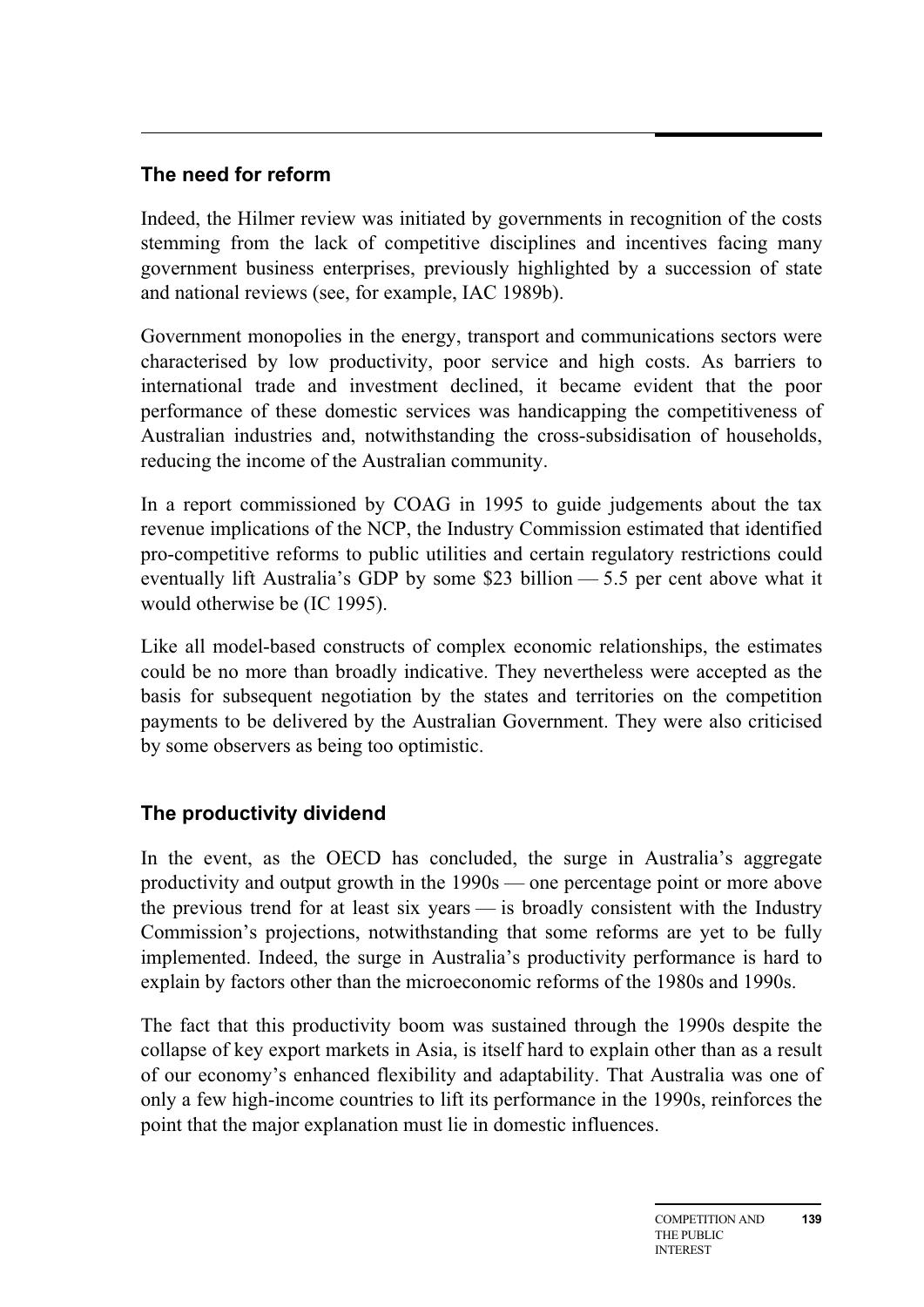Australia's productivity performance deserves this attention in considering the public interest implications of reform, because productivity growth is the foundation for higher incomes and standards of living. The American economist Paul Krugman once put it as follows: 'Productivity isn't everything, but in the long run it is almost everything' (Krugman 1992). Growth in average incomes accelerated from 1.4 per cent a year in the 1970s and 1980s to 2.5 per cent a year in the 1990s. Faster productivity growth accounted for 90 per cent of that acceleration in average incomes. If Australia's productivity had grown in the 1990s at its previous trend rate, annual income in 2000 would have averaged around \$2700 less per person (or roughly \$7000 less per household).

## **Distribution matters too**

While productivity growth is the fundamental driver of a country's income levels over the long term, it is the *distribution* of these gains and the transitional impacts of reforms on different groups that have seized most political attention. Concerns that NCP and other microeconomic reforms have been anti-worker or anti-region have been instrumental in a popular backlash against reform.

Understanding and analysing the distributional and adjustment implications of competition reforms is a key issue for all governments. It has not always been done well — in part because it is difficult to do. Nevertheless, such analysis is an important part of the assessments needed in making decisions about policy change under the NCP. And, notwithstanding the availability of general assistance programs to help people deal with change, there are circumstances in which more targeted compensation or assistance to address the adjustment consequences of reforms are called for (PC 2001d).

What the Commission's own research has shown, however, is that while reforms inevitably create some losers as well as winners, particularly in the short term, the perceptions of a general bias against workers or net losses to regional Australia are not well founded.

Recent Commission research into the distribution of the productivity-induced income gains in the 1990s, found that labour maintained its share at the aggregate level throughout that period (Parham et al. 2000). A shift in the distribution of income towards capital in some industries was offset by a shift towards labour in other industries. Overall, growth in real wages was accompanied by employment growth and falling unemployment.

In addition, the Commission found that the benefits of productivity gains at the industry level were mostly passed on to consumers in the form of lower prices. This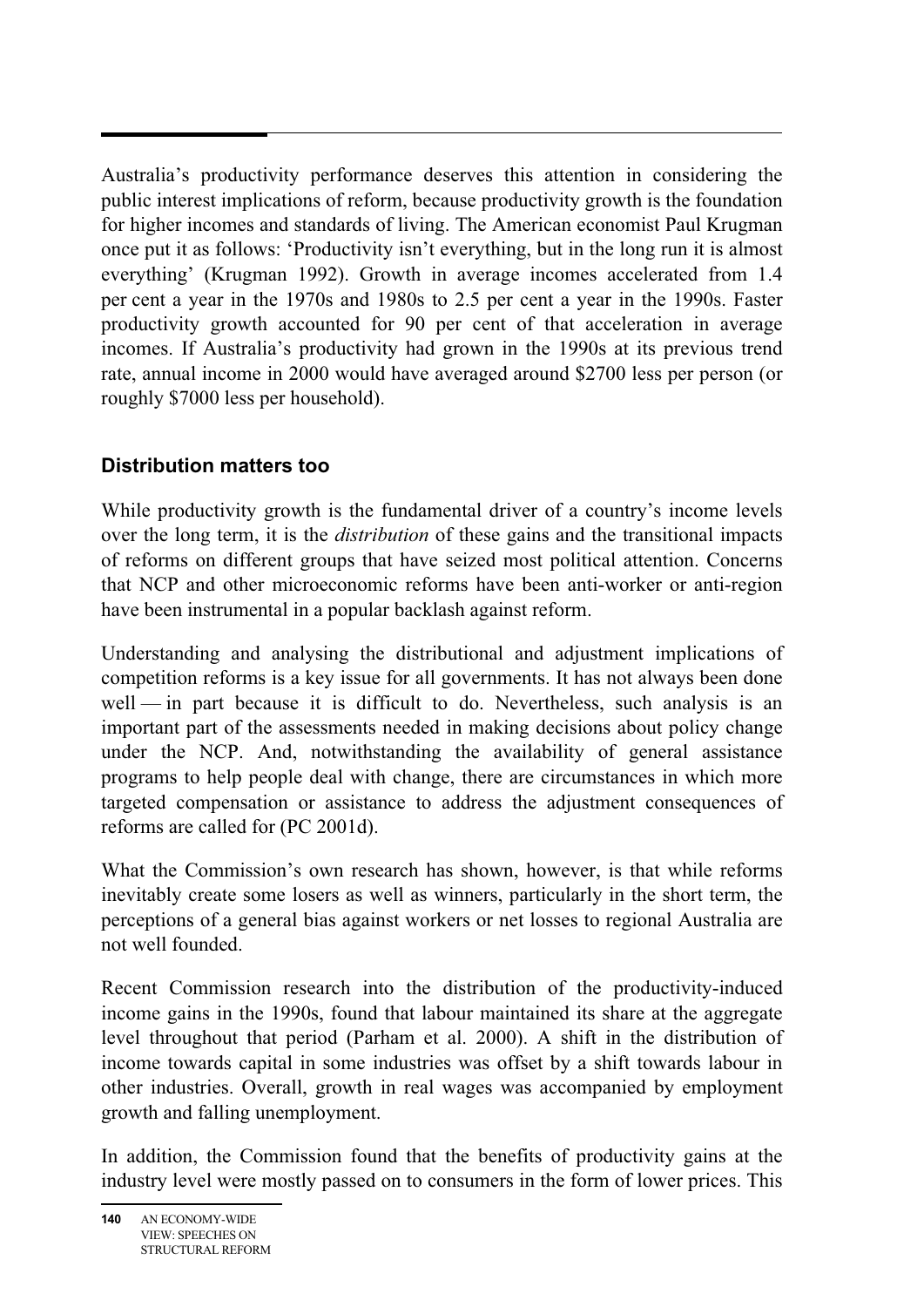has occurred to a significantly greater extent than in the past, suggesting that increased competition has not only contributed to the generation of productivity gains, but also ensured that those gains have not just been absorbed by profit taking or higher nominal wage claims.

The passing on of productivity gains to the community through lower prices is likely to have its own distributional effects. These warrant more detailed examination, but there is reason to believe that they would be beneficial. Previous research by the Industry Commission into the effects of price changes for some utility services has revealed that even where the narrowing of cross-subsidies had seen prices to households rise, when the indirect effects through lower business costs were accounted for, most households benefited overall, including those on lower incomes (IC 1996a).

## **Regional impacts**

The regional distribution of gains and losses from reform has been of particular interest in recent years, with many country people attributing the declines in population, services and incomes to NCP. The Productivity Commission's public inquiry on this matter found that those perceptions were generally misplaced (PC 1999b). The major drivers of the fortunes of rural and regional Australia remain ongoing technological advances and intensifying competition on export markets, which have relentlessly pushed down rural terms of trade and made farming a much less people-intensive activity.

Many pro-competitive reforms have *helped* rural industries cope with these external pressures, by reducing the costs of major inputs such as energy, rail, transport and communications.

Following widespread public consultation, information gathering and analysis, the Commission concluded that country Australia as a whole would benefit from NCP. It also found that there was likely to be more variation in the incidence of benefits and costs among regions than among more diversified urban centres. Nevertheless, economic modelling suggested that only one of 57 regions modelled would not show an output gain from NCP. In the majority of regions, employment was estimated either to rise as a result of NCP, or to decline by an amount that could be absorbed by less than one year of recent employment growth (PC 1999b).

Of course, such modelling is only indicative and cannot capture all the impacts within particular communities or over time. Nevertheless, it supports other information and analysis in suggesting that NCP will deliver benefits to most Australians.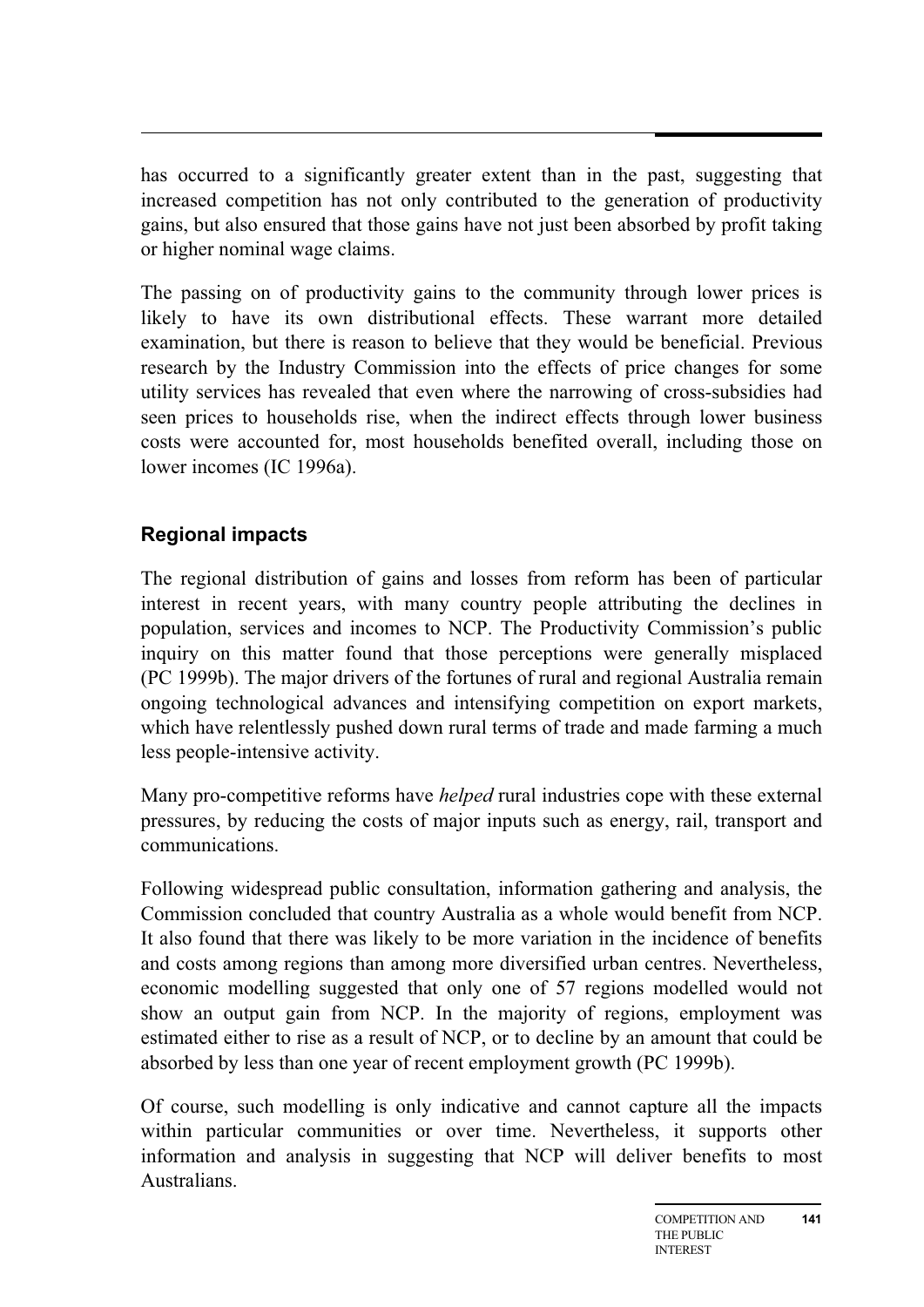# **'Strategic' considerations in NCP**

The empirical story lends support to the presumption in favour of competition that governments brought to the design of the NCP. Placing the onus on those defending anticompetitive arrangements might also be seen as having a strategic function. By requiring those who benefit from such restrictions — and thus typically have more incentive to see them retained — to address the wider community effects, it can act as a counterweight to what may otherwise be lop-sided political pressure to ignore the less readily identifiable costs. In other words, the NCP obliges those who have the most interest in making a case on such matters, to make the right sort of case. Moreover, through the device of the competition payments from the Australian Government, it creates a fiscal incentive for governments to resist political pressure for restrictive arrangements when such a case has not been made.

## **NCP is not 'open slather'**

Governments recognised, as did the Hilmer Committee, that there are circumstances in which restraints on competition can be justified from a community-wide perspective. Indeed, there is really no such thing as completely unfettered competition in any area of economic life. As on the sports field, market competition occurs within a framework of rules, obligations and rights which constrain the behaviour of the players. To some extent, the question is really about the nature and degree of any constraints and how they affect performance. (For example we would not accept rules in sport that kept aspiring champions out of the game.)

In some situations, competition may need to be more 'fettered' than in others, to address social objectives such as equity of access or quality standards, or to overcome market failures, including environmental externalities and information asymmetries. But restricting the potential entry of (qualified) players will rarely be the best way of meeting such concerns. Indeed, in the case of natural monopoly, government has regulated to ensure that effective competition can occur at all: as in the national regime for third party access to essential infrastructure. NCP needs to be seen in conjunction with other policy measures that are likely to be able to address environmental or social concerns more directly and cost-effectively.

In other words, in implementing national competition policy, the underlying goal is to achieve *appropriate* regulation of market conditions rather than just *de*regulation.

To achieve this, it is important that each case be assessed according to its particular characteristics and market circumstances. And, regardless of where the onus is placed, it is essential that the costs and benefits of different regulatory options are given adequate consideration.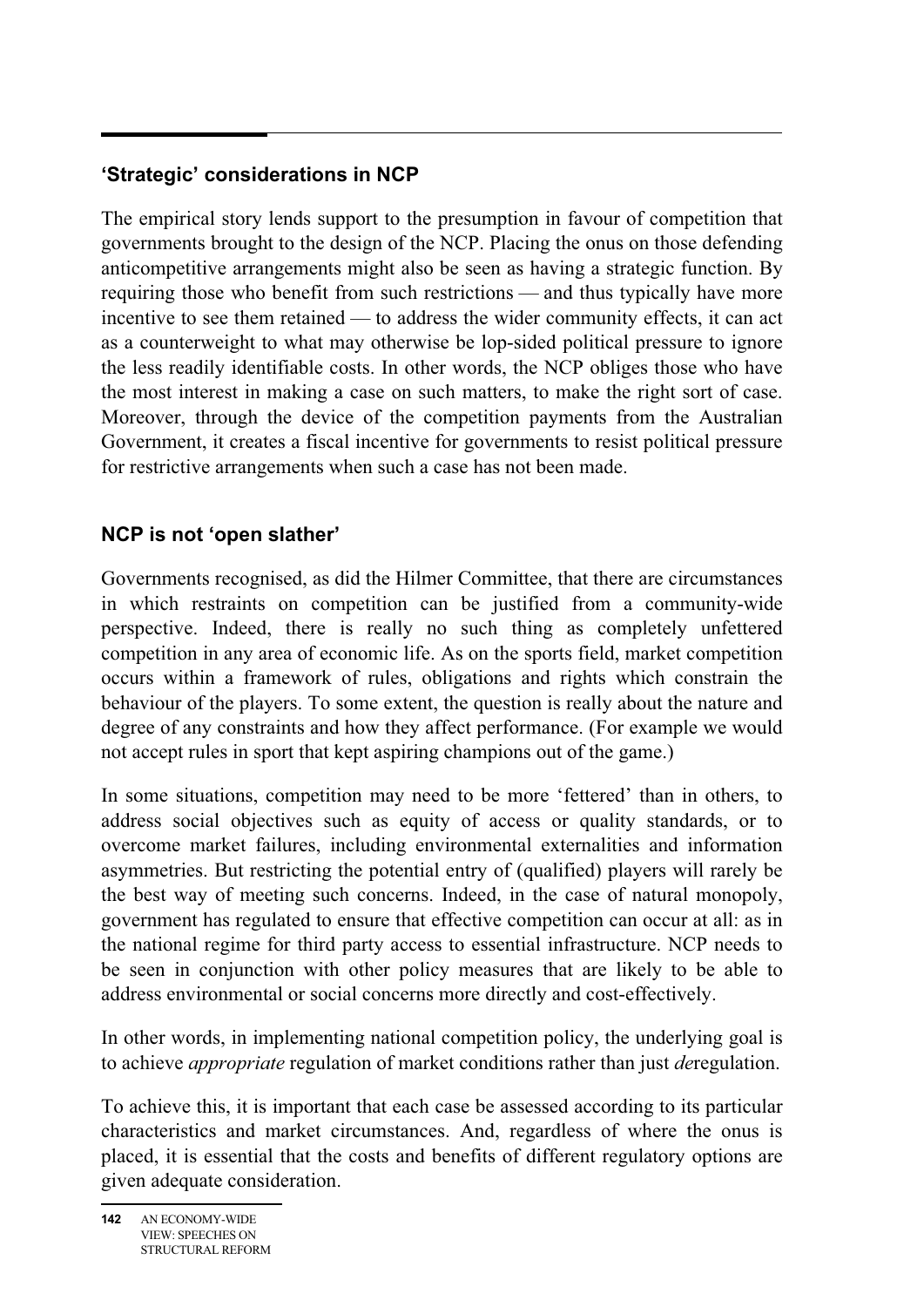In principle, the NCP makes abundant allowance for this. Firstly, Clause 1(3) provides for a range of economic and social matters to be considered in weighing up the benefits and costs of reforms involving the structure of public monopolies, competitive neutrality, and reviews of legislation (existing and prospective) with anticompetitive effects.

Secondly, the decision making framework under the NCP recognises that such a weighing up ultimately requires political judgement. However, it also recognises that to be well informed, such judgement needs to be underpinned by impartial and transparent review processes, in which affected interests can have their say, and in which information relevant to the political tradeoffs can be effectively brought to bear.

## **Misunderstandings and misuse of NCP**

In practice, however, the application of the public interest framework has encountered difficulties. A number of these became evident to the Commission in its inquiry into the impacts of NCP on rural and regional Australia (PC 1999b). Some of them involve misunderstandings about NCP processes, others are more to do with their implementation.

The most basic difficulty has been lack of knowledge about the public interest provisions themselves. This was particularly evident within local government in regional Australia. For example, the very first submission to the Commission's inquiry, from the Shire of Jerramungup (1998, p. 3), contained the following (incorrect) statement:

Competitive Neutrality does not accept the government's obligations to provide universal access to essential services and provide certain customer service obligations on the basis of equity.

It would appear that NCP's bad name in rural areas has at least in part been acquired through its inappropriate application by local government — sometimes at the instigation of a state government — including through it being wrongly invoked to pursue cost-cutting budgetary objectives.

Some participants argued that public interest matters were being ignored in the Victorian Government's requirements for compulsory competitive tendering by local councils and for commercialisation of local government services in other jurisdictions. In principle, competitive tendering is not required under the NCP, although it may be used as a way of implementing competitive neutrality. Even so, it allows the wider effects on the local community to be taken into account. The Commission learnt of a number of instances of local governments making decisions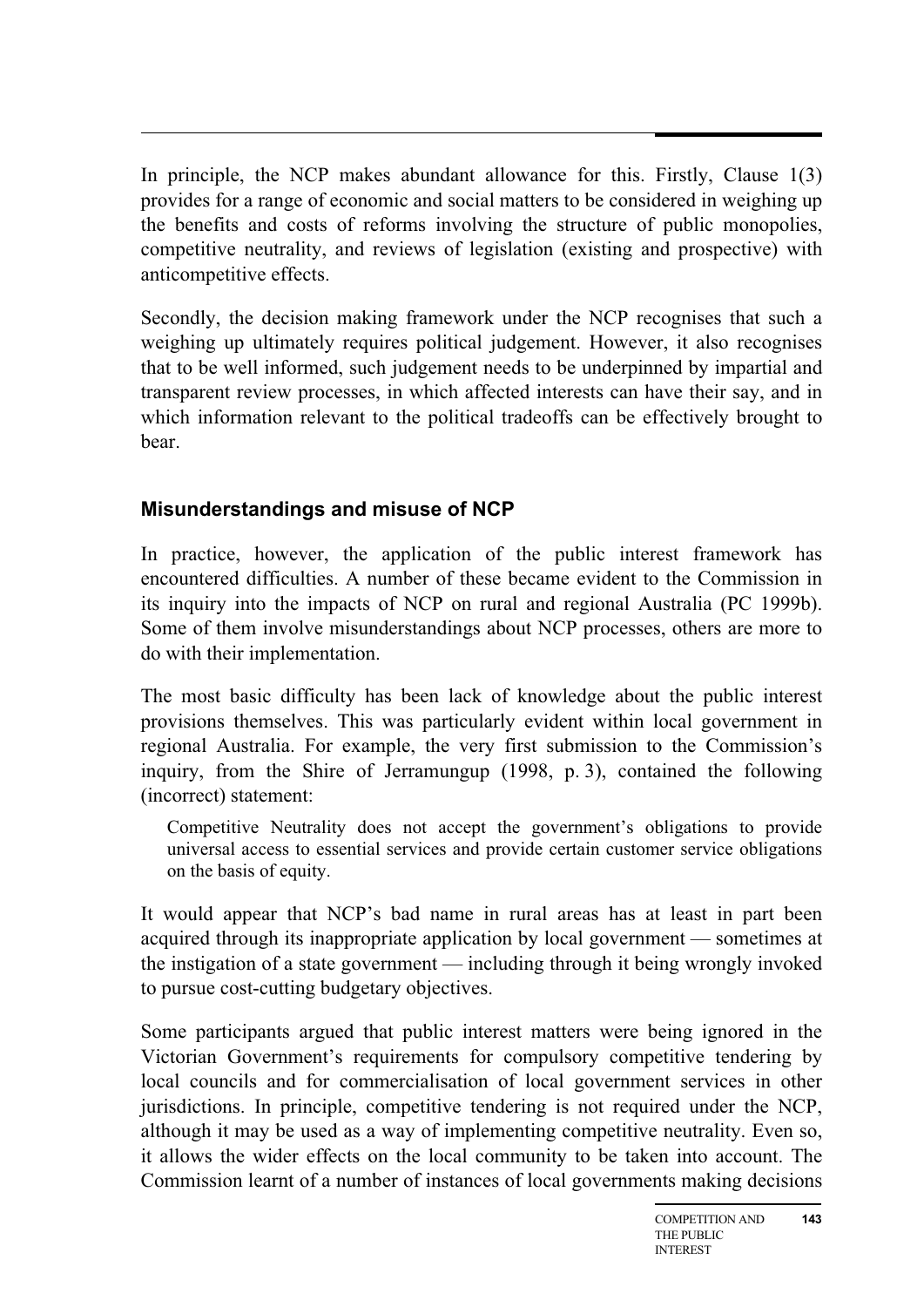not to contract out on that basis — trading off the local employment, skill development or other perceived benefits, against higher charges for ratepayers.

Nevertheless, there does seem to have been considerable confusion about the nature of the public interest test and how to apply it. At face value, this is difficult to reconcile, since all the test is really asking is that governments justify any anticompetitive arrangements by demonstrating that they deliver net benefits to the community. It would be an indictment of our policy making or regulatory institutions if they found this an entirely novel notion.

Clause 1(3) contains a (non-exhaustive) list of the sorts of economic, social and environmental factors that need to be considered in making a net benefit judgement. They are not unfamiliar or intrinsically difficult to understand. But they can pull in different directions, and not all will be relevant to every case.

## **Assessing the tradeoffs**

The real difficulty therefore is in how the tradeoffs among any competing effects should be made. The National Competition Council (NCC) has noted that in principle 'all public interest considerations intrinsically carry equal weight' (NCC 1996, 1999). As the Commission has previously observed, this could be misconstrued as them having equal importance in all cases. It may be better to describe the criteria as having equal *status*, which is consistent with a low or high weighting being given to different criteria according to the degree of relevance.

If all the factors were amenable to quantification and valuation, then the various benefits and costs could simply be added up. But even in that situation weighting issues would arise. For example, should a dollar lost by a poor household as a result of a policy change be assigned equal weight to a dollar correspondingly gained by a wealthy household? What if all the costs of a reform that would boost national income are likely to be concentrated on an already struggling region? Answering such questions is clearly not straightforward.

In practice, some factors bearing on the public interest — especially social and environmental impacts — cannot be easily quantified or valued. This brings the danger that only the measurable will be influential in decision making.

For this reason it is important to do more to evaluate social and environmental impacts in quantitative as well as qualitative terms. For example, in its gambling inquiry, the Commission developed an analytical framework which integrated both the social and economic impacts of gambling. Using survey information and other sources, the Commission was able to impute values for various impacts on families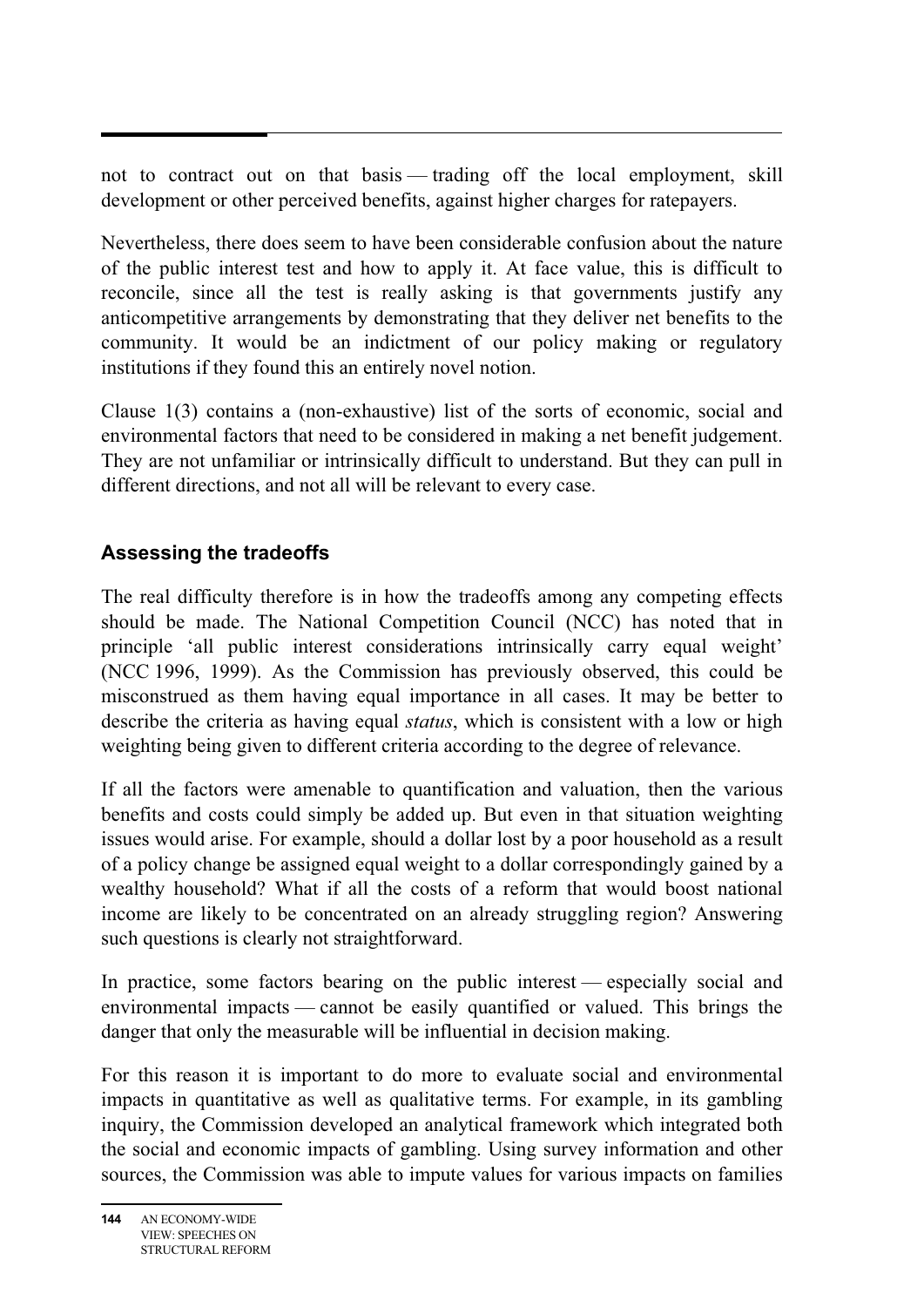that had previously not loomed large in policy decisions, but which turned out to be substantial (PC 1999a).

However, attempts to level the analytical playing field can only go so far. In the gambling report, we were obliged to give a range of high and low estimates for most of the social impacts, which reduced their policy usefulness. And in a report that we did for the ACT Government on battery hen regulation, we provided estimates of the costs of banning battery production, but left it to the Government and ultimately the Assembly to judge whether the community placed a sufficient value on the identified impacts on hen welfare to justify incurring the costs (PC 1998b).

Thus, while it is important that a thorough assessment be conducted of the various community impacts of retaining or removing restrictions on competition, and while there are good reasons for not leaving such a task entirely to the political process, ultimately a judgement call must be made that requires political accountability.

The Commission has previously recommended, in common with the Hawker Parliamentary Committee, that governments produce public guidelines on the nature of the public interest test and how it should be applied. However, as Mulgan (2000, p. 9) has pointed out, this should not be taken to mean that:

… with the right principles and the right information correctly weighed, experts will be able to come up with robust and uncontestable assessments of the public interest … such assessments are inherently contestable and should be looked on as political rather than technical judgements.

In this light, it is notable that nearly all of the Hawker Committee's recommendations concerning the application of the public interest test relate to questions of procedure and institutional design, rather than how elements of the test should be interpreted or any tradeoffs resolved. (The main exception is its recognition of the related point that qualitative considerations can be as important to effective analysis as the quantitative.) (House of Representatives Standing Committee on Financial Institutions and Public Administration 1997)

That the task of interpreting the public interest is inherently subjective and political is illustrated by McEwin's calculation, in a search of 1167 Commonwealth Acts and 566 Regulations, that the term 'public interest' was mentioned 386 times without once being defined (McEwin 1995).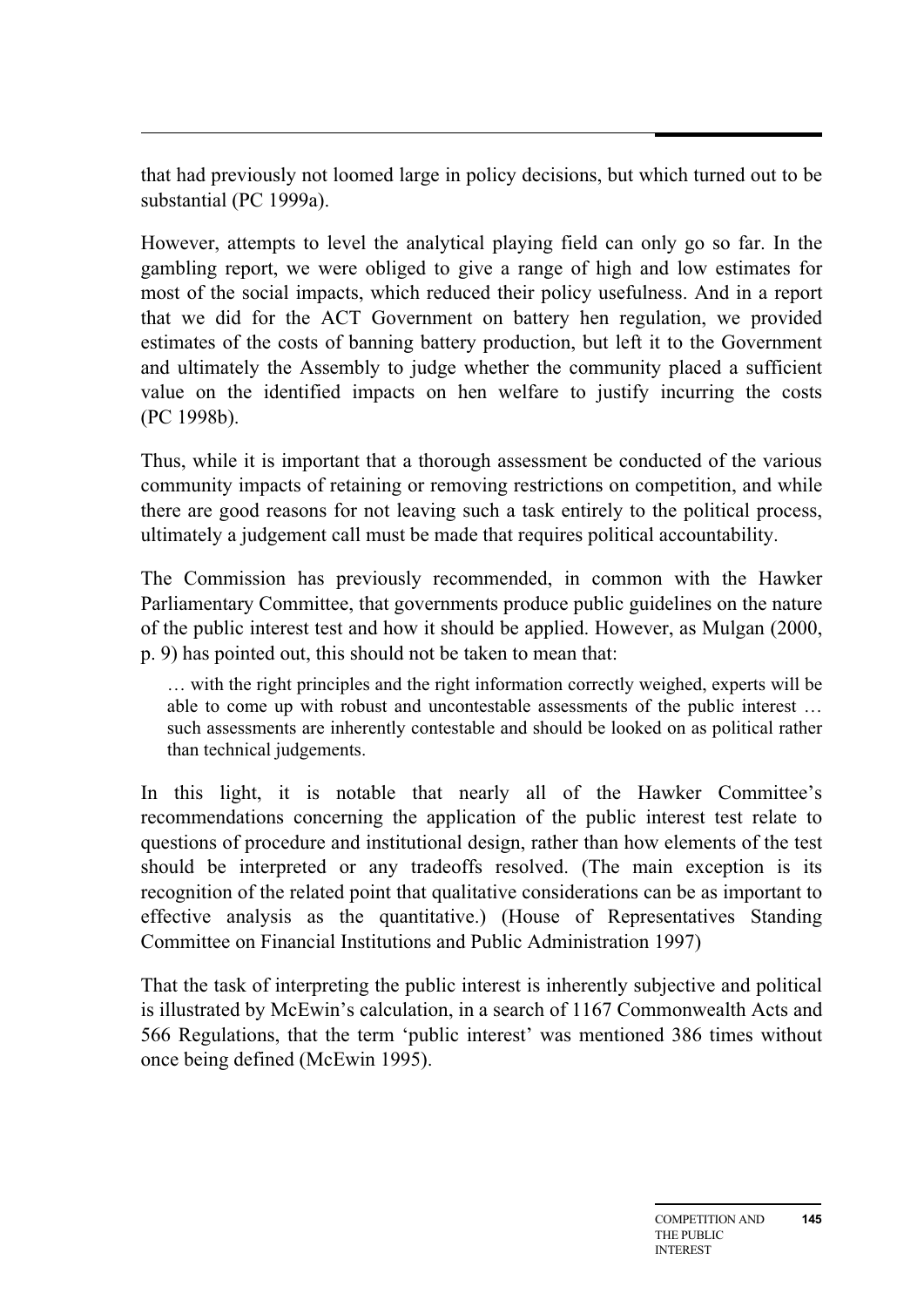# *Are* **politicians in control?**

There is a widespread perception that, in practice, the NCP has allowed political judgements about public interest matters to be circumvented or undermined.

At the time of the Commission's inquiry, for example, some state governments were claiming loss of sovereignty under the  $NCP$  — a proposition which, as a matter of principle, would seem inconsistent with them having taken the (sovereign) decision to become signatories in the first place.

In practice, governments have given themselves considerable latitude and discretion under the NCP. Among other things, governments are free to implement their own approaches to prices oversight, competitive neutrality and structural reform for government enterprises; they can determine how competition principles will be applied to local government; they can institute their own (effective) regimes for access to bottleneck infrastructure; they can continue to deliver community service obligations; and they can institute their own reviews of legislation that restricts competition.

The fact that each jurisdiction has considerable control over how NCP is implemented has been freely acknowledged by some states. For example, in its submission to the Commission's inquiry, the Tasmanian Government (1999, p. 6) observed:

… the NCP agreements do not, in general, compel governments to introduce specific reforms. For example, they do not require privatisation of government business or contracting out and do not expect that deregulation will be the outcome of an independent review. In fact, NCP provides government with flexibility to deal with circumstances where competition might be inconsistent with particular objectives that are valued by the community. For example, under NCP, there is no restriction on governments subsidising social services to rural and regional Australia.

The Western Australian Treasury (1998, p. 4) said that:

The impacts of NCP are to a large extent within the hands of Western Australians, since there is considerable flexibility in interpreting the agreements and scope to consider more than purely economic or commercial considerations in choosing to what extent and by what mechanisms to implement the reforms.

This does not get around the need, of course, for each government under the NCP to justify retaining any anticompetitive arrangements, or failing to implement agreed reforms in such sectors as energy and water. And, under the Competition Principles Agreement, if a government is found wanting in these respects, it risks forfeiting competition payments from the Australian Government — which after all are a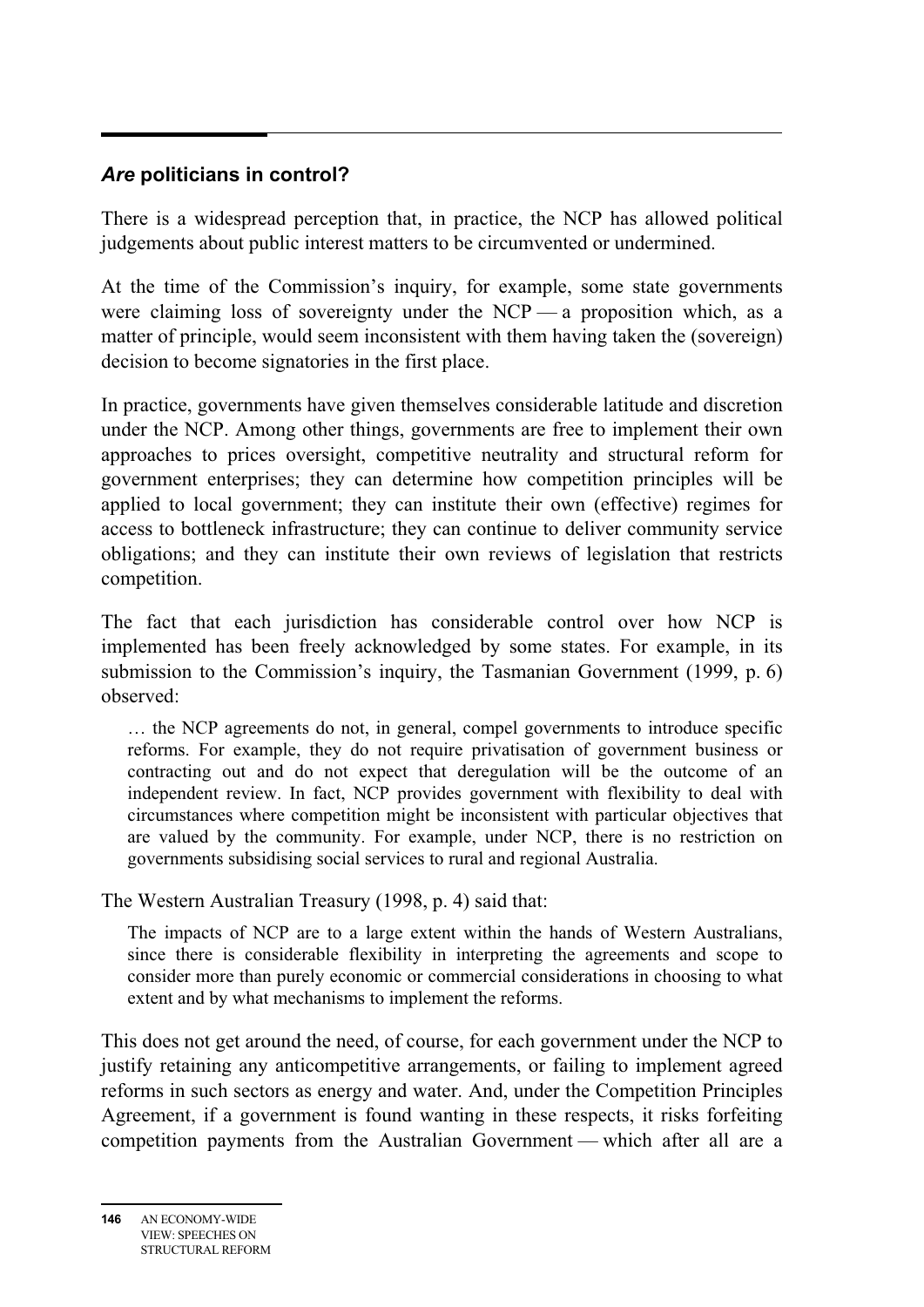*dividend* contingent on projected revenue gains flowing from the reforms, not an *entitlement*.

While the sums involved in the competition payments are not large by state-budget standards, they do assume significance at the margin. The prospect that the Australian Government may withhold them, on advice from the NCC, may well be the true source of concern about loss of sovereignty and helps explain the critical attention directed at the Council and its approach.

This is the flip side of the more constructive political economy function of those fiscal incentives, noted previously. When political pressures are considered too strong to resist, the potential to withhold payments can be portrayed as inappropriate external interference in a jurisdiction's own policy development processes.

#### **The NCC's role**

In its submission to the Commission's inquiry, the South Australian Government (1998, p. 15) alleged:

… the NCC brings its own ideological position to consideration of policy outcomes and should not seek to dictate those outcomes to Governments, particularly in legislation review where the final decisions on reform outcomes must rest with elected Government.

Similar concerns were raised by the Tasmanian and Queensland Governments, as well as about differences in interpretation of NCP agreements between the NCC and state governments.

While the Commission was not in a position to evaluate all such claims in its inquiry, it considered that the available evidence, particularly for legislation reviews, did not support the contention that the NCC dictated outcomes. It is after all an *advisory* body and, unlike the ACCC, it cannot take regulatory action based on its own interpretation of what is in the public interest. While the NCC clearly does seek to satisfy itself about the integrity of NCP processes, that is what it is required to do.

The Commission raised questions, however, about whether the integrity of the NCC's own role as an impartial adviser had the potential to be compromised by its perceived advocacy activities, including the conducting of legislation reviews (a function that has subsequently been withdrawn). Since then, the NCC has issued a number of pamphlets targeted at key areas requiring government decisions (such as taxi regulations and the regulation of the medical and legal professions). These took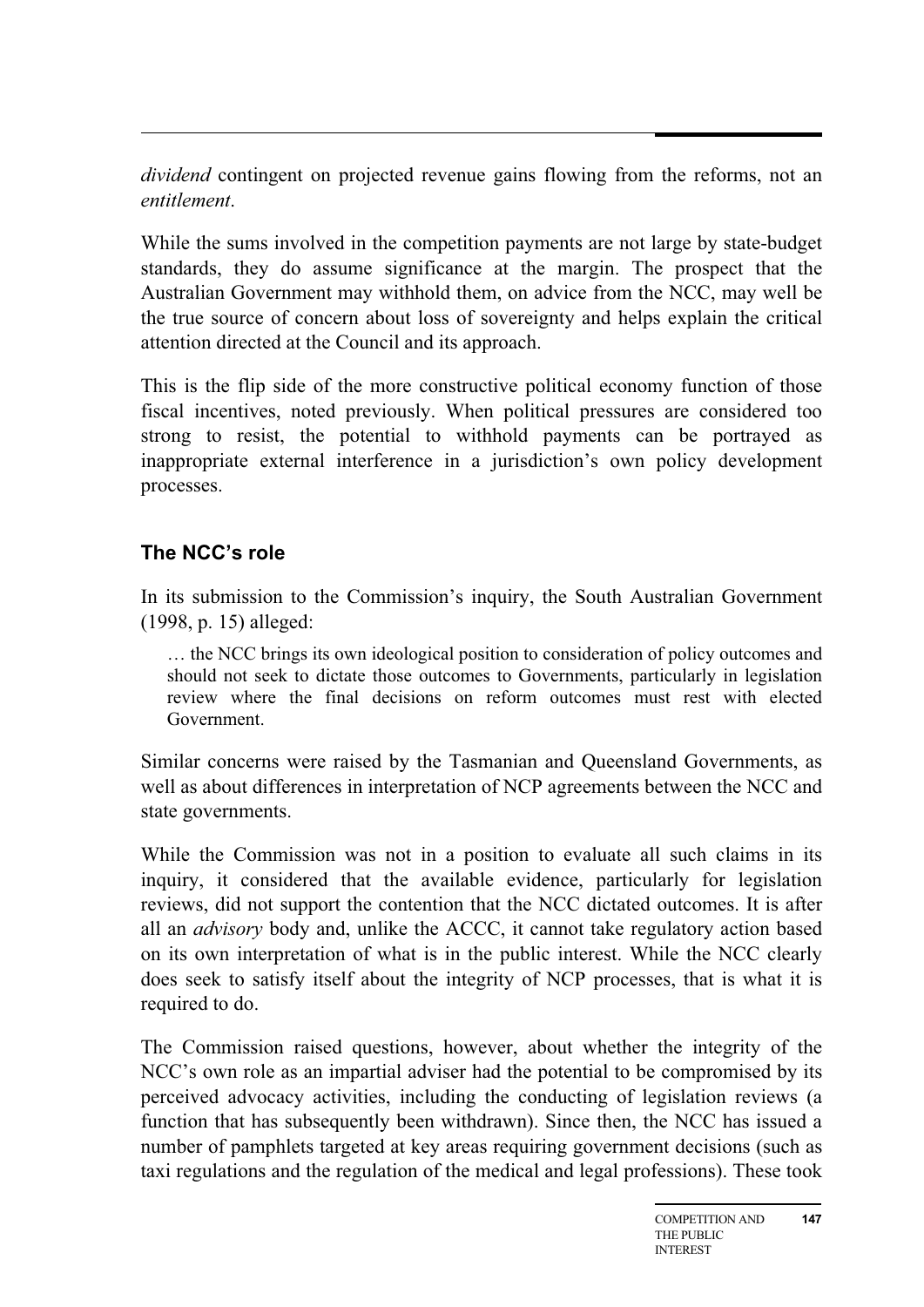a firm policy line and while they clearly sought to generate debate, they may have served to reinforce earlier concerns about the potential for conflicting roles.

However, it should be noted that, in the absence of greater involvement by governments in selling competition reforms to their electorates, the NCC has had to do more in this area than might otherwise have been necessary (and governments may well have been happy for it to take the lead.)

It is also relevant that while the NCC formally has only an advisory role, as an independent national body its advice clearly carries considerable weight, particularly at the Commonwealth level. Thus, although its advice has on occasion been rejected by state Ministers (on infrastructural access matters), it has always been accepted by the Australian Government. (This includes advice to the Industry Minister on coverage of the Eastern Gas Pipeline under the National Access Regime — a decision which was subsequently overturned on appeal to the Australian Competition Tribunal.)

In its report, the Commission considered that the way in which the NCC and the states 'worked together and/or communicated' could benefit from a re-examination in the COAG review of the NCP. In the event, COAG agreed at its November 2000 meeting on a number of changes, including enhancing the opportunity for states to make their case, where the NCC recommends a penalty, before the Australian Government's final decision on competition payments.

With respect to Legislation Reviews, the following (obscurely worded) amendment was made to the Competition Principles Agreement to guide the NCC's assessment of compliance.

In assessing whether the threshold requirement of Clause 5 has been achieved, the NCC should consider whether the conclusion reached in the report is within a range of outcomes that could reasonably be reached based on the information available to a properly constituted review process. Within the range of outcomes that could reasonably be reached, it is a matter for Government to determine what policy is in the public interest. (COAG 2000, Attachment B)

This appears to suggest that a government need not comply with the recommendation of a review, provided that its decision is within a range of outcomes that a 'properly constituted review' might consider reasonable. On this point, the President of the NCC has recently stated:

I would take issue with suggestions that the November amendments give the States more autonomy in determining what policies are in the public interest. The amendments show that the States are prepared to set rigorous disciplines on themselves in applying the public interest test. (Samuel 2001, p. 6)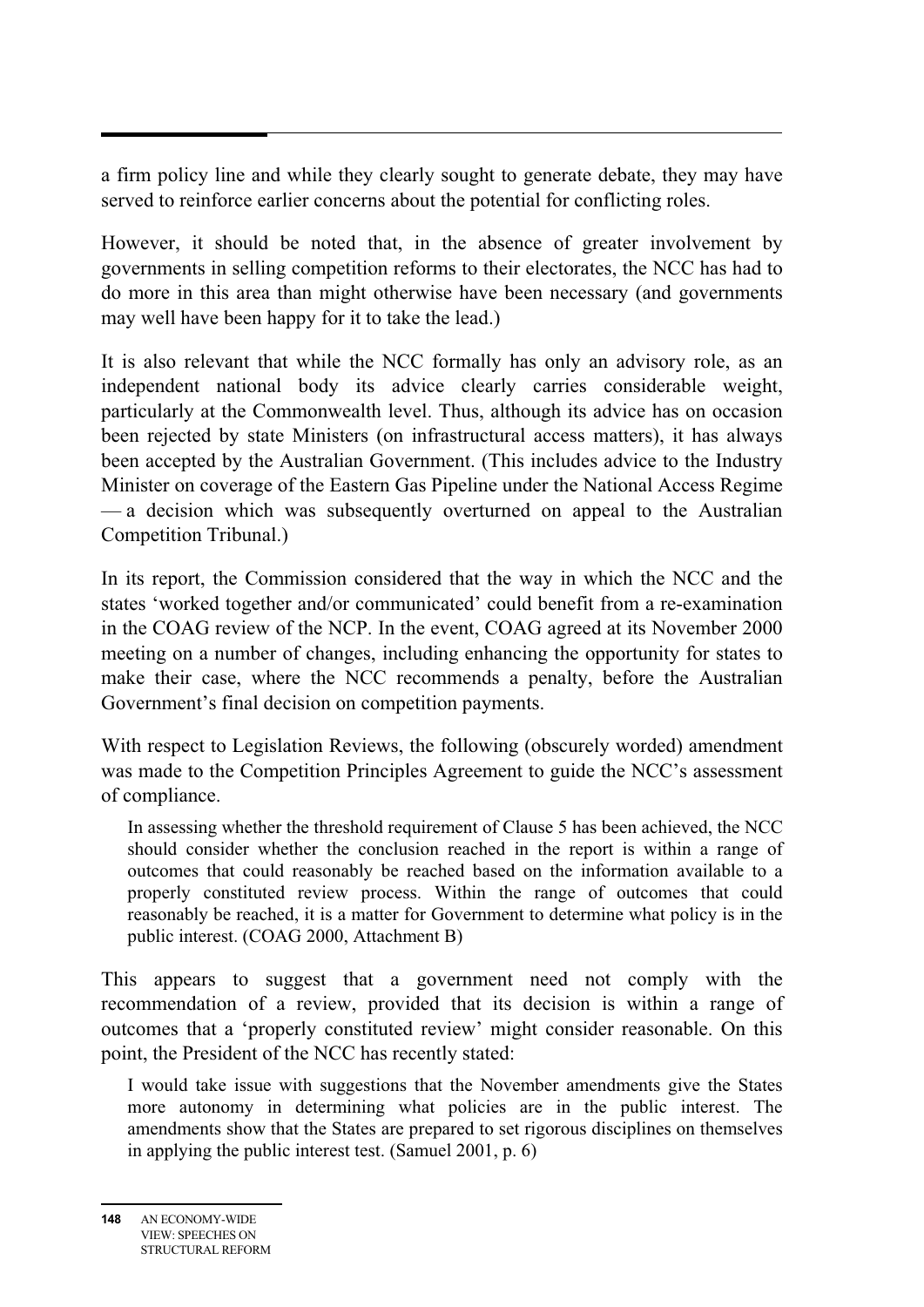One important discipline is the requirement for governments to provide more transparent reasons for any decisions to retain any anticompetitive arrangements. Governments agreed that they:

… should document the public interest reasons supporting a decision or assessment and make them available to interested parties and the public. (COAG 2000, Attachment B)

This would seem fundamental to the integrity of the process. Among other examples, such an approach would have assisted public understanding of the Australian Government's rejection of the Irving Committee's (relatively mild) recommendations to partially free up the single export desk for wheat (Irving, Arney and Lindner, 2000).

## **Well-informed political decisions**

There also seems to be general acceptance that a 'properly constituted review process' is the key to achieving appropriate outcomes. This applies to most elements of the NCP, but it is particularly relevant to assessments under the Legislation Review Program and for new regulations, including national standard setting by Ministerial Councils.

Processes which systematically review the objectives and rationales for regulatory arrangements, and the relative merits of different options for meeting them, are critical to informed political decision making. They can also play a pivotal role in promoting public awareness of the tradeoffs in different policy approaches, thereby facilitating broader acceptance of change. Reforms to longstanding arrangements are always politically difficult, particularly those that involve losses by particular groups. Bringing the wider community along — at least some of the way — is often the key to achieving durable reform. For this reason, as well as for its informational value, public consultation needs to be a central feature of any review process.

For similar reasons, it is also important that placing the onus of proof on defenders of anticompetitive arrangements does not preclude an adequate case being made for the *removal* of such arrangements. In its own assessments, the NCC appears to permit 'short cuts' to be taken when jurisdictions are removing restrictions (NCC 2001, pp. 5.8–5.9). While this clearly accords with the underlying logic of the NCP, to the extent that governments do so, it could add to perceptions that the process is a loaded one, in which the interests of parties benefiting from existing arrangements cannot get a fair hearing.

By the same token, it is important that review processes are conducted at arm's length from those who may be affected by regulation, as well as those responsible for administering it. Input from all interests is important to an understanding of the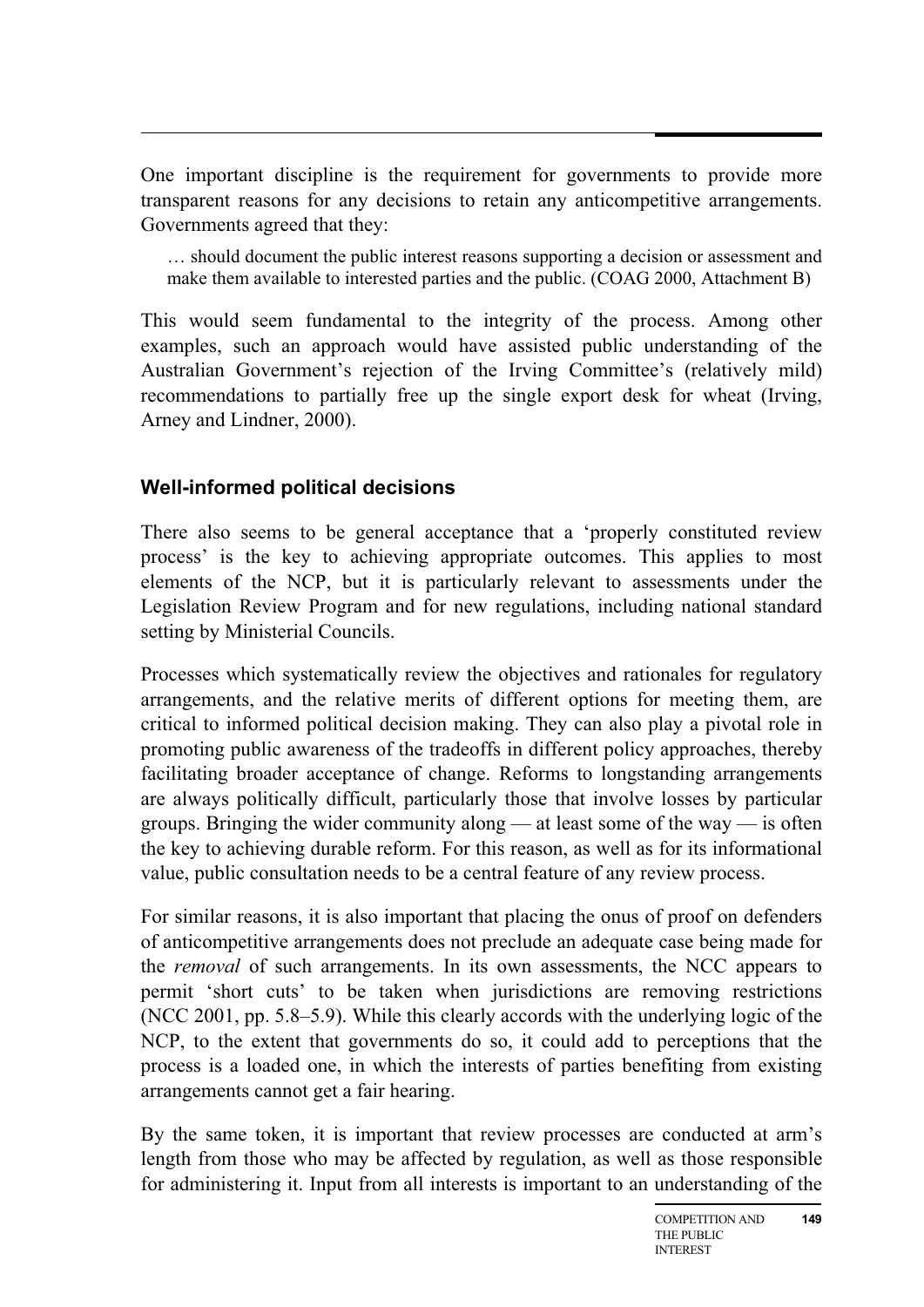issues, but that input should be transparently offered in submissions or public evidence, not by compromising the capacity of a review group to make (and be seen to make) an impartial assessment.

That said, the time and resource requirements of best-practice reviews can be substantial. Given the demanding schedule of the Legislation Review Program alone — involving some 1700 reviews across all jurisdictions, within an initial timeframe of just five years — it was inevitable that some corners would be cut. That may not matter much for insignificant or uncontentious matters, but many restrictions on competition are almost by definition not of that character. Poorly structured or hurried reviews neither assist the public image of NCP, nor enhance the prospects of achieving beneficial change.

It might be noted, as a footnote to this discussion, that the scheduled five-year review of the NCP was essentially conducted by governments as an 'in-house' exercise, although explicitly drawing on the Commission's public inquiry on regional aspects, as well as two Parliamentary inquiries.

The fact that governments have once again signed off on what is only a slightly modified NCP is nevertheless of great significance. COAG, in its own words,

... affirmed the importance of the National Competition Policy in sustaining the competitiveness and flexibility of the Australian economy and contributing to higher standards of living (COAG 2000, p. 4).

As a renewed commitment in support of competition, made at the highest political level in Australia, this should itself be seen as a clear expression of the public interest.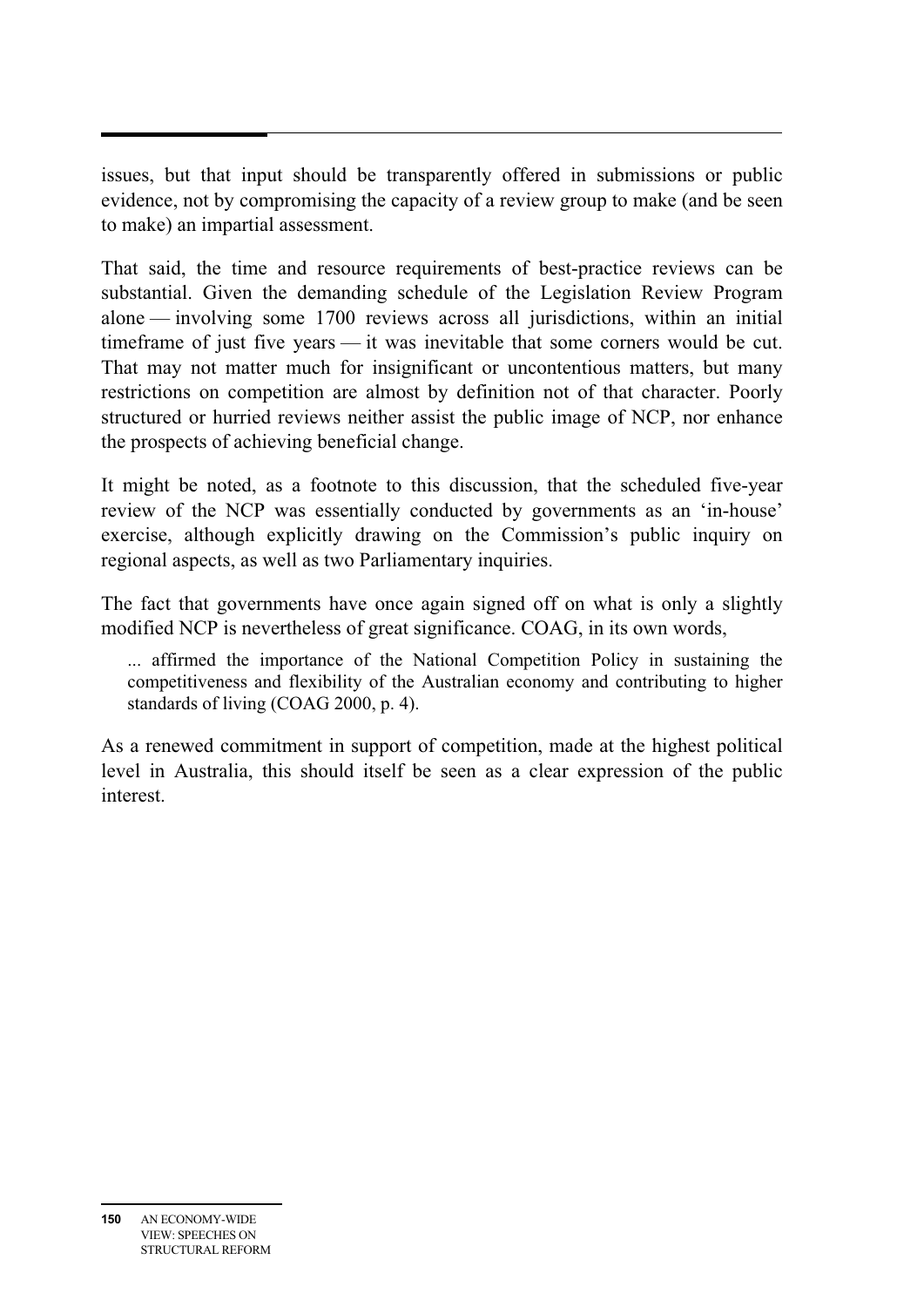# Competition is the best price regulator\*

A few weeks after the introduction of the GST, an article in the *Australian Financial Review* observed that the Australian Competition and Consumer Commission (ACCC) had found 'no widespread GST ripoffs'. It quoted the ACCC's designated GST Commissioner as saying, 'we are not seeing any systematic price exploitation'. But should we have expected any? Was there ever a Medusa for a regulatory Perseus to slay?

The short answer is no. The prospect today of systematic exploitation of consumers by Australian businesses in such circumstances is pretty small. As the Government itself recognised in introducing the GST-related amendments to the Trade Practices Act:

Competitive pressures that already exist in the economy should largely ensure that the benefits of reductions in tax rates are passed on to consumers in the form of lower prices.

However, the Government's view that those provisions were needed to deal with the *exceptions* ('those instances where price exploitation could occur') did not get enough attention. It soon got swamped by the strong message that regulatory vigilance on a large scale was needed to avoid opportunistic exploitation of the Australian public by businesses throughout the country.

I am not suggesting that there was no need for government action to ensure the smooth implementation of the GST. Clearly there was considerable scope for confusion both within the business sector and the wider community. Effective information dissemination was central to minimising errors which could have significantly disadvantaged some people — and, in the politically charged atmosphere of the time, conditioned community reaction to the new tax system itself. The special anti-price exploitation legislation may also have provided necessary reassurance to a public rattled by media stories equating the GST's introduction to Armageddon.

 $\overline{a}$ 

<sup>\*</sup> Presentation to the Committee for Economic Development of Australia, Perth, 21 November 2000. (Co-authored with Lisa Gropp.)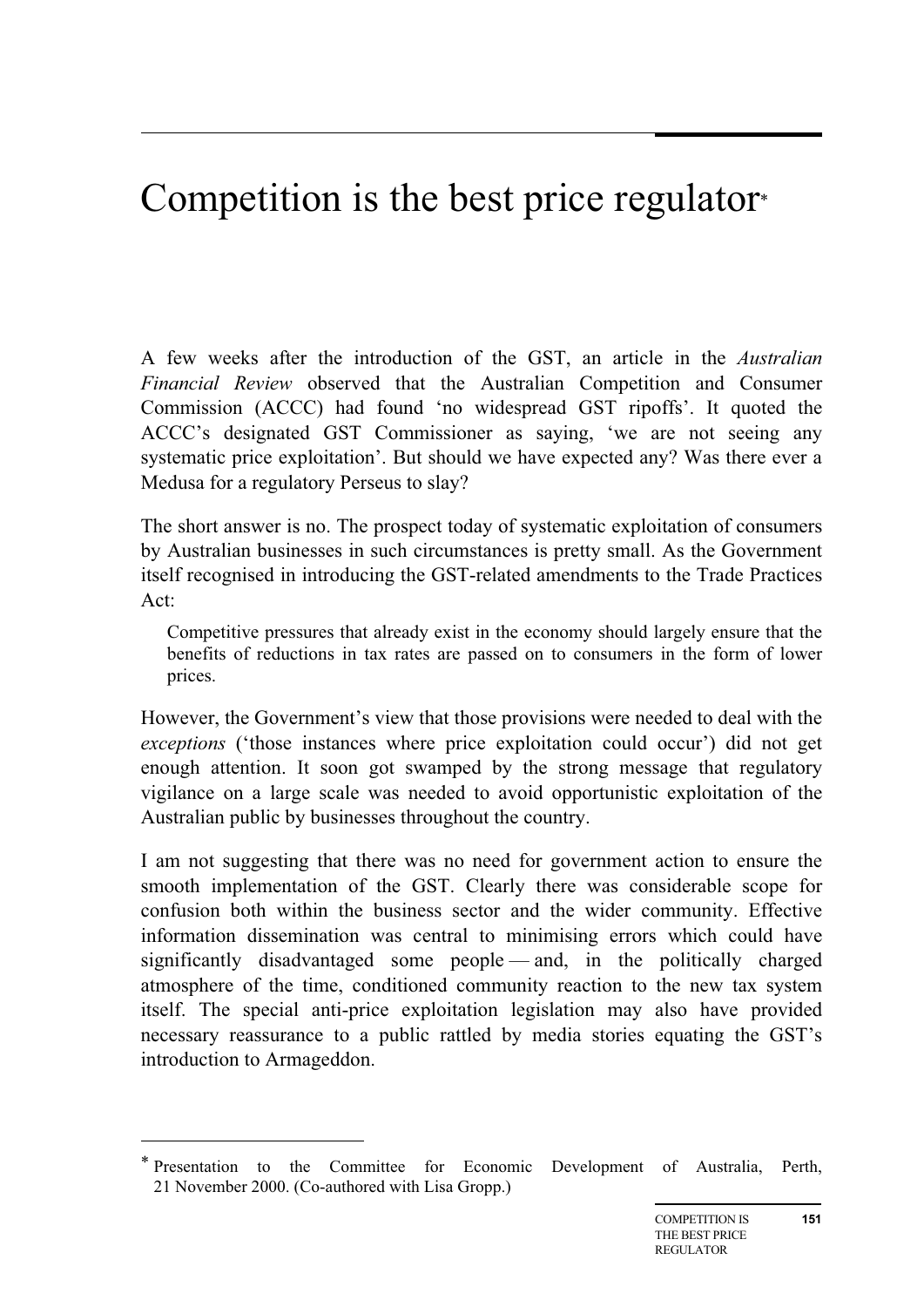That said, I would suggest that the economic need for such regulation was limited at best. For the most part, the forces of competition would have ensured that price adjustments were in keeping with net tax effects. And arguably that is the way it turned out. My concern is that because this side of the story hasn't had much airplay, the public is likely to have drawn the opposite conclusion. A legacy of the GST's implementation could well be heightened community suspicion about markets and a predisposition towards stronger price regulation — at the very time when these are least warranted. This could in turn make it more difficult to achieve reforms to existing mechanisms for the regulatory oversight of prices, a number of which are currently the subject of Productivity Commission reviews. It is important therefore that we do not lose sight of the considerable benefits that have flowed from past reforms.

I would like to use the opportunity of this address to CEDA to put the pricing benefits of those reforms back into focus. I will also outline those circumstances in which pricing does raise legitimate policy issues and highlight some of the challenges for government regulation.

## **Transformation of the Australian economy**

There is currently an active public debate about whether Australia has claims to being a technologically 'new economy' like the United States. Some are finding this a convenient opportunity to freshen up old arguments for protecting domestic production, when it is where and how well new technology is *used* which is more important to economic performance (as Western Australia's mining industry attests).

But there is another important respect in which the Australian economy truly deserves the label 'new': and that is in its openness to competition for the benefit of Australian consumers and efficient businesses alike.

The *old* Australian economy was more directed at protecting inefficient producers from competition. It was regulated and organised in such a way as to foster market power. In a fundamental sense, policy was premised on the exploitation of consumers and exporters for the benefit of selected firms and industries serving the local market.

Those inward-looking policies included import licensing and tariffs made-to-measure to protect Australian manufacturing and some agricultural industries. They were also used for many years to bolster an exchange rate firmly fixed to the British pound. In addition, there were entrenched regulatory restrictions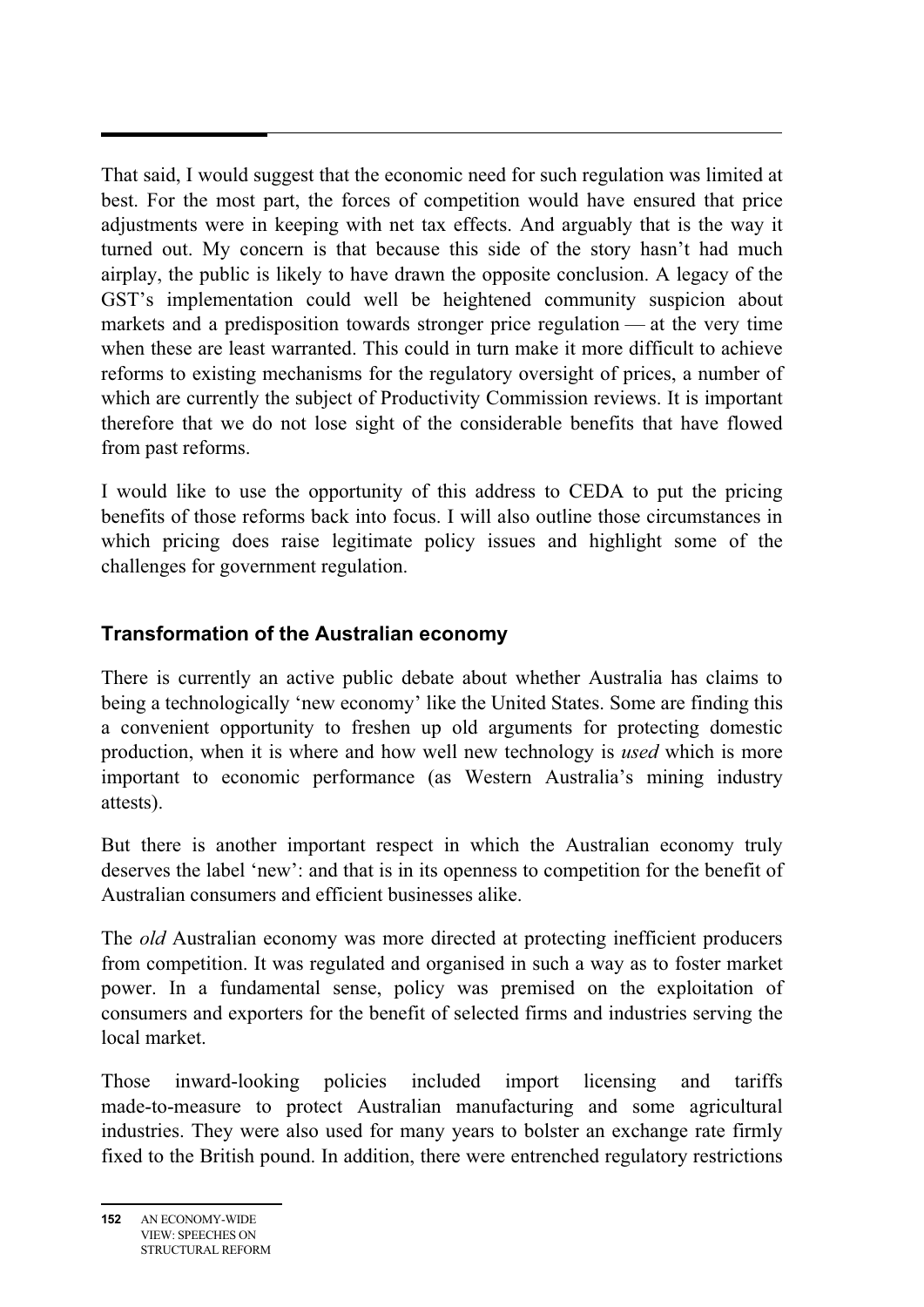on domestic competition (for example, the two-airline policy) and government monopolies in key utilities.

Their legacy included industries that were inefficient and fragmented. Export industries exposed to increasingly competitive world markets (especially after the loss of UK agricultural markets in the early 1970s) bore the burden of import protection in the form of higher costs. (This particularly disadvantaged Western Australia compared to those eastern states where manufacturing loomed larger.) By the 1970s and 1980s, growth in real income per person in Australia had fallen to about 1.4 per cent per year; and growth in multifactor productivity to about 0.6 per cent per year.

Although there were some preliminary skirmishes in the 1970s, the dismantling of Fortress Australia really began with initiatives by the incoming Labor Government in 1983. In that year, the dollar was floated and exchange controls removed. From 1984, foreign investment restrictions, which had escalated over the 1970s, were progressively eased.

A lower exchange rate in turn facilitated protection reform. This progressed from painfully slow industry-by-industry decision making (following specific reviews by the Industry Assistance Commission) to successive waves of general reductions in tariffs, combined with the dismantling of quantitative restrictions. It is salutary to recall, given the current anxiety in some quarters about reducing the general 5 per cent tariffs, that in the early 1980s, average effective assistance to manufacturing was five times what it is today.

As a consequence of this liberalisation, the Australian economy is now far more integrated into world markets than it was just 10 years ago. The value of foreign trade (exports plus imports) expressed as a percentage of GDP today exceeds 40 per cent; 10 years ago the figure was around 30 per cent.

Importantly, exposure to international competition in goods markets also exposed shortcomings in key input and factor markets (especially public utilities and the labour market) and provided the impetus for upstream reforms. Trade liberalisation turned out to be a stalking horse of wider domestic competition reform.

Thus, by the end of the 1980s, the focus had shifted to opening to competition key service sectors and Government Business Enterprises — including in telecommunications, domestic aviation, banking and finance and public utilities. The Hilmer report in 1993 spurred the adoption by all levels of government of a National Competition Policy, implementation of which has resulted in the introduction of competition in markets hitherto dominated by government-owned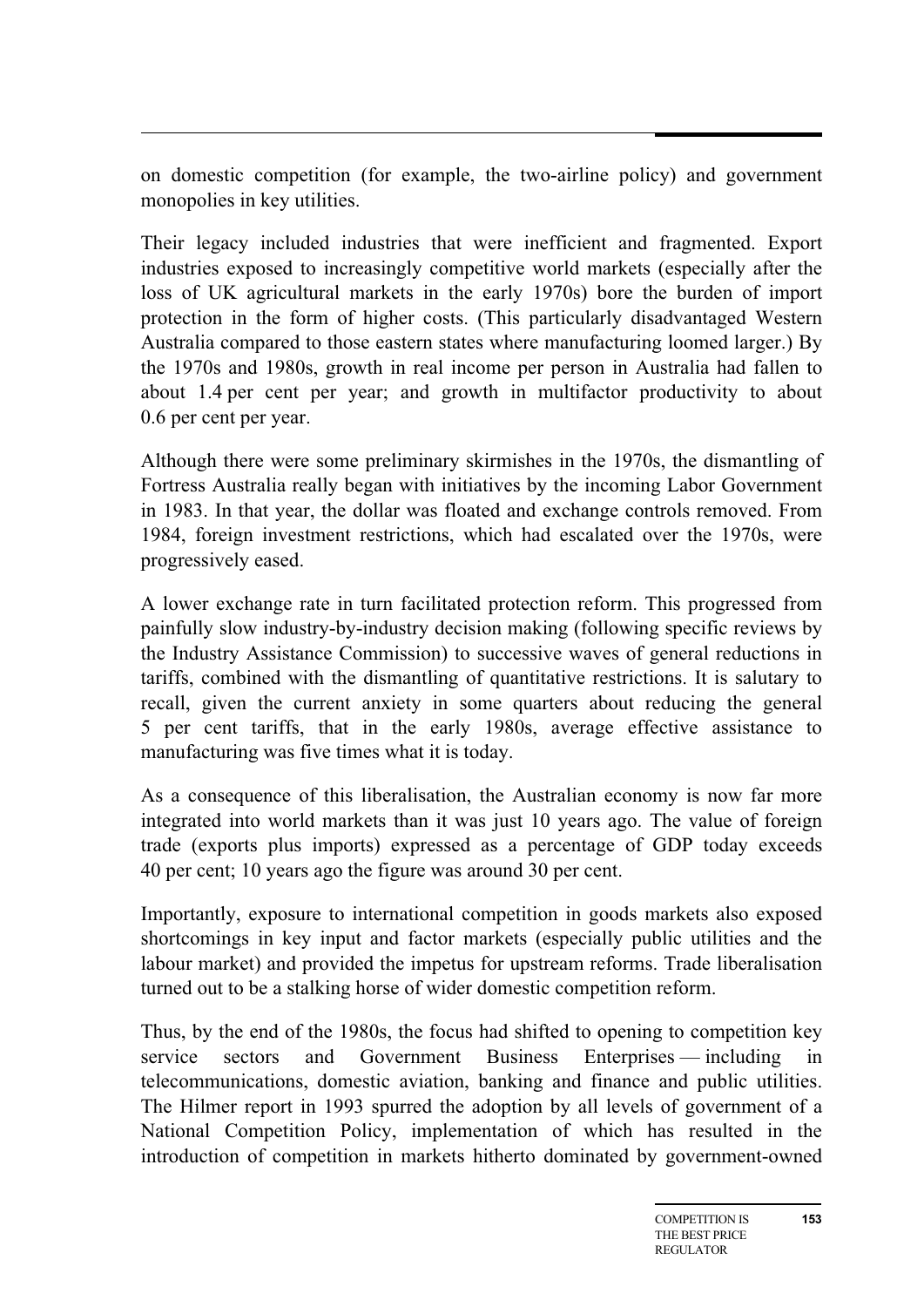legislated monopolies (Independent Committee of Inquiry into Competition Policy in Australia1993).

Over the same period, industrial relations reforms have progressively shifted the focus away from a centralised to a decentralised system of fixing wages and conditions, with greater emphasis on negotiation at the enterprise level.

While the commitment to reform has not always been consistent, and the process is by no means complete, the upshot of all this has been a far more dynamic, flexible and competitive economy, which has delivered real efficiency gains and greater market discipline on pricing by businesses and government enterprises.

#### **Reform has yielded significant benefits**

It is therefore no coincidence that throughout the 1990s, Australia experienced historically high productivity growth. Multifactor productivity growth in the market sector was of the order of 1.5 per cent per year, double the average growth in the preceding decade and a half. This sustained rise cannot be explained simply by normal business cycle effects or developments in technology. Output per hour worked is estimated to be around 15 per cent higher today than it would have been if Australia had continued on its historical growth path. Put another way, the growth that would have taken 13 years on the old path has been achieved in just six years.

#### *Incomes and jobs have expanded*

This surge in productivity growth has in turn been the major contributor to faster growth in average incomes in the 1990s. GDP per person grew by 2.5 per cent per year over the 1990s compared with 1.5 per cent over the 1970s and 1980s.

Our most recent published research reveals that the income gains appear to have been shared fairly evenly between labour and capital, with higher productivity growth sustaining increases in real wages as well as profitability. (In other words, contrary to some preconceptions, businesses have clearly not pocketed all the gains from efficiency improvements.) Even in the presence of higher real wages, productivity growth was sufficient to allow employment to increase and the unemployment rate to decrease. This has provided a major boost in income and opportunity for many people on lower incomes.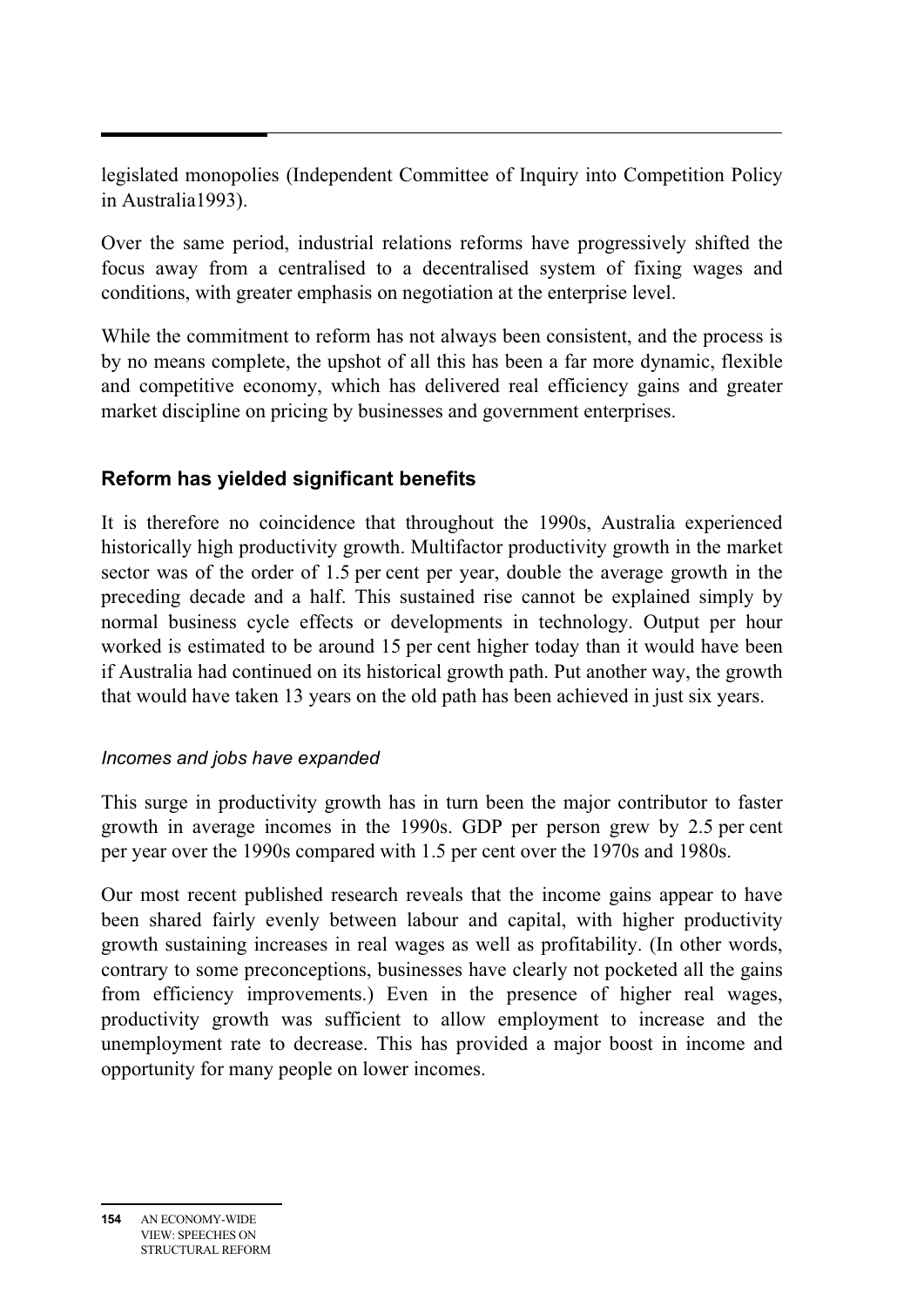# *Prices have been 'disciplined'*

The increased competition that has come with these reforms has also helped to ensure that the productivity improvements have benefited consumers, through consequent reductions in prices (and improvements in quality). For example:

- households and industrial users have benefited from declines in real electricity prices in the 1990s averaging around 16 per cent
- telephone calls were more than 20 per cent cheaper in real terms in 1997 than in 1992
- national rail freight rates were 16 per cent lower
- the real price of posting a standard letter fell by around 10 per cent.

Again, contrary to popular belief, rural and regional Australia have shared in the benefits of the new competitive economy, not least through access to lower cost inputs that have assisted the competitiveness of rural exports in world markets.

Increased exposure to world markets and greater domestic competition also appear to have facilitated lower inflation, breaking the long-standing link between protection and institutionalised wage increases. While monetary policy ultimately controls inflation, it is now under far less pressure to respond to and accommodate domestic cost pressures. Though nominal wages are growing, they are broadly tracking labour productivity growth. Lower, more stable inflation, in turn, provides a more attractive investment climate with less of the price 'noise' which can blur signals about relative prospective rates of return from different investments especially longer-term ventures.

Clearer price signals, combined with more flexibility for enterprises to respond, appear to have facilitated adjustment of the Australian economy to the shocks of the Asian financial crisis. For example, with exports to South-East Asia stagnant, Australia's exports to the European Union increased by 25 per cent in 1997-98 compared with the previous year.

It will be interesting to see how rapidly Australian exporters now respond to their improved competitiveness *vis-à-vis* the United States (provided, of course, that country does not respond to an inevitably widening trade gap by increasing its trade barriers).

The price disciplining effects of heightened competition are further illustrated by the muted initial response of domestic prices to the inflationary pressures resulting from rising oil prices and the fall in the Australian dollar. Analysis of the most recent producer price data has revealed that: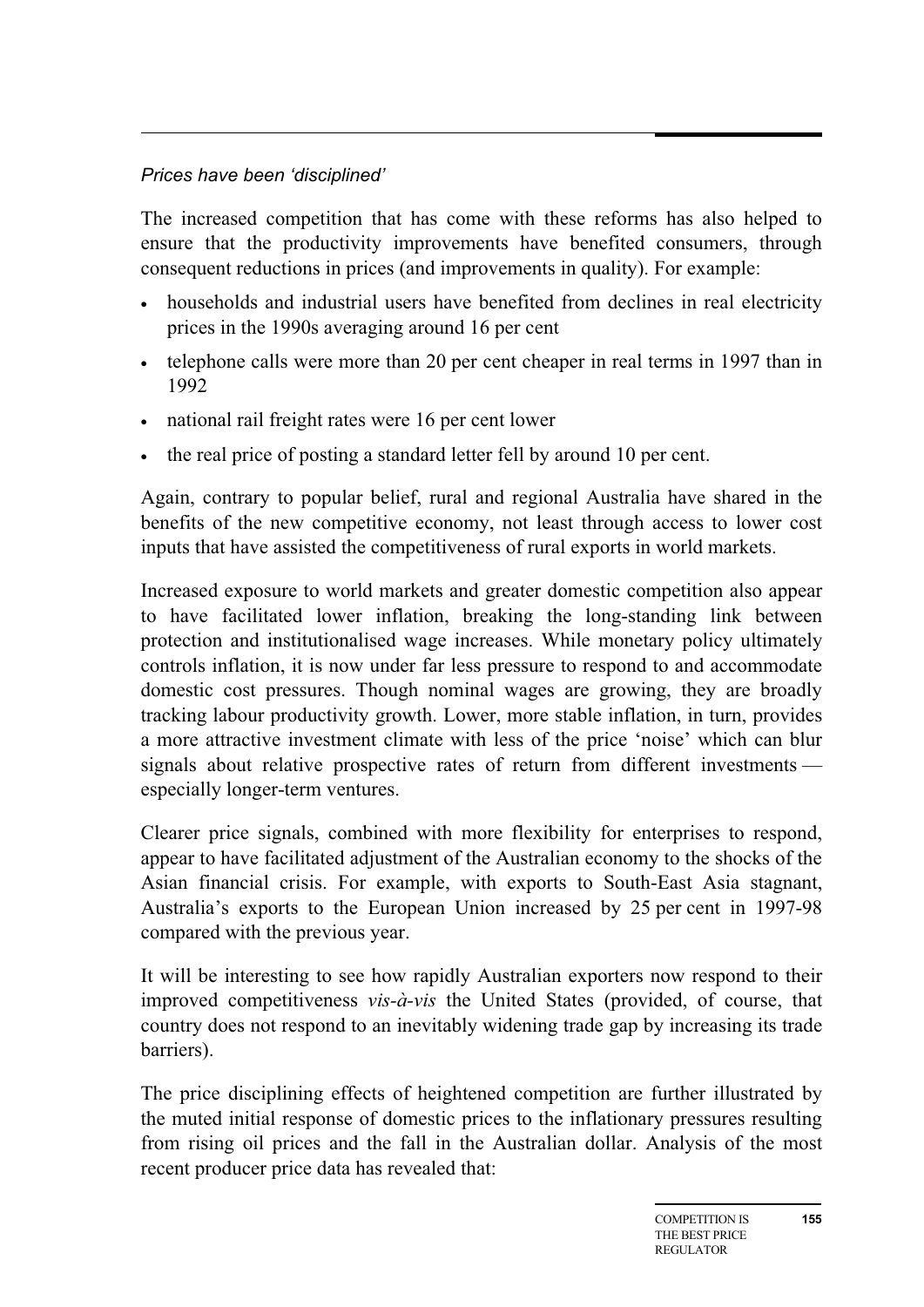At each stage of the production chain [firms] were absorbing cost increases. The result was consistent with a high degree of competitive pressure, and indicated that the flowthrough to retail prices might be less than previously feared. (*Australian Financial Review,* 24 October 2000, p. 3)

This is consistent with the results of post-GST price surveys, which reveal that 60 per cent of the prices either rose by less, or fell by more, than had been anticipated by the ACCC.

## **When** *is* **pricing a policy problem?**

Clearly the microeconomic reforms of the past decade and a half have enabled the market to become a pretty effective price regulator in the public interest.

The main focus for policy concern about pricing behaviour today, should be those firms and industries that for some reason are able to retain sufficient market power to keep their prices well above their costs.

The key to market power is how much business a firm would lose if it increased its prices. Returning to the GST, many firms were already clearly concerned that the new tax would depress demand for their goods and services, without courting further disadvantage by raising their prices more than their competitors. And for those looking forward to gaining more business from a net reduction in their taxes, not passing on the tax reduction in lower prices would have compromised this.

Ross Gittins, writing in the *Sydney Morning Herald*, has argued that one reason why this may not have held, was the consumer's relative lack of information about the incidence of the GST (the problem of 'asymmetric information') which might make them appear 'ripe for the picking' (Gittins 2000). However, the nice thing about competitive markets is that their effectiveness in disciplining prices does not depend on consumers knowing how prices are *calculated;* only how they *compare* among alternative suppliers.

No doubt, in the very short term, and especially for low-cost items, consumers may not bother looking around much. But, in time, they could be expected to find out if their preferred outlet has been charging more than elsewhere (even if they weren't sure why) and to act accordingly. Most suppliers would anticipate and wish to avert such loss of business. The risk to a firm's reputation of consumers actually concluding that they had been *had* would only reinforce this.

This process depends of course on there being adequate alternative sources of supply of substitute goods and services. Analysis of this question is central to the case for government intervention.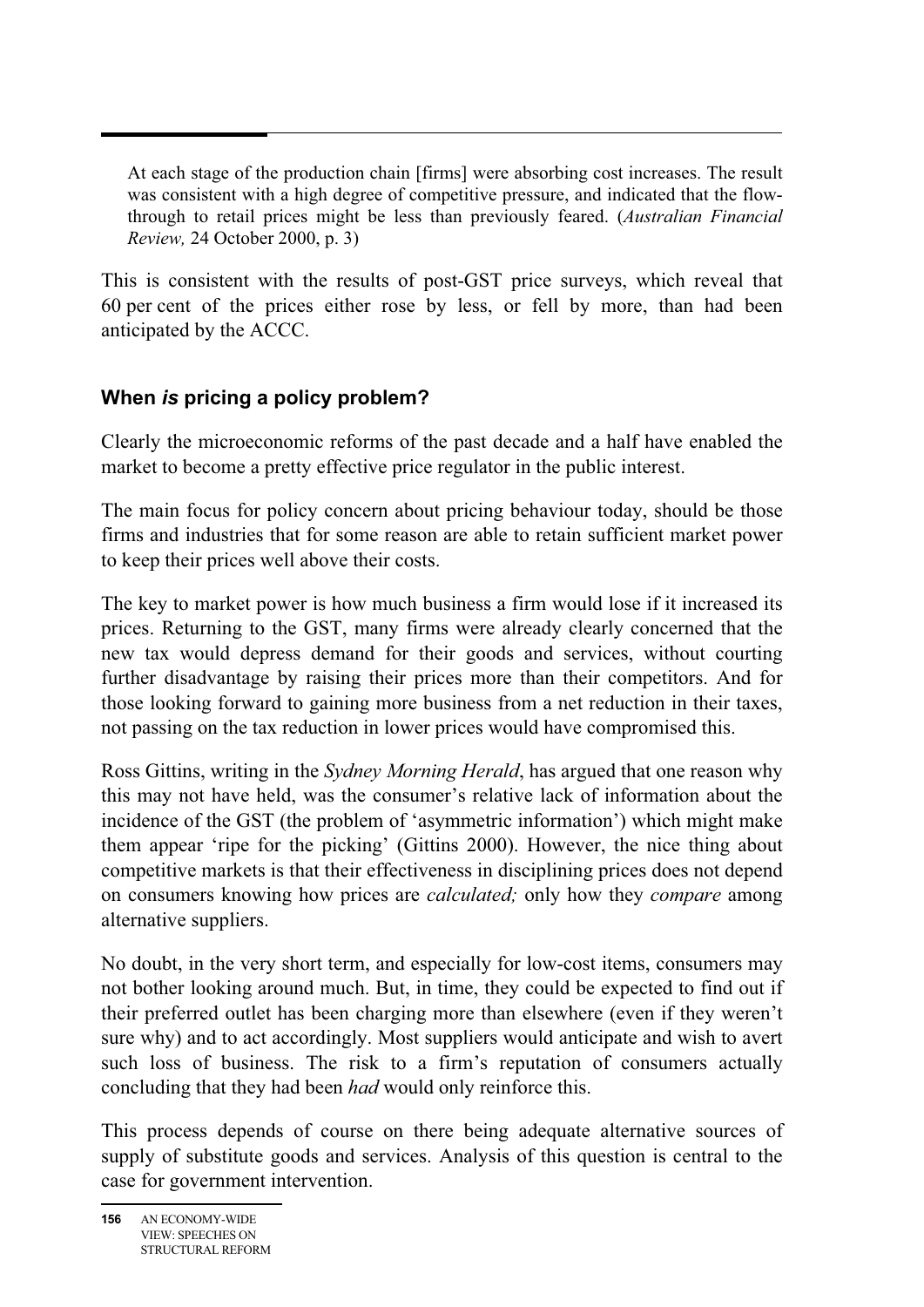Market shares and market concentration are long-standing indicators of market power. But taken on their own they can be misleading. For example, in markets that face (arms-length) import competition, even a single local supplier may have no real market power. These days there are not many manufacturing industries for which import penetration is below 5 per cent of the market. And once imports have a toehold, they generally can be increased quickly to displace more highly-priced domestic goods.

But even where imports are not a direct threat, as in many service industries, there can be strong competitive pressures in concentrated markets. Rivalry within duopoly market structures is commonplace. For example, competition between Australia's two airlines after deregulation removed price controls and entry restrictions, led to a 25 per cent drop in airfares. The entry of Optus accelerated the rate of decline in long-distance telephone charges on top of technological gains. The dominance of Coles and Woolworths has seen no diminution of price competition in food retailing (as smaller outlets through the country have testified). These outcomes are consistent with some US research into highly concentrated markets where the number of firms has increased, which revealed that most of the consequent price reductions came from the entry of the second or third firms, with little further reductions from additional entrants.

Prices in some concentrated industries in Australia are of perennial concern, yet there is little evidence of persistent abuse of market power. For example, a number of reviews of the petroleum industry by the ACCC and the Productivity Commission have found little evidence of profiteering. The main problem in this industry is episodes of cartel pricing by overseas oil producers. In US dollar terms, crude prices have risen almost three-fold in the past couple of years. Add to that the effects of the depreciation of the Australian dollar and most of the recent price rises at the petrol pump are accounted for.

Ultimately, persistent market power necessitates a constraint on actual or potential competition. Firms strive constantly to develop market advantages in order to earn higher profits. But unless they are protected from competitors, they will generally be forced to charge competitive prices. For it to be sustained, market power requires not only a large market share and no major competitors, but also the presence of significant barriers to entry.

In the old Australian economy, barriers to entry were pervasive and generally introduced by governments themselves. They included regulatory barriers to foreign trade and investment, as well as sanctioned and protected domestic monopolies such as public utilities. Many, but not all, of these have been removed.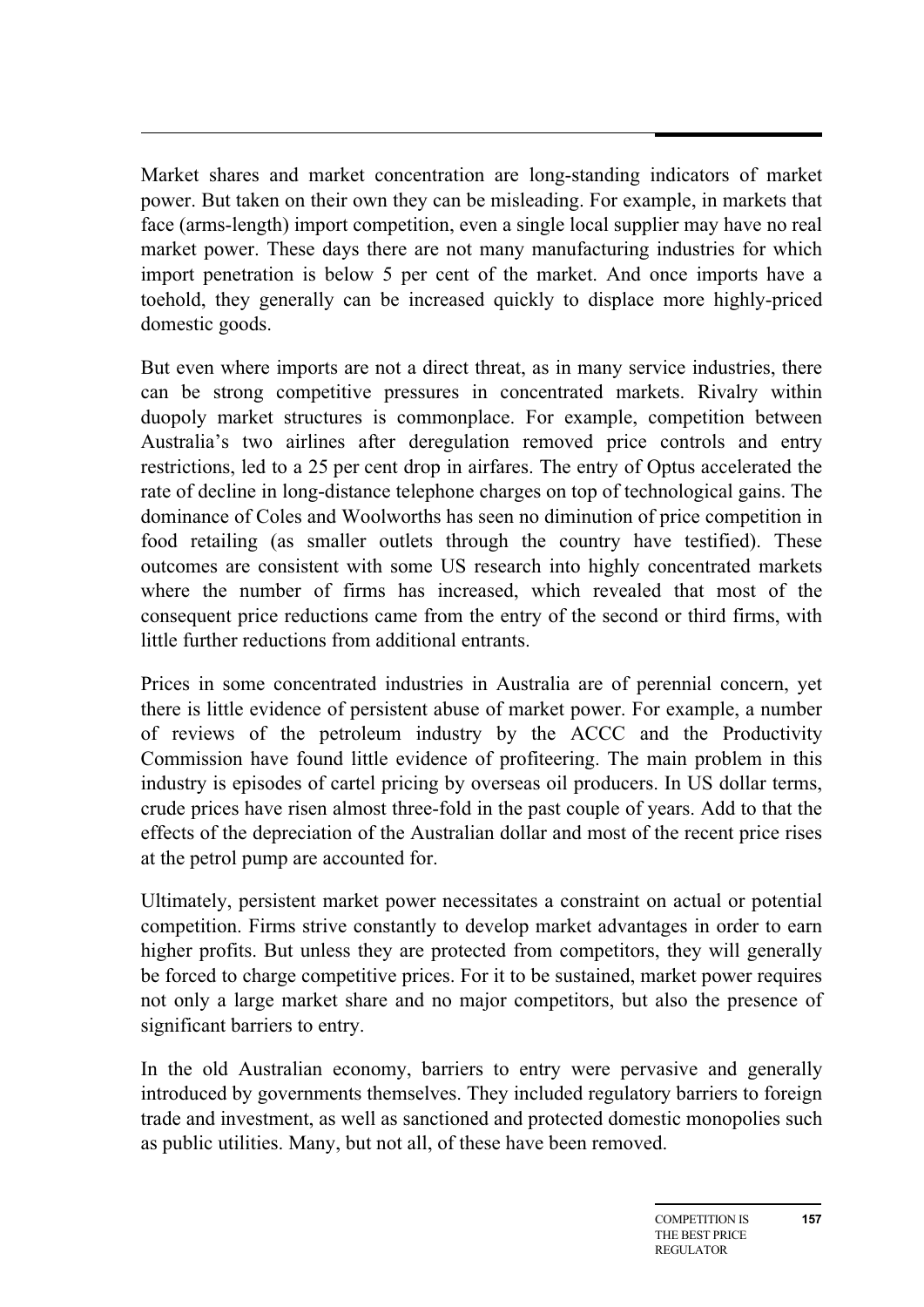Apart from such regulatory impediments — which should be tackled directly — the only barriers to entry that should matter these days are those that involve a sustainable cost penalty on new entrants relative to established firms. Some features of markets which dissuade potential competitors are not barriers in this sense, having more to do with the efficiency or superior marketing performance or reputation of the incumbent. The main barriers of policy relevance involve major scale or network economies and sunk costs, such that entry becomes too costly or risky for efficient potential rivals even when the incumbent's prices are generating above normal profits.

Markets that are highly concentrated, with little or no import potential and significant (non-regulatory) barriers to entry are not widespread in Australia's new economy. That also means that there aren't too many markets where governments need to intervene to address the consequences of market power.

The Commission has previously emphasised the importance of ensuring that, in seeking to prevent mergers that 'substantially lessen competition' under Australia's trade practices laws, markets are not too narrowly defined, or market shares and concentration ratios set too low. Otherwise there is a danger of inhibiting efficiency enhancing mergers, including those needed to generate sufficient scale to compete effectively in global markets.

It has been argued that prevention of market power through merger regulation does have an important role to play, because government lacks effective price control powers once market power develops. Another way of looking at this is that the potential for costs from merger regulation, while significant, may be smaller than those associated with price regulation.

## **Perils of price regulation**

Prices perform a number of functions critical to the effective operation of any economy. In the shorter term, prices signal market changes to consumers and producers and encourage responses. Prices ration supply amongst consumers according to willingness to pay and indicate the opportunity cost of resources used in production of goods and services. If prices are artificially constrained, they may be prevented from performing these functions efficiently. Artificially low prices of goods and services can be at least as costly to society as excessively high prices.

You might recall (not so long ago) the hurdles that potential borrowers had to jump to obtain mortgage finance when ceilings applied to home-loan interest rates. As well as being highly inefficient in allocating available funds, the interest-rate ceiling did not appear to be superior in terms of 'fairness'. Potential borrowers had to build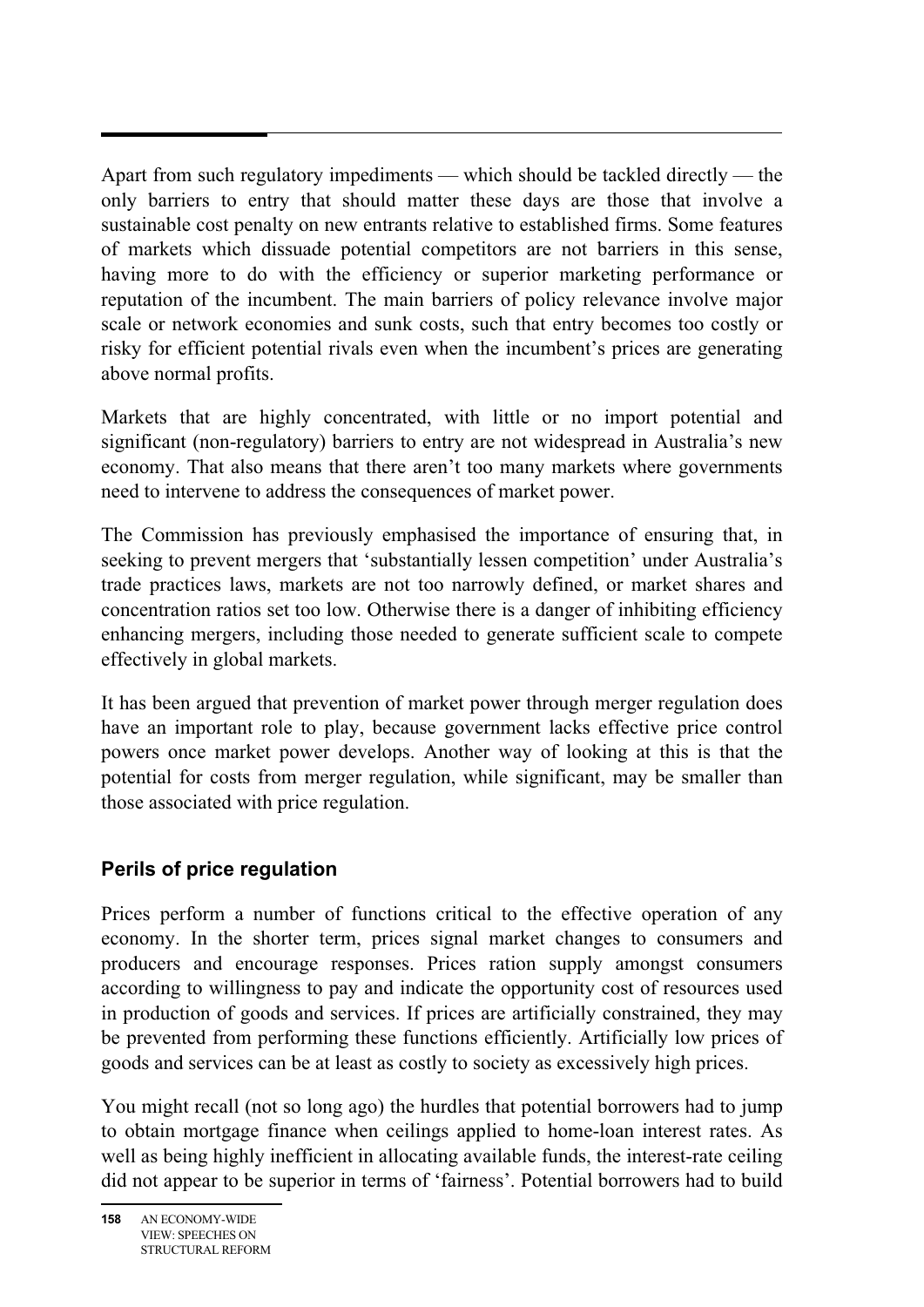up savings and demonstrate bank loyalty. Single men found it difficult to get finance and single women were virtually excluded from the market.

If markets are to clear, prices must be allowed to adjust both upwards and downwards to changes in input costs, tastes, technology and other market influences. Usually this adjustment will take time (depending on the nature of the industry) during which above or below normal profits might emerge. These apparently aberrant prices and returns are an essential but temporary part of the market dynamic.

In a reasonably competitive market, a rise in a price above long-run cost (including a 'normal' profit) will signal the opportunity for profitable investment. This is the key mechanism for attracting increased supply which, in turn, competes away any short-term 'rents'. If the signal — that is, the increase in price and profitability — is repressed or obscured, so too is the desirable investment and production.

The informational difficulties facing regulators attempting to second-guess efficient market prices are legion. To be able to set efficient prices in circumstances of changing market conditions, a regulator essentially needs to know everything that the managers of regulated firms know. And of course those managers have every incentive to ensure that that doesn't happen.

The critical importance of prices to decision making by producers and consumers, together with the informational and other constraints on regulators, mean that price oversight must always face the real risk of distorting investment and reducing incentives to be efficient and innovative, as well as placing a compliance burden on the firms subject to regulatory oversight. In other words, against the possible consequences of market failure need to be set the possible consequences of government regulatory failure.

Thus the Commission has concluded, in its current review of the Prices Surveillance Act (PSA), that price oversight should be treated as an instrument of last resort. It should be confined to those situations of substantial market power where there are no direct pro-competitive alternatives for dealing with it, and where the benefits are likely to exceed the costs (PC 2001c).

For example, there are legitimate concerns about the potential for inefficient pricing arising from natural monopoly. But these and other areas of monopoly infrastructure are also covered by alternative instruments of prices oversight outside the PSA under industry-specific regulatory regimes (such as for water, rail, and telecommunications) and the general provisions of the Trade Practices Act relating to access to essential or bottleneck facilities (Part IIIA).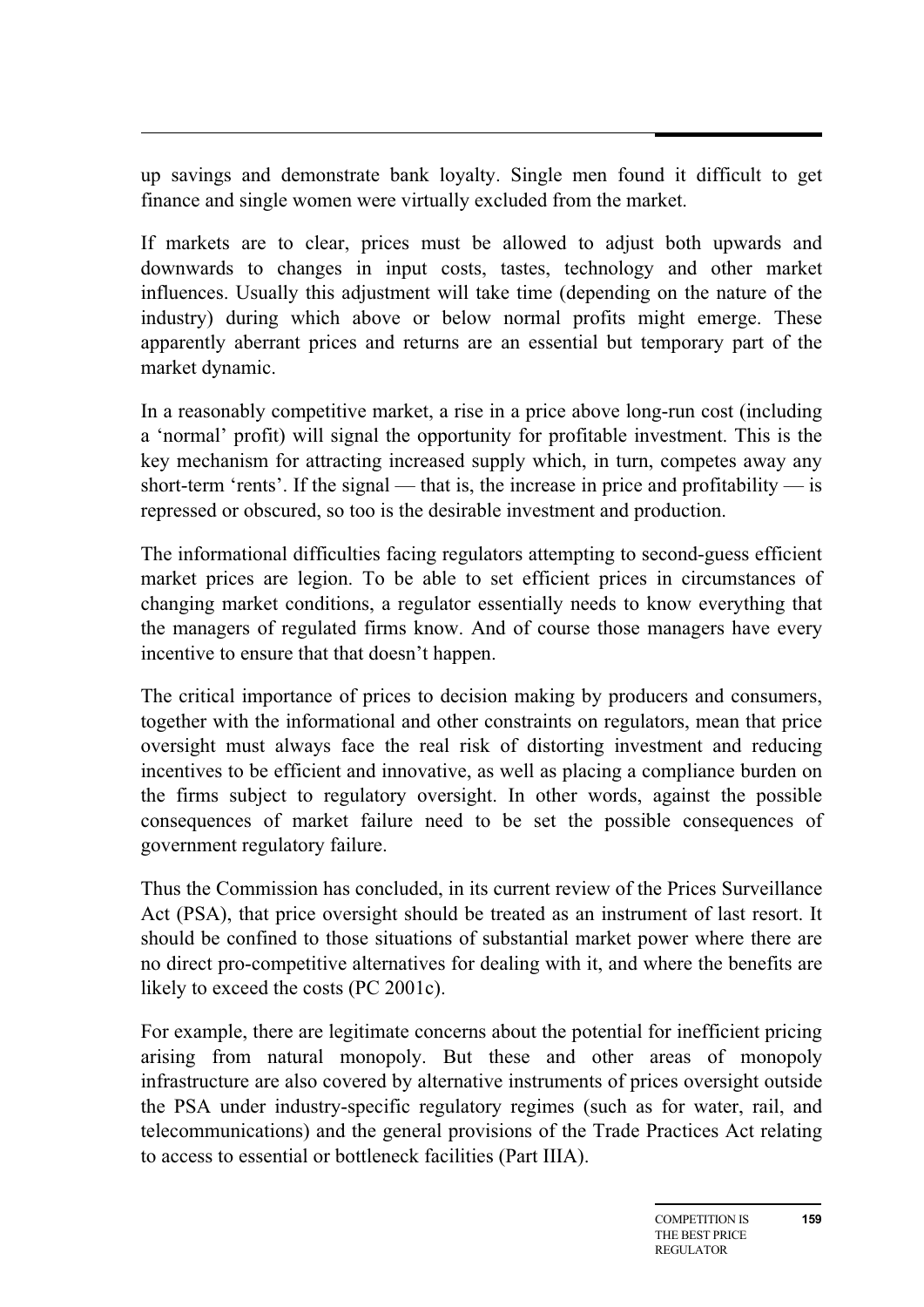# *The National Access Regime*

The National Access Regime had its origins in the Hilmer review of National Competition Policy. It was designed to ensure that owners of major bottleneck facilities — such as some gas pipelines, rail tracks or electricity grids — could not deny access to potential competitors in upstream or downstream markets, leading to excessive prices to final users or consumers.

Hilmer's main concern was with vertically integrated facilities, which can have a clear incentive to deny access to a competitor. However, the enacted national regime also covers owners of separate essential facilities (like airports and some rail lines) who have every incentive to allow access to users (who do not compete with them), but who are potentially in a position to set monopoly prices.

In both cases, it seems clear that the primary concern is the prices and conditions of access, rather than access itself. And, while the regime allows the parties to negotiate their own arrangements — and thus would appear more light handed than explicit price regulation — the arbitration role of the regulator stands behind those negotiations, and over time might be expected increasingly to condition the outcomes.

As in the case of the PSA, a threshold question in reviewing these regulations is whether the problem justifies the solution.

The concern is that denial of access, or its excessive pricing, will reduce competition to the detriment of consumers or users of the final service — through high prices or reduced quality or choice. Working out how detrimental this might be to efficiency, however, is not straightforward. The answer may well depend on the particular circumstances of each case — which leads to questions about the pros and cons of general versus industry-specific approaches to such regulation.

Against the potential gains from lower-cost or more abundant services in the shorter term, access regulation needs to consider the potential impacts on investment in infrastructure and thus the provision of such essential services in the long term.

The challenge, in common with other more direct forms of price oversight, is to constrain the scope for inefficient monopoly behaviour without deterring or delaying efficient investment. Questions have been raised with the Commission as to whether the current National Access Regime (and the regulatory regimes for specific industries) adequately meet this objective.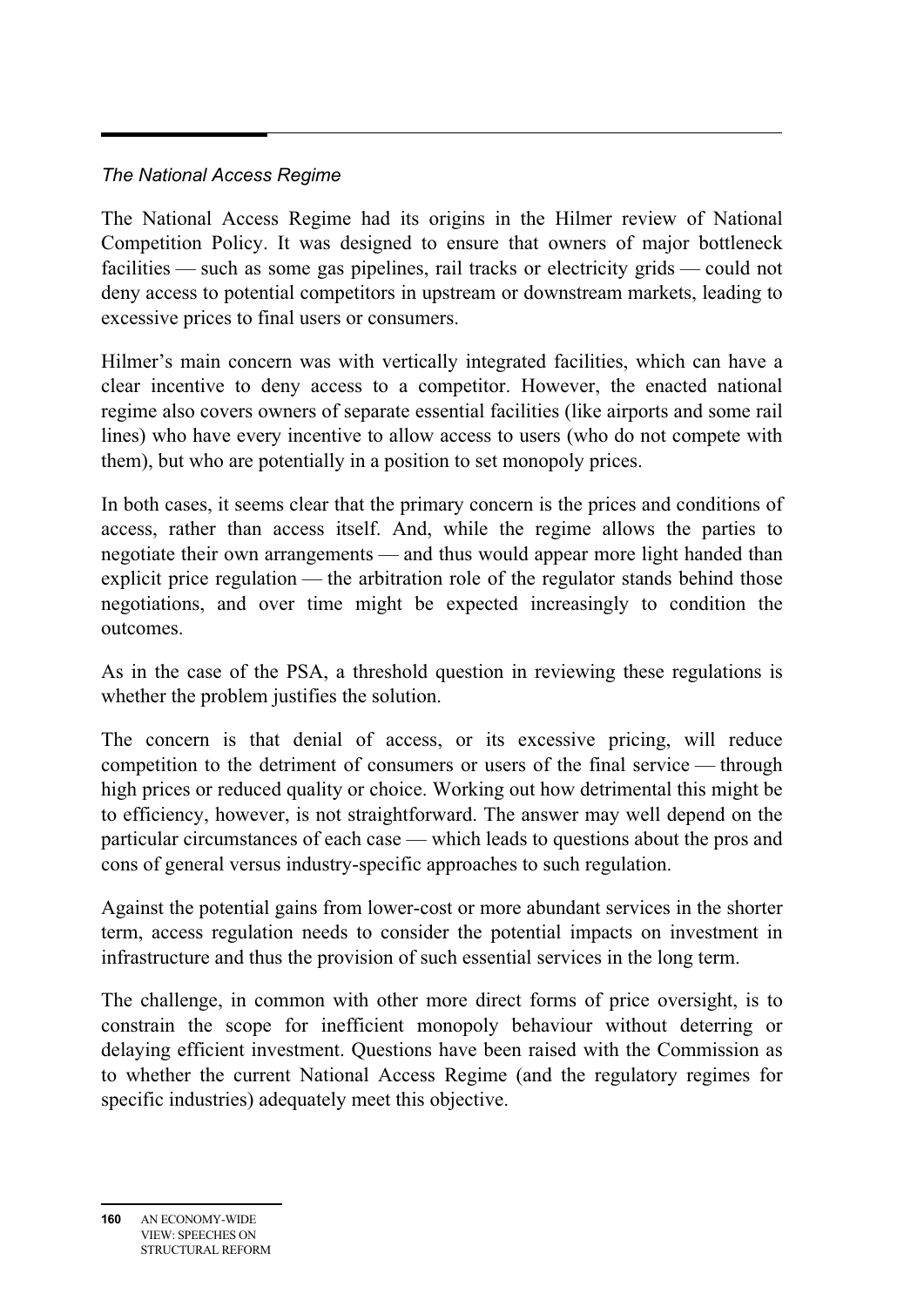# **Restrictions on competition remain**

These issues are complex and contentious and will benefit from a thorough public examination. However, the fact that they are confined to specific circumstances largely to do with natural monopoly — underlines my broader message that in most markets, pricing raises no policy concerns.

That is not to imply that there is nothing more for governments to do in this respect. Indeed, there are several industries and activities in the economy where prices remain too high as a consequence of government actions.

- The textile, clothing and footwear and automotive sectors continue to be protected from international competition by tariff rates several times greater than those for other manufacturing industries. The resulting higher prices not only hit consumers, they can also act as a tax on many producers using these goods.
- Monopoly marketing of many agricultural commodities (including wheat and sugar) continues despite the cost disadvantage borne by domestic users (including food processors) who pay higher than world prices for key inputs. In its recent draft report, the Independent Committee assessing the wheat single desk against National Competition Policy criteria found that the benefits did not outweigh the costs (a proposition which many Western Australian wheat growers would support) (Irving, Arney and Lindner 2000).
- Many professions are protected by long-standing licensing and registration requirements, which may have laudable objectives, but whose benefits and costs for today's community have not been adequately assessed. In its recently completed review of the architectural profession, the Commission found that the current restrictions on use of the title 'architect' impose costs on the community, for little or no community benefit. In that case the costs were found to be relatively small; in other cases they may be large (PC 2000c).

By no means is this list exhaustive. For example, during the 2000 World Economic Forum conference in Melbourne, the American economic commentator David Hale suggested that regulatory constraints on datacasting and other new communications technologies in Australia might be of concern to potential investors and currency markets. This echoed serious concerns about government constraints on competition expressed by the Productivity Commission, in its recent inquiry into the Australian broadcasting industry (PC 2000a).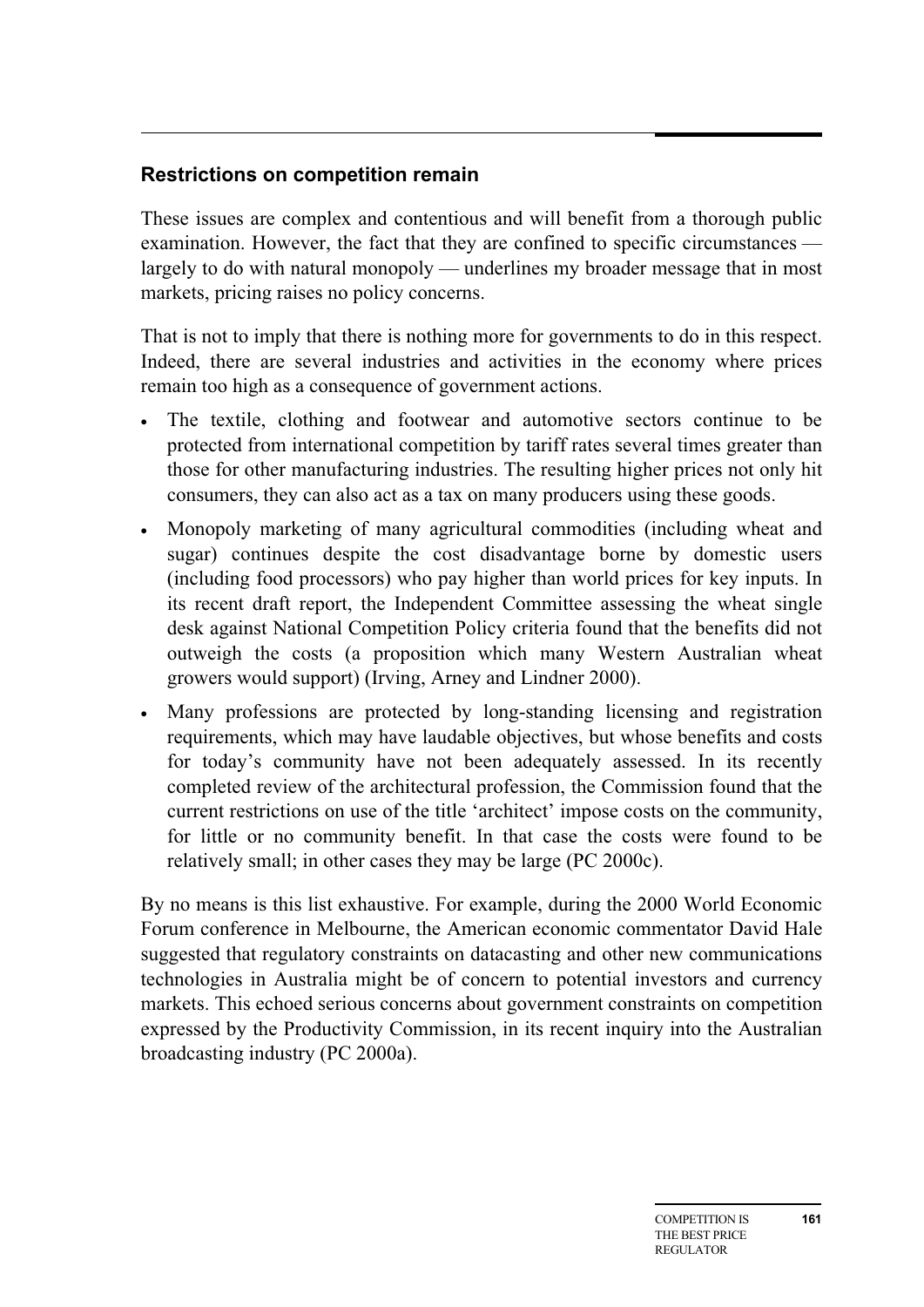# **Bottom line**

In short, work remains to be done for any government concerned about prices. But that work is now confined to a number of clearly identifiable circumstances where competitive forces cannot do the job. The microeconomic reforms of the past decade and a half have ensured that the potential for widespread 'ripoffs' of Australian consumers by Australian businesses is a thing of the past. It is ironic that this important message should have become a casualty, rather than a key feature, of the smooth implementation of the GST.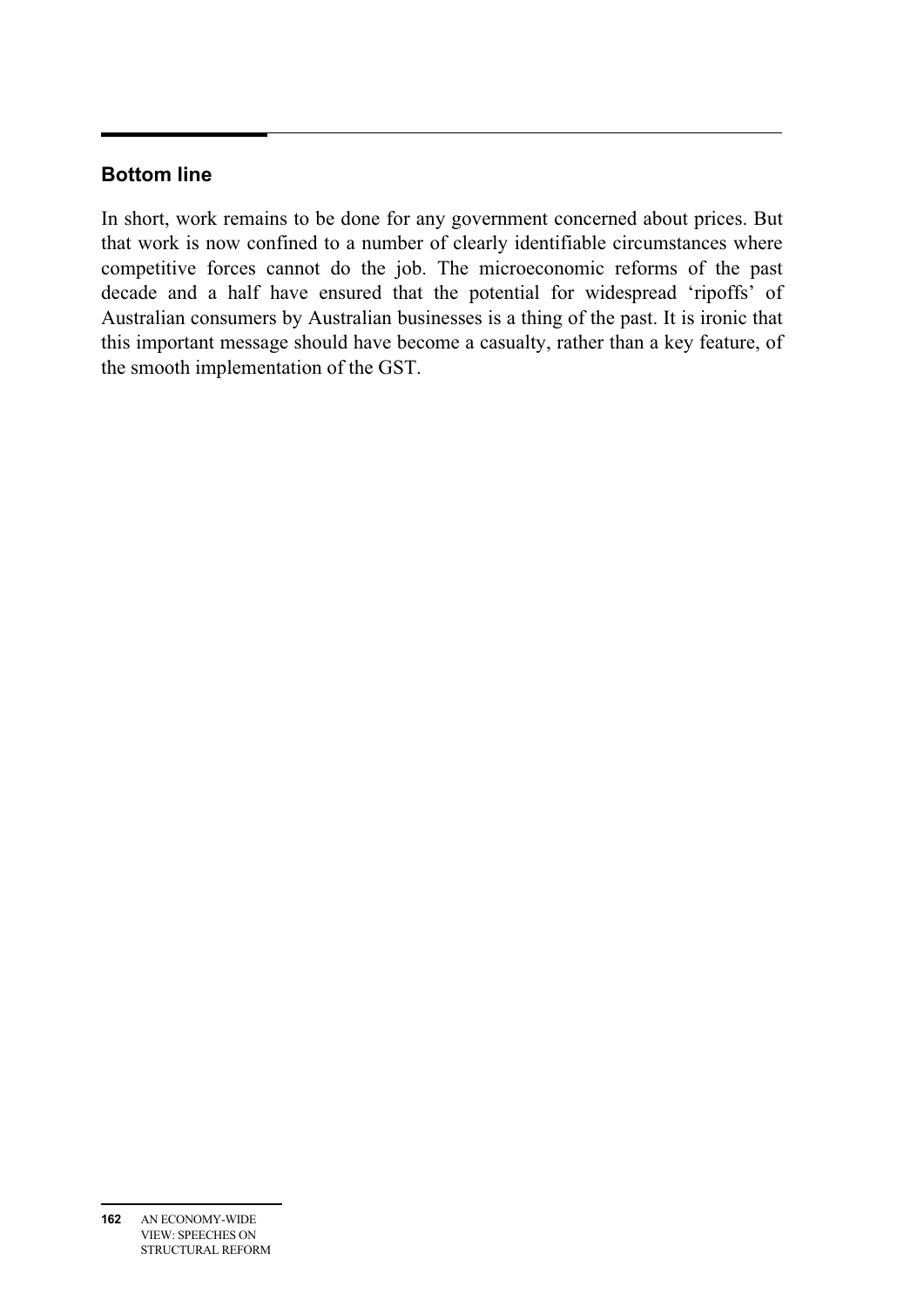# Inter-state bidding wars: calling a truce<sup>∗</sup>

The Adelaide Grand Prix of 1994 is remembered mainly for the controversy that erupted on lap 35. Michael Schumacher, his car dying after clipping a wall, crashed into Damon Hill, taking both drivers out of the race and handing the German his first World Driver's Championship. But cut-throat competition was not confined to the track. Behind the scenes the Victorian Government had been working assiduously to secure the future rights to host Formula One in Australia, at the expense of its neighbour. Victoria's bid prevailed, and the rest is history. What is less clear, however, is precisely who won from this contest — apart from F1 Chief Bernie Ecclestone.

I start with this story to illustrate an important and growing phenomenon in Australia — competition between state and territory governments in the form of financial inducements to attract major events and investment projects and, as they see it, income and jobs to their state. Whether it comes to making them or racing them, Australian governments find it hard to resist the allure of the automobile. But budgetary competition between the states and territories to attract investment projects is by no means limited to the 'horseless carriage'. Other high profile examples include food processing, pharmaceuticals and information technology plants, Australian head offices for airlines and financial services firms, and many others.

State governments generally announce such deals with fanfare, talking up the projected benefits in terms of investment dollars committed, jobs to be created, and multiplied effects throughout the local economy. Where they provide inducements in the form of tax-breaks or tax-holidays, governments may also reassure the community that all they are surrendering is money that they would not have collected anyway. Hence, it is claimed, these deals represent a 'win' not only for the recipient enterprise, but also for the government, its taxpayers and the wider state economy.

-

<sup>∗</sup> Address to the Committee for Economic Development of Australia, Brisbane, 6 November 2002. (Co-authored with Tom Nankivell.)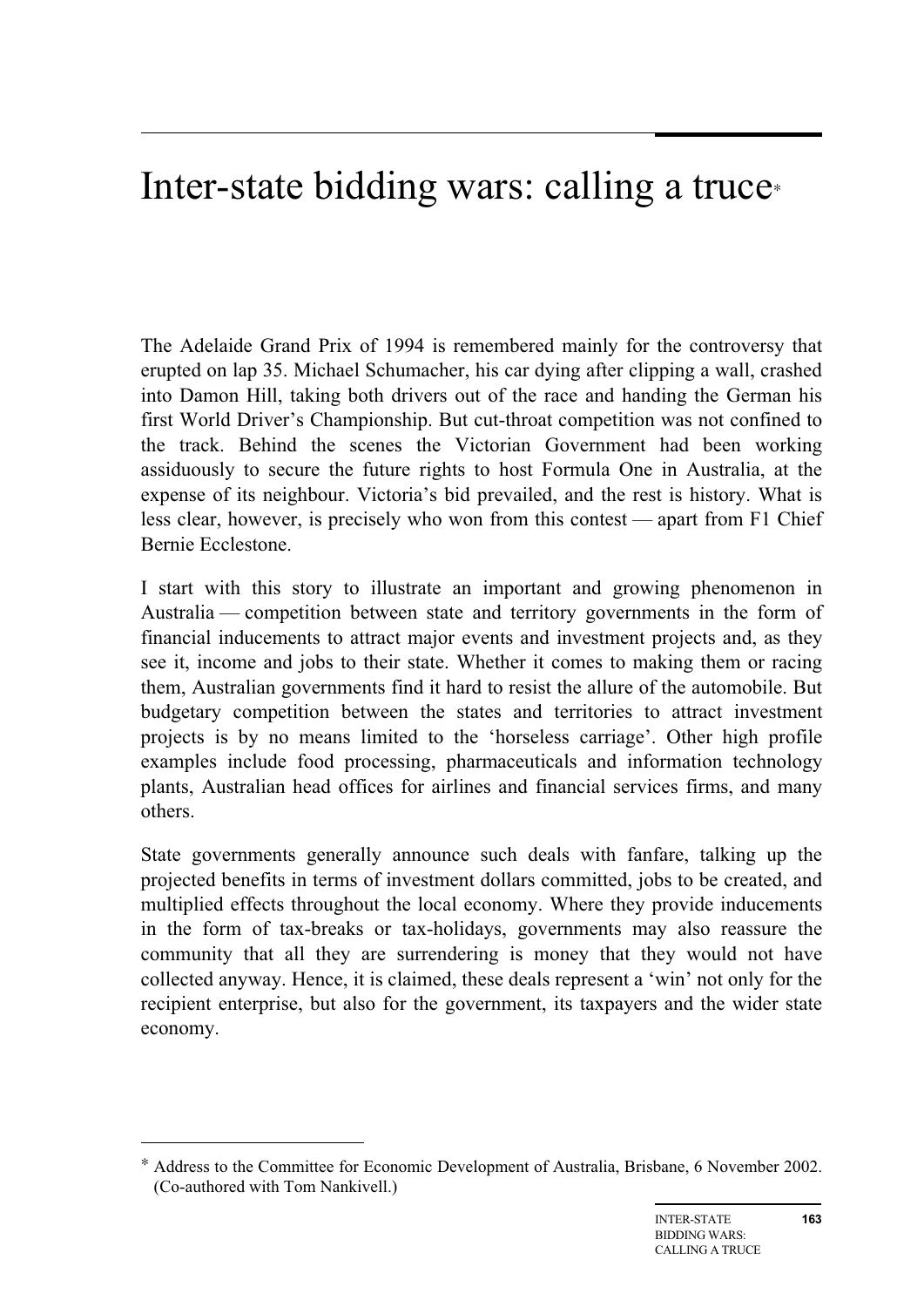But the facts are that these sorts of deals are difficult to justify on economic grounds. Moreover, the processes for clinching them are even harder to justify against basic principles of good government.

In practice, it is difficult to assess the details of the claims made about particular assistance packages because governments generally keep the analysis and budgetary costs of the assistance to themselves. This raises its own problems in terms of transparency, accountability and due process. At the extreme, it opens the door to suspicions of nepotism or even corruption. More generally, when public scrutiny is hindered, there is more risk that an ethos of 'can do' managerialism will swamp more cool-headed *'should* we do?' decision making.

Indeed, on a number of occasions when the books have been opened up, it has turned out that the benefits had been significantly oversold, while the costs had been not only understated but often not understood.

For these and other reasons, the purported gains for the state are often illusory, and even when they are positive there will often be negative outcomes nationally. These conclusions may seem somewhat radical, given the spin that we are accustomed to hearing. But they are well supported by detailed research conducted not only by my own organisation and its predecessors, but also by state and territory Auditors-General and academic researchers in Australia and overseas.

## **State policies are important to industry development**

It goes without saying that state and territory governments have a central role to play in the development of wealth-creating businesses and industries in Australia.

The states and territories plan most of the utilities, transport links and other physical infrastructure, which underpin economic activity. Often they operate these essential services, or have responsibility for regulating those that do. They also have responsibility for many areas of social and environmental regulation. They levy land taxes, payroll taxes and the like, which affect the viability of businesses. And less directly from a business perspective, but just as importantly for economic development, state governments are primarily responsible for the provision of health care, family and community services, primary and secondary education, and vocational training institutions.

These are all arenas in which state governments' decisions have implications some immediate, some longer-term — for the attractiveness of their state as a place for doing business. They are also arenas in which 'competitive federalism' can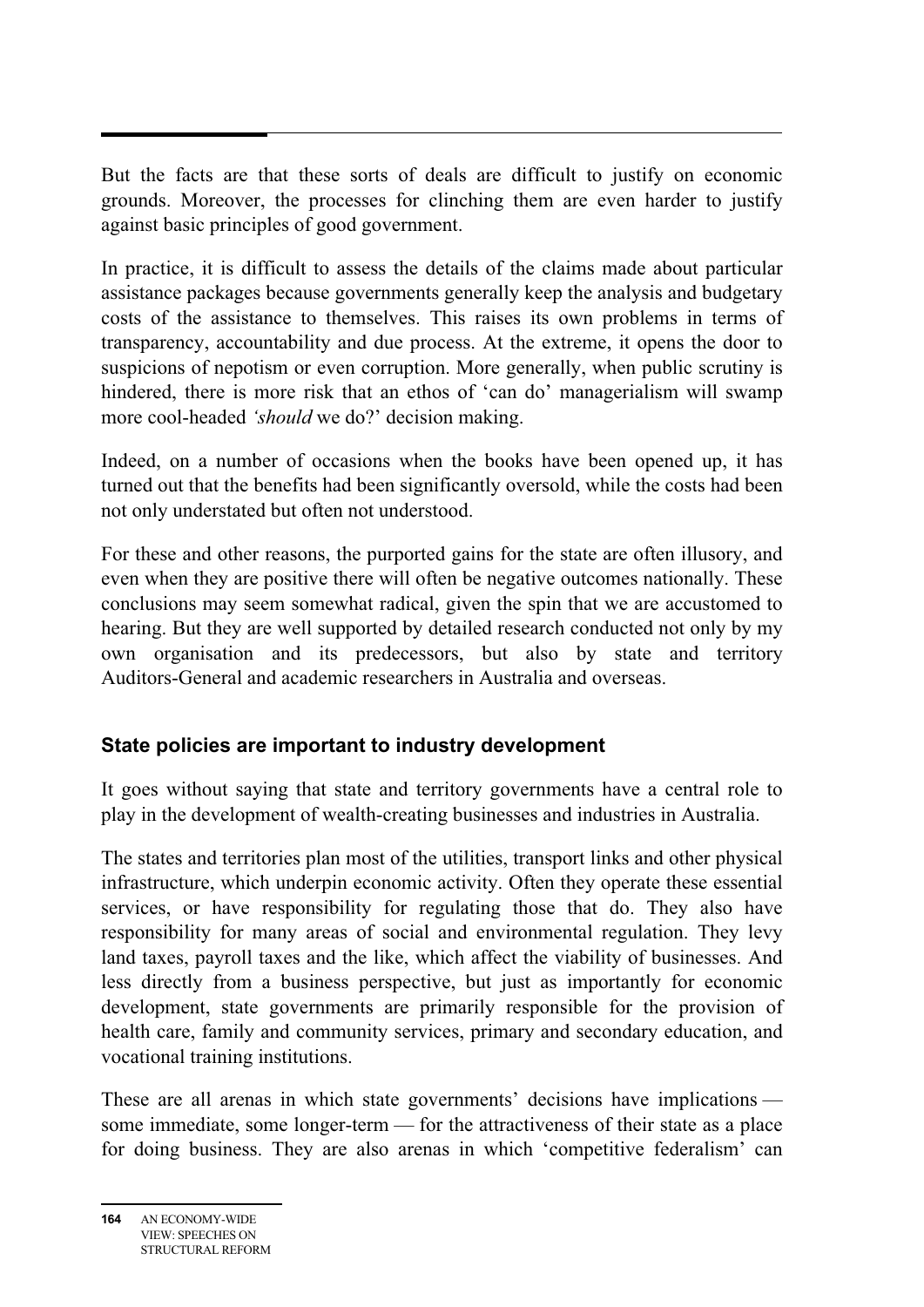operate to good effect. We know that such 'fundamentals' are important determinants of investment decisions worldwide.

Nonetheless, for many years, governments in Australia and overseas have commonly also provided assistance to encourage the creation or expansion of particular firms or industries. Getting accurate estimates of the value of such industry assistance is not easy. The Industry Commission made a comprehensive attempt back in 1996, in a major public inquiry (IC 1996d). The Productivity Commission's more recent research confirms that state and territory budgetary assistance to industry is substantial — totalling now some \$3.3 billion annually and it is growing steadily, being 20 per cent greater in real terms than it was in the mid-1990s. Most of this assistance is provided on an industry basis and is delivered under a wide range of programs administered by several government departments.

As well as these general industry-assistance programs, the states and territories also have a number of schemes from which firm- or project-specific assistance is drawn. Some states have also established specialist agencies to administer event-, projectand firm-specific assistance.

In their attempts to attract particular projects or investments, governments also provide a combination of investment 'facilitation' and 'promotion' services. There is also the coordination of different government agencies to reduce bureaucratic redtape. These activities are less problematic than selective budgetary support, and are often beneficial.

## **Savvy spending or business welfare?**

Why, in view of the high public demands for state spending on hospitals, schools, and community services — not to mention transport and other economic infrastructure — are state governments so involved in providing direct financial assistance to the business community? Governments obviously see a payoff in providing this assistance, even if only because other governments are doing it. But does it really provide economic benefits to the community, or is it just 'business welfare', as some commentators would have it?

There are of course sound economic rationales for some forms of industry assistance. For example, it is well established that (well-designed) government assistance to encourage more R&D can improve the performance of the economy. Other possible 'market failures' potentially warranting government support include information failures, labour training and mobility (although the most effective interventions do not necessarily involve financial assistance to firms). There can also be equity rationales for some funding of industry — adjustment assistance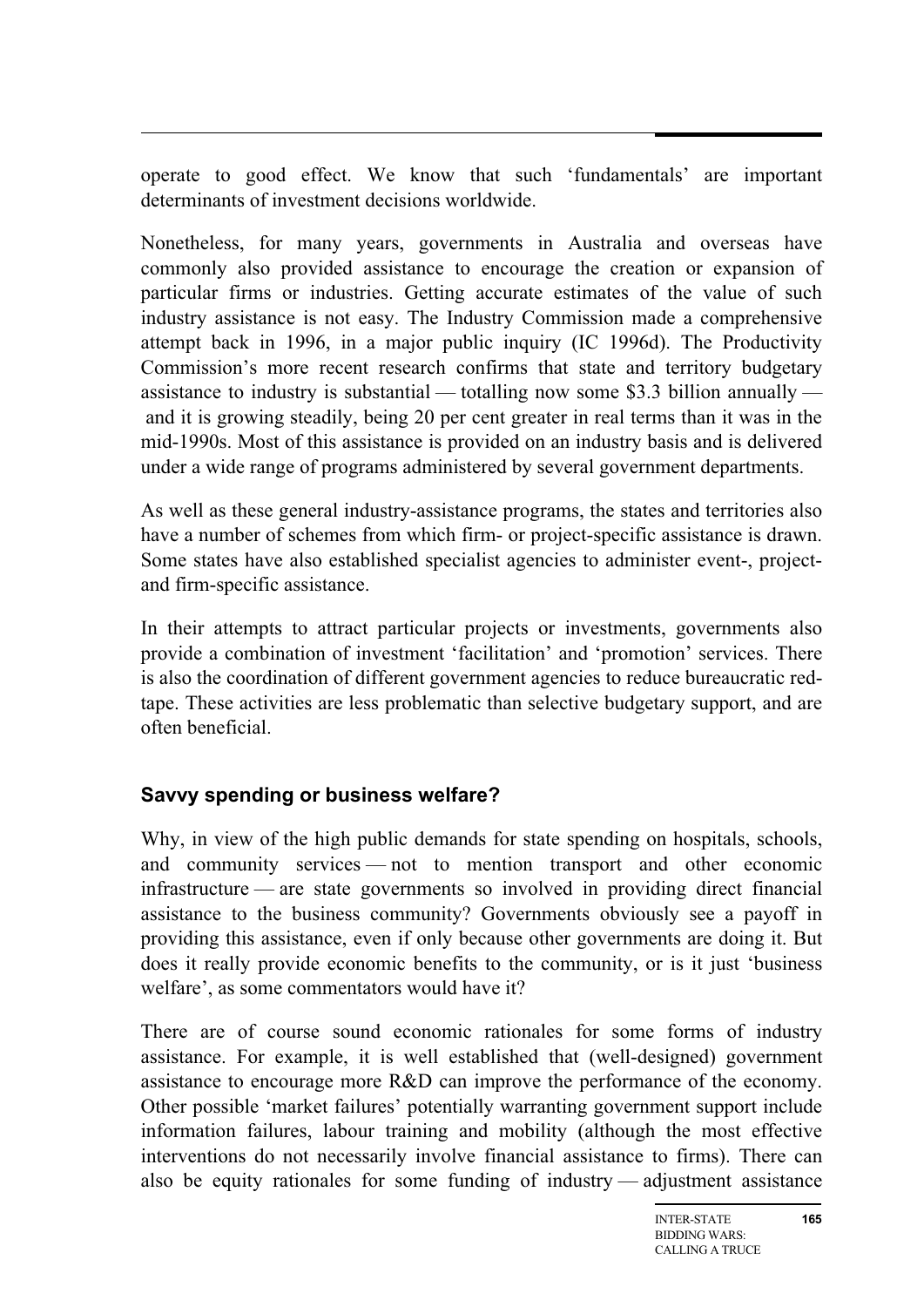being one example. And some measures that have the effect of assisting particular industries might be intended to meet other non-economic objectives. Some funding of art and film production might fall into this category.

For much state assistance to industry, however, it is difficult to pin down a market failure, equity or specific social or cultural objective that could justify the funding. Certainly governments themselves do not normally articulate the objectives of the programs in such terms. Rather, the thinking underpinning the provision of assistance often appears more rudimentary — at its simplest: 'Investment is beneficial, so *subsiding* investment must also be beneficial'!

## *Tying down footloose capital?*

A primary rationale given for corporate assistance is the perceived need to attract mobile capital, in competition with other jurisdictions. Proponents of such assistance assert that government inducements are necessary to 'tip the balance' not just in relation to firms' locational choices within Australia, but also for firms that could locate their operations overseas. For example, the Queensland and Australian Governments, in offering a combined incentive package of \$300 million for Comalco's alumina project at Gladstone, indicated that the company had been considering a rival site in Malaysia. Other countries typically offer financial inducements, it is observed, so why shouldn't we?

Apart from the (domestic) costs of such support, to which I'll come, a threshold issue is the extent to which financial assistance really *does* make a difference.

An extensive empirical literature indicates that the real drivers of firms' investment location decisions lie elsewhere. For example, a firm considering building an alumina plant in Malaysia or Australia will weigh-up many social, economic and political factors. These include transport and energy costs, infrastructure quality and reliability, regulatory requirements, workforce skills, proximity to key markets and, not least right now, political and social stability. These factors generally overshadow even general policy settings such as company tax rates, let alone specific government inducements. In a Commission survey of Australia's top 300 firms, a large majority considered commercial or market-related factors to be more important overall than government policies in their locational decisions (PC 2002c). Among government policies, the standout influence on decision making was corporate taxation. This highlights the importance of all governments focusing on the economic fundamentals.

It also underlines the strong possibility that the provision of investment incentives might have little influence on a firms' ultimate decision, wasting taxpayers money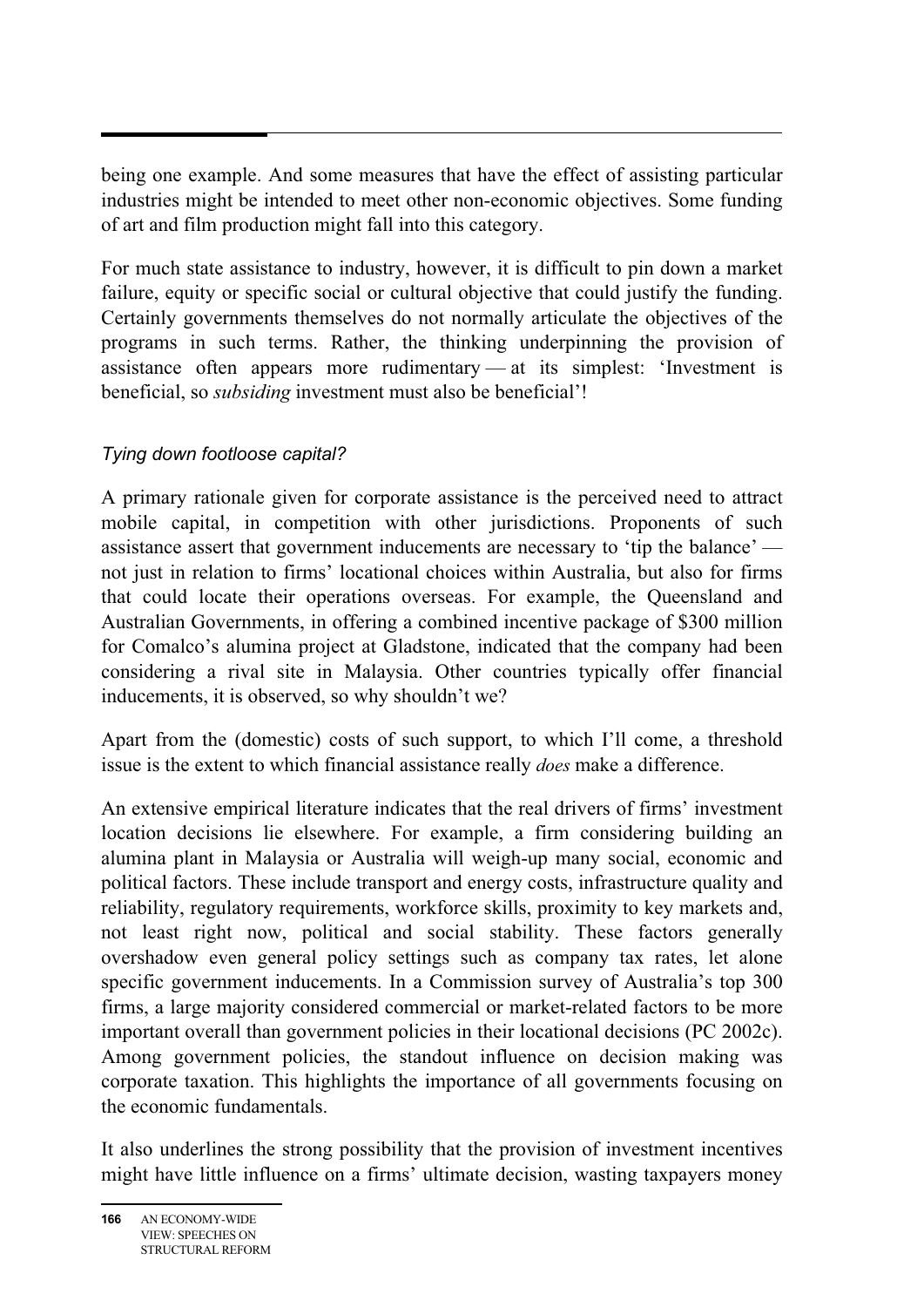on firms who would have located in the jurisdiction without a subsidy. Government officials need detailed information to assess the merits of a project and to differentiate between the marginal investor and those who will invest anyway. Businesses have incentives to engage in strategic behaviour to secure the maximum incentives available — overstating both the benefits to the state and the level of assistance necessary to secure them. Government officials are generally at a disadvantage in such games.

As Australia's states and territories could be said to be broadly comparable in terms of the economic fundamentals, investment incentives offered by governments are more likely to 'tip the balance' for investment that is footloose *within* Australia. For example, while Richard Branson's decision to enter Australian skies was facilitated primarily by the Australian Government's relaxation of foreign investment restrictions in 1999, the inducements offered by different state governments may well have influenced his decision of where within Australia to headquarter Virgin Blue.

But this does not end the matter. A footloose firm need not stop being footloose simply because an initial inducement has been accepted. Once the inducement ends, the business again has the option of relocating, unless a further inducement is provided to remain. The trans-Australian travels of the Berri Fruit Juice company are testimony to this. Hence, the cost to the taxpayer can be ongoing, or the investment can be 'lost'. While some states may win, at least initially, such bidding wars can become negative-sum games, with Australia the poorer as a result.

## *Job creation?*

A 'winning' government might well say that its responsibilities are to the residents of its own state or territory, not other jurisdictions. Taking this viewpoint at face value, how real are the benefits to the 'winning' state?

'Jobs, jobs, jobs' is the mantra. It is true of course that if state inducements succeed there will be employment associated with the new activity. But again, this is only the start of the matter. In general, the subsidised project will draw capital and labour, particularly skilled labour, from other local firms. This will mean either that the wage rates of such employees increase, raising the costs of other firms within the local economy; or that some other potential projects will be stymied. At the extreme, there may be little or no change in employment in the local economy that is, old jobs will be 'crowded out' by the new ones. Indeed, where the induced projects are more capital-intensive than those displaced, total employment in theory could fall.

**167**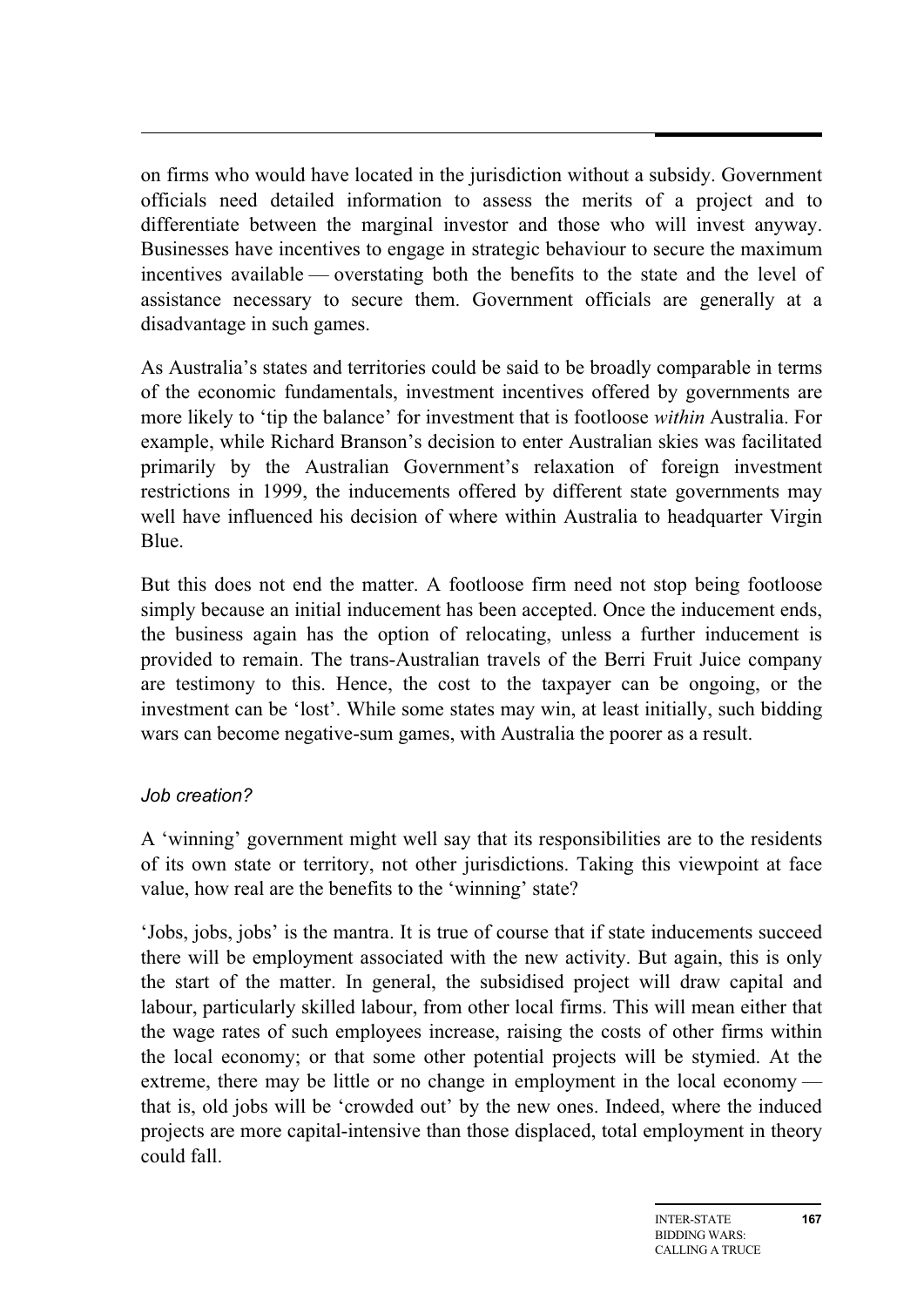It is for this reason that the Commonwealth Department of Finance and, at the state level, bodies such as the New South Wales Treasury and the ACT Auditor-General, have indicated that those agencies preparing cost-benefit assessments should as a general rule not count employment gains among the benefits of particular projects.

Exceptions may of course arise in depressed regions with high unemployment, provided the required skill profile matches that of the unemployed, which in most cases means a need for relatively low skills.

But even here the answer is not straight-forward. This is because low-skilled labour is a complement for high-skilled labour in many industries — you can not have production workers without tradesmen and supervisors, for instance. So, once again, the induced project can draw the labour that is scarce away from other projects. This in turn can affect the viability of those other projects, and the employment prospects of the workers — skilled and unskilled — who depend on them.

Even in those cases where selective assistance *does* generate a net gain in employment, it needn't represent 'value for money' compared to alternative spending options to address employment. For example, the Comalco assistance package mentioned earlier reportedly equated to some \$750 000 per permanent job. The assistance per *net* job created would be much higher.

The bottom line is that governments expecting to reduce unemployment through selective assistance are likely to be disappointed. Aggregate employment is related principally to aggregate economic activity and regulation that affects the labour market directly, not industry assistance.

## *The magic of multipliers?*

A second trap into which proponents of selective industry support often fall is the superficial appeal of 'multipliers' — the seeming science by which investment ripples are transformed into tidal waves of economic activity. In reality the science of multipliers is the economics of the free lunch.

The common claim is that each extra dollar of output generated by the recipient firm generates several more dollars worth of activity — investment, sales and jobs — as the initial expenditure is spent in several subsequent rounds in the local economy. This is correct as far as it goes but, once again, it does not go nearly far enough. It fails to consider the 'opportunity costs' of the spending. Just as the spending created in and by the recipient firm has multiplier effects, so too does the spending that is displaced from other firms and industries. Looked at another way, while public funds devoted to a project will have multiplier effects, those public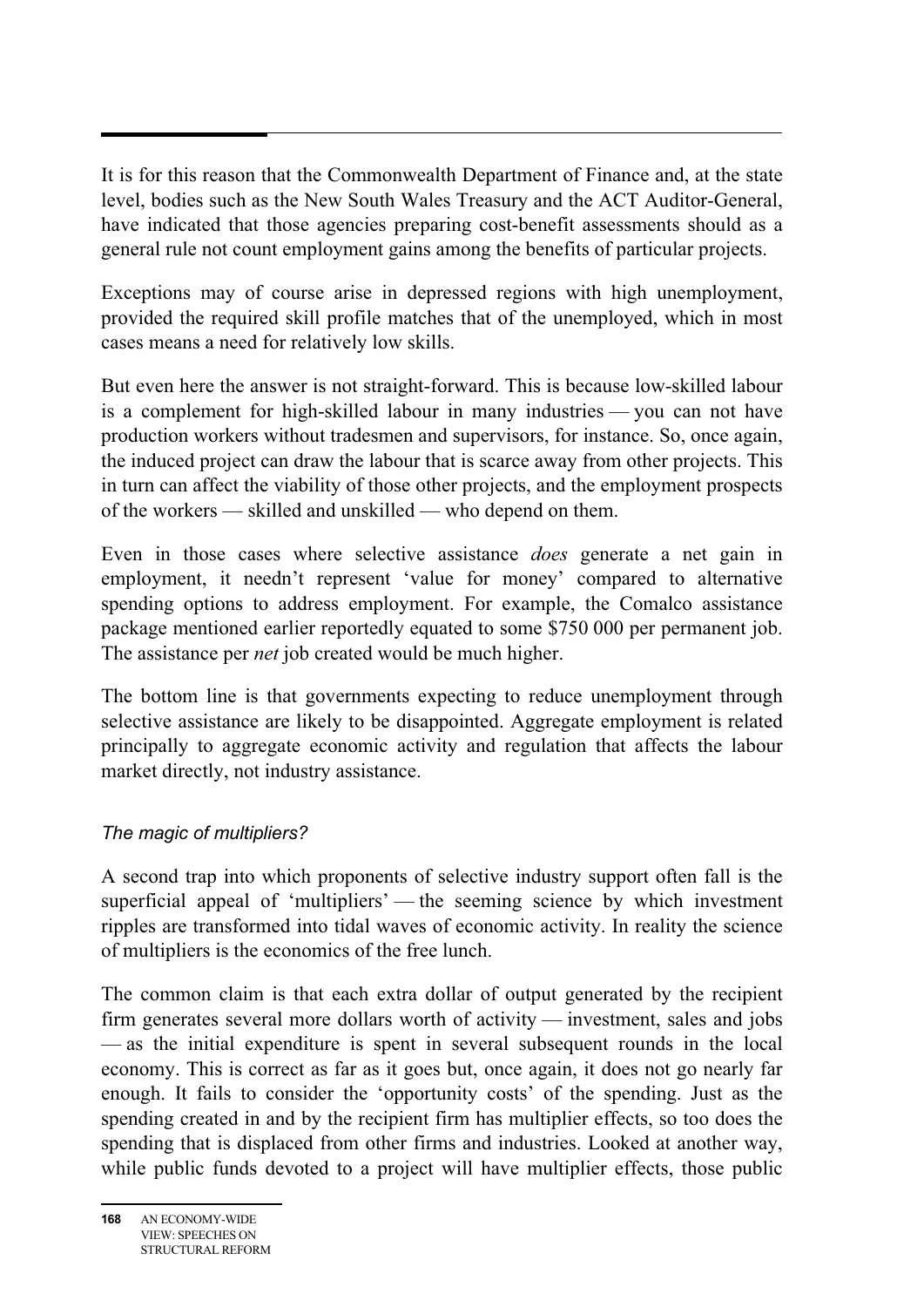funds would also have had multiplier effects if spent on other purposes, or left in the hands of taxpayers to be spent on the things that they value.

Multipliers are just an illustration of the complex inter-linkages between different parts of the economy — the knee bone is connected to the thigh bone is connected to the hip bone. The economic benefits from new investment come not simply from such interconnections, but from improvements in efficiency and resource allocation that new investment can bring, which allow the production of more goods and services from available resources.

#### *A magic tax pudding?*

There are also some fundamental misconceptions about the budgetary and other costs of providing investment incentives. Where incentives are provided in the form of tax-breaks or tax-holidays, it is often claimed that the states are simply surrendering revenue that they would not otherwise have collected. And where inducements are provided through budgetary subsidies, it is sometimes claimed these subsidies will be more than paid for by the taxes paid by the firm and its employees, as well as taxes generated from the flow-on effects on the economy.

The latter argument depends in part on the flawed logic of multipliers. Similarly, the notion that the tax revenue forgone would not have been collected anyway ignores the crowding-out effects of induced investments on employment and investment elsewhere in the economy, and thus ignores the tax revenue that would have been paid on that other economic activity. For example, where labour is drawn away from existing firms to work in the induced project, payroll tax will be lost from those firms.

Another example of the tax merry-go-round occurred in the mid-1990s as states competed to attract the Australian Stock Exchange to locate in their jurisdiction. Thus Queensland cut its financial taxes, which resulted in New South Wales and Victoria responding in kind. But these tax-cuts were then followed by increases in other state taxes to make-up the shortfall. We should bear in mind that many of the taxes available to the states have undesirable efficiency and equity implications.

In the case of some 'special events', the total taxation receipts generated in the local economy and attributable to the event itself have been far less than the government outlay. For example, in relation to the V8 Super Car event staged in Canberra over the last few years (yes, cars again!), the ACT Audit Office found that, in 2001, net outlays on the event were over \$5 million, which was more than double the direct and indirect benefits attributable to the event — including from additional tourist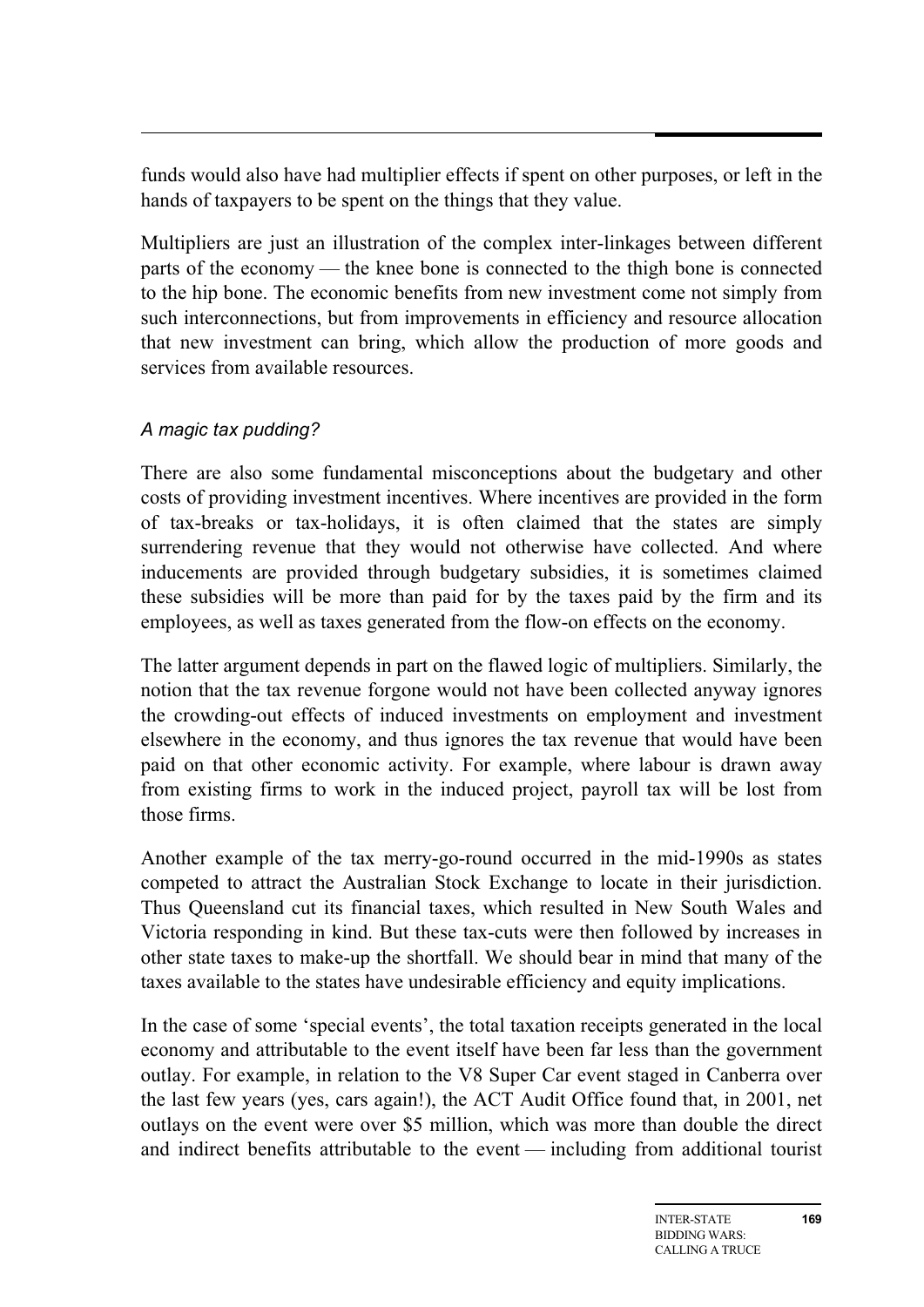spending. The tax receipts from this spending were smaller again. The shortfall has of course been borne by ACT taxpayers (ACT Auditor-General's Office 2002).

But this is by no means the only sporting event to return less than hoped-for benefits to the host city. Detailed US research could not find a positive correlation between professional sport and the tax base. And even hosting a major event like the Super Bowl had no discernible *net* impact on spending in the region — merely diverting spending from other things.

The Victorian Auditor-General has reported that, while there have been some positive outcomes from investment attraction programs (abstracting from costs) they are 'lower than initially anticipated'. Moreover, 'the publicly announced estimates do not appear to be revised as time goes by'(Victorian Auditor-General 2002).

The provision of selective subsidies can also create other costs, although they are not always visible in the government budget, or acknowledged by proponents of such schemes.

- As the Commission documented in its 1996 inquiry, selective assistance can have high administrative and compliance costs — ranging from 20 to 80 per cent of the assistance provided for some programs (IC 1996d).
- Obtaining the tax revenue required to fund subsidies can entail collection costs and disincentive effects. Commission staff have estimated that (pre-GST) these 'deadweight losses' ranged up to 71 cents for each additional state tax dollar collected. (Gabbitas and Eldridge 1998)

In sum, we need to be wary of any presumption that a government will recoup the costs, properly defined, of selective assistance to new firms or projects.

## *Synergies, 'head turning' or other intangible benefits?*

This leaves some claims that are fairly difficult to substantiate and operationalise about industry synergies and various intangibles associated, in particular, with the attraction of major events.

There is little doubt that there can be 'knowledge spill-overs', 'agglomeration economies' and other synergistic benefits associated with industry clusters. Silicon Valley is a prime example. This can happen spontaneously (as in Silicon Valley), but there is also the possibility that government support can be a catalyst.

While many local governments use zoning laws and investment-promotion programs to encourage small-scale cluster development, and while sympathetic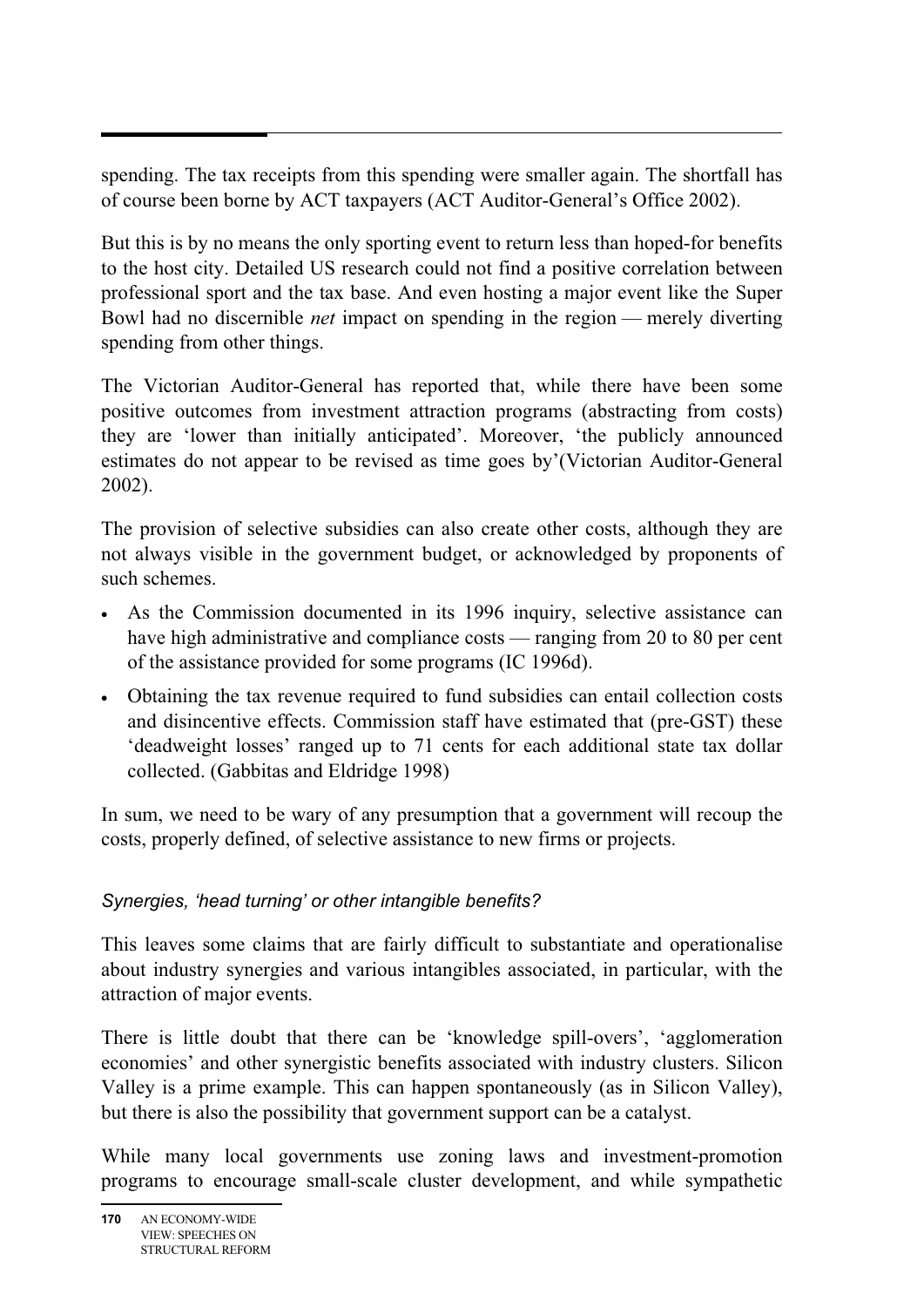infrastructure planning can also promote clusters, it is quite a challenge to devise selective industry-assistance policies that would cost-effectively capture the benefits at the state level. Adelaide's experiment with the now defunct Multi Function Polis, although beset by an array of problems, bears testimony to some of the difficulties.

Another hard-to-verify rationale is the so-called 'lighthouse' effect, in which attracting a high-profile project or event is said to demonstrate the benefits from conducting business in the particular locality. The way Sydney executed its Olympics would seem a good example. On the other hand, the fallout from the Atlanta Games before it suggests that, depending on the competence with which the event is hosted, these effects could go either way. As the Victorian Auditor-General's report (2002) notes, the success of such a strategy depends on attracting further investment without assistance (countering that aspect of the demonstration effect).

As the Sydney Olympics highlighted, there may also be a 'feel good' factor associated with attracting a major investment, which should not be dismissed just because it is hard to measure. However, as the Grand Prix saga illustrated, in some cases there may be a 'feel bad' factor to consider for the losing state! And in the ACT, while the 'petrol heads' may have felt good about the V8 Super Car race, opinion polls showed them to be in a minority. The Audit view was that the net effect on 'civic pride' was 'likely to be very small' (ACT Auditor-General's Office 2002).

Finally, we should not discount the possibility that subsidising a high profile firm's entry will tend to damage incumbent rivals, and dampen their enthusiasm for doing business in that jurisdiction.

#### *Bottom line on firm subsidies*

In sum, claims of economic benefit from selective assistance are often poorly founded. They generally arise from a restricted consideration of the linkages in an economy, and what those linkages and associated multipliers mean for policy. They focus on the direct impacts of an assisted project, often without considering the indirect economic effects or the opportunity costs of the assistance and resources expended on the project.

It is of course possible for a state to 'win' on some individual projects. The Commission's modelling in 1996 suggested that Victoria could indeed gain some net economic benefit from the relocation of the Grand Prix (depending on the size of the inducements, which had not been disclosed).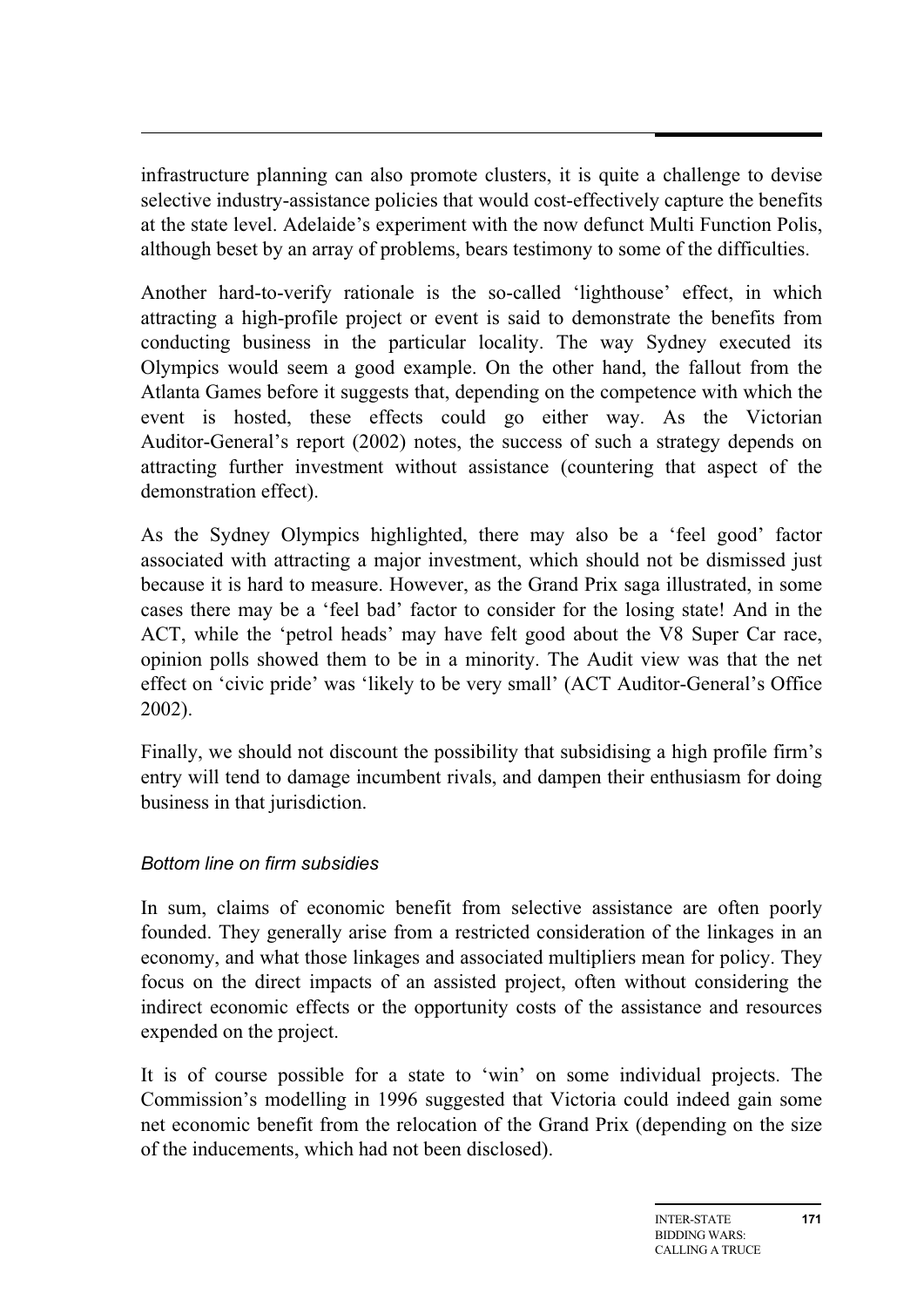But again it is necessary to consider the wider picture. In bidding wars, a state or territory that wins today could lose tomorrow, so that over time no jurisdiction is better off than it would have been simply competing on its merits. The sense of 'payback' in some of these contests is palpable. In relation to the Grand Prix, the Commission's modelling indicated that the South Australian economy lost not only the lion's share of the national benefits associated with that event, but also saw its tax base reduce as some spending and business activity migrated to Victoria (although there were also some savings).

From a national perspective, inter-state competition for investment conducted via selective assistance is a negative-sum game. The analysis shows that states have an incentive to 'overbid' for projects and events, relative to the national benefits to be obtained. Even if the investment is genuinely 'new' to Australia, interstate bidding can cause any national benefits to be dissipated, with foreign shareholders the only sure winners. For such reasons, if Australia is to be in the bidding game internationally, it is preferable that the Commonwealth be the main player.

# **Opening up the books**

The scope for misunderstandings about the benefits and costs of selective assistance, and the risks in its provision, highlight the need for careful analysis and transparent evaluation of assistance packages. Public scrutiny is desirable to test the assumptions, methodologies and claims made for projects, and to allow those who might be adversely affected to have their concerns considered too. Without public disclosure, a 'can do' mentality within agencies 'responsible' for business is more likely to neglect a robust examination of the costs and benefits of assistance.

In its 1996 inquiry, the Commission found considerable variability in reporting procedures and the degree of transparency about selective assistance, both between states and between different government departments and programs. However, the lack of disclosure was greatest in all jurisdictions when it came to incentives for specific firms or activities. In many cases, neither the extent of the assistance provided, nor the analysis that underpinned the government's decision, were made publicly available. That remains so today and is an issue at the Commonwealth level as well.

One argument made for non-disclosure is a need to protect information that the recipient considers commercially sensitive. However, it is not clear how disclosing the size of the assistance provided to a firm, or the reasons for providing it, could be used by competitors in the marketplace. Some aspects of the analysis of the firm's commercial operations or prospects, which may have some value to its competitors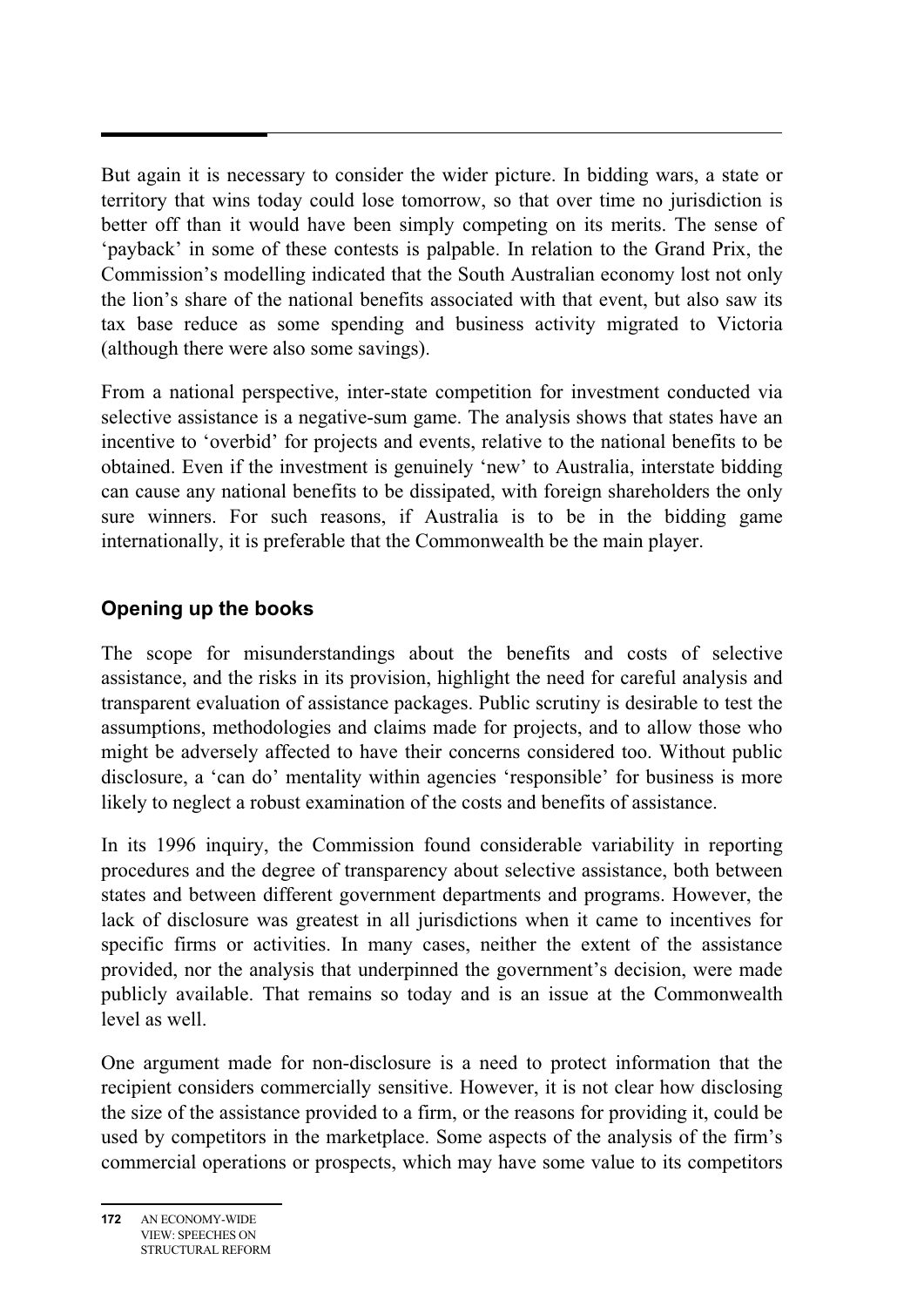or customers, may be of a potentially damaging nature if released. However, even this can be overstated. When private businesses are receiving tax-payers' money, the presumption should be that tax-payers are entitled to know the details. Otherwise, as the Victorian Auditor-General has commented:

… the [lack] of information on public expenditure undermines public confidence in the integrity of the process and creates suspicion of corruption and waste. Indeed, if there is widespread public support for the provision of assistance to industry, then this can only be enhanced by the provision of reliable information.

The more credible or logical argument mounted for non-disclosure is to strengthen the position of the government in subsequent negotiations with other firms, by denying them knowledge of how much the government is willing to pay for particular types of projects or investment commitments. Non-disclosure, it is argued, can also prevent or minimise the 'me-too' factor. The Victorian Auditor-General (2002), in agreeing to limits on disclosure in his recent report, accepted the government's argument that disclosure would affect the state's negotiating position and could escalate the costs of investment attraction programs.

While there may be some logic in this position, in my view there are stronger reasons in favour of full public disclosure. These include the misconceptions about the merits of selective assistance that I have already mentioned, together with evidence of poor process and analysis, and ill-advised assistance packages being offered in some cases. It is, in any case, questionable whether secrecy does facilitate the minimisation of government outlays. Rent-seeking could arguably be greater when undefined pots of money appear to be up for grabs.

Non-disclosure allows poor analysis of the effects of incentives to go unchallenged. The experience in subsidising the V8 Super Car series in Canberra illustrates how problematic and costly an opaque evaluation of selective assistance can be. As you may be aware, Canberra in winter is no Surfers Paradise, and Holden and Ford V8s are not as alluring as Indy Racing Carts. Nevertheless, in 1999 the ACT Government decided to stage the V8 Super Car event in Canberra. Its decision was based on an 'economic evaluation' contained in a (confidential) Cabinet submission that the event would produce significant economic benefits for the Territory. However, as the ACT Auditor-General (2002) has recently documented, the analysis of benefits from staging the race suffered from several deficiencies:

The economic benefit evaluation contained simple arithmetical errors, double counting, did not systematically allow for inflation, and did not discount future benefit and cost flows. The forecasts of interstate visitor impact, publicity value, jobs created and ticket sales are all overstated. The submission did not adequately deal with the financial risks associated with the race. The actual net financial cost of the race has been far above the predictions made in the submission, the indirect benefits much less.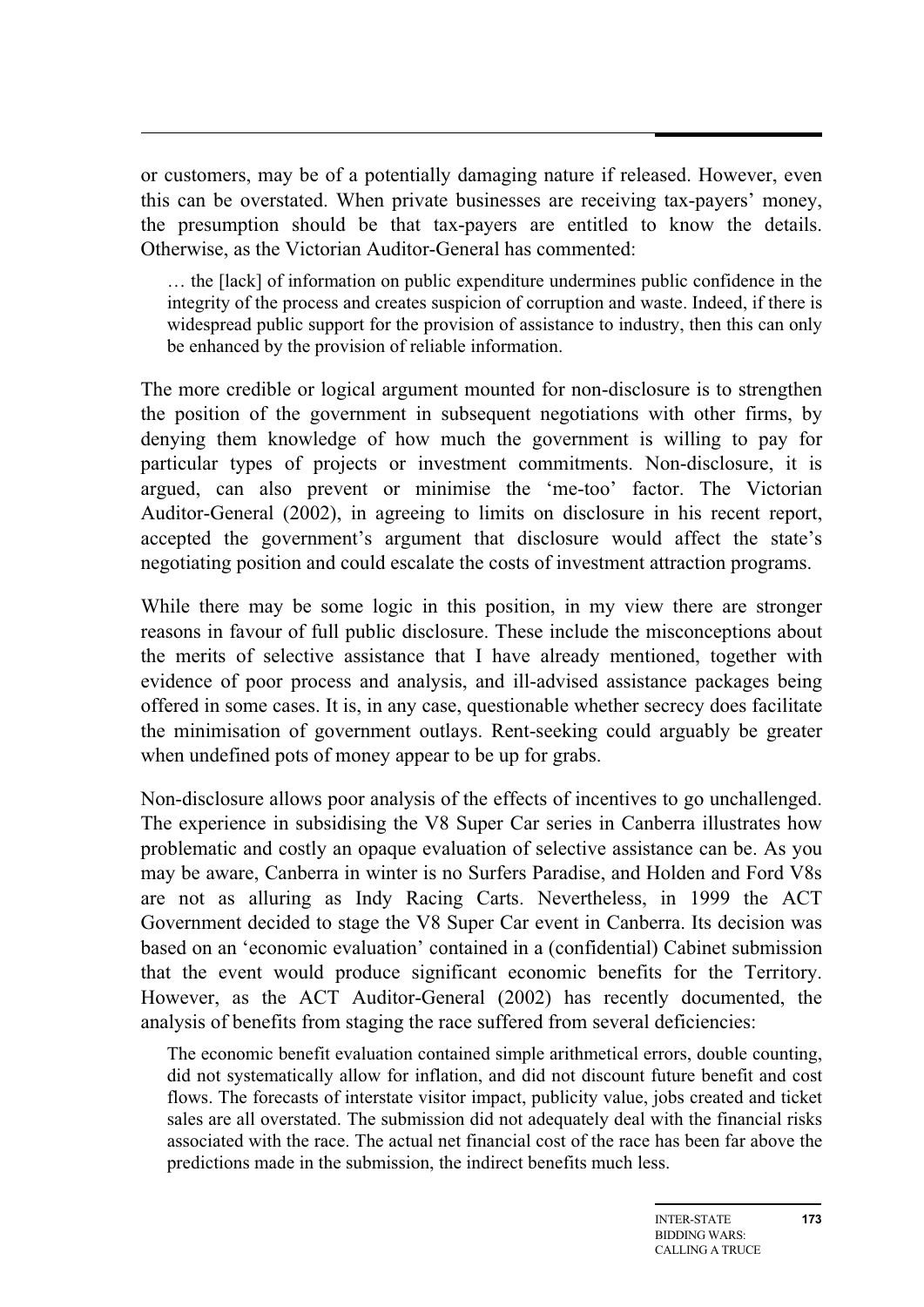Indeed, contrary to public proclamations at the time, subsidising the race actually yielded a *net loss* to the ACT community of more than \$11 million over three years. It was only after this was exposed publicly that the event was abandoned. Why was the sort of analysis conducted so expertly by the Auditor-General not undertaken when it was most needed — *before* taxpayers' money was wasted? 'Inconvenience' or incompetence are perhaps the mildest explanations among those that come to mind. But lack of transparency was plainly the facilitator.

A recent Victorian Auditor-General report (2002) also provides evidence of some of the problems that non-disclosure can cause. For example, it documents the experience of Melton Shire in attracting a group of manufacturing companies to relocate from New South Wales. Between 1995 and 1999, the Council provided these companies with assistance valued at \$7.5 million. The assistance included the provision of land and interest-free loans. Although one of the companies subsequently defaulted on an employment target, it was not required to repay the assistance. In this case, nondisclosure reduced pressure on the Shire to monitor and evaluate the outcomes to ensure that the rate-payers of Melton were getting value for their assistance dollar.

And of course, the controversy surrounding the assistance package offered to Motorola in 1994 to establish a second software centre in Adelaide, and about the veracity of subsequent statements to the Cramond inquiry (1999) on this matter, reminds us that perceptions of shady deals are not confined to foreign governments. (Fortunately, in Australia, when governments keep their electorates in the dark, voters have the opportunity to repay the favour, as recent history attests.)

The general lack of transparency means that we cannot be sure how widespread the problems are in this country. Thus many independent agencies and parliamentary committees have called for greater transparency in industry assistance in several jurisdictions. They have also recommended sensible reforms to the administration, evaluation and monitoring of assistance programs. For example:

- The Tasmanian Auditor-General recommended that there be public disclosure of the details of government assistance, and that commercial confidentiality should not take precedence over governmental accountability (Tasmanian Audit Office 2000).
- The New South Wales Auditor-General recommended that accountability and transparency for the provision of assistance be increased, and information not be classified as commercial-in-confidence unless it was demonstrably necessary (Audit Office of New South Wales 1998).
- The New South Wales Public Accounts Committee similarly found no valid reason why government assistance should remain confidential and recommended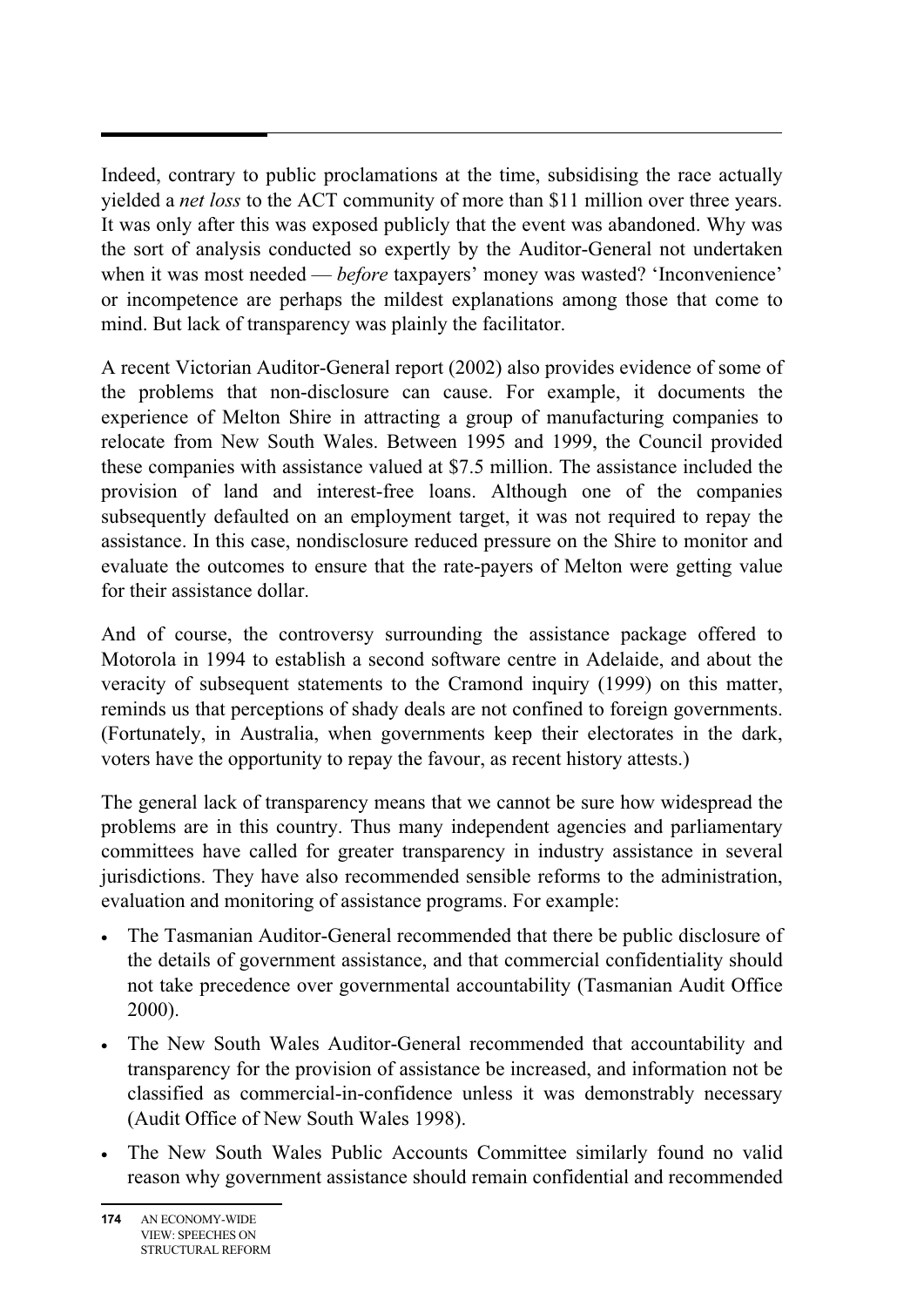several ways for greater disclosure of information on industry assistance (Public Accounts Committee 2001).

- The South Australian Economic and Finance Committee recommended that information on individual assistance packages be tabled and reported to the State Parliament annually (Economic and Finance Committee 2000).
- The Victorian Auditor-General (2002) recommended annual reporting of details of assisted investment projects, their progress and the performance of sectors in which investment incentives were targeted.
- And the ACT Auditor-General (2002) recommended that all agencies review their procedures for developing and verifying the veracity of input to Cabinet submissions and public announcements, as well as reviewing their recordkeeping processes.

Clearly, there are many measures that could enhance the quality of analyses and bring greater transparency to selective industry assistance. Four measures would be particularly beneficial:

- Explicit selection criteria should be developed and published (as the Commonwealth has done for its Strategic Investment Incentive Program).
- Rigorous economic assessments should be institutionalised, and take into account the full economic costs and risks, as well as the benefits, of investment incentives. (If agencies lack the necessary analytical skills, they should make a prior investment in that area. And in all cases such analysis should be tested by officials outside the agency directly involved, ideally by an independent review unit within Treasury.)
- The nature and value of assistance to individual firms should be made public from the outset, including any conditions attached to it.
- There should be regular monitoring and review of the eventual outcomes by independent agencies (such as the Audit Offices).

## **Calling a truce**

While improved analysis, better processes and greater transparency would reduce a number of the problems in the provision of selective assistance, such reforms alone are unlikely to address the incentives individual states can face to compete financially for high-profile projects. In some ways the situation represents a classic prisoners' dilemma, because while all states would be better off by cooperating, in some cases individual states will see benefits in defecting.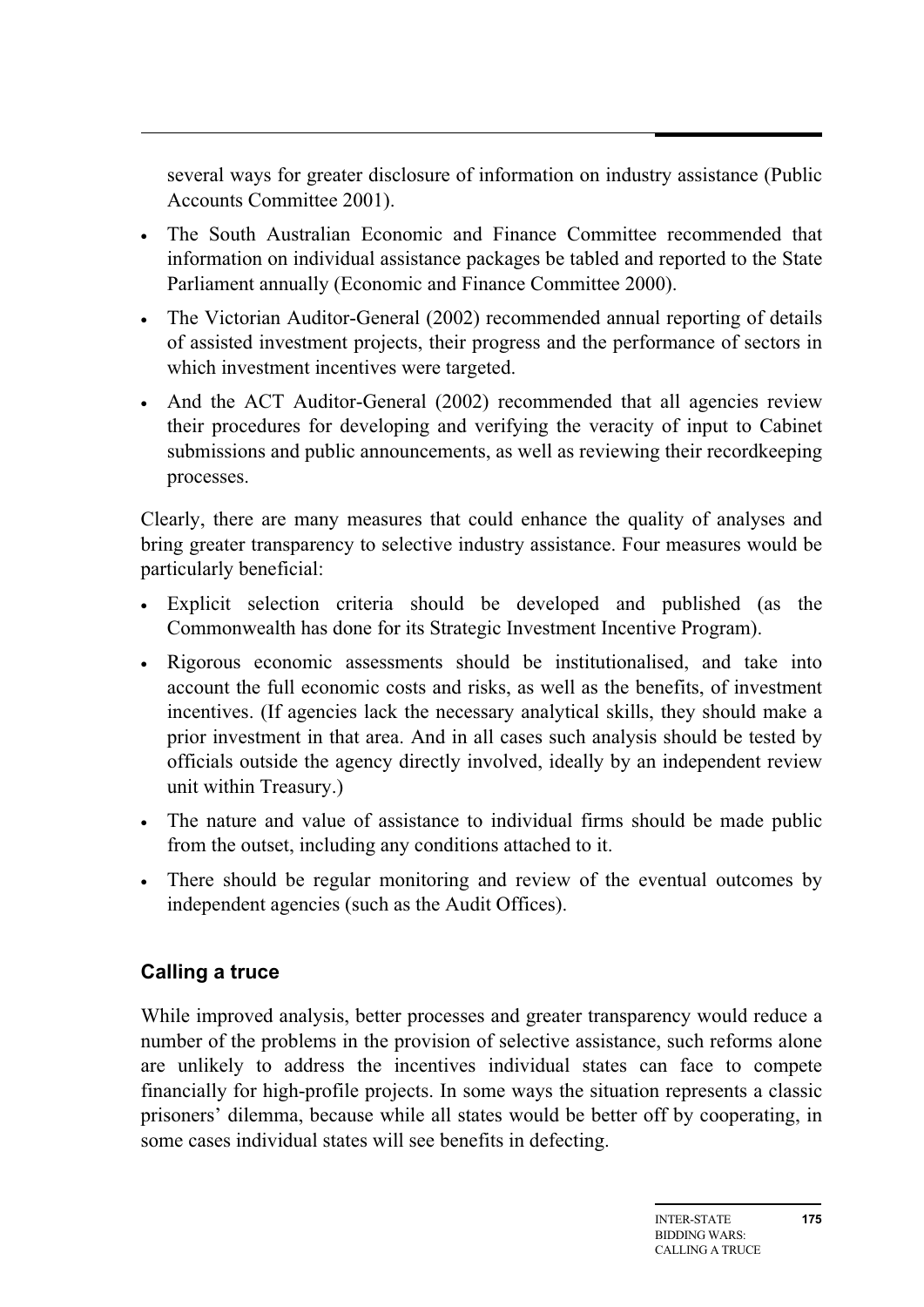The need to avoid mutually impoverishing 'beggar-thy-neighbour' policies was an important reason for the formation of Australia's Federation in the first place. Elimination of tariffs at state borders was critical in enabling a national economy to develop from early last century. Over time, regulatory and other impediments were also gradually removed or reduced, including through cooperative agreements on Mutual Recognition, National Competition Policy and government procurement over the past decade or so. But selective assistance remains a growing threat to the realisation of this nationally beneficial goal.

State governments are conscious of the problems. The concerns of some jurisdictions led to the Industry Commission inquiry back in 1996. Drawing on precedents in Europe and North America, the Commission identified several options for an agreement between the states and territories to limit or prevent bidding wars. States could agree to limits on the forms and levels of assistance available for individual projects and assistance packages, and/or global limits to the assistance they provide. An inter-government agreement could also entail a transparency and monitoring mechanism. The Commission also saw a potential role for the Commonwealth to encourage the states to limit the provision of selective industry assistance (IC 1996d).

It is clear from submissions to that inquiry that, while some states were attracted to an explicit code of conduct, others were not. Smaller jurisdictions were ambivalent. They felt at a disadvantage bidding against larger states, but also felt that without a capacity to provide financial inducements themselves, the inherent advantages of larger states would prevail anyway. One state seemed to want to have it both ways — binding others but not itself — and some just didn't believe an accord in this area could work.

So is it a hopeless cause? While the difficulties are clear, I do not believe it is. Other countries, like Canada and the European Union, have made significant progress. And in the last couple of years there has been some movement in Australia. Indeed, the New South Wales and Victorian Governments have called for an inter-governmental agreement, sponsored by the Commonwealth. The three governments agreed to 'Operating Guidelines' in 2000 which, although limited in scope, require them to meet annually to review the efficiency and effectiveness of investment incentives. Then, in March 2001, New South Wales and Victoria developed a joint working party on investment, and called for other governments to 'eliminate unnecessary bidding wars and… work to contain fiscal incentives'. South Australia has now indicated that it favours an initiative in this area.

So far the steps have been modest. But they are in the right direction. They can be taken further. As in international trade liberalisation, the key to achieving a

**<sup>176</sup>** AN ECONOMY-WIDE VIEW: SPEECHES ON STRUCTURAL REFORM